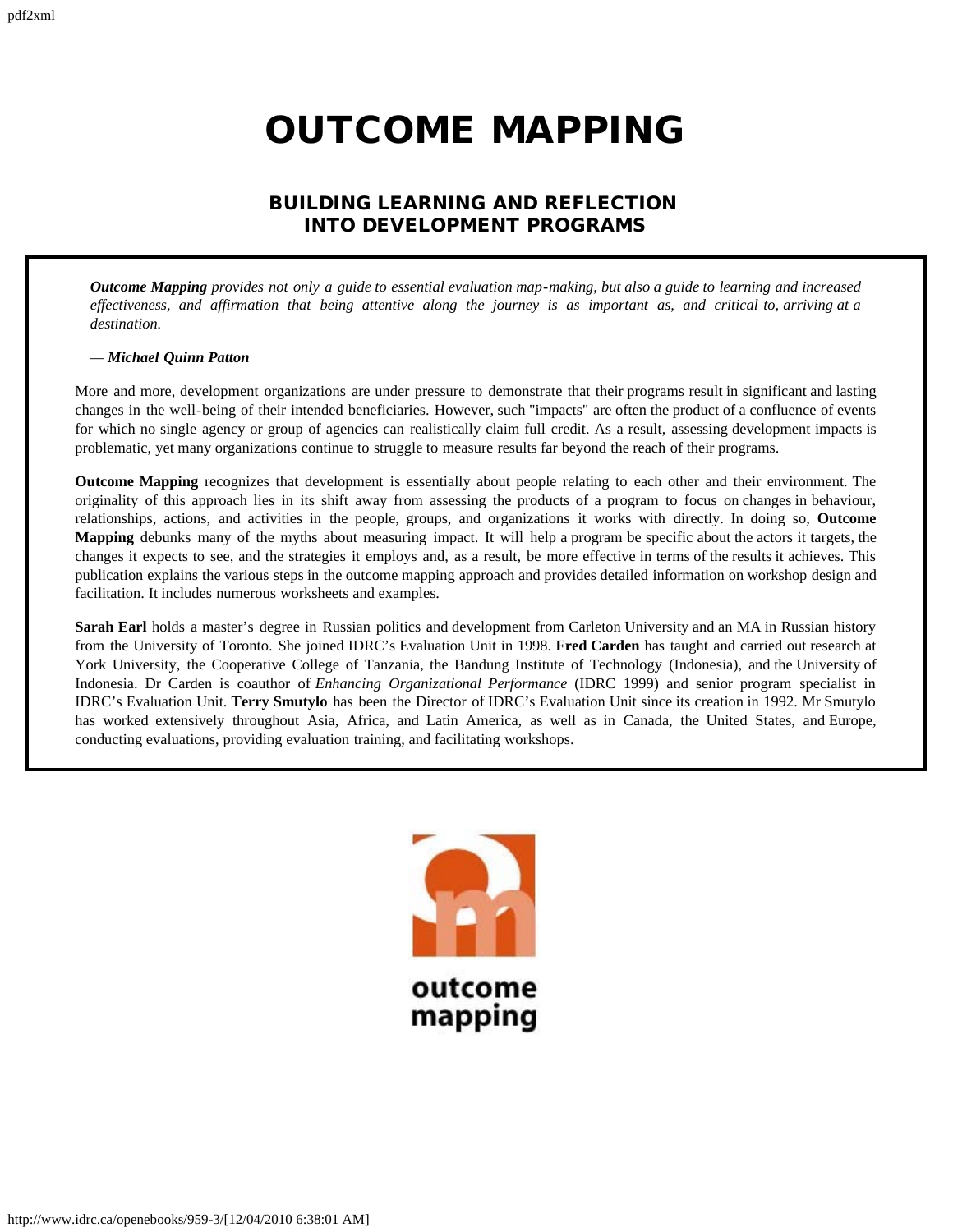

# Outcome Mapping

## Building Learning and Reflection into Development Programs

*Sarah Earl, Fred Carden, and Terry Smutylo*

*Foreword by Michael Quinn Patton*

INTERNATIONAL DEVELOPMENT RESEARCH CENTRE Ottawa • Cairo • Dakar • Montevideo • Nairobi • New Delhi • Singapore

#### **© International Development Research Centre 2001**

Published by the International Development Research Centre PO Box 8500, Ottawa, ON, Canada K1G 3H9 http://www.idrc.ca

#### **National Library of Canada cataloguing in publication data**

Earl, Sarah, 1971–

Outcome mapping : building learning and reflection into development programs

Includes bibliographical references. ISBN 0-88936-959-3

1. Economic development projects — Evaluation.

2. Technical assistance — Developing countries — Evaluation.

3. International cooperation.

I. Carden, Fred.

II. Smutylo, Terry.

III. International Development Research Centre (Canada) IV. Title.

HD75.9E72 2001 338.91 C2001-980277-3

All rights reserved. No part of this publication may be reproduced, stored in a retrieval system, or transmitted, in any form or by any means, electronic, mechanical, photocopying, or otherwise, without the prior permission of the International Development Research Centre. Mention of a proprietary name does not constitute endorsement of the product and is given only for information.

IDRC Books endeavours to produce environmentally friendly publications. All paper used is recycled as well as recyclable. All inks and coatings are vegetable-based products. The full catalogue of IDRC Books is available at http://www.idrc.ca/booktique/.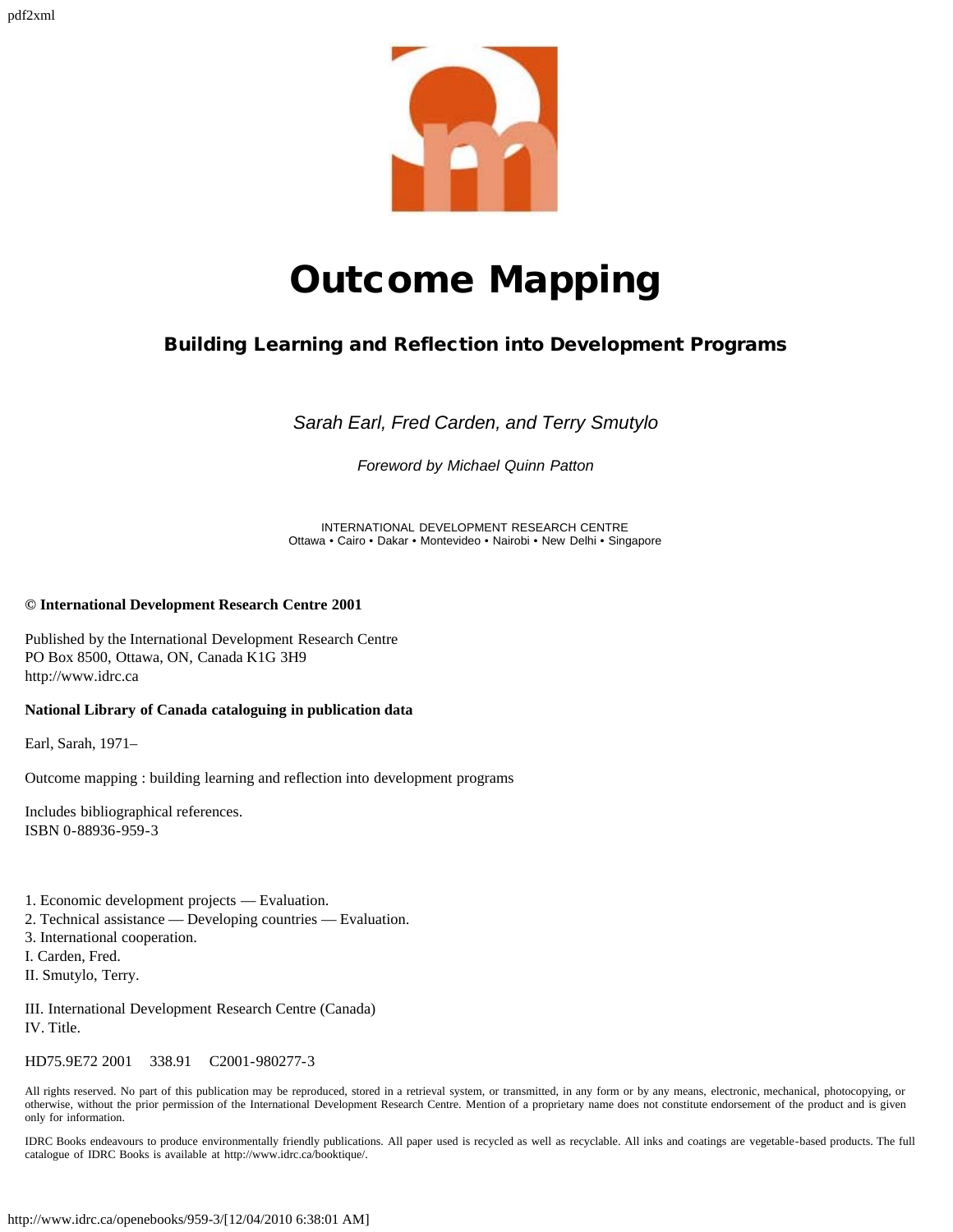## **CONTENTS**

|    | <b>Foreword</b> — Michael Quinn Patton              | vii                       |
|----|-----------------------------------------------------|---------------------------|
|    | <b>Preface</b>                                      | $\underline{\mathbf{xi}}$ |
| 1. | <b>Outcome Mapping: The Theory</b>                  | $\perp$                   |
|    | What Is Outcome Mapping?                            | $\perp$                   |
|    | Three Stages of Outcome Mapping                     | $\overline{3}$            |
|    | Why Not Impact?                                     | $\overline{2}$            |
|    | How Can Outcome Mapping Be Used?                    | <u>10</u>                 |
|    | How Outcome Mapping Differs from Other Logic Models | 12                        |
|    | When Is Outcome Mapping Best Used?                  | <u>14</u>                 |
|    | Is Outcome Mapping Appropriate for You?             | <u>15</u>                 |
| 2. | <b>Outcome Mapping: The Workshop Approach</b>       | 17                        |
|    | Overview of the Steps                               | 17                        |
|    | <b>Workshop Outputs</b>                             | <u>19</u>                 |
|    | Who Should Participate?                             | <u>19</u>                 |
|    | Who Should Facilitate?                              | 21                        |
|    | <b>Workshop Materials</b>                           | 22                        |
|    | <b>Presentation Methods</b>                         | 22                        |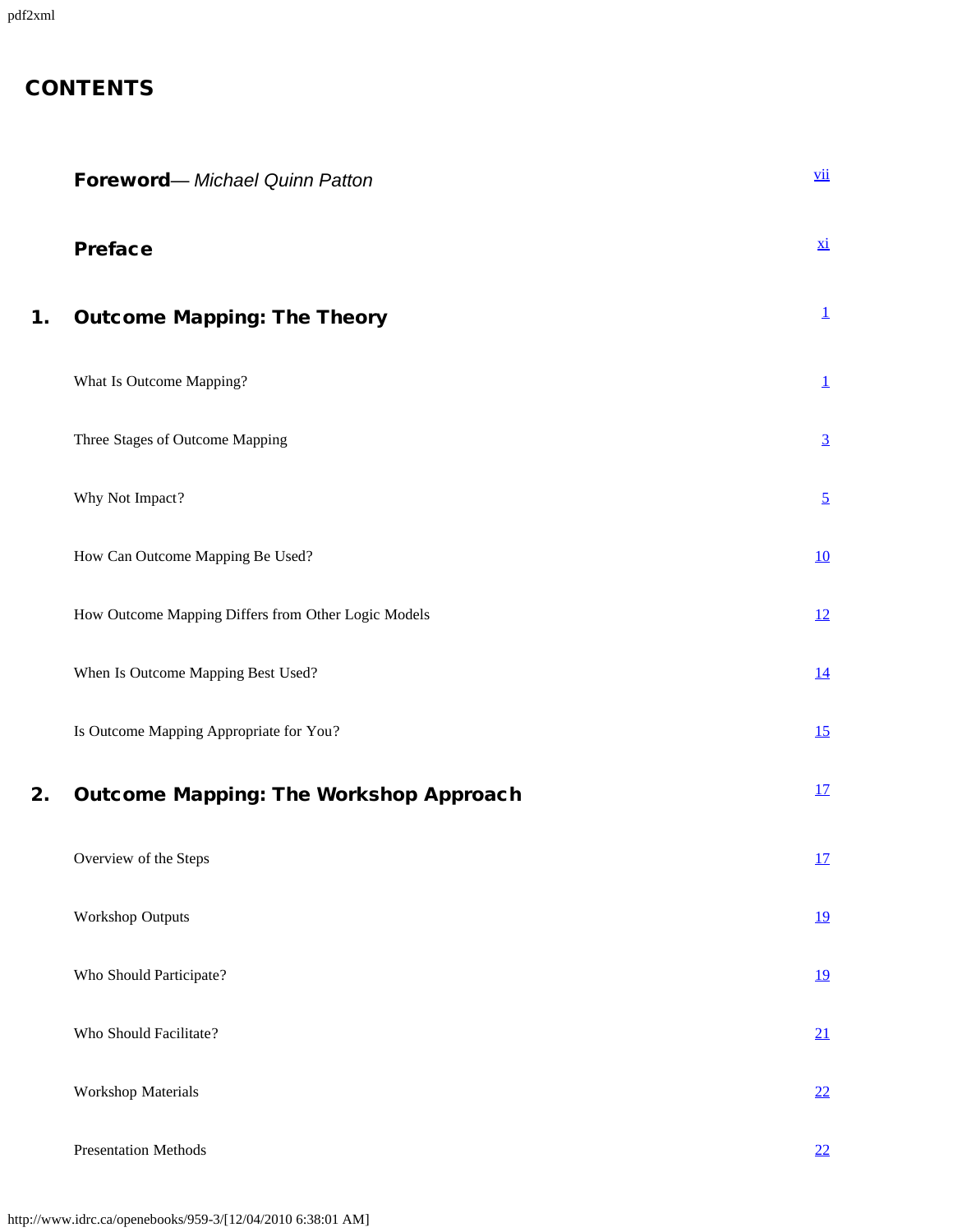|    | Preparing for an Outcome Mapping Workshop                  | 23              |
|----|------------------------------------------------------------|-----------------|
|    | Conducting a Historical Scan                               | 24              |
|    | Developing a Common Understanding of Evaluation            | 26              |
|    | Guiding Principles for Evaluation                          | 28              |
| 3. | <b>Stage 1: Intentional Design</b>                         | 31              |
|    | <b>Introduction to Stage 1</b>                             | 32              |
|    | Step 1. Describe the Vision                                | 33              |
|    | Step 2. Identify the Mission                               | 37              |
|    | Step 3. Identify the Boundary Partners                     | 41              |
|    | Step 4. Identify the Outcome Challenge                     | 47              |
|    | Design Worksheet 1: Program Framework                      | 51              |
|    | Step 5. Develop Graduated Progress Markers                 | 53              |
|    | Design Worksheet 2: Progress Markers                       | 59              |
|    | Step 6. Complete a Strategy Map for Each Outcome Challenge | <u>61</u>       |
|    | Design Worksheet 3: Strategy Map                           | 67              |
|    | Step 7. Articulate Organizational Practices                | 69              |
|    | Design Worksheet 4: Organizational Practices               | $\overline{14}$ |
| 4. | <b>Stage 2: Outcome &amp; Performance Monitoring</b>       | 75              |
|    | Introduction to Stage 2                                    | $\overline{16}$ |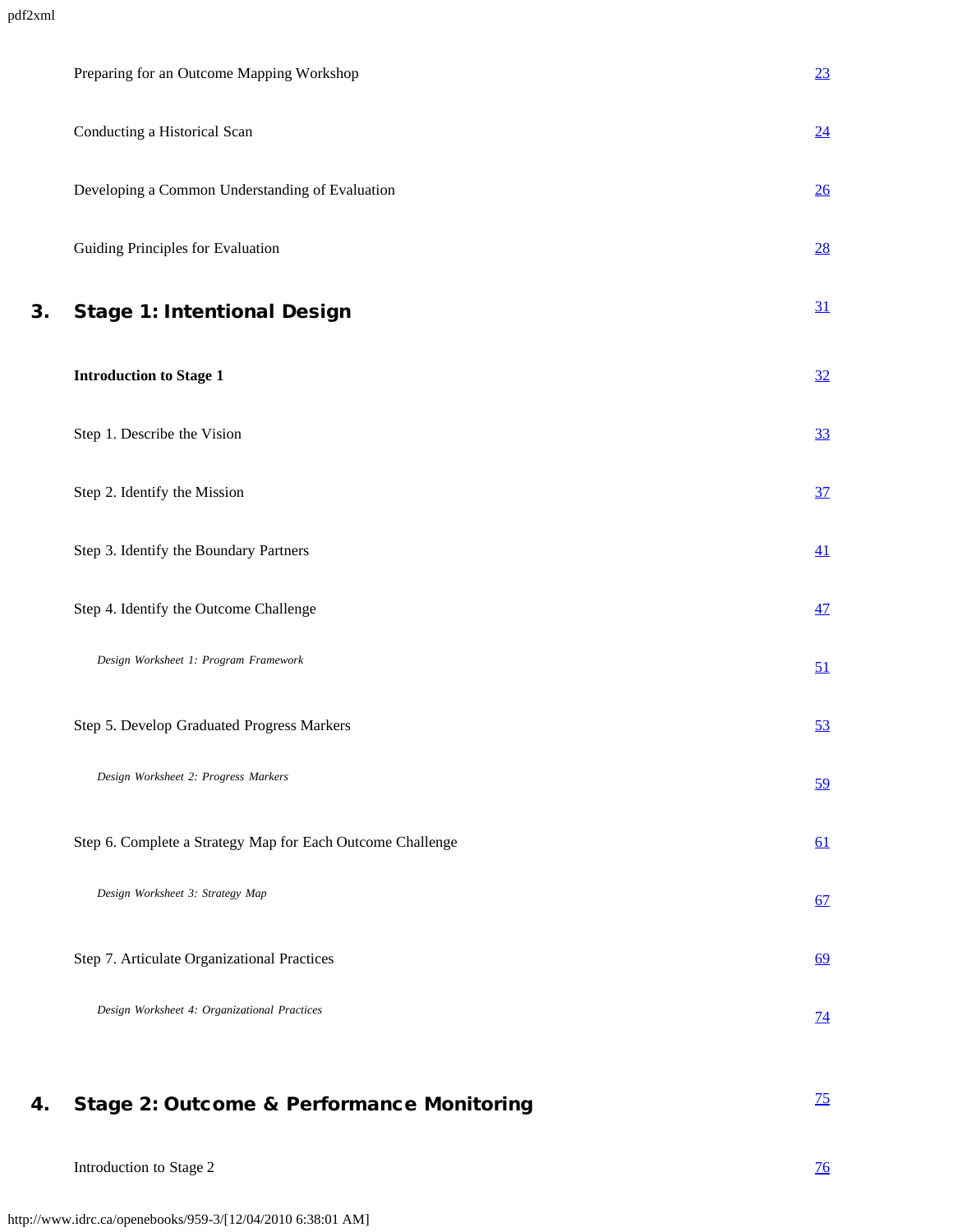|    | Monitoring Three Parallel Processes                             | 77         |
|----|-----------------------------------------------------------------|------------|
|    | Will Outcome Mapping Provide the Appropriate Monitoring System? | <u>78</u>  |
|    | Step 8. Setting Monitoring Priorities                           | 83         |
|    | Monitoring Worksheet 1: Monitoring Plan                         | 86         |
|    | Step 9. Develop an Outcome Journal                              | 87         |
|    | Monitoring Worksheet 2: Outcome Journal                         | 94         |
|    | Step 10. Customize a Strategy Journal                           | 97         |
|    | Monitoring Worksheet 3: Strategy Journal                        | <b>101</b> |
|    | Step 11. Customize a Performance Journal                        | <u>103</u> |
|    | Monitoring Worksheet 4: Performance Journal                     | <u>108</u> |
|    | Monitoring Worksheet 5: Program Response                        | <b>110</b> |
|    | Monitoring Worksheet 6: Reviewing the Logic of the Program      | 111        |
| 5. | <b>Stage 3: Evaluation Planning</b>                             | 113        |
|    | Introduction to Stage 3                                         | <u>114</u> |
|    | Step 12. Evaluation Plan                                        | <u>115</u> |
|    | Evaluation Worksheet 1: Evaluation Plan                         | <u>124</u> |
|    | <b>Appendix A: Sample Intentional Design Framework</b>          | <u>125</u> |
|    | <b>Appendix B: Overview of Evaluation Methods</b>               | <u>129</u> |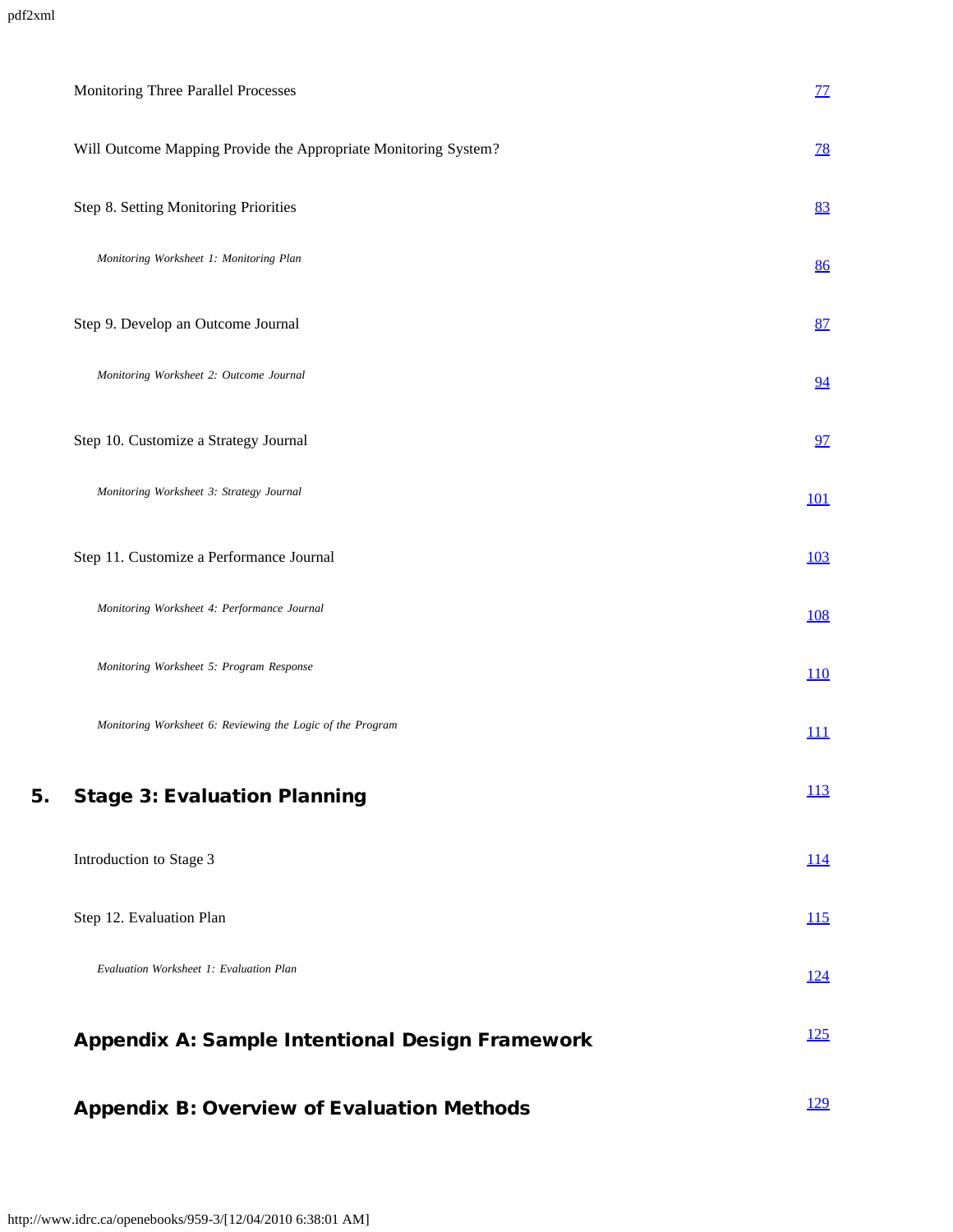| <b>Appendix C: Glossary</b>                       | 131        |
|---------------------------------------------------|------------|
| Appendix D: Terms in French, English, and Spanish | <u>135</u> |
| <b>References</b>                                 | <u>137</u> |
| <b>About the Authors</b>                          | <u>138</u> |
| <b>The Publisher</b>                              | 139        |

#### <span id="page-5-0"></span>FOREWORD

*Imagine a map . . . drawn from your memory instead of from the atlas. It is made of strong places stitched together by the vivid threads of transforming journeys. It contains all the things you learned from the land and shows where you learned them . . . . Think of this map as a living thing, not a chart but a tissue of stories that grows half-consciously with each experience. It tells where and who you are with respect to the earth, and in times of stress or disorientation it gives you the bearings you need in order to move on. We all carry such maps within us as sentient and reflective beings, and we depend upon them unthinkingly, as we do upon language or thought . . . . And it is part of wisdom, to consider this ecological aspect of our identity.*

– John Tallmadge, *Meeting the Tree of Life* (1997: IX)

 $\bf M$ aps are cognitive guides. They locate us, helping us to figure out where we are now in relation to where we've been, and to plan where we're going. It is altogether appropriate, then, that IDRC's Evaluation Unit has chosen the metaphor of mapping to guide those interested in development on the sometimes confusing, even frightening journey through the hazardous territory of outcomes.

The language can be daunting: outcomes, impacts, goals, objectives, purposes, mission, and outputs — and these terms just scratch the surface. The questions can overwhelm. What's the difference between evaluation and monitoring? How do short-term changes relate to intermediate changes and long-term results? What kinds of results count as outcomes? How can the need for accountability be balanced against the need for learning? Then there's the attribution problem. To what extent and in what ways can one establish a causal linkage between activities, outputs, outcomes, and impacts? Who gets credit for results? What kinds of evidence are credible? What's the unit of analysis? What role does stakeholder involvement play in all this?

The territory of developmental change and evaluation is vast, complex, and ever-changing. Trying to manoeuver through that territory one is likely to encounter deep ravines of uncertainty, mountains of data, and side-tracks that lead nowhere. It sure would help to have a map to the

territory. This manual on outcome mapping can't provide the specific map you need for your own territory, for each territory is unique and presents its own challenges, but this manual will tell you **how to create your own map**. It will guide you through the language forest of terminology. It will show you how to navigate the winding river of a results chain. It will help you figure out where the boundaries are of the territory you are exploring and provide assistance in identifying "boundary partners" to accompany you on the outcomes journey. It will show you how to construct a strategy map and figure out progress markers.

A vision of useful and meaningful evaluation — evaluation in support of learning — undergirds this manual and is essential to understanding its important contributions. A sophisticated understanding of contemporary evaluation issues informs what may appear as simple mapping exercises provided here. One of the strengths of the manual is that it cuts through the complex evaluation literature, extracting deceptively straightforward and commonsensical wisdom from the many divisions and debates within the evaluation community based on a deep knowledge of, and explicit value premises related to, development. The staff of IDRC's Evaluation Unit have long been working to support **learning** as a primary outcome of development program evaluation. They have observed that longer term outcomes and impacts often occur a long way downstream from program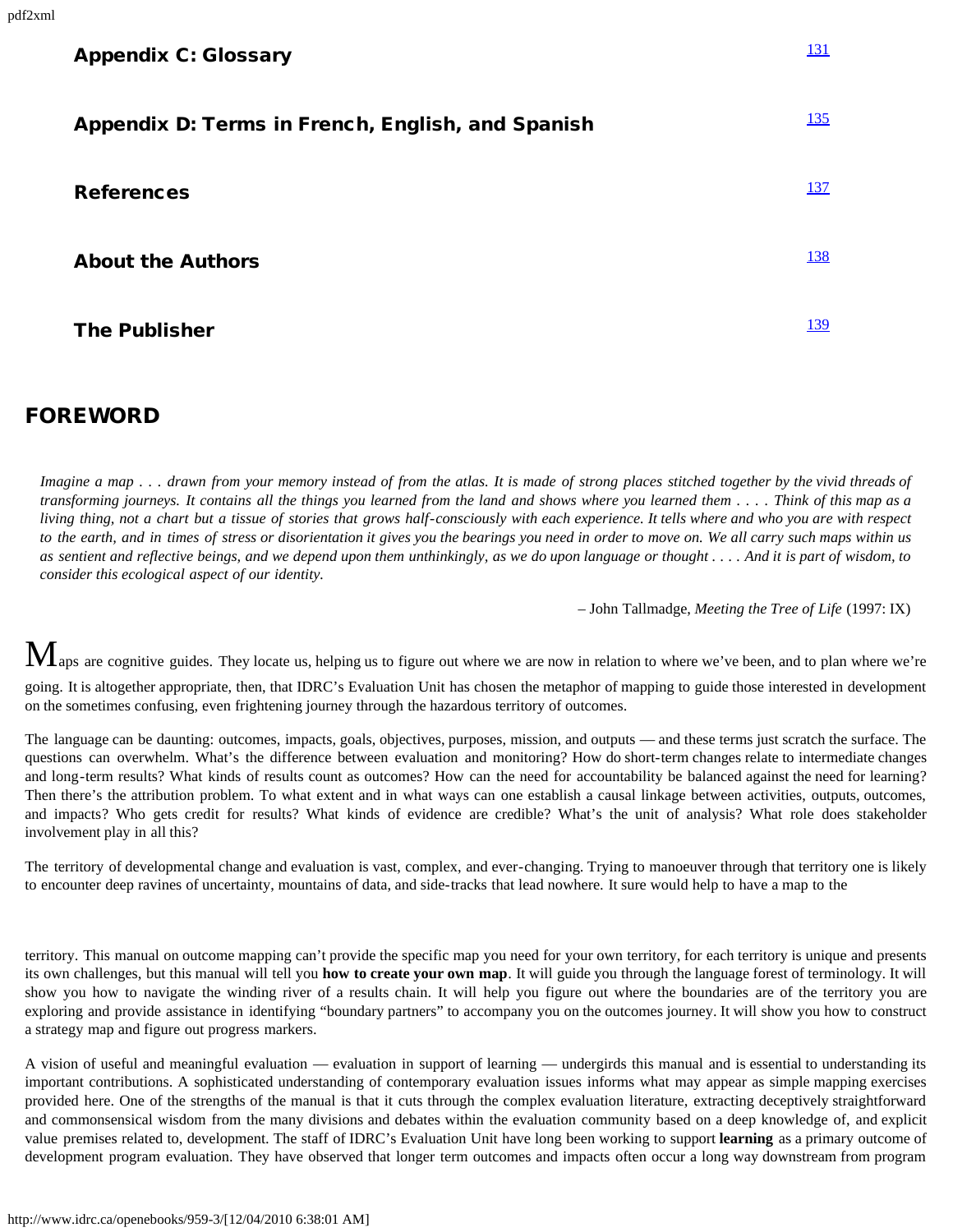implementation and may not take the form anticipated. These longer term outcomes depend on responsiveness to context-specific factors, creating diversity across initiatives. The outcomes examined include the depth and breadth of involvement by many stakeholders, processes that become results in and of themselves when done in ways that are sustainable. These characteristics make it difficult for external agencies to identify and attribute specific outcomes to specific components of their programs or to aggregate and compare results across initiatives.

*Outcome Mapping* offers a methodology that can be used to create planning, monitoring, and evaluation mechanisms enabling organizations to document, learn from, and report on their achievements. It is designed to assist in understanding an organization's results, while recognizing that contributions by other actors are essential to achieving the kinds of sustainable, large-scale improvements in human and ecological well-being toward which the organization is working. The innovations introduced in *Outcome Mapping* provide ways of overcoming some of the barriers to

learning faced by evaluators and development partners. Attribution and measuring downstream results are dealt with through a more direct focus on transformations in the actions of the main actors. The methodology has also shown promise for across-portfolio learning in that it facilitates standardization of indicators without losing the richness in each case's story, thus combining quantitative and qualitative approaches.

An old hiking adage warns that "the map is not the territory." True enough. You need to keep your eyes open and watch for unexpected outcroppings and changes in the terrain. But without a map, you can get so lost in the territory that it's hard to even figure out where you started much less find your way to an outcome. *Outcome Mapping* provides not only a guide to essential evaluation map-making, but also a guide to learning and increased effectiveness, and affirmation that being attentive along the journey is as important as, and critical to, arriving at a destination.

#### **Michael Quinn Patton**

*17 September 2001*

Michael Quinn Patton is an independent organizational development and evaluation consultant. He is the author of five books on program evaluation including a new edition of *Utilization-Focused Evaluation: The New Century Text* (1997). The two previous editions of that book have been used in over 300 universities around the world. His other books are *Qualitative Evaluation and Research Methods* (1990, 2nd edition); *Creative Evaluation* (1987); *Practical Evaluation* (1982); and *Culture and Evaluation* (1985). Patton is former President of the American Evaluation Association. He is the only recipient of both the Alva and Gunner Myrdal Award from the Evaluation Research Society for "outstanding contributions to evaluation use and practice" and the Paul F. Lazarsfeld Award for lifetime contributions to evaluation theory from the American Evaluation Association. He has a vast academic background and is a faculty member of the Union Institute Graduate School, which specializes in individually designed, nonresidential, nontraditional, and interdisciplinary doctoral programs. He also has been involved with the development of the African Evaluation Association.

<span id="page-6-0"></span>This page intentionally left blank.

## PREFACE

The International Development Research Centre's (IDRC) conceptual and practical work over the past few years with donors, Southern research institutions, program staff, and evaluation experts has brought to the fore a fundamental problem with existing approaches to reporting on

development impacts. When referring to "impact," development organizations usually mean significant and lasting changes in the well-being of large numbers of intended beneficiaries. These changes are the results for which donors expect accountability. This is problematic because the complexity and fluidity of development processes mean that achieving such impacts requires the involvement of a variety of actors, often over a considerable period of time. When large-scale change — or impact — manifests itself, it is often the product of a confluence of events over which no single agency has control or can realistically claim full credit.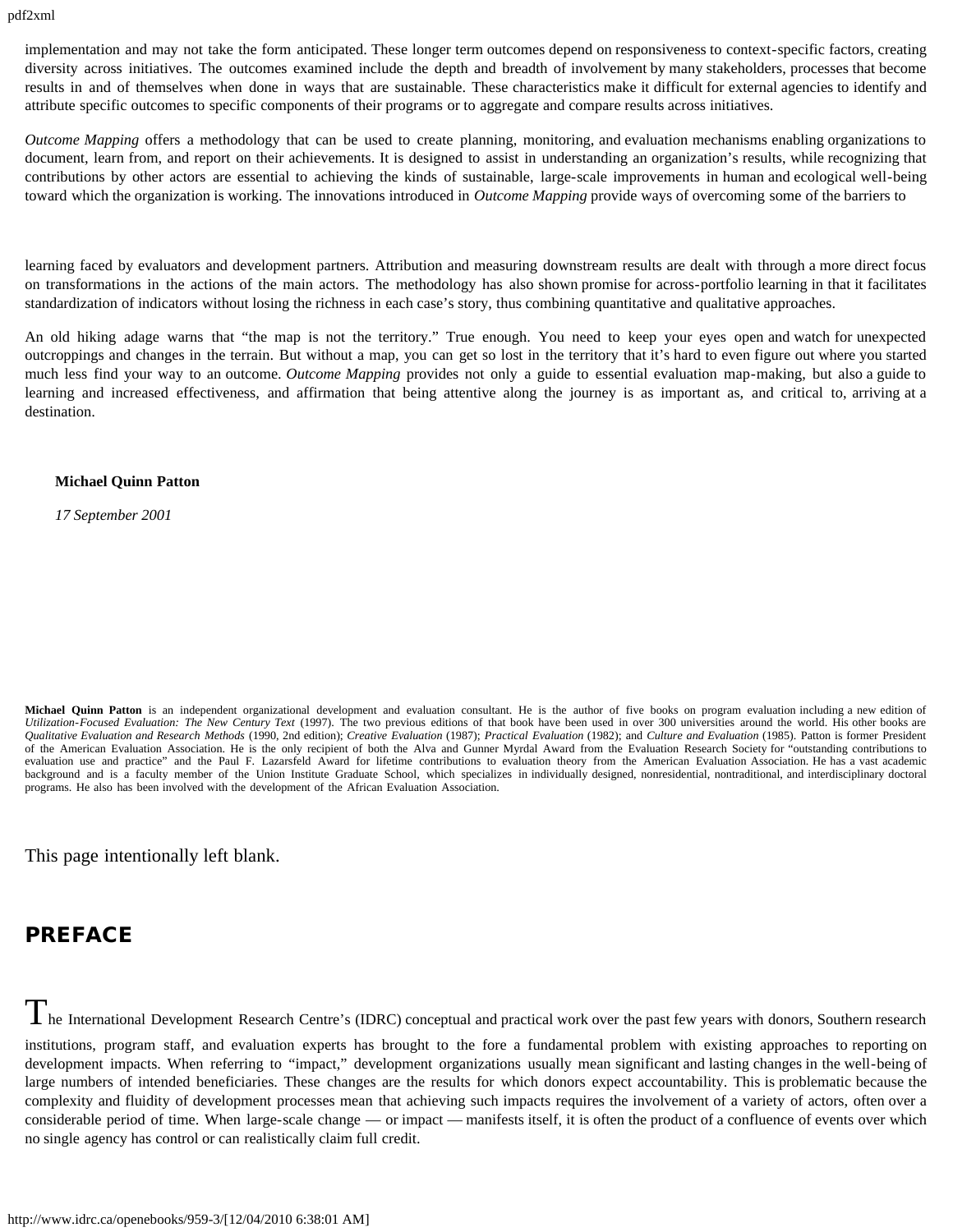In response to this problem, several of IDRC's programs and its Evaluation Unit have been working with Dr Barry Kibel, of the Pacific Institute for Research and Evaluation, to adapt his Outcome Engineering approach to the development research context. Outcome Engineering was developed to help Dr Kibel's clients in the American social service sector meet their reporting needs while improving their performance. Although individuals being treated by social service providers in the United States face different constraints and require different types of support than international applied research institutions, the conceptual and practical problems associated with assessing results have proven to be quite similar. Some of the main adaptations have related to modifying the basic unit of analysis from the individual to groups, organizations, consortia, and networks. Adapting the methodology has been greatly enhanced through methodological collaboration with the West African Rural Foundation (Senegal) and testing with the Nagaland Empowerment of People Through Economic Development Project (India) and the International Model Forest Network Secretariat (Canada). The result is a methodology, called "Outcome Mapping," that characterizes and assesses the contributions made by development projects, programs, or organizations to the achievement of outcomes. This methodology is applicable during the design stage or during a midterm or ex-post assessment.

This manual is intended as an introduction to the theory and concepts of Outcome Mapping and as a guide to conducting an Outcome Mapping workshop. Although Outcome Mapping may be appropriate in various contexts, it has primarily been tested by development research organizations and programs working in Canada, Africa, Latin America, and Asia. This manual reflects that perspective and Outcome Mapping may have to be adapted to be used with groups other than our constituency of researchers, scientific organizations, government officials, policymakers, and NGOs (for example, communities).

Outcome Mapping has been developed in organizations where monitoring and evaluation are primarily intended to help with program learning and improvement. The tenor of a program's approach to Outcome Mapping will necessarily be influenced by its own and its donor's perspectives on monitoring and evaluation. Outcome Mapping will only be as empowering, participatory, and learning-oriented as the program that implements it. Outcome Mapping takes into consideration the threats and anxiety that can be associated with planning, monitoring and evaluation, especially in a donor/recipient relationship. It offers a participatory methodology that can help programs develop a system that can meet both accountability and learning needs.

Section 1 presents the theory underpinning Outcome Mapping — its purpose and uses, as well as how it differs from other approaches to monitoring and evaluation in the development field, such as logic models. Section 2 presents an overview of the workshop approach to Outcome Mapping — including the steps of the workshop, as well as how to select participants and facilitators. Sections 3, 4, and 5 outline each of the stages of an Outcome Mapping workshop, suggest a process that can be followed by the facilitator, and provide examples of the finished "products."

Outcome Mapping is a dynamic methodology that is currently being tested at the project, program, and organizational levels. Its conceptual development has been a collaborative effort between IDRC's Evaluation Unit, program initiatives, secretariats, and partner organizations. We would especially like to thank a number of organizations who have been instrumental in field testing the approach: the Sustainable Use of Biodiversity (team leader, Wardie Leppan) and the Alternative Approaches to Natural Resource Management (team leader, Simon Carter) program initiatives of IDRC, Fadel Diamé and the staff of the

West African Rural Foundation, K. Kevichusa and the staff of the Nagaland Empowerment of People Through Economic Development Project team, Sonia Salas and the Condesan Arracacha project, Jim Armstrong and the Governance Network, and Fred Johnson and the International Model Forest Network Secretariat staff. For their valuable comments on the content and structure of this manual, we thank Marie-Hélène Adrien, Charles Lusthaus, Fiona Mackenzie, Nancy MacPherson, Greg Mason, John Mayne, Alex Moiseev, Carroll Salomon, and Ian Smillie. Outcome Mapping remains a work in progress, and so we look forward to receiving your comments and suggestions toward its improvement. You can reach us at the address noted below. Your comments will be valued and will enrich our work.

## *Evaluation Unit International Development Research Centre PO Box 8500*

*Ottawa, Ontario*

*Canada K1G 3H9*

*Phone: (+1 613) 236-6163 (ext. 2350)*

*Fax: (+1 613) 563-0815*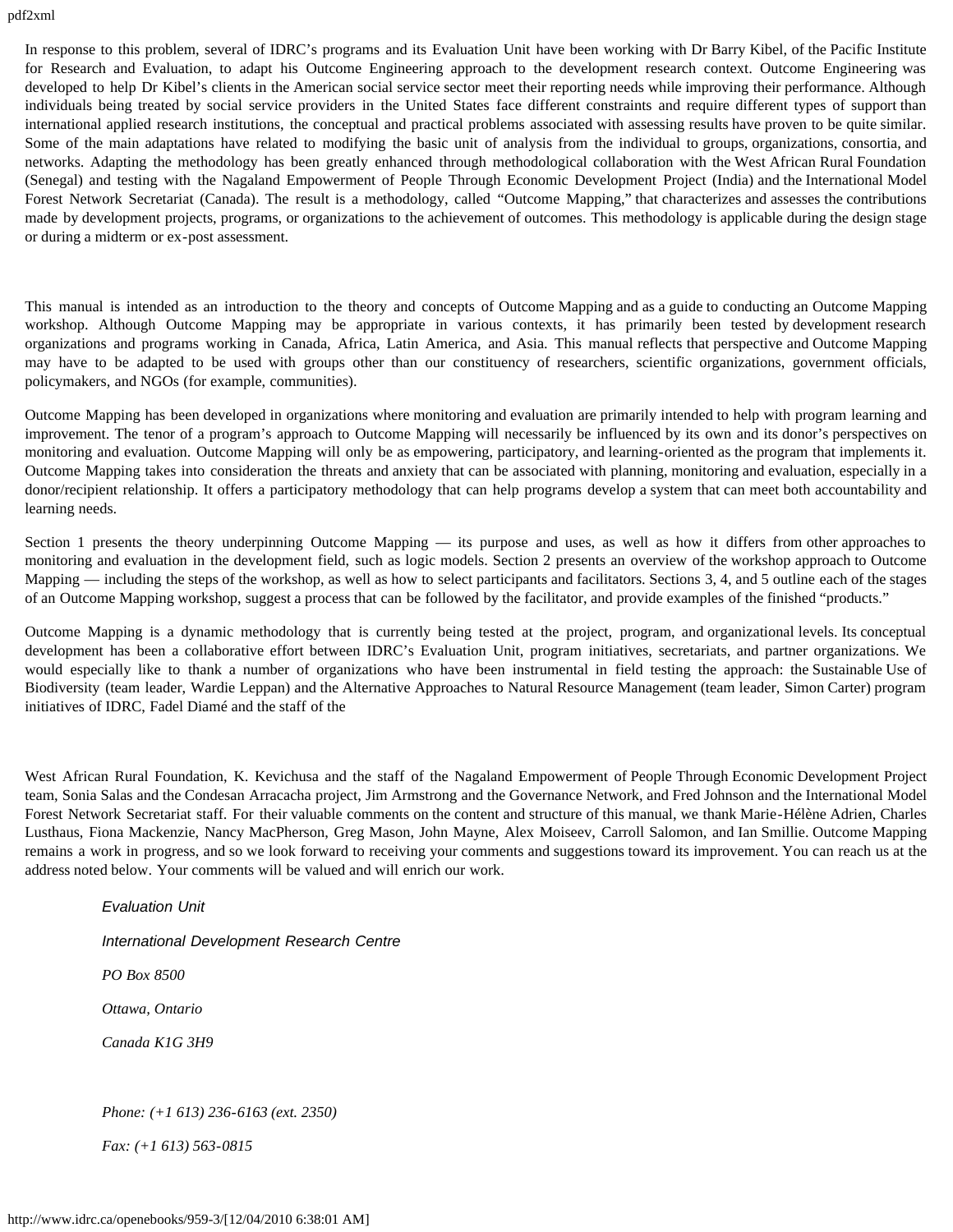*E-mail: evaluation@idrc.ca*

You can learn more about the Evaluation Unit's work with Outcome Mapping on our Web site at www.idrc.ca/evaluation.

**Sarah Earl**

**Fred Carden**

**Terry Smutylo**

<span id="page-8-0"></span>This page intentionally left blank.

## **OUTCOME MAPPING:** THE THEORY

#### What is Outcome Mapping?

Outcome Mapping focuses on one specific type of result: outcomes as behavioural change. **Outcomes are defined as changes in the behaviour, relationships, activities, or actions of the people, groups, and organizations with whom a program works directly.** These outcomes can be logically linked to a program's activities, although they are not necessarily directly caused by them. These changes are aimed at contributing to specific aspects of human and ecological well-being by providing partners with new tools, techniques, and resources to contribute to the development process. **Boundary partners are those individuals, groups, and organizations with whom the program interacts directly and with whom the program anticipates opportunities for influence.** Most activities will involve multiple outcomes because they have multiple boundary partners. By using Outcome Mapping, a program is not claiming the achievement of development impacts; rather, the focus is on its contributions to outcomes. These outcomes, in turn, enhance the possibility of development impacts — but the relationship is not necessarily a direct one of cause and effect. Ultimately, all organizations engaged in international development want their work to contribute to long-term development impacts. However, this is rarely accomplished by the work of a single actor (especially an external donor agency). The complexity of the development process makes it extremely difficult to assess impact (especially for an external donor agency seeking attribution). Furthermore, focusing assessment on long-term development impacts does not necessarily provide the kind of information and feedback that programs require to improve their performance. For these reasons, Outcome Mapping focuses on outcomes instead of impact, while recognizing the importance of impact as the ultimate goal toward which programs work.

Outcome Mapping assumes that the boundary partners control change and that, as external agents, development programs only facilitate the

process by providing access to new resources, ideas, or opportunities for a certain period of time. A focus on the behaviour of the boundary partners does not mean that the program decides how, when, and why those partners will change. In fact, by focusing on changes in behaviour, Outcome Mapping makes explicit something that has been accepted by development practitioners for a long time: the most successful programs are those that devolve power and responsibility to endogenous actors.

As development is essentially about people relating to each other and their environments, the focus of Outcome Mapping is on people. The originality of the methodology is its shift away from assessing the development impact of a program (defined as changes in state — for example, policy relevance, poverty alleviation, or reduced conflict) and toward changes in the behaviours, relationships, actions or activities of the people, groups, and organizations with whom a development program works directly. This shift significantly alters the way a program understands its goals and assesses its performance and results. Outcome Mapping establishes a vision of the human, social, and environmental betterment to which the program hopes to contribute and then focuses monitoring and evaluation on factors and actors within that program's direct sphere of influence. The program's contributions to development are planned and assessed based on its influence on the partners with whom it is working to effect change. At its essence, development is accomplished by, and for, people. Therefore, this is the central concept of Outcome Mapping.

Outcome Mapping does not belittle the importance of changes in state (such as cleaner water or a stronger economy) but instead argues that for each change in state there are correlating changes in behaviour. Many programs can better plan for and assess their contributions to development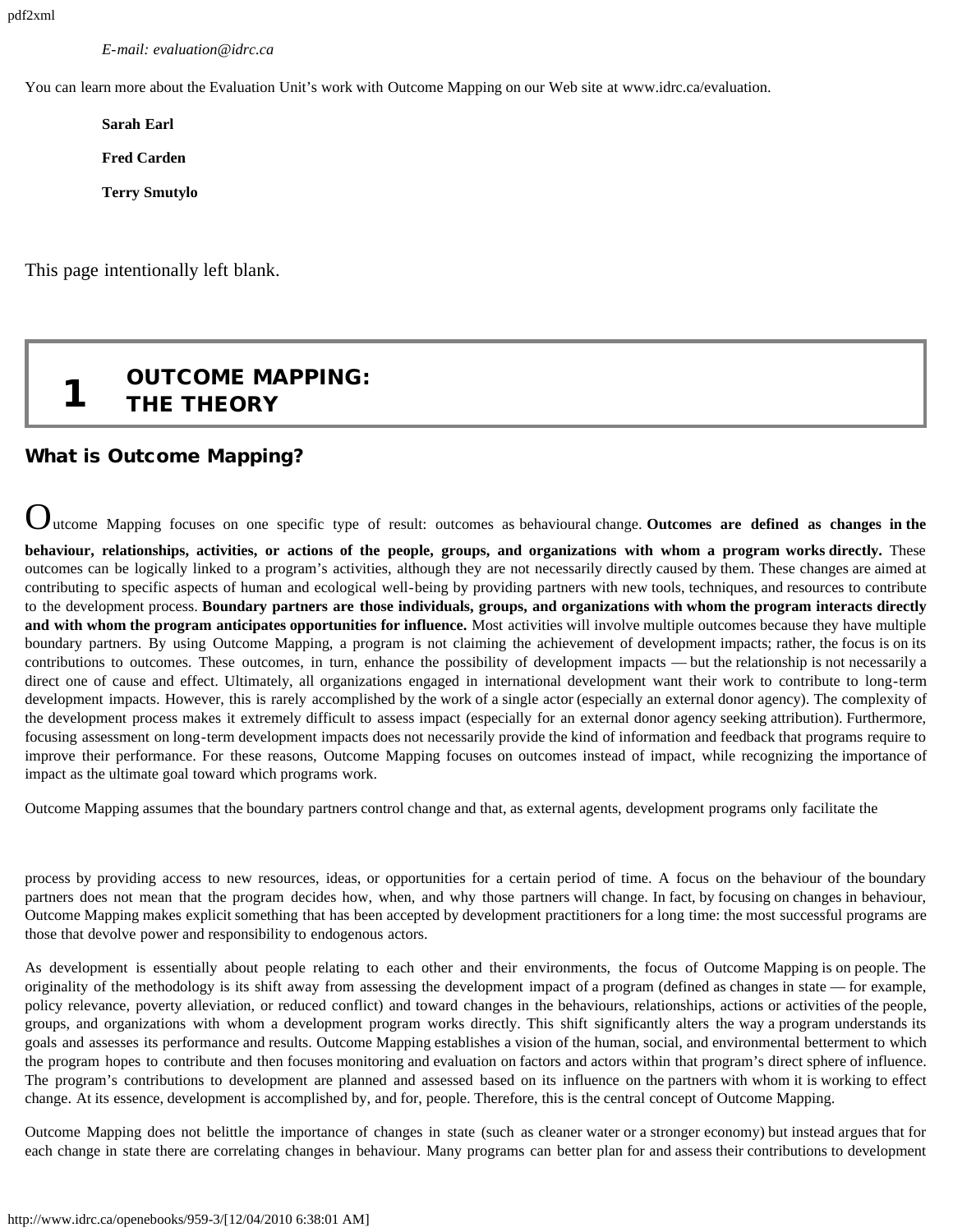by focusing on behaviour. This is particularly true for programs that focus on capacity building. For example, a program's objective may be to provide communities with access to cleaner water by installing purification filters. Traditionally, the method of evaluating the results of this program would be to count the number of filters installed and measure changes in the level of contaminants in the water before and after the filters were installed. A focus on changes in behaviour begins instead from the premise that water does not remain clean without people being able to maintain its quality over time. The program's outcomes are therefore evaluated in terms of whether those responsible for water purity in the

<span id="page-9-0"></span>communities not only have, but use, the appropriate tools, skills, and knowledge to monitor the contaminant levels, change filters, or bring in experts when required. Outcome Mapping provides a method for development programs to plan for and assess the capacities that they are helping to build in the people, groups, and organizations who will ultimately be responsible for improving the well-being of their communities. Outcome Mapping does not attempt to replace the more traditional forms of evaluation, which focus on changes in conditions or in the state of well-being. Instead, Outcome Mapping supplements other forms of evaluation by focusing specifically on related behavioural change.

#### Three Stages of Outcome Mapping

Outcome Mapping is divided into three stages. The first stage, Intentional Design, helps a program establish consensus on the macro level changes it will help to bring about and plan the strategies it will use. It helps answer four questions: **Why?** (What is the vision to which the program wants to contribute?); **Who?** (Who are the program's boundary partners?); **What?** (What are the changes that are being sought?); and **How?** (How will the program contribute to the change process?). The second stage, Outcome and Performance Monitoring, provides a framework for the ongoing monitoring of the program's actions and the boundary partners' progress toward the achievement of outcomes. It is based largely on systematized self-assessment. It provides the following data collection tools for elements identified in the Intentional Design stage: an "Outcome Journal" (progress markers); a "Strategy Journal" (strategy maps); and a "Performance Journal" (organizational practices). The third stage, Evaluation Planning, helps the program identify evaluation priorities and develop an evaluation plan. Figure 1 (next page) illustrates the three stages of Outcome Mapping.



Figure 1. Three Stages of Outcome Mapping

The process for identifying the macro-level changes and designing the monitoring framework and evaluation plan is intended to be participatory and, wherever feasible, can involve the full range of stakeholders, including boundary partners. Outcome Mapping is based on principles of participation and purposefully includes those implementing the program in the design and data collection so as to encourage ownership and use of findings. It is intended to be used as a consciousness-raising, consensus-building, and empowerment tool for those working directly in the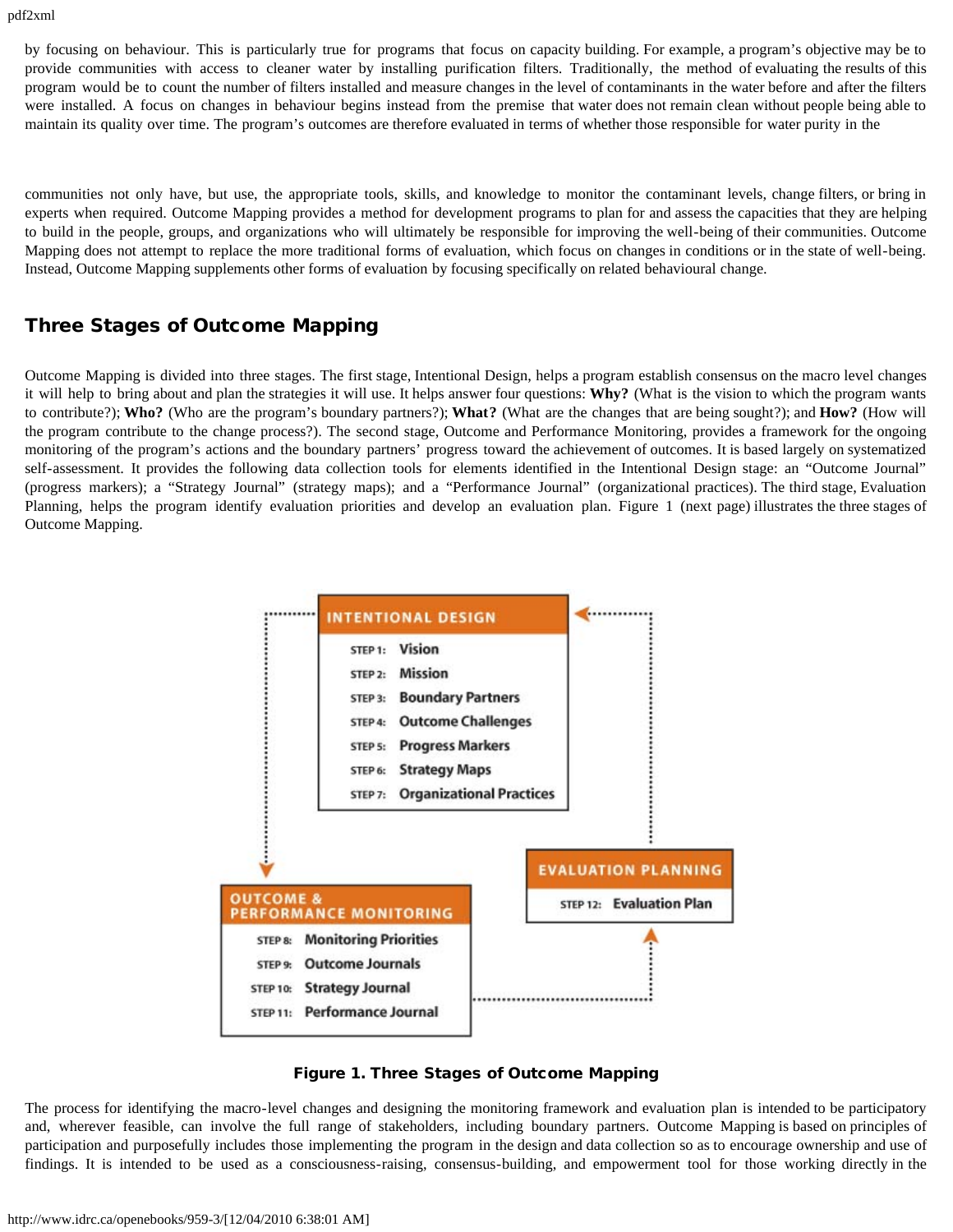development program.

Outcome Mapping introduces monitoring and evaluation considerations at the planning stage of a program. It also unites process and outcome evaluation by collecting data on the program's success in implementing its strategies and the results being achieved by its boundary partners. Separating process and outcome evaluation is misleading, because it implies that an organization achieves outcomes as a direct result of imple-

<span id="page-10-0"></span>menting a program. But obtaining results in international development is not that straightforward. Focusing monitoring and evaluation on the program's boundary partners makes it possible to obtain useful feedback about the program's performance and results within its sphere of influence. The logic underpinning this is that the resources for monitoring and evaluation are limited and are best spent on studies that will allow for better understanding of the influences of a program's work, so as to improve its performance. Also, having a system in place that regularly collects credible data on external results and internal performance can help a program meet its accountability requirements to its donor or management.

Rather than attempting a "rolling-up" of evaluation information from a number of disparate activities, Outcome Mapping provides a method for a program to set overall intentions and strategies, monitor its contributions to outcomes, and target priority areas for detailed evaluation studies. As a whole, Outcome Mapping provides a program with a continuous system for thinking holistically and strategically about how it intends to achieve results. It also provides the tools for a program to tell its performance story. It does so by monitoring in three key areas: changes in the behaviour of partners; the program's strategies; and the way in which it functions as an organizational unit. By actively engaging the team in the monitoring and evaluation process, Outcome Mapping empowers them to articulate, with accurate and reliable data, both what they do to support outcomes and the depth of change in their partners. In essence, it tries to implant the passion and enthusiasm of programming into the assessment process. Outcome Mapping moves away from the notion that monitoring and evaluation are done to a program, and, instead, actively engages the team in the design of a monitoring framework and evaluation plan and promotes self-assessment.

#### Why Not Impact?

As they are currently applied, the concepts of "attribution" and "impact" can limit the potential of programs to learn from evaluations of development efforts. In light of shrinking international development aid dollars and the need to optimize what is left, donors are increasingly basing funding decisions on their recipients' abilities to demonstrate "impact." In development terms, this typically means providing evidence that a

particular program has brought about a sustainable improvement in the environment or in the well-being of a large number of targeted beneficiaries. Methodologically, this requires isolating the key factors that caused the desired results and attributing them to a particular agency or set of activities.

For development agencies, this means identifying and measuring the net, positive effects as they result directly from the activities that those agencies support. In the literature, there are few good examples where this has been done. IDRC has long struggled with this challenge in relation to development research — a struggle made more difficult by IDRC's style of program delivery. Research results improve peoples' lives via long, busy, discontinuous pathways. Tracing the connections is at best unreliable and at worst impossible. This disconnect between important upstream contributions and downstream goals has been recognized in evaluation circles for a long time. In his 1967 book, *Evaluative Research*, Edward A. Suchman stated (p. 55.):

*The extent to which immediate and intermediate goals can be divorced from ultimate goals as valid in themselves poses a difficult question. Certainly there is a tremendous amount of activity, perhaps the largest portion of all public service work, devoted to the successful attainment of immediate and intermediate goals which appear to have only a very indirect bearing upon ultimate goals.*

While the push to measure, demonstrate, and be accountable for development impact is most obvious within the donor community, it has also made its way into recipient agencies and communities through requirements such as "logical framework analysis" (LFA) or "results-based management" (RBM) for planning and reporting on activities to donors. Consequently, the search for impact has become an accepted and dominant part of the development discourse. Nonetheless when donors and recipients try to be accountable for achieving impact, they are severely limiting their potential for understanding how and why impact occurs. The drive to claim credit interferes with the creation of knowledge. As one colleague has expressed it, the singular focus on results yields "clueless feedback."

There are a number of ways in which the practices of donor agencies relating to impact contradict the understanding of socially and environmentally sustainable development built up over 30 years of experience, research, and evaluation.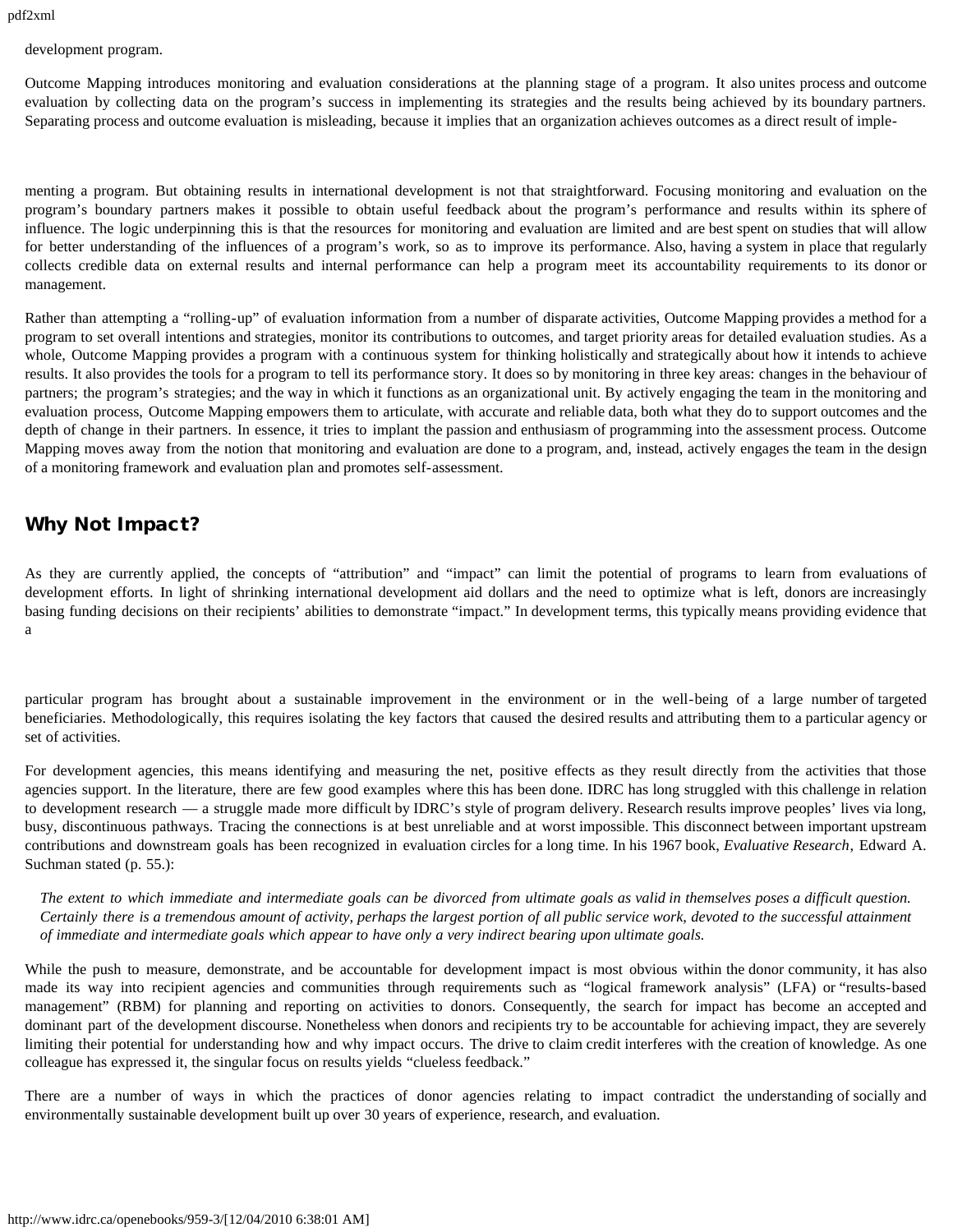*Linear, "cause and effect" thinking contradicts the understanding of development as a complex process that occurs in open systems.* Pressure to demonstrate, measure, and be accountable for impact has led donors to conceptualize, implement and evaluate programs using tools and methods which seek a linear cause and effect relationship between a problem and the identified "solution" to that problem. However, experience tells us that development is a complex process that takes place in circumstances where a program cannot be isolated from the various actors with which it will interact (for example, other donors, partner organizations, government departments, communities, organizations, and groups within the community). Nor can it be insulated from the factors by which it will be influenced (these include social, political, cultural, economic, historical, and environmental factors). While it is necessary to simplify to some extent in order to plan and implement programs, methodologically one needs to acknowledge the contextual reality of which programs are a part.

*Bureaucratized programming contradicts the relationships, vision, and values of socially sustainable development.* Donor efforts to measure, demonstrate, and be accountable for development impact have led to a reliance on logic-based approaches — requirements that a "logical framework" or "results chain" be prepared in the planning, management, and evaluation of each program. The state to which this practice has evolved has fostered a bureaucratization in programming. In his book, *Impact Assessment for Development Agencies*, Chris Roche identifies a trend in the way we conceptualize and plan for development. In this trend, "agreements and partnerships based on shared values have been replaced by bureaucratic trust based on plans, budgets, and accounts" (Roche 1999). This emphasis on plans, budgets, and accounts has implications for: how partners are selected; the ways in which relationships with partners develop; the kind of programs that are initiated; the ways in which those programs are designed and implemented; and the type of management and reporting that is expected of program partners. Overall, this shift in approach leads to structures that foster the belief among managers that appropriately completed and updated planning and reporting documents greatly increase the quality of development work, as well as increasing managers' influence over the achievement of results. While this may be true in a very limited sense, experience suggests that this approach reduces the likelihood of strong partnerships and stakeholder involvement. Shared vision, values, and commitment, risk-taking, innovation, and the seeking

out of new partners are all incompatible with the domination of bureaucratic instruments. Passion and a sense of purpose can easily be lost and, with them, opportunities for achieving sustained benefits.

*Attribution of impact to donors contradicts the multiple endogenous contributions and conditions necessary for sustainable development.* Even though it is commonly understood that socially sustainable development occurs when a variety of actors and factors converge to allow local organizations to take ownership and responsibility for planning and implementing programming, donors feel that it is necessary to be accountable for impact. They feel pressured to attribute to their interventions the changes that have occurred. In seeking to demonstrate how programs have led to development impact, one does not examine or learn about how the contributions or involvement of others (including donors, recipients, other organizations, and participants), and the environment in which those interventions occur, fit together to create development results.

In particular, efforts to account for donor contributions to development impact ignore a key factor of socially sustainable development: the need for endogenous organizations and communities to take ownership of program components. Local ownership requires the devolution of planning, decision making, and other elements from external actors to internal actors. Yet, if one seeks to demonstrate how one's contribution led to development impact, one intentionally elevates that contribution above those of the other actors and factors that have played a part in developmental change. Using the simplified "results chain" model, Figure 2 illustrates the shifts in influence as events move along the "results chain" towards impact.

Typically, at the "input" end of the process, the externally supported program has a great deal of control over decisions and events (such as budget and design, choice of partners, location, and timing). At this stage, the local partners and beneficiaries have the least influence. However, once funding flows, activities start, and local participants become increasingly active, the balance of influence should begin to change. If the program progresses as intended, local actors become more committed and their roles become more prominent. For the outcomes of the program to be relevant and lead to long-term, large-scale, sustainable benefits (in other words, to create impact), local ownership needs to become effective and dominant. This model suggests that the more successful the program, as it moves towards the impact stage, the more its exogenous influence is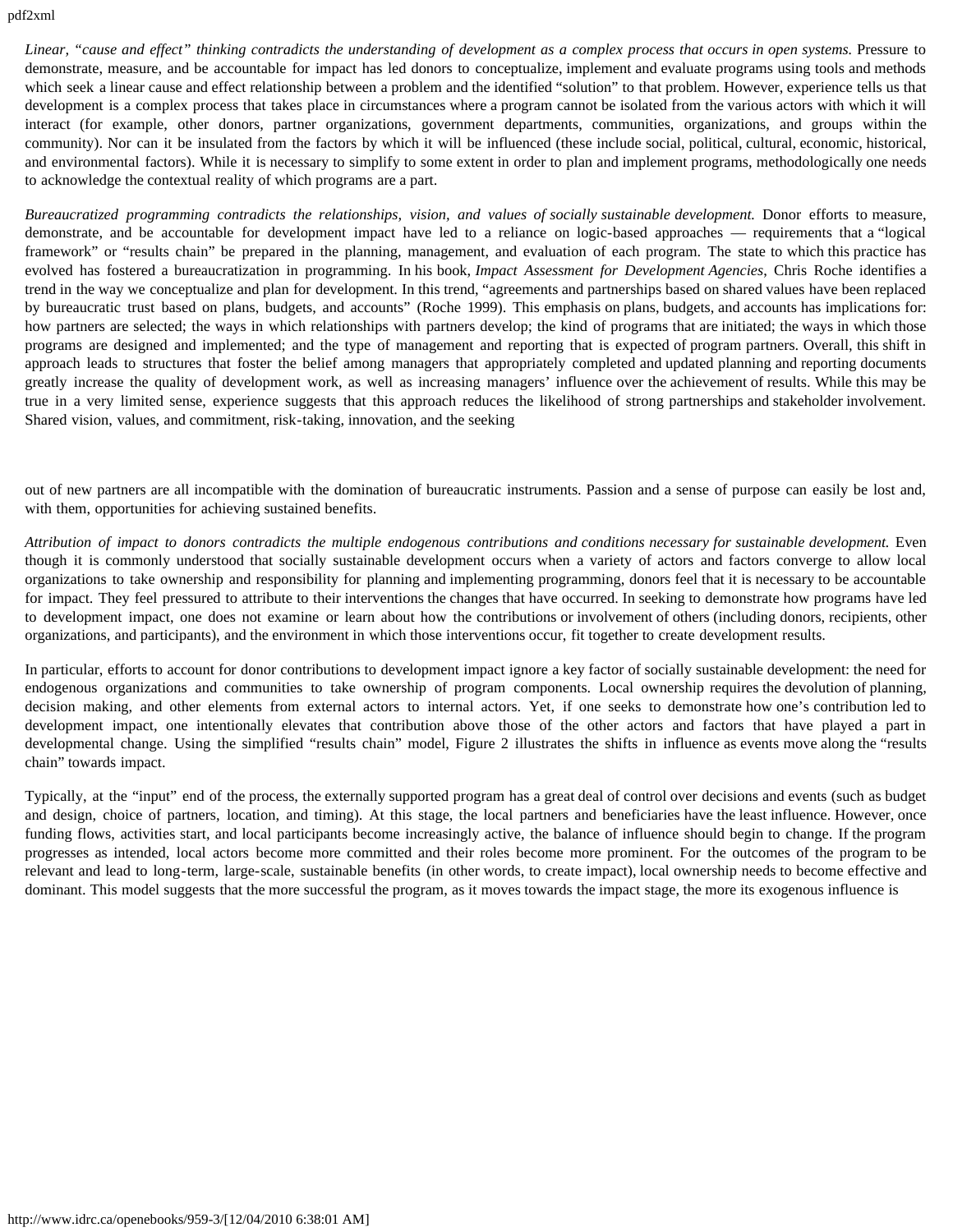

Figure 2. Relative Influence Along the Results Chain

(source: Smutylo 2001)

supplanted by endogenous activities and institutions. Thus a paradox exists for external agencies under pressure to take credit for results at the "impact" stage; for it is here, where their influence, if they have been successful, is low and decreasing relative to that of other actors.

*The notion of program impact contradicts the ongoing confluence of initiatives and conditions that affect social and environmental well-being.* The search for impact leads donors to look for and expect results at the end of each program. The intention is often to alter plans for further funding or implementation based on whether or not results are being achieved at certain points within the funding cycle. While it is appropriate to look for development results, in many cases these may not occur until some time after the program is completed. The desire to show measurable or actionable results can shorten the vision of an initiative to aim at goals that are attainable in the short term with very low risk.

Even in cases where it is realistic to look for development impact at the end of a single initiative, the story does not end once "impact" arrives. In IDRC's experience, whether the desired results are achieved or not, change continues. Conditions will perpetually be affected by combinations of social and natural events. Development does not occur in one, three, or five-year periods with a clear beginning, middle, and end. It is realistic, therefore, to expect that individual programs will make a difference that is incremental and cumulative rather than singular and

<span id="page-12-0"></span>dramatic. It is also reasonable to expect that even once the desired outcome has been reached, it may erode due to subsequent influences either within or entirely independent of the program. Aware of this reality, many development agencies seek to build endogenous capacity to maintain the ability to respond to ongoing changes.

Outcome Mapping deals with the problem of how to attribute impact by increasing the value and attention placed on results achieved "upstream" from impact. It does this by focusing on the changes that are clearly within a program's sphere of influence. While, at first glance, this appears to suggest concentrating on easier, less important, short-term achievements, in fact it does the opposite. It focuses attention on incremental, often subtle changes, without which the large-scale, more prominent achievements in human well-being cannot be attained or sustained.

Outcome Mapping focuses planning, monitoring, and evaluation on targeted behaviours, actions, and relationships within a program's sphere of influence, as well as on learning how to increase a program's effectiveness in relation to its ultimate goals. A corresponding change in reporting requirements would be for donors to make their recipients accountable for demonstrating that they are progressing towards impact and improving in their effectiveness — but not accountable for the impact itself. In this shift to accountability for learning, the connection between the results of a program's activities and the desired impact becomes rational, not empirical. The intended "impact" of the program is its guiding light and directional beacon, a test of its relevance — it is not the yardstick against which performance is measured. Thus the threat of failing to discover "hidden attribution" is eliminated when feedback on performance concentrates on improving rather than on proving, on understanding rather than on reporting, and on creating knowledge rather than on taking credit.

## How Can Outcome Mapping Be Used?

Outcome Mapping is presented in this manual as an integrated planning, monitoring, and evaluation approach that is best used at the beginning of a program once the main focus of the program has been decided. Outcome Mapping is particularly effective when used from the planning stage, as it helps a program to focus on supporting specific changes in its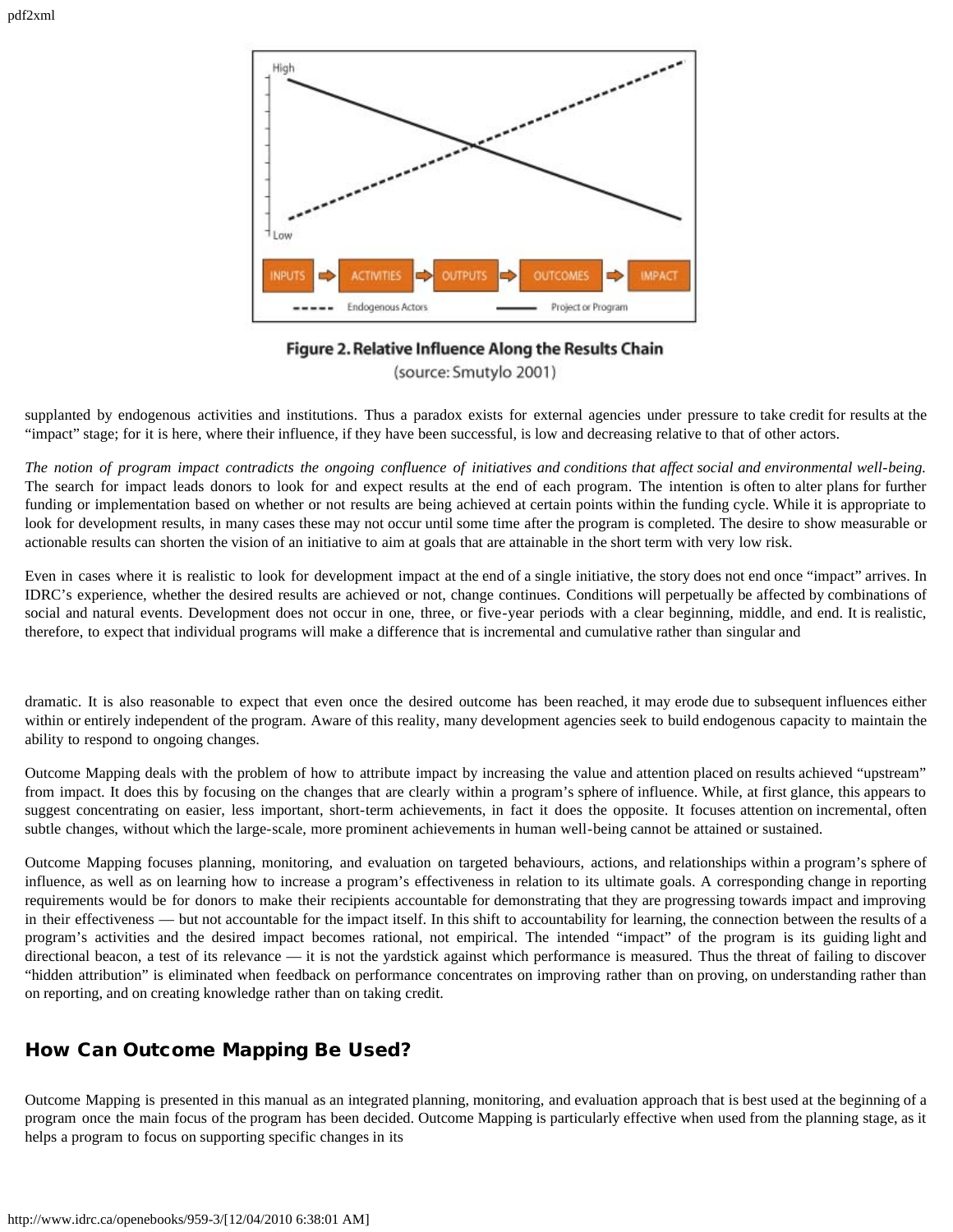partners. With some adaptations, its various elements and tools can be used separately or in conjunction with other processes (for example, a SWOT, a situational analysis, or an LFA). This manual does not provide the reader with instructions on how to adapt Outcome Mapping, but instead assumes it is being used in its totality. Outcome Mapping helps the program to clarify what it wants to accomplish, with whom, and how. It then offers a method for monitoring changes in the boundary partners and in the program as an organization, and encourages the program to look regularly at how it can improve its performance. It can also be used as an end-of-program assessment tool when the purpose of the evaluation is to study the program as a whole.

In Outcome Mapping, planning, monitoring, and evaluation are not discrete events but are designed to be cyclical, with one feeding into the other. It is impossible to plan for all eventualities, therefore a successful program is one that assesses and adapts to changing situations in an intelligent way, based on thoughtful reflection. Planning is done based on the best knowledge available, and the program uses monitoring and evaluation as reflective tools to assess change and choose appropriate actions.

Outcome Mapping can help a program tell its performance story by providing a framework for it to design and articulate its logic; record internal and external monitoring data; indicate cases of positive performance and areas for improvement; evaluate intended and unexpected results; gather data on its contribution to changes in its partners; and establish priorities and an evaluation plan. The framework helps the program to ask a series of questions, outlined below.

#### **Designing and articulating the program's logic:**

- What are our development goals?
- How can our program contribute to those development goals?
- Who are our boundary partners?
- How do we need to change in order to influence our boundary partners' contribution to the broader development goals?

#### **Recording internal and external monitoring data:**

- How far have our boundary partners progressed towards achieving outcomes?
- What are we doing to support the achievement of outcomes?  $\blacksquare$
- How well have we performed?

#### <span id="page-13-0"></span>**Indicating cases of positive performance and areas for improvement:**

- What worked well? Why? Are all the necessary strategies included?
- Are we spreading ourselves too thin by trying to use too many strategies?
- How can we maximize our contributions?

#### **Evaluating intended and unexpected results:**

- Who changed? How did they change?
- If they did not change as expected, do we need to do something different or reorient our expectations?

#### **Gathering data on the contribution that a program made to bringing about changes in its partners:**

- What activities/strategies were used?
- How did the activities influence individuals, groups, or institutions to change?

#### **Establishing evaluation priorities and an evaluation plan:**

- What strategies, relationships, or issues need to be studied in depth?
- How, and from where, can we gather relevant data?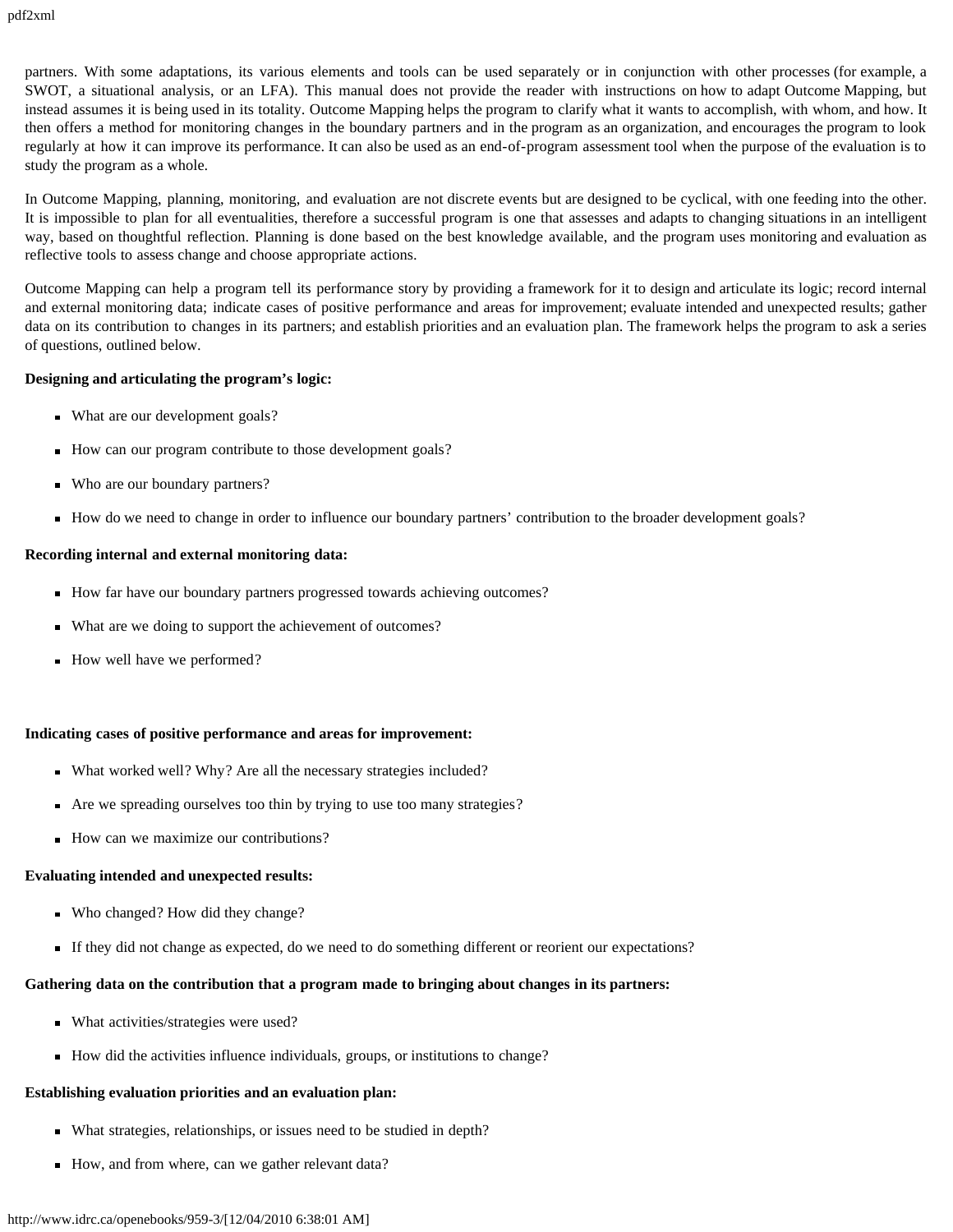$\overline{\phantom{a}}$ 

Outcome Mapping can help a program to be more strategic about the actors it targets, the changes it expects to see, and the means it employs. It is designed to make the program more effective in terms of the results to which it contributes.

#### How Outcome Mapping Differs from Other Logic Models

Outcome Mapping provides a way to model what a program intends to do; however, it differs from most traditional logic models in a number of ways. Most significantly, Outcome Mapping recognizes that different boundary partners operate within different logic and responsibility systems. Outcome Mapping is not based on a cause–effect framework; rather, it recognizes that multiple, nonlinear events lead to change. It does not attempt to attribute outcomes to any single intervention or series of interventions. Instead, it looks at the logical links between interventions and behavioural change. By doing this, Outcome Mapping assumes only that a contribution has been made, and never attempts attribution.

In operational terms, this means that instead of attempting to monitor and evaluate all elements of the program with one set of tools, Outcome Mapping defines three distinct but highly interrelated sets of activities and changes, and offers tools to monitor each one. Thus, in addition to monitoring changes in boundary partners, it also monitors the program's strategies and organizational practices to enhance understanding of how the program has contributed to change. See Figure 3, below. As already discussed, if a program is to make a significant contribution, it needs to grow and develop so that it can constantly be improving its ability to work with its partners.



**Figure 3. Spheres for Monitoring** 

<span id="page-14-2"></span>Outcome Mapping has expanded the "reach" concept into a performance area by moving from a conceptual understanding of intermediate impacts to a focus on the change process in boundary partners (using outcome challenge statements and progress markers).<sup>1</sup> Although other logic models may include changes in behaviour as a part of their framework, Outcome Mapping focuses exclusively on changes in the behaviour of those individuals, groups, and organizations with whom a program works directly. This does not mean that other social, environmental, economic, or political changes should not be measured, but that is not the

<span id="page-14-1"></span> $\frac{1}{2}$  The "reach" concept was originally introduced to IDRC through Steve Montague in the early 1990s as an output measure of the scope of a project or program. The concept evolved to be understood as a dimension of impact, because it dealt with the uptake or adoption of research findings. For further information, see Sander (1998).

<span id="page-14-0"></span>focus of Outcome Mapping. It monitors and evaluates whether a program has contributed to changes in behaviours in a way that would be logically consistent with supporting development changes in the future. By focusing on this level of change, it assesses the work of the program under review, and is not limited to the end state of the context in which the boundary partners operate. Therefore, programs get credit not only for being present when a major development change occurs, but for their ongoing contributions to that change.

Outcome Mapping recognizes challenges beyond the scope of the program, but limits performance assessment to the program's direct sphere of influence. In this way, it pushes the program toward increased risk-taking, with the view that risk-taking is a necessary condition for encouraging development. Most logical frameworks tend to limit vision and scope by expressly linking a program's modest activities to a development impact. This significantly reduces the potential for significant contributions to development by forcing the program to link each activity causally to a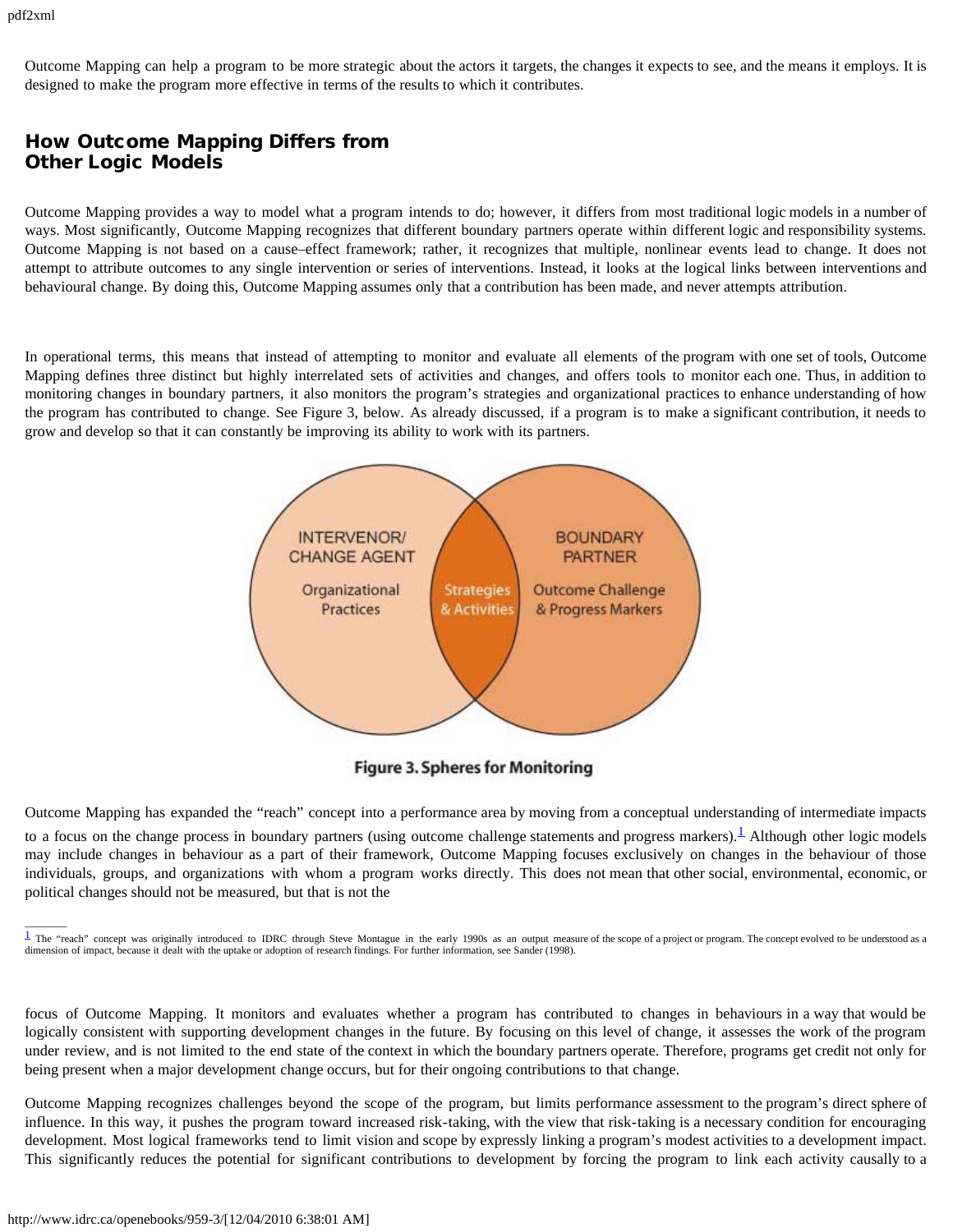measurable result.

By linking organizational assessment with the monitoring of changes in boundary partners, Outcome Mapping recognizes that the program will also have to change during the course of an initiative. If the program is unwilling or incapable of recognizing and adapting to the roles of its boundary partners, then it will eventually defeat its very purpose for being. Outcome Mapping encourages a program to think of itself as a dynamic organization whose goals, methods, and relationships with partners need to be reconsidered and adjusted regularly.

#### When Is Outcome Mapping Best Used?

Once a program has established its strategic directions or primary program areas, Outcome Mapping helps sort out who is going to be affected, in what ways, and through what activities on the program's part. It then permits a program to design a monitoring and evaluation system to help document and manage outcomes.

Once programming areas are chosen, Outcome Mapping can be used at two levels. At the **project level**, it is particularly effective in planning, monitoring, and evaluating large projects. Small projects rarely require

<span id="page-15-0"></span>the level of detail that Outcome Mapping provides. It is best used from the start of a project, but can also be used as an assessment tool (for external or self-assessment) either during or at the end of a project. If used after a project is underway, it will usually require a reformulation of vision, mission, boundary partners, and outcome challenge statements, as few project statements can be directly translated into behavioural terms without consultation among the key participants.

Outcome Mapping can also be used at the **program level**, but it often requires that the program organize its activities in terms of its subprogramming areas. For example, a program on urban agriculture could be divided into waste-water reuse and confined space agriculture areas. At too high a level of generality, it is difficult to identify who will change and how they will change, thereby reducing the likelihood of success. A program must be sufficiently specific for the group to be able to identify key groups who will be influenced. At both levels, Outcome Mapping requires that groups be able to name identifiable partners whose behaviours should be influenced by the activities of the project or program.

#### Is Outcome Mapping Appropriate for You?

Outcome Mapping is not necessarily the appropriate methodology for all programs, as it may require a change in perspective and approach that is not possible. The program needs to be able to focus on outcomes —defined as changes in the behaviours, relationships, activities, or actions of the people, groups, and organizations with whom it works directly. Outcome Mapping also involves a commitment to change on the part of the program, and self-assessment is an integral element of the methodology. In order to assess whether Outcome Mapping is appropriate for a program, the group should consider the following issues.

#### Strategic Directions Defined

Outcome Mapping is best used once a program has made a decision about its strategic directions or primary program areas. It does not provide a means to prioritize or select programming niches. Outcome Mapping helps sort out what, in operational terms, the strategic plan means: who is going to be affected, in what ways, and through what program activities. It then permits a program to design a monitoring and evaluation system to help track intended outcomes.

#### Type of Monitoring and Evaluation Information Sought

Outcome Mapping can provide information for a particular type of evaluation study — one that looks at the program's performance or the outcomes achieved by its partners. It is not intended for a technical evaluation to assess the relevance of the programming area or an evaluation of the cost-effectiveness of one approach compared with another.

#### Reporting Requirements

Outcome Mapping depends largely on self-assessment data generated systematically by the program team and the boundary partners. It requires a commitment to participatory and learning-based approaches to monitoring and evaluation. Although the approach can be modified to include an external assessment, the program should ensure that the data collected meets its formal reporting requirements and that its managers or donors consider it sufficiently credible. This should be done before starting the process to ensure its utility.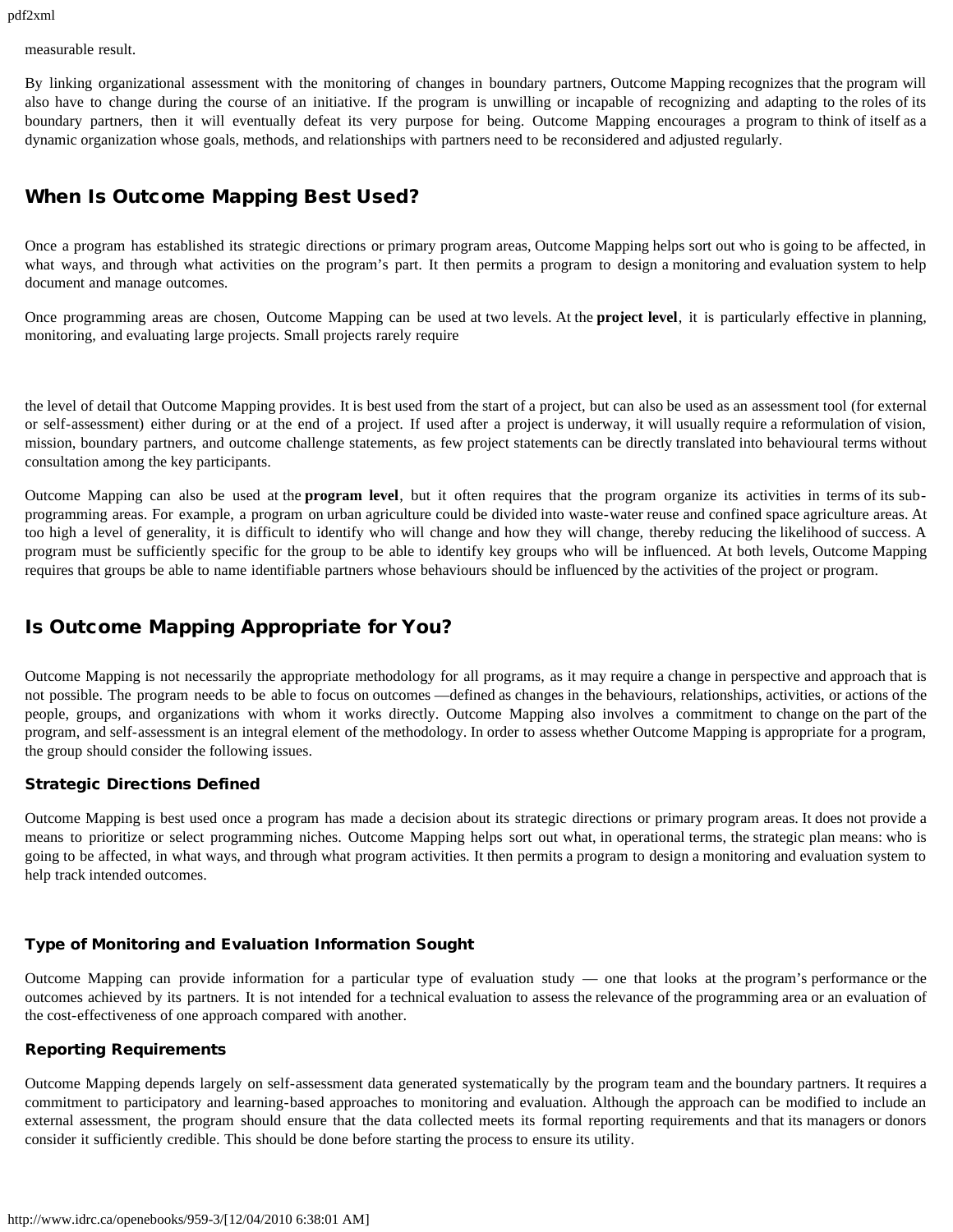#### Team Consensus

Ideally, the team shares an understanding of the purpose of their work, works collaboratively, and values each other's opinions. If this is not the case and there is disagreement among team members, Outcome Mapping is not the magic bullet that will solve all the problems. It can, however, provide an opportunity for the group to discuss and negotiate viewpoints systematically and move towards consensus.

#### Resource Commitments

<span id="page-16-0"></span>The program has to be willing to commit the financial, human, and time resources necessary to design and implement a monitoring and evaluation system. A design workshop takes approximately three days. The monitoring system will take one staff member about one day per monitoring session. A few hours will be required from each of the other staff members to contribute data.

## **2** OUTCOME MAPPING: THE WORKSHOP APPROACH

The tools and methods of Outcome Mapping as presented here are designed for use in a facilitated three-day workshop. This chapter outlines the

basic steps and outputs of the workshop, discusses who should participate, and offers suggestions on how to facilitate the workshop and use the tools provided in the manual.

#### Overview of the Steps

There are three stages and twelve steps to Outcome Mapping. They take the program from reaching consensus about the macro-level changes it would like to support to developing a monitoring framework and an evaluation plan. The 12 steps are shown on the next page. The process is participatory so that, once members of the program articulate their intentions, decide on strategies, develop a monitoring system, and identify evaluation priorities and data collection needs together, they will share ownership and commitment for the entire enterprise and can integrate it into their daily programming activities and management.

The twelve steps are the elements of an Outcome Mapping design workshop. The first stage, **Intentional Design**, helps a program clarify and establish consensus regarding the macro-level changes it would like to support. Intentional design is carried out only once a program has chosen its strategic directions and wants to chart its goals, partners, activities, and progress towards anticipated results. After clarifying the changes the program intends to help bring about, activities are chosen that maximize the likelihood of success. The Intentional Design stage helps answer four questions: **Why?** (vision statement); **Who?** (boundary partners); **What?** (outcome challenges and progress markers); and **How?** (mission, strategy maps, organizational practices).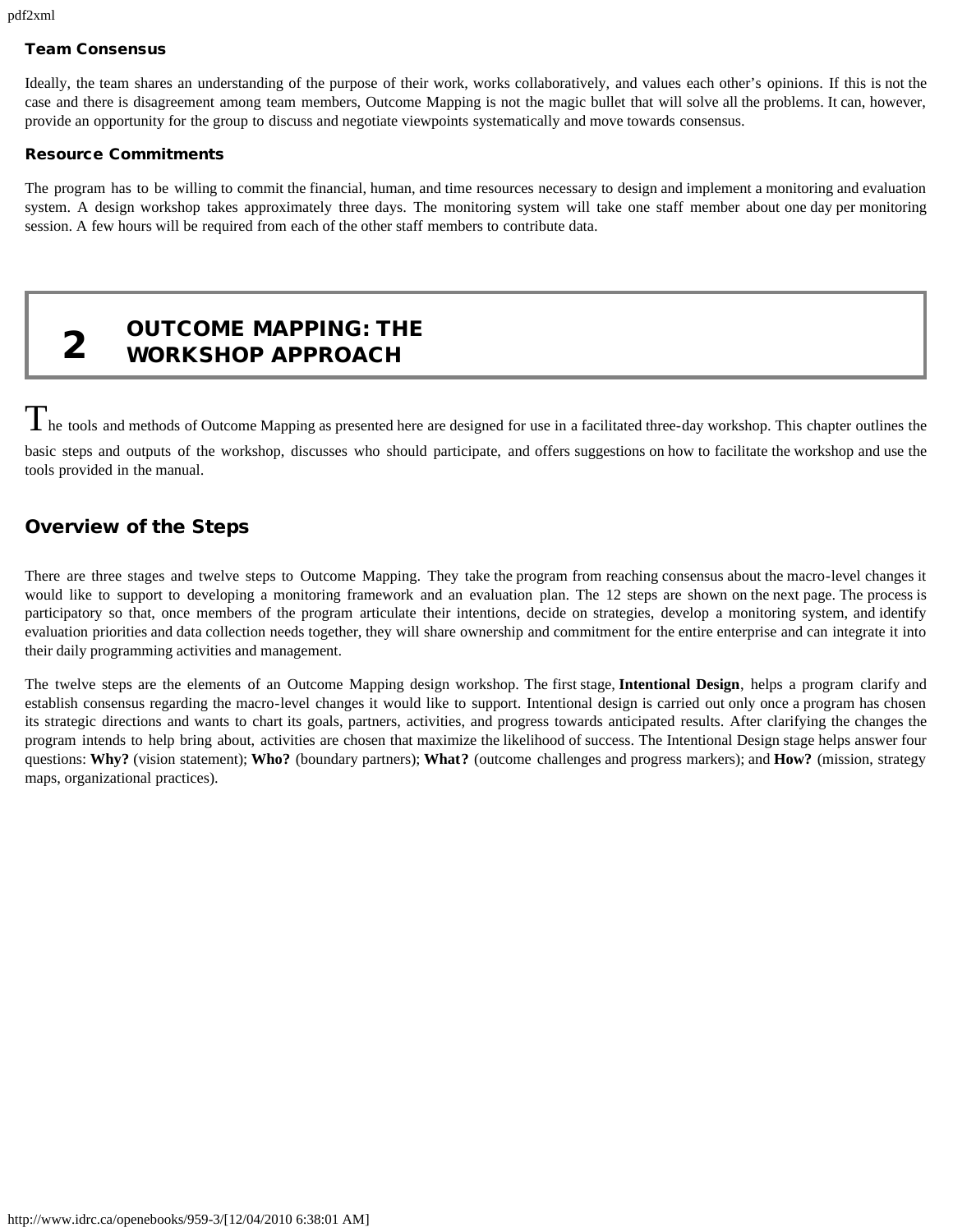

The second stage, **Outcome & Performance Monitoring**, helps a program clarify its monitoring and evaluation priorities. It provides a framework for ongoing monitoring of the program's actions in support of its boundary partners' progress towards the achievement of outcomes, the strategies the program has employed to foster those changes, and its organizational practices. The program uses progress markers — a set of graduated indicators of the behavioural change identified in the intentional design stage — to clarify directions with boundary partners and to monitor outcomes. It uses the strategy maps and organizational practices to create a performance monitoring framework. If completed regularly, this framework gives the program the opportunity and tools both to reflect on and improve its performance, and to collect data on the results of its work with its boundary partners.

Whereas, using the monitoring framework in Stage Two, the program gathers information that is broad in coverage, the evaluations planned in Stage Three assess a strategy, issue, or relationship in greater depth. This stage, **Evaluation Planning**, helps the program set evaluation priorities so that it can target evaluation resources and activities where they will be

<span id="page-17-0"></span>most useful. An evaluation plan outlines the main elements of the evaluations to be conducted and, finally, an evaluation design is presented. It should be noted that Outcome Mapping provides a method to frame, organize, and collect data, but it does not analyze the information. The program will still need to interpret the data in order to make it useful for learning and improvement or to share its experiences or results with others. Although all elements of Outcome Mapping (such as progress markers and strategy maps) can be used independently, this manual is set up as though the program were using the full approach from the outset, as established through a workshop process.

#### Workshop Outputs

The outputs of an Outcome Mapping design workshop include:

- A brief representation of the logic of the macro-level changes to which the program wants to contribute (vision, mission, boundary partners, and outcome challenges);
- A set of strategy maps outlining the program's activities in support of each outcome (strategy maps);
- A change ladder for each boundary partner to monitor the progress towards the achievement of outcomes (progress markers, outcome  $\blacksquare$ journal);
- A self-assessment sheet for monitoring what the program is doing internally to manage its work and contribute to change in its boundary partners (organizational practices, performance journal);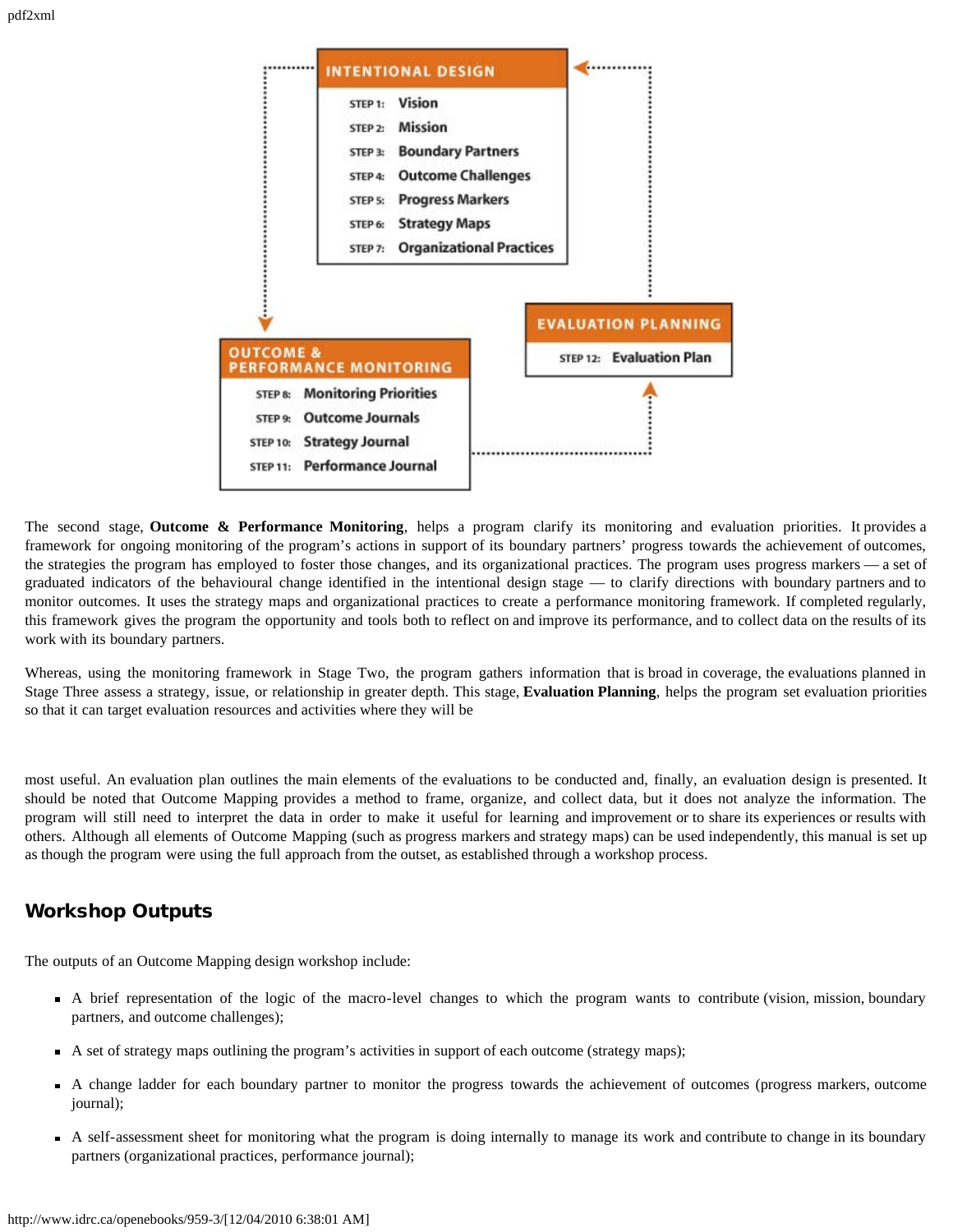- A data collection sheet for data on the strategies being employed by the program to encourage change in the boundary partner (strategy journal); and
- An evaluation plan detailing: the priority evaluation topics, issues, and questions; a utilization strategy for the evaluation findings; the person responsible for conducting the evaluation; the date; and the cost (evaluation plan).

### Who Should Participate?

The workshop method presented in this manual is most appropriate for a group of 18 to 25 participants. If there are more participants, the facilitator will have to adjust the process to include more small group and plenary

activities. Testing of Outcome Mapping to date has been with people who are educated and are comfortable and confident expressing themselves orally in front of a group. The groups have also been relatively free of conflict, as it has been tested with people who share a common cause (for example, those working in an organizational or program setting). If this is not the case, the facilitator will most likely have to adjust the process to fit the culture, skills, and dynamics of the group.

Outcome Mapping, as a participatory process, can ideally involve the full range of stakeholders, including staff from the program, boundary partners, donors, and ultimate beneficiaries. It is, however, premised on the belief that responsibility for planning, monitoring, and evaluation should rest primarily with program staff. This is because, ultimately, they are responsible for the program, need to learn how to better serve their boundary partners, and must fulfill their reporting requirements. This does not mean that boundary partners cannot or should not be incorporated into the process. However, there are no concrete rules about who should participate in each stage, and this will need to be considered by the program on an iterative basis.

The planning, monitoring, and evaluation of a program benefits from the participation of boundary partners. Participation in the Outcome Mapping design workshop by boundary partners may be an opportunity for frank and open dialogue or negotiation about the purpose and relevance of the program. It may also offer a way in which decisions can be made consultatively about how the program will be implemented and assessed. Nonetheless, genuine participation is not simple in the context of an externally funded development program. Donor agencies wanting to use participatory approaches need to be aware of the power imbalance that necessarily exists between the agency managing the program and any beneficiaries or partner groups who are expected to participate. Participation should be requested in a spirit of equitable collaboration, and the complexity of existing relationships should be considered in each instance. Whether the boundary partner is a recipient of funding or not, the program should also consider what that partner will get out of participating. Is it useful for the partner? The program could ask itself at various stages, "How can our program be open, consultative, and transparent with our boundary partners while being realistic about their desire and ability to participate fully?"

<span id="page-18-0"></span>There may be cases where the participation of boundary partners in a program's Outcome Mapping workshop may not be necessary or useful. Participation of boundary partners needs to be considered on a case-by-case basis. When deciding who should participate in the Outcome Mapping workshop, the program should consider:

- What they can contribute to the discussion (What is their perspective on, relationship to, or interest in the program? Are all the viewpoints and expertise necessary to make informed decisions present?);
- Whether they can effectively participate in the discussion (Are there any barriers in terms of language, substantive knowledge of the programming area, hierarchy, or politics?);
- What they will get out of participating in the design workshop;
- Whether information from them is better gathered prior to the workshop and then fed into the discussion (Will their participation hinder the openness and honesty of the conversation?);
- Whether the necessary time, human, and financial resources are available; and  $\blacksquare$
- Whether the timing and location of the meeting(s) fit their schedule.

#### Who Should Facilitate?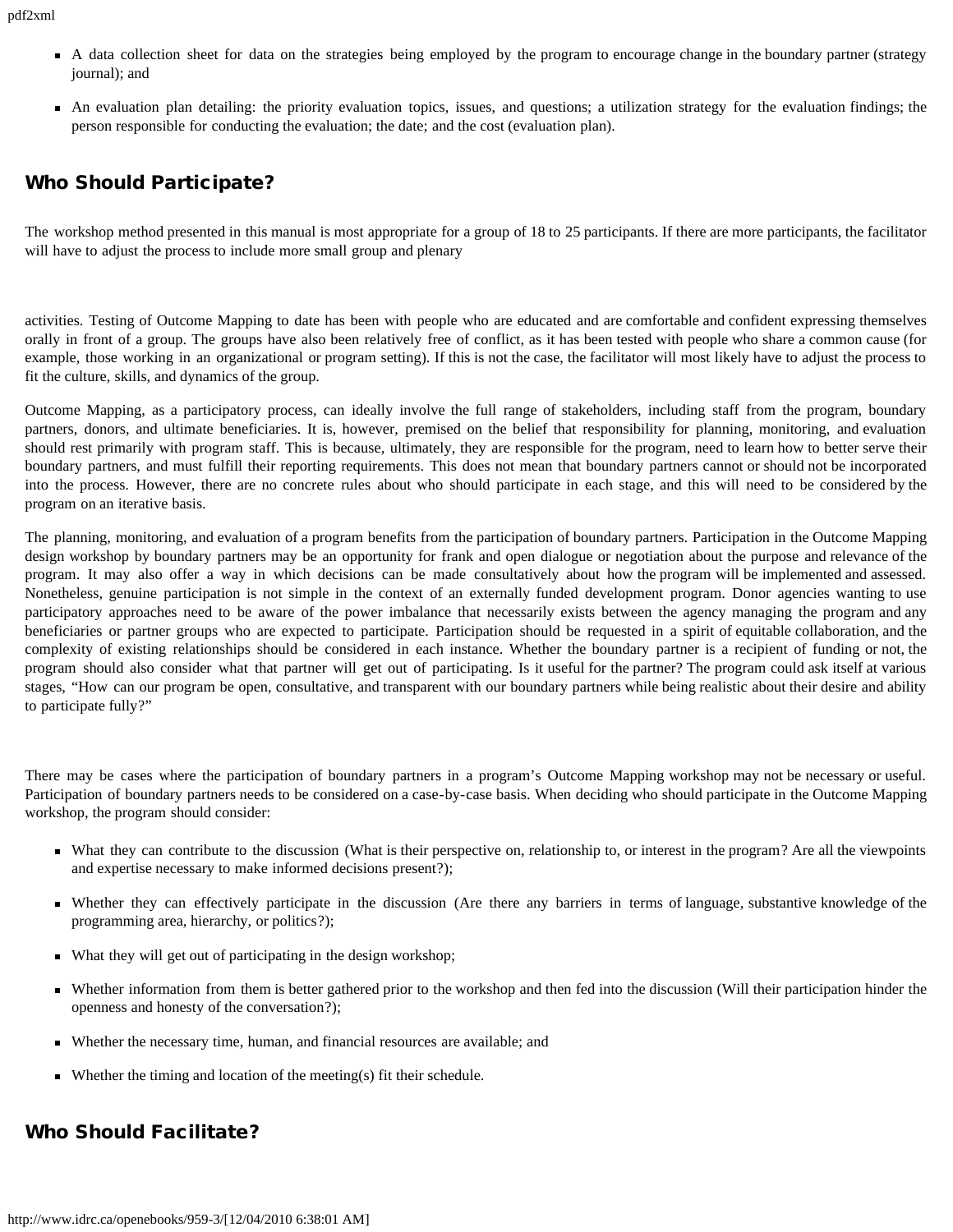A facilitator who is familiar with the Outcome Mapping methodology and comfortable with the concepts of evaluation for learning, participatory research, and organizational change should lead the workshop. This may be either an internal or external facilitator. The role of the facilitator is to engage participants, ensure that all opinions are heard and considered, note areas of consensus and differences, and keep the discussion moving so that the group can complete its task in the time allotted. Therefore, the individual should be skilled in consensus building, be able to determine the power dynamics in a group, and be able to ensure that the diverse opinions of the group are captured.

There are advantages and disadvantages to both internal and external facilitators. An outsider can ask the basic questions that will force the group to reflect on, and be very clear about, the purpose of the program. Using an external facilitator can also allow the entire group to concentrate on the substance of the meeting. Nonetheless, external facilitators can be costly and, unless the outsider understands the substance of the program-

<span id="page-19-0"></span>ming area, the group may have to provide detailed background information and explanation to enable effective facilitation. On the other hand, having an internal facilitator means that one member of the group will not be able to contribute fully to the substantive discussions. A good option is to team an internal team member with an external facilitator. This can be especially useful if the program plans to facilitate Outcome Mapping sessions itself at a later date.

#### Workshop Materials

This manual presents the elements of the Outcome Mapping methodology as they proceed from design to monitoring to evaluation. In Sections Three, Four, and Five, each step of Outcome Mapping is discussed, a group process is outlined, and an example of the finished "products" is provided.

This manual offers suggestions and tips for running the workshop, but these are not intended to be a rigid set of activities that must be followed lockstep. There are many different ways to facilitate groups, and the processes provided in this manual are the ones that, based on IDRC's experiences, have worked well in development research organizations. The facilitator should be flexible and employ the methods that work best in their specific context.

#### Presentation Methods

If available, an LCD projector can be used throughout the twelve steps of Outcome Mapping to project the group's thoughts and ideas onto a screen as the facilitator enters them into the computer. This immediate feedback promotes a common language among the participants and allows them to easily review and revise their vision, mission, list of boundary partners, outcome challenge statements, progress markers, strategy maps, organizational practices, monitoring journals, and evaluation plan. It also makes the workshop documentation available immediately to the participants. It is helpful if the information is printed and distributed to participants at each step so that they can consult it throughout the process. This approach can also slow down the discussion slightly and give participants an opportunity to reflect while the facilita-

<span id="page-19-1"></span>tor is typing. The disadvantage of this facilitation method is that if the group is not used to the technology, participants can be distracted by it. If this is the case, flip charts are a better alternative — although the facilitator should ensure that the material generated at each step remains displayed in the room so that it can be consulted throughout the process.

Simultaneously facilitating and typing information into a laptop is difficult when working with a large group. If the facilitator cannot see the entire group while seated at the computer, then (s)he will have trouble watching and responding to the group. The facilitator should have experience and be very comfortable with using the laptop and LCD projector, otherwise the session can be held up by technical problems, which is very frustrating.

Although the setup of the room is dependent on its shape and the number of participants, the participants should all be able to view one another and speak easily. There should be a large empty wall where information can be posted either on small cards or on flip chart paper. Generally, a Ushaped arrangement works well. The facilitator should have the room prepared before the group arrives.

The items required to facilitate an Outcome Mapping design workshop using the process proposed in this manual include

- Paper and pens
- $8\frac{1}{2} \times 5$ " cards
- **Markers**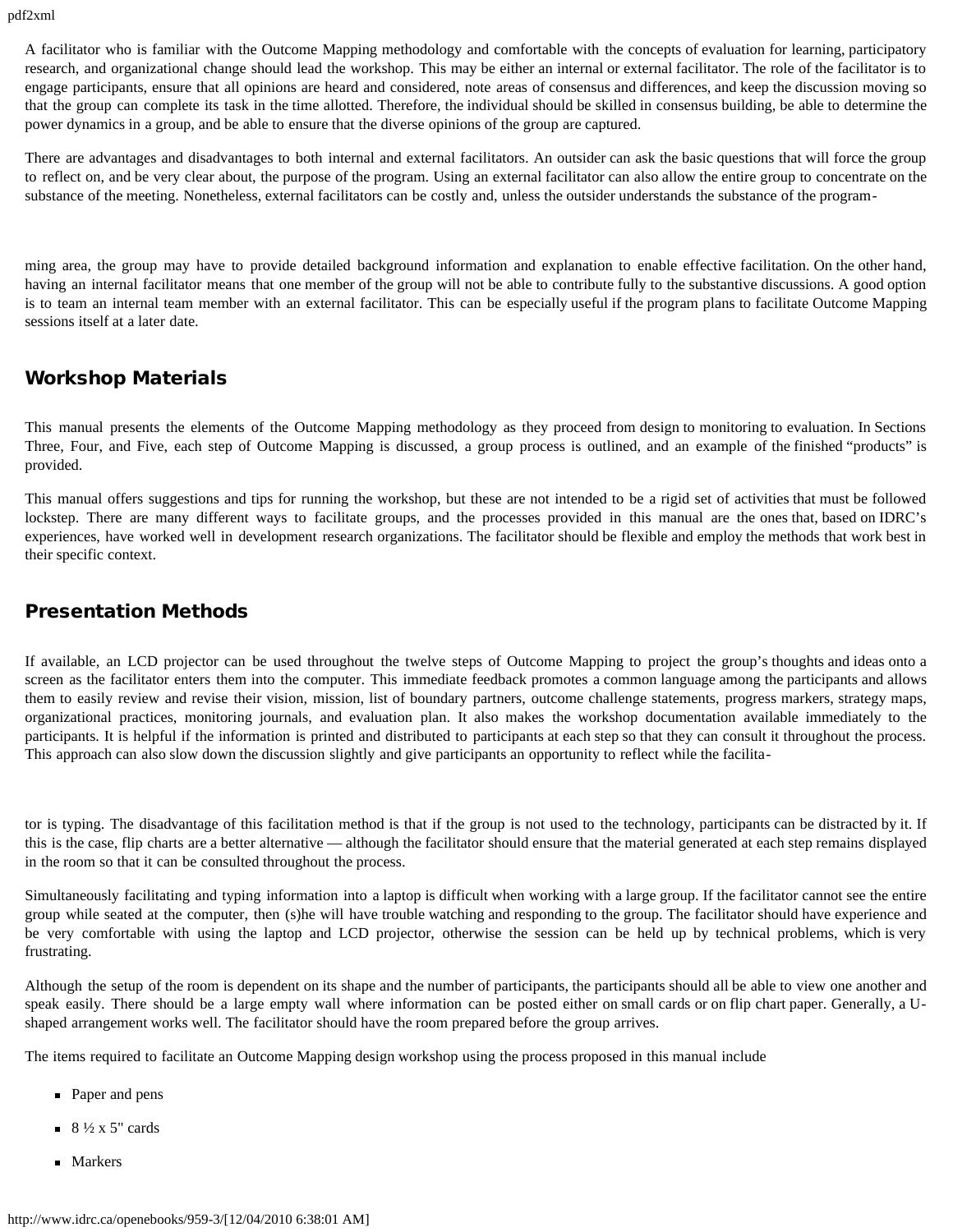- Masking tape
- **Flip charts**

## Preparing for an Outcome Mapping Workshop

Outcome Mapping requires a change in thinking about what constitutes results. Therefore it is advisable to have an introductory presentation on the theory of the methodology prior to the actual design workshop. Some programs will want more background on the methodology than others. Nonetheless, explaining it prior to the workshop can make the steps easier to move through. As the facilitator plans the agenda and timing of the workshop, (s)he should assemble and adapt the materials that seem most appropriate to the needs of the group.

<span id="page-20-0"></span>The following two activities may be used before the workshop or as it begins, depending on the needs of participants and the stage of their program:

- A historical scanning activity that reviews the program's history and the events and issues that have influenced its development to date; and
- An activity designed to help participants reach consensus about their understanding of evaluation.

## Conducting a Historical Scan

**Purpose:** When beginning a program planning process, it can be useful for a group **to review the program's history, its achievements, and the events and issues that have influenced its development to date.** If the program has been active and is entering a new phase, this "warm-up" exercise can help contextualize the events and influencing factors for both new and seasoned staff. It can also give a group the opportunity to develop a shared understanding of the past and a common language with which to discuss the future.

Process **Approximate Time 3 hours** 

ICA (Institute of Cultural Affairs) Canada (n.d.) has developed a participatory approach for a group to conduct a quick historical scan. As many members of the program team as possible should participate in this brainstorming activity, outlined below.

- 1. The facilitator asks each member of the group to write down an answer to the following question: "What are the key events (positive or negative milestones) in the past X years that were important to you? Professionally? Organizationally? Nationally? Globally/Internationally? Personally?" The amount of time, X, will vary but can be determined by the length of time the program has been operating. For example, a program that is planning for its second five-year cycle could cover the five or six previous years.
- 2. On the wall, the facilitator makes a time line, dividing it vertically by time and horizontally by type of event (events that relate to the organization, national events, and international events).

Depending on the length of time the group has to cover, the time period can be divided various ways (monthly, quarterly, semiannually, annually, biannually, and so on).

- 3. As participants call out events, the facilitator puts them on the time line. The discussion regarding the timing of events and their significance is an essential part of this exercise, so the group should be left to work this through.
- 4. Once the events have all been put up on the time line, the facilitator gets the group to analyze their overall meaning by asking them questions that encourage them to look at the data from different perspectives. The facilitator should capture the participants' comments on a flip chart, but most of the agreement and learning will probably result from the discussions rather than the facilitator's notes. The facilitator asks the following questions to begin the discussion:
	- What are the high/low points or successes/challenges?
	- Where are the shifts or turning points? What kind? Why?
	- How would you name the earlier/mid/later periods (chronologically/vertically)?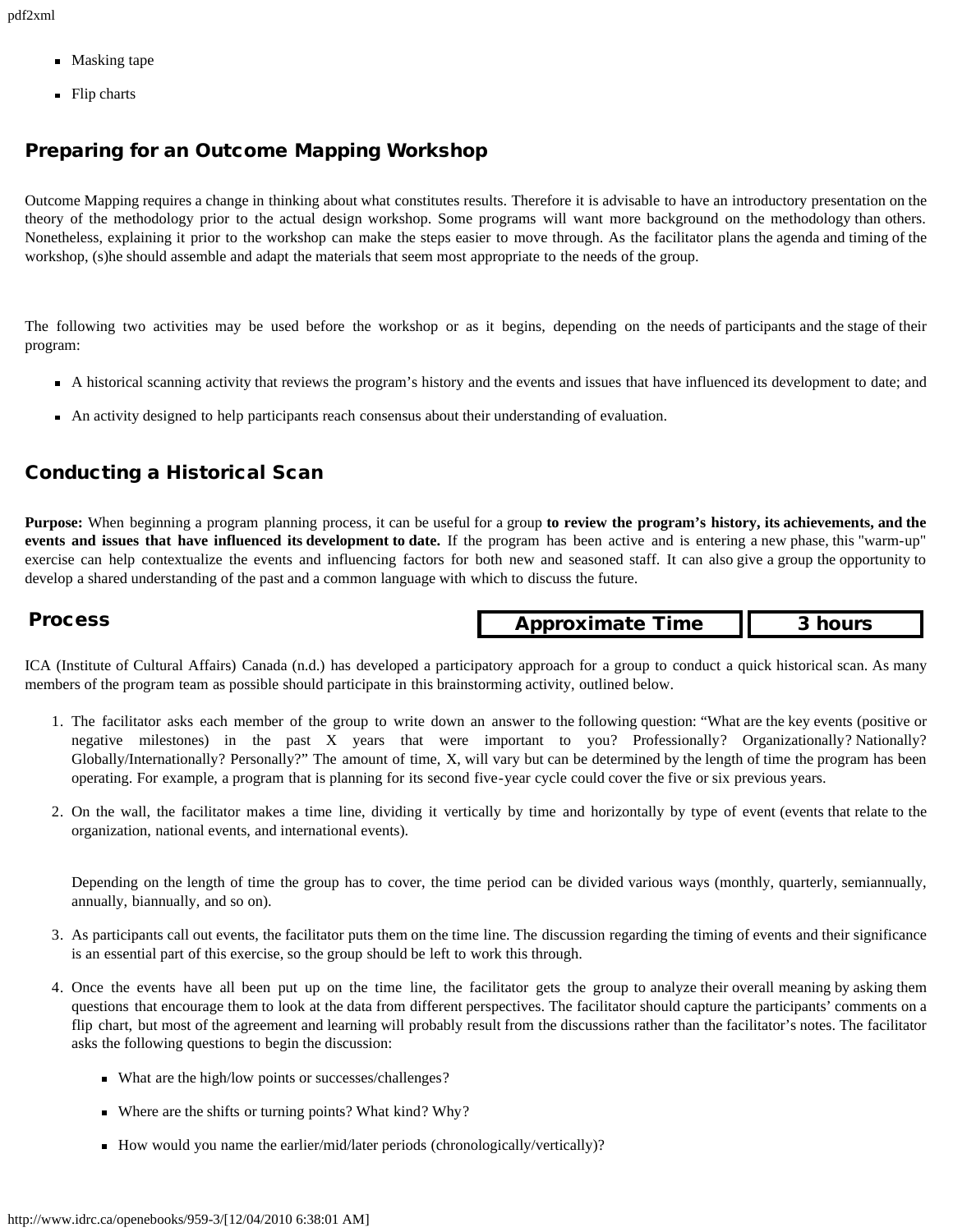What trends/issues do you see over the period? Vertically? Horizontally?

## FACILITATION TIP

The facilitator starts each activity by describing its purpose and outlining how it will proceed, the product or output that will emerge, and the amount of time it will take. Depending on the group, the participants may have suggestions for other ways of organizing the activity. For example, the group may want to record their significant achievements on the time line. The facilitator can easily do this by adding a horizontal line to the historical scan. The facilitator should be flexible and incorporate the group's suggestions where appropriate, but be honest if (s)he feels that the planned process is best. At the end of the activity, the product is quickly reviewed and the reasons for the activity are reiterated and placed within the larger context of the workshop.

#### <span id="page-21-0"></span>Developing a Common Understanding of Evaluation

**Purpose:** Before beginning the Outcome Mapping steps, engaging the group in a short discussion on evaluation can encourage them to create a common language for the duration of the workshop and ensure that everyone understands the evaluation approach being proposed.

Process **Approximate Time 19 Solution** 20 min.

Everyone has preconceived ideas about evaluation — some positive, some negative. Although it is possible that some participants think of evaluation as useful, many more probably have negative perceptions, are fearful of the process, or view evaluation as having limited utility. The facilitator needs to be aware of these opinions and build on, or respond to, them throughout the workshop. Because Outcome Mapping integrates monitoring and evaluation issues from a program's earliest planning stage, the staff will not be passive recipients who are fed information and reports. Rather, they will be active contributors from the outset. Therefore the facilitator needs to create a participatory environment in which everyone feels comfortable, able, and interested in contributing. This will be accomplished primarily through actions rather than words. That is, the facilitator's actions will demonstrate that (s)he is an active listener who remains neutral. However, it can be useful to have the group engage in a short discussion on the topic before beginning the Outcome Mapping steps. This will allow the group to create a common language for the workshop. Michael Quinn Patton suggests one technique for organizing this type of discussion (Patton 1997):

- 1. The facilitator asks each member of the group to write down the first three words or images they associate with the word "evaluation." They are given only a few minutes, so that their emotional responses come out.
- 2. People call out the words they wrote down and the facilitator records them on a flip chart. Some of the words may have a positive connotation (such as "interesting" and "enjoyment"), some may have a neutral connotation (such as "research" or "test"), and some may have a negative connotation (such as "pain," "fear," "manipulation," or "judgement").
- 3. The facilitator asks the group how the words make them feel: Do they find any of the words surprising? If so, participants can discuss why they are surprised to see certain words or types of words associated with evaluation. Do they feel that others in the group have the same impressions as they do about evaluation? Why? Why not?
- 4. The facilitator asks the group how they would like their program's evaluation process to proceed. Based on the previous discussions, which characteristics do they want included? What do they want to avoid? This information should be captured on a flip chart and can be used later in the workshop as a checklist for assessing workshop outputs.
- 5. Once the participants have expressed their opinions, the facilitator responds by talking about his or her role and suggesting a way for the workshop process to proceed. This conversation should continue until there is agreement between the facilitator and the group on how they will proceed. The list of guiding principles for evaluation at IDRC (next page) can offer the facilitator some ideas about issues to highlight in this exercise or can be passed out to participants.

## FACILITATION TIP

The facilitator's actions will set the tone for the workshop, therefore the facilitator should try to create a climate of trust and mutual respect by letting participants know that there are no right or wrong answers and that everyone has information and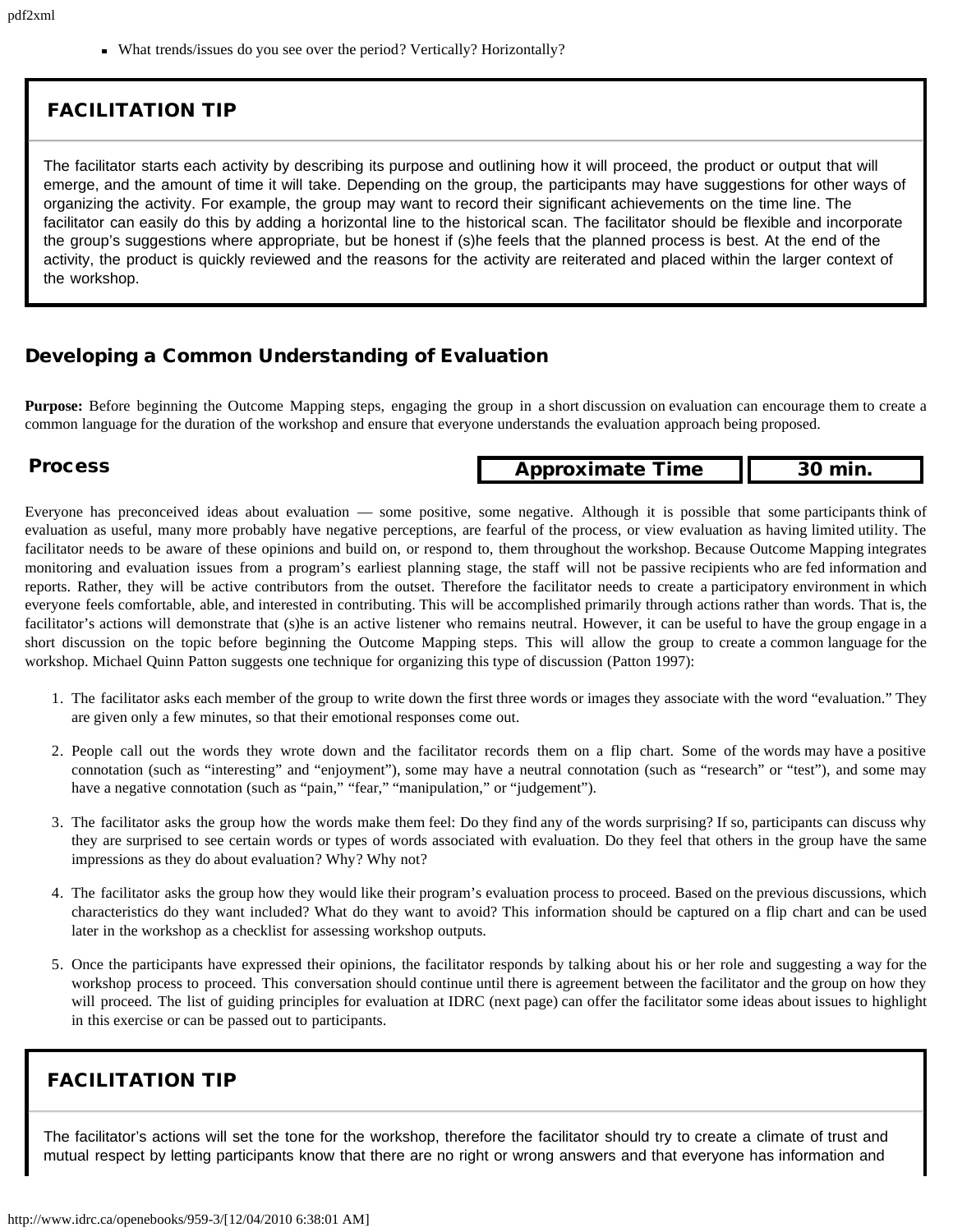opinions that will make the process and product better (the whole is greater than the sum of its parts).

#### <span id="page-22-0"></span>Guiding Principles for Evaluation

At IDRC, evaluation is viewed as an integral part of good project and program management. Corporate and program learning and improvement drives evaluation activities, with collegial participation by stakeholders as a key ingredient. IDRC has chosen to use evaluation first as a corporate learning tool, believing this to be the best way to strengthen its accountability function. The following principles, which guide evaluation at IDRC, are embedded in the process of Outcome Mapping and argue for the relevance of evaluation as an integral component of a program's learning system:

- **Evaluation is intended to improve program planning and delivery** It contributes to decision making and strategy formulation at all levels. To increase the likelihood of obtaining useful findings, programs are assessed strategically, based on the client's purpose and information needs.
- **Evaluations are designed to lead to action** To be useful, evaluations need to produce relevant, action-oriented findings. This is fostered by sustained involvement and ownership on the part of the client and stakeholders throughout the process.
- **No single, best, generic evaluation method exists** Each case requires tools and methods appropriate to the data that is to be gathered and analyzed, and appropriate to the client's needs. Credible evaluations interlace quantitative and qualitative data from several sources.
- **Evaluations should enlist the participation of relevant stakeholders** Those affected by the outcome of an evaluation have a right to be involved in the process. Their participation will help them to better understand the evaluation's purpose and process, and will promote stakeholder contribution to, and acceptance of, the evaluation results. This increases the likelihood that evaluation findings will be utilized.
- **Evaluation processes should meet standards for ethical research** Participants in the process should be able to act and share information fully without fear that the information they provide could be used against them at a later time.
- **Monitoring and evaluation planning add value at the design stage of a program** They can make the program more efficient and effective by helping to clarify the results to be achieved. Also, knowing what information will be used will allow people to collect it as it becomes available. This will reduce the amount of financial and human resources required and improve the team's ability to report on, and learn from, its experiences.
- **Evaluation should be an asset for those being evaluated** —Evaluation can impose a considerable time and resource burden on recipient institutions. Evaluations should generate information that benefits the recipient institution.
- **Evaluation is both science and art** The art of identifying critical issues to be evaluated, organizing them conceptually, and getting the appropriate people to participate in the collection, interpretation, and utilization of the evaluation information is as important as the systematic collection and analysis of reliable data.
- **Evaluations are a means of negotiating different realities** Evaluations provide opportunities for program stakeholders to reconcile their various perspectives or versions of reality.
- **Evaluations should leave behind an increased capacity to use evaluation findings** Organizations need some level of internal evaluation capacity in order to be able to devise, participate in, or utilize evaluations effectively. Exclusive reliance on external expertise can limit an organization's ability to be clear and specific about its goals and to learn and apply lessons. Specific strategies can be built into evaluations that are aimed explicitly at fostering these organizational characteristics.

<span id="page-22-1"></span>This page intentionally left blank.

# 3 STAGE 1: INTENTIONAL DESIGN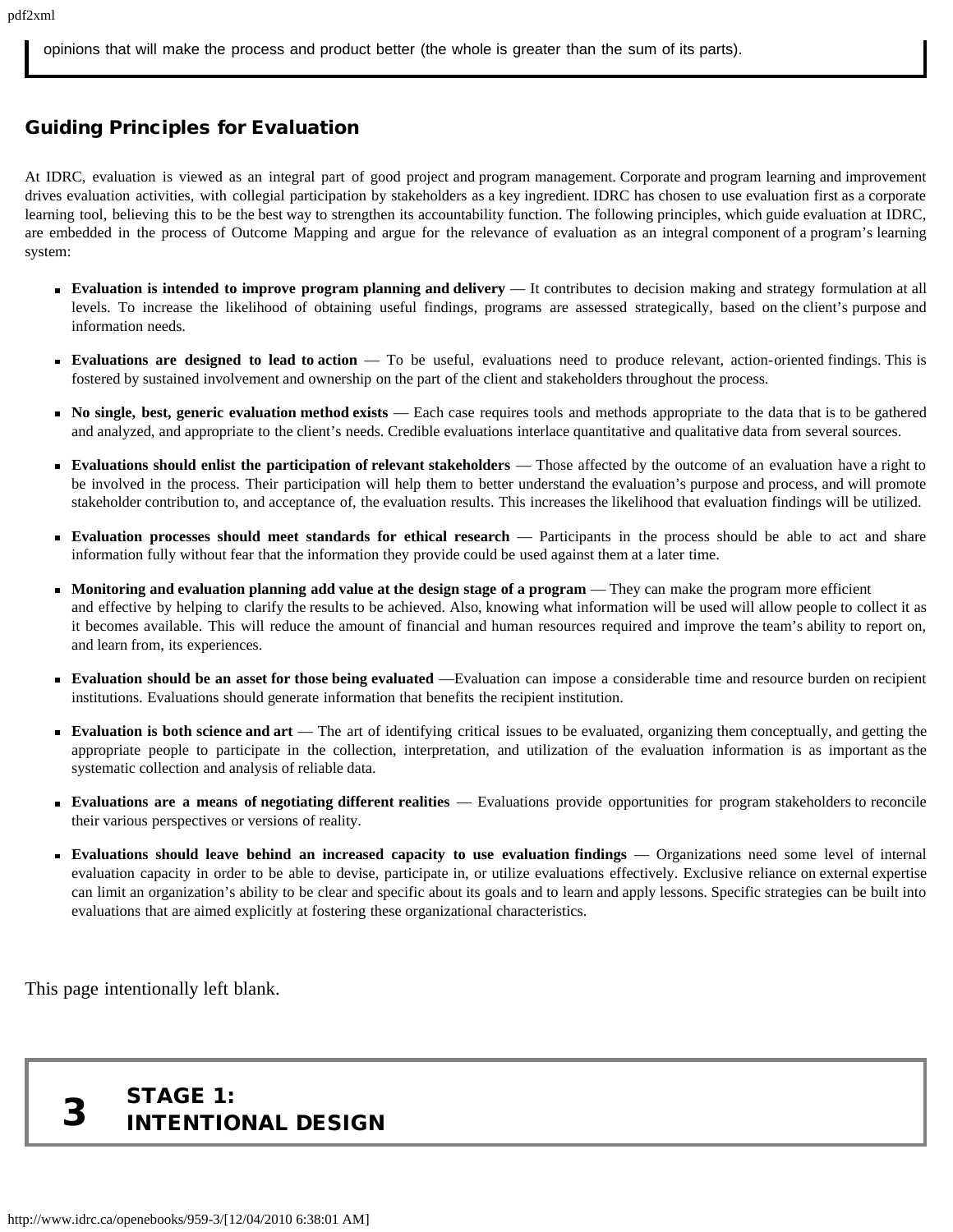

### <span id="page-23-0"></span>Introduction to Stage 1

Intentional design implies that a program frames its activities based on the changes it intends to help bring about and that its actions are purposely

chosen so as to maximize the effectiveness of its contributions to development. During the intentional design stage, workshop participants define the development goals of the program. The logic of the program is articulated by following seven steps to outline the vision, mission, boundary partners, outcome challenges, graduated progress markers, strategy maps, and organizational practices.

The vision statement describes why the program is engaged in development and provides an inspirational focus. Workshop participants are encouraged to be truly visionary in Step 1, establishing a vivid beacon to motivate staff and highlight the ultimate purpose of their day-to-day work. The boundary partners (those with whom the program will work directly) are identified so that they can contribute to the vision. The outcome challenge statements and progress markers identify the results that the program would like to see its boundary partners achieve. The mission, strategy maps, and organizational practices describe how the program's contributions to the vision will be framed, by focusing on what it will do. By working its way through the seven steps, the program articulates how it will contribute to change within the complex system in which it operates.

Defining the elements of the intentional design stage is easiest if the members of the program already have a shared understanding of the ultimate purpose of their work. This consensus may be the result of a formal process or of informal discussions. Regardless, it makes the articulation of a vision and mission quite straightforward. If there is not consensus, and the group is using Outcome Mapping to negotiate various perspectives, options, and scenarios, then the intentional design stage may take longer to develop. Nonetheless, appropriate effort should be devoted to this "visioning" stage because, if properly articulated in the beginning, the vision's elements should remain relevant for the duration of the program (three to five years).

## <span id="page-23-1"></span>STEP 1 Describe the Vision

## EXAMPLE OF A VISION STATEMENT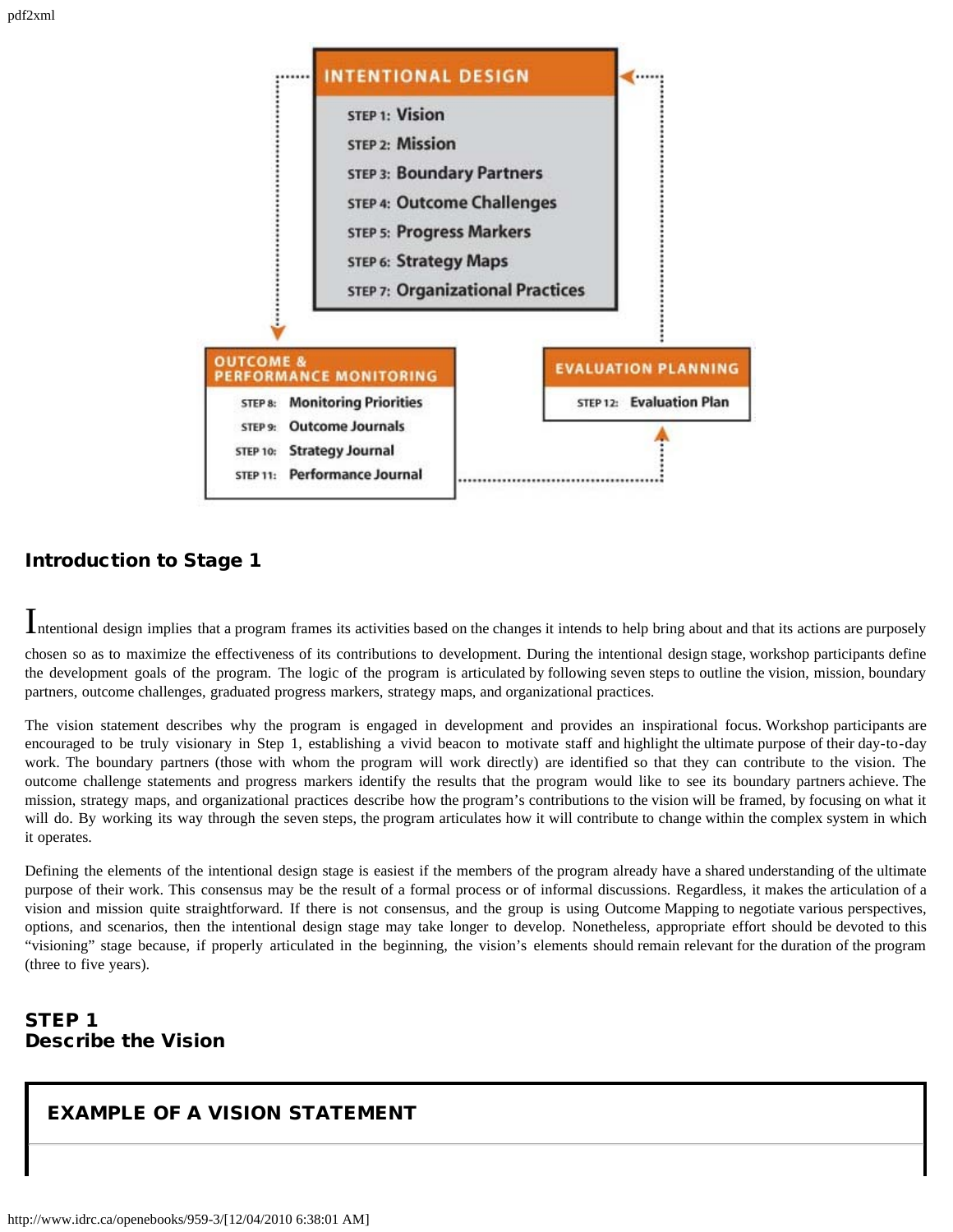In the medium and large cities of Africa, the Middle East, and Latin America, the value of urban agriculture (UA) as an integral part of effective urban management and development is recognized by local authorities, communities, and international organizations. Municipal, regional, and national governments actively support UA activities by formulating and implementing UA-related policies. Using research findings, these governments have developed a comprehensive urban food supply and security strategy that allows cities to fully exploit their local strengths and create effective mechanisms for collaboration with rural and regional agriculture production sectors. More green spaces are built into cities, including designated areas for fruit trees, which provide shade and help to purify the air. To be more resource efficient, cities treat and reuse waste water for irrigating crops and watering livestock. Farms and households compost organic matter and recycle waste, contributing to better urban sanitation. Urban dwellers have greater food security, and more self-reliant local food systems are in place. Men and women who want to engage in UA have access to land and technical information so as to reduce their food insecurity and generate income. Producers, both rural and urban, have easy access to urban markets, as they are supported by a reliable physical infrastructure and are well organized. They are able to sell their products for a fair profit. Formerly marginalized producers are organized into advocacy groups that can effectively present their needs to policymakers. All groups have access to reliable and relevant technical information about UA. In essence, these cities are better fed, healthier, wealthier, more equitable, and cleaner.

The vision reflects the large-scale development-related changes that the program hopes to encourage. It describes economic, political, social, or environmental changes that the program hopes to help bring about, as well as broad behavioural changes in key boundary partners. The vision is related to the program's objectives but goes deeper, is broader in scope, and is longer-term. The ultimate achievement of the vision lies beyond the program's capability; however, its activities should contribute to and facilitate that end. It is the program's contribution toward the vision (through its boundary partners) that will be measured in an evaluation — not whether the vision was achieved. The vision represents the ideal that the program wants to support and should be sufficiently broad and

inspirational to remain relevant over time, despite changing circumstances. The facilitator should return to the vision statement over the course of the planning exercise to ensure that the program's activities are consistent with its intent.

Depending on the complexity of its programming, a program can use Outcome Mapping at different levels. For example, an organization or large program might want to articulate a vision and mission for its overall work and for each of its programming areas. A relatively contained program, on the other hand, would probably only need to develop one vision and mission statement.

The vision statement can be recorded on Design Worksheet 1 on page 51.

Process **Approximate Time 2 hours** 

- 1. As a warm-up discussion, the facilitator asks a member of the group to respond to the following question: "In just a few sentences, what is this program supposed to accomplish?" The facilitator then involves the entire group in the discussion by asking, "Is this the way everyone sees the program? Does this fit with our organization's objectives and mandate?"
- 2. The facilitator then has each participant write down the two to three characteristics that would describe the near future (the next three to five years) if the program was wildly successful, asking the following questions: "What are your dreams of success? What changes do you want to try to help bring about? Imagine the context in three to five years when the program has been very successful: what would be different?" The facilitator posts the answers on the wall and the group reviews and discusses them.
- 3. While the group is on a break, the facilitator (alone or with volunteer participant(s)) writes up a vision statement that uses the participants' ideas and language, eliminates duplication, and captures differences.
- 4. Once the group has reconvened, the vision statement is revised. Politically charged, culturally inappropriate, or incorrect statements are removed and jargon or confusing terms are replaced, using a process such as the following:
	- a. The facilitator slowly reads the draft vision statement, asking team members to note any words or phrases that seem to be culturally insensitive or politically charged; jargon or potentially confusing; unnecessarily long-winded; or grammatically incorrect. On the first reading, it is best not to let anyone interrupt, so that the whole picture is presented at once, both in spoken word and visually on the LCD or flip chart.
	- b. The facilitator then reads the statement a second time, asking participants to interrupt if a word or phrase is read that is culturally inappropriate or politically charged. If a hand is raised, the problem area is discussed and an attempt is made to remedy it with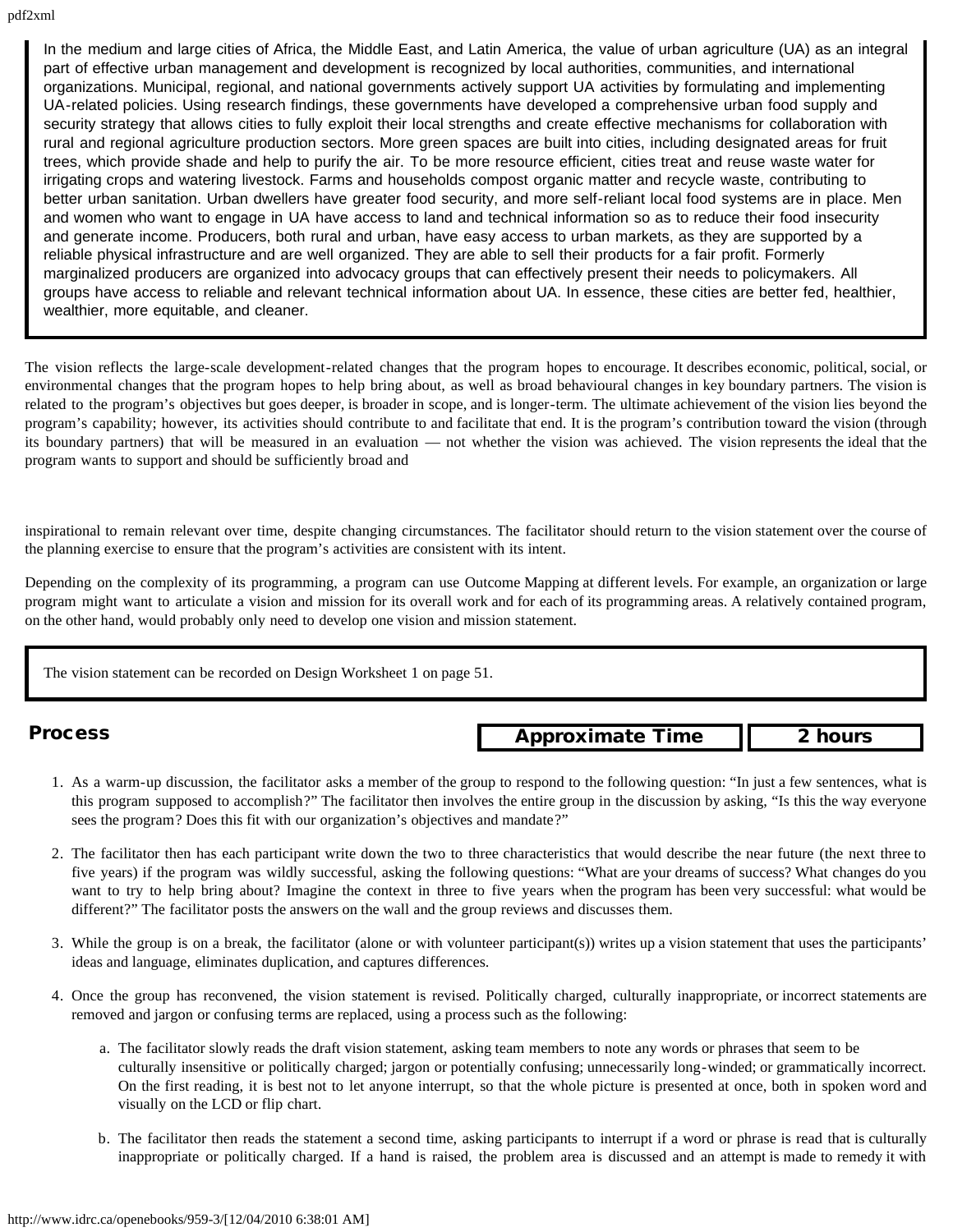alternative wording. Rather than the facilitator reading the vision statement each time, different participants should read it aloud as it is being revised.

- c. When the wording is resolved, the facilitator continues reading. This procedure is followed until no culturally insensitive, politically charged, or incorrect words or phrases remain, yet ensuring that the vision reflects participants' intentions.
- 5. As an alternative to Step 4b, the troublesome words or phrases are underlined and the reading continues. When the reading of the statement has been completed, the words or phrases that have been underlined are transferred to the top line of the "purging the jargon chart." If there are more than five such words or phrases, the ones that appear most significant to the team are selected. For each word or phrase selected, the facilitator asks participants to call out other ways of saying the same thing (without reference to the full statement). The choices (not limited to exact synonyms) are listed on the chart.

| <b>PURGING THE JARGON CHART</b> |                |              |                          |                                 |                  |
|---------------------------------|----------------|--------------|--------------------------|---------------------------------|------------------|
| 0                               | rural peasants | innovatively | sustainable development  | profitable                      | vitality         |
|                                 | rural poor     | with         | attention to imagination | money-making environment        | prosperity       |
| 2                               | farmers        | taking risks | protection of resources  | worth doing                     | health           |
| 3                               | farm workers   | creatively   | long-term development    | job-generating and income-level | energy producing |
| 4                               | villagers      | in new ways  | holistic development     | competitive                     | optimism         |
|                                 |                |              |                          |                                 |                  |

Source: Kibel, B.; Baretto, T.; Dieng, M.; Ndiaye, A.; Carden, F.; Earl, S. July 1999. Draft Outcome Engineering Manual.

- 6. The facilitator reads the part of the statement that contains the first word or phrase that was found lacking, each time substituting one of the alternatives from the chart. When all the options have been read, the facilitator asks the team members to vote by a show of hands for the variation they like best (including the original wording). If there is a clear majority, that option is substituted; if not, the facilitator leads a discussion of the options. On a re-vote, the option with the highest number of votes is selected. The process is repeated for the other words or phrases on the chart. The selected words or phrases are then substituted in the vision statement.
- 7. At the end of the process, the facilitator reads the entire vision statement aloud without interruption. It should evoke a spontaneous expression of approval from the group: people should feel that it reflects the broad development changes the program is trying to help bring about.

### <span id="page-25-0"></span>STEP 2 Identify the Mission

## EXAMPLE OF A MISSION STATEMENT

In support of the vision, the program will work to enhance specific research expertise and training capacities in urban agriculture (UA) in research organizations that can influence local, national, and international policy-making in UA. It will contribute to the development of active networks of researchers and advocates and encourage partnerships between research organizations and interested governments. Working also with NGOs, government agencies, community groups, and other donors, it will support research to: document municipal practices and policies; test policy consultations; compare policy approaches in support of UA; and issue guidelines for incorporating UA into policies dealing with food supply and security, urban planning, gender inequality, poverty reduction, and waste management. It will encourage the identification of unresolved issues and will support research on these issues, for greater incorporation of UA into policy-making locally, regionally, nationally, and internationally. It will contribute to the production, organization and dissemination of data and information that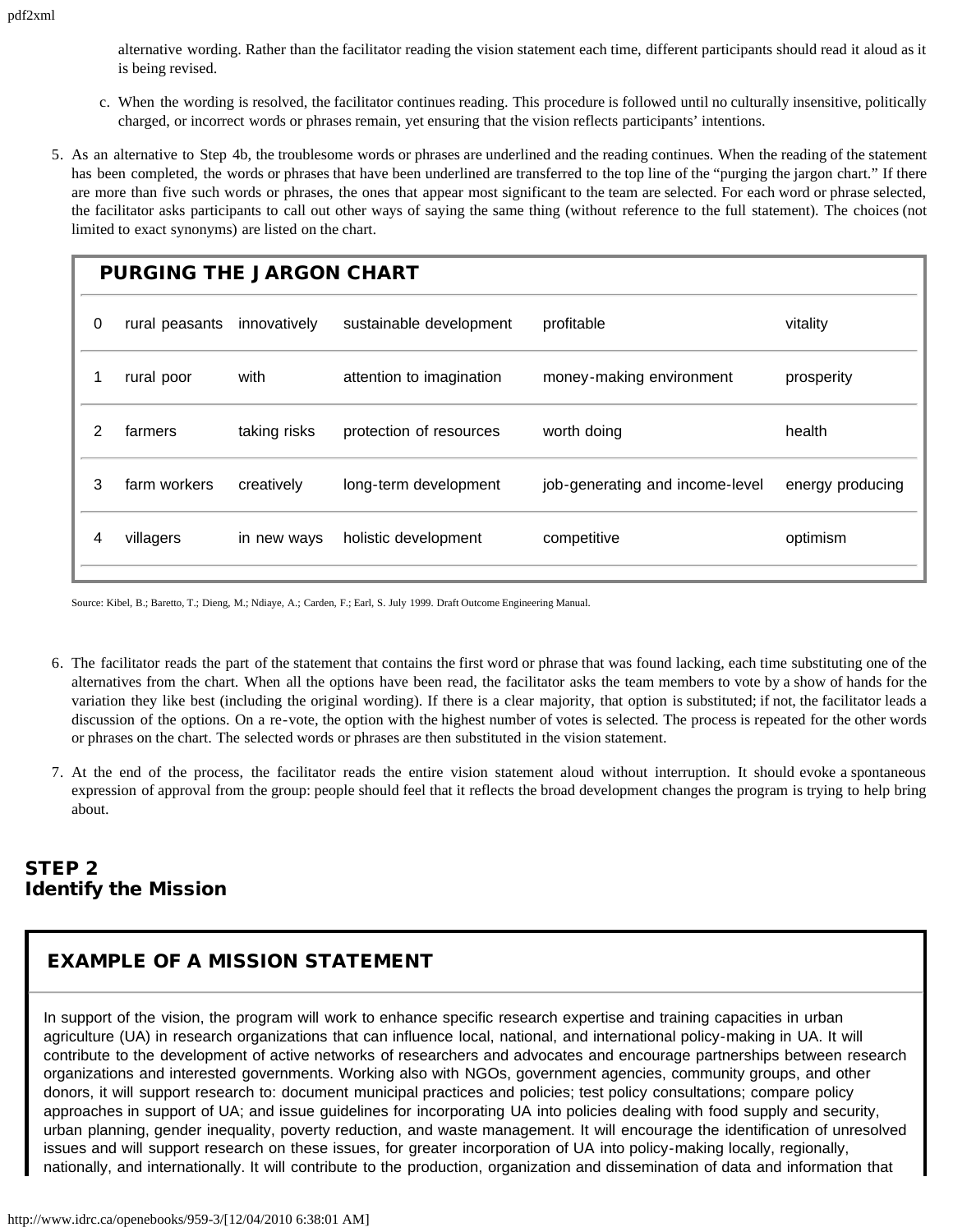will sensitize local and international actors to the positive and negative aspects of UA activities.

The mission statement describes how the program intends to support the vision. It states the areas in which the program will work toward the vision, but does not list all the activities in which the program will engage. Rather, it is an ideal statement about how the program will contribute. It represents what the program wants to grow into as it supports the achievement of the vision.

When drafting its mission statement, the group should consider not only how the program will support the achievement of outcomes by its boundary partners, but also how it will keep itself effective, efficient, and relevant. The manner in which it operates, uses information, and handles change plays a key role in determining how well it can carry out its activities. This is discussed in greater detail in Step 7 (organizational practices).

The mission statement can be recorded on Design Worksheet 1 on page 51.

## Process **Approximate Time 2 hours**

- 1. The facilitator asks a member of the group to respond to the question, "How can the program best contribute to or support the achievement of the vision?" In other words, what does the program need to be like in order to support the vision? The facilitator then involves the entire group in the discussion by asking, "Is this the way everyone sees the mission of your work?"
- 2. The facilitator then has each participant write down two or three characteristics that the program would have if it was working ideally.
- 3. While the group is on a break, the facilitator (alone or with volunteer participant(s)) writes up a mission statement that uses the participants' ideas and language, eliminates duplication, and captures differences.
- 4. Once the group has reconvened, the mission statement is reviewed and revised.
- 5. At the end of the process, the facilitator reads the entire mission statement. It should evoke a spontaneous expression of approval from the group.

## FACILITATION TIPS

- Details regarding the program's mission are sometimes given when the group is describing its vision. If this occurs, the facilitator lists the information about the program's contributions under a separate heading called "Mission." Once the vision has been created, the facilitator reviews the elements of the mission with the group and refines it as required.
- While it is preferable to carry out the first two steps in a group setting, the facilitator can save time during the design workshop by asking participants to answer questions by e-mail in advance in order to draft the vision and mission statements. The drafts can then be revised when the entire group has assembled in the workshop. An example of such an e-mail "survey" is included on the next page. If written material from the program's staff seems to be contradictory, the facilitator should not attempt a synthesis, but rather start fresh in the workshop, where the whole group is present to express and discuss different viewpoints. Even when there is a strong convergence of views in the e-mail survey, the group exercise should still be given the time needed for participants to develop a common language. This is time well spent and will serve the group well for the rest of the workshop.

#### EXAMPLE E-MAIL SURVEY TO DRAFT A VISION AND MISSION STATEMENT

Hello!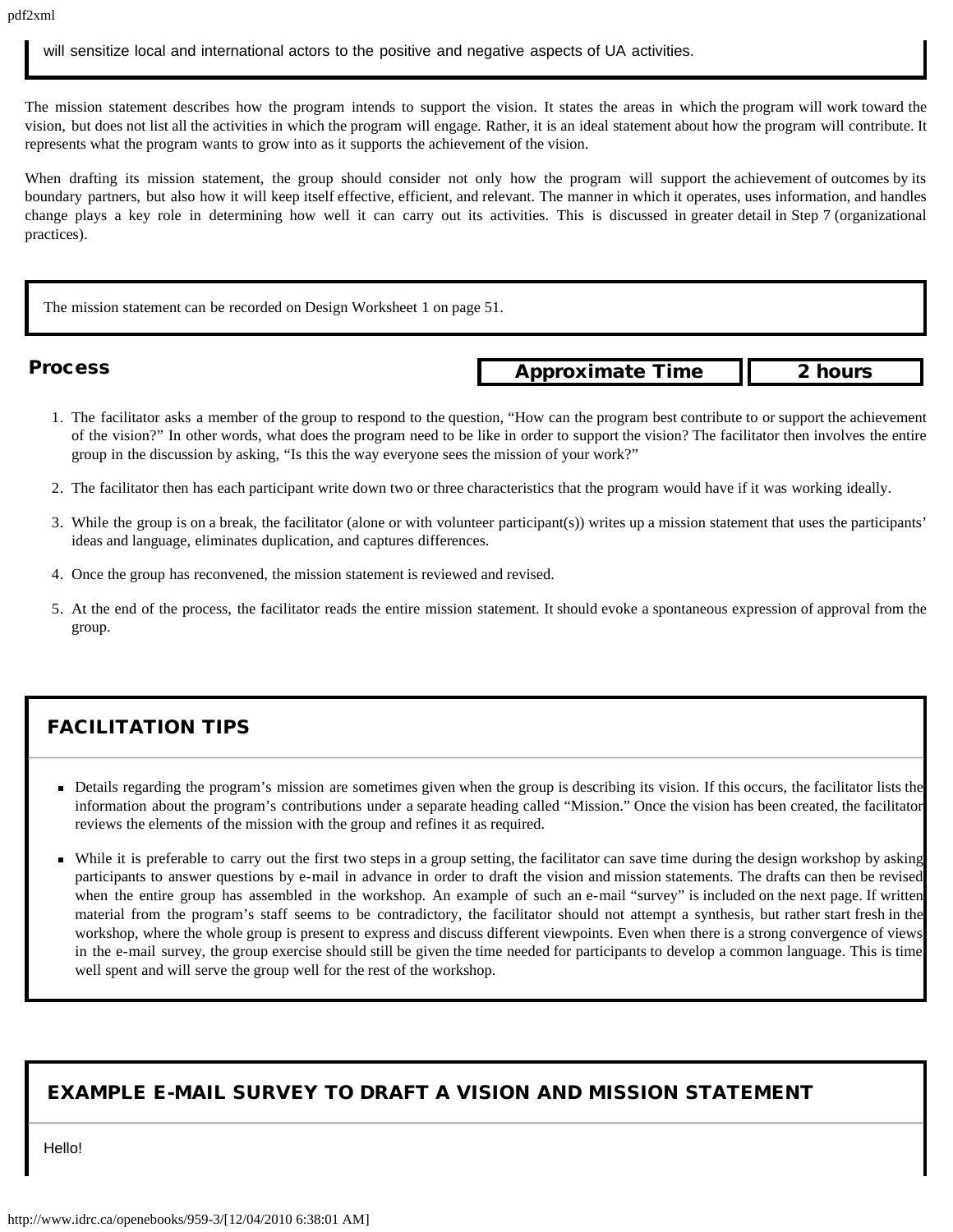Please answer each of the questions below so that I can draft a vision and mission statement for us to go over as a group. You can use point form if that is easier. Nobody will be identified by name, so please feel free to be idealistic and visionary.

Here are the questions:

- 1. Picture the program three to five years from now and imagine that it has been extremely successful in developing and implementing its activities. In this ideal situation, assuming everything went well, what changes did your program help to bring about? What have your partners achieved? What are they doing differently? In other words, what would total success look like?
- 2. How can the program best contribute to this vision? What areas does it need to work in to promote and support the realization of the vision? What does it need to do in these areas? What does it need to accomplish in these areas?
- 3. What individuals, organizations, or groups will the program need to work with to effect these changes? Who will you work with most directly? Who can help or hinder your work? Who are the ultimate beneficiaries?
- 4. Please state why these individuals, organizations, or groups are needed as partners.

If you could return your answers to me by Thursday, February 8, then I can draft the statements before our meeting early in the week of February 12. If you have any concerns or comments about the questions, please get in touch with me.

Looking forward to working together.

#### <span id="page-27-0"></span>STEP 3 Identify the Boundary Partners

#### EXAMPLES OF BOUNDARY PARTNERS

- 1. Local communities (NGOs, indigenous groups, churches, community leaders, model forest administration unit)
- 2. Government officials and policymakers (national forestry agency/department, regional administration)
- 3. Private sector (tourism, fisheries, non-timber forest products, logging and wood processing companies)
- 4. Academic and research institutions
- 5. International institutions

Boundary partners are those individuals, groups, or organizations with whom the program interacts directly and with whom the program can anticipate opportunities for influence. These actors are called boundary partners because, even though the program will work with them to effect change, it does not control them. The power to influence development rests with them. The program is on the boundary of their world. The program tries to facilitate the process by providing access to new resources, ideas, or opportunities for a certain period of time. A single boundary partner may include multiple individuals, groups, or organizations if a similar change is being sought in all (for example, research centres or women's NGOs). Figure 4 illustrates the relationship of the program to its boundary partners, and the relationship of those actors to the broader environment in which development occurs.

When listing the program's boundary partners, the focus should be on the actors with whom it works directly. If the program cannot directly influence an actor, the group needs to determine who it can influence who will, in turn, influence that actor. The actor who can be influenced is then included as a boundary partner instead. In this way, the program maintains a focus on its sphere of influence, but with a broader vision. For example, a rural development NGO may not be able to influence the Minister of Finance directly, but it can influence farmer organizations, which can then lobby the Ministry to effect change. Therefore, the farmer organizations would be included in the NGO's list of boundary partners, but the Minister of Finance would not.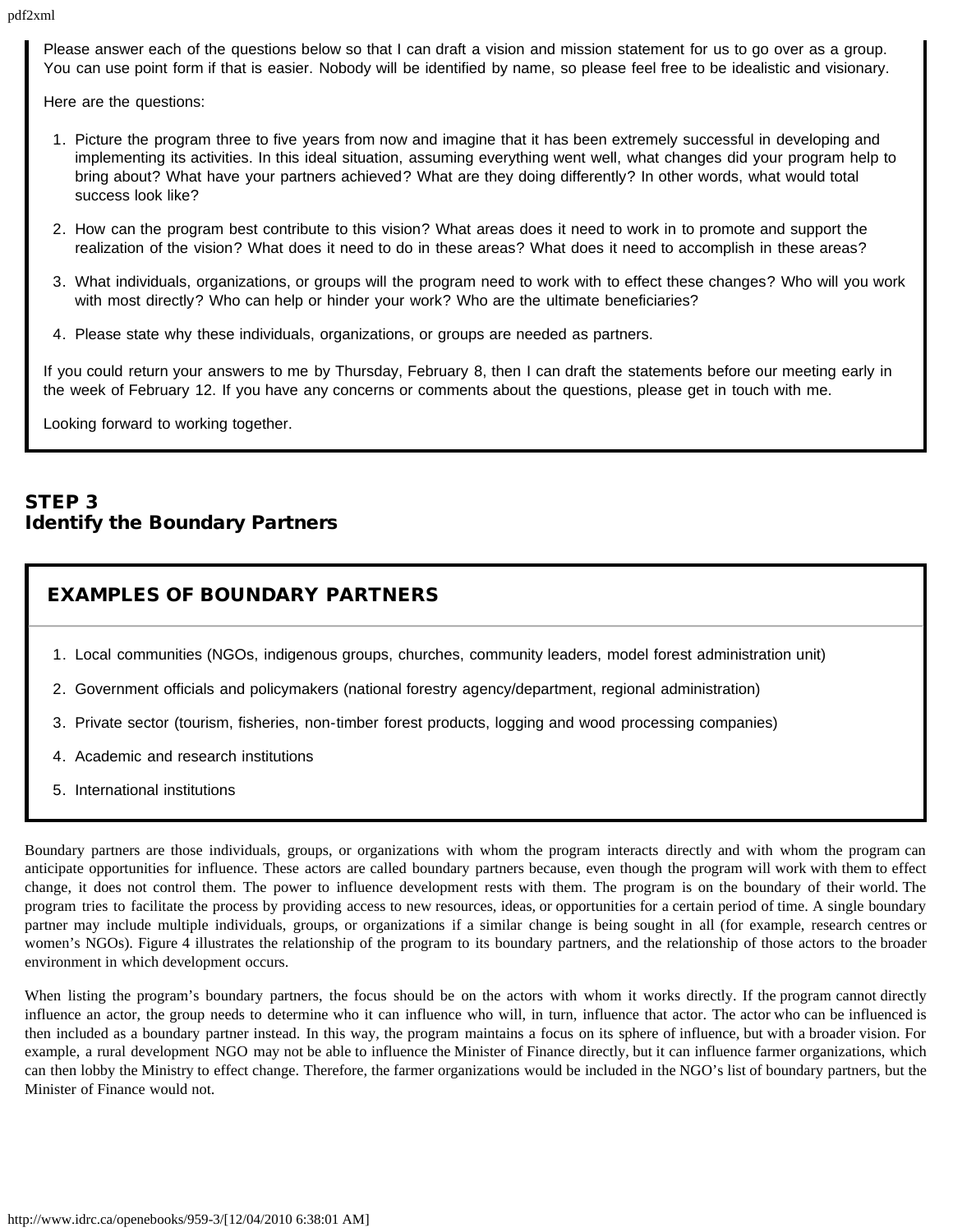

Program's Boundary Partners

Generally, a program does not have more than four or five types of boundary partners (although each boundary partner can include multiple individuals, groups, or organizations). When deciding how to group the individuals, groups, and organizations with whom the program works, the crucial feature is that the program truly wants to encourage changes in the behaviour, relationships, activities, or actions of that partner. For example, a rural development NGO may be working with five different farmer organizations in five provinces, but, if the changes that it is trying to help bring about in those organizations are the same, then they are grouped together as a single type of boundary partner.

If there are other actors that the program needs to work with but does not necessarily want to change, they can be listed separately under "strategic partners" so that they can later be considered when developing strategies. Other donors would most likely fit into this category. The program may want, or need, an alliance with them to achieve its objectives, but it is not trying to change their behaviour. Strategic partners are considered in terms of their contribution to the mission.

Figure 5 presents a typology of the actors whom IDRC-supported programs influence to act in ways consistent with sustainable and equitable development. In other words, these are the actors among whom



Figure 5. Typology of IDRC Boundary Partners

(source: Kibel 1999)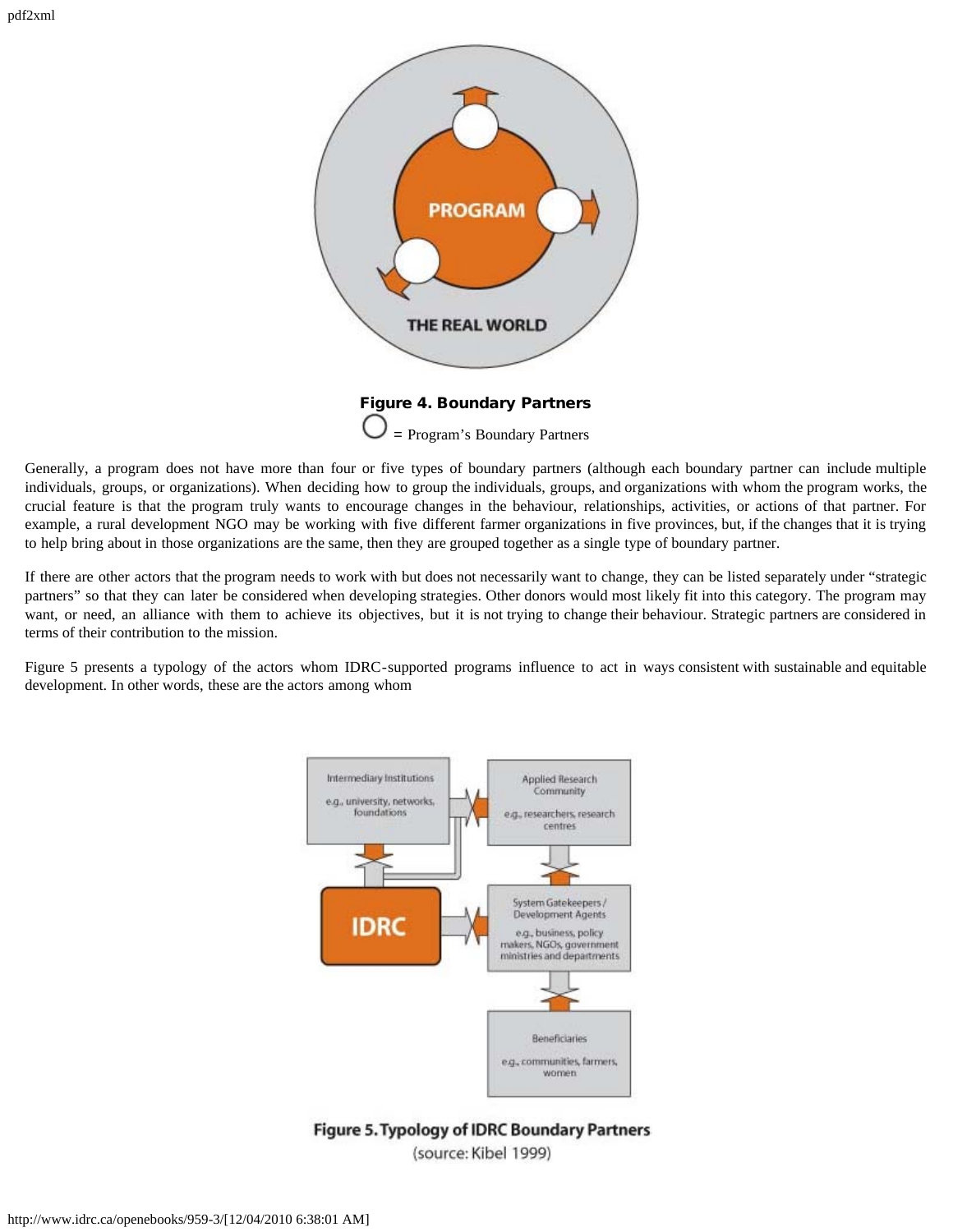IDRC tries to encourage outcomes that contribute to its vision. Rather than being linear, the activities and relationships are dialogical, therefore the arrows go in both directions. There are both actions and reactions, because in each situation there may be cooperation, resistance, or negotiation, resulting in mutual influence and learning. The program may try to influence the applied research community through intermediary institutions or it may work directly with the research community. This typology is provided only as an example. Other organizations would have a different configuration of boundary partners.

**Intermediary institution:** The institution that represents IDRC in the field (for example, an NGO that is implementing a small-grants program).

Applied research community: The research organizations or individual researchers who are implementing the programming activities in the field. For IDRC, this often implies a government, NGO, or university department that is primarily responsible for the research activities.

**Development agents or system gatekeepers:** The individuals, groups, or organizations who have the power to promote, block, or otherwise influence how the ultimate beneficiaries are reached and affected. For development research, this group often includes the intended users of the research findings.

**Beneficiaries:** The individuals or groups for whom, or with whom, the program is ultimately working to help improve their economic, social, political, or environmental well-being.

The program's boundary partners can be listed on Design Worksheet 1 on page 51.

## Process **Approximate Time 1 hour**

- 1. The facilitator asks each person to list on a piece of paper those with whom they think the program needs to work directly to encourage the achievement of the vision. The following questions can be used to guide the process: "Who will be the most important actors with whom you work? On whose actions does the success of the program most depend?" The facilitator or someone from the group reads the vision aloud.
- 2. Participants read their lists out loud and the facilitator writes the names on a flip chart, eliminating any duplication.

If the group is having trouble identifying people, organizations, or groups, the facilitator can present the IDRC typology (if it is appropriate) to try to stimulate ideas. The facilitator asks: "Among which actors does the program want to encourage change so that they can contribute to the vision?" Other questions that can guide the process are: "Who are the ultimate beneficiaries? Who can the program influence most directly? Who can help or hinder its work?"

If the group has only identified one boundary partner, the facilitator asks whether change in that boundary partner needs to be supported by others. It may be that the program is only working directly with one type of person, group, or organization, but the facilitator should verify that they are approaching the change process holistically and have not left anyone out.

3. Sometimes the group will identify long lists of boundary partners. In order to start narrowing down the flip chart list and identifying priorities, the facilitator asks, "Where will you put most of your efforts and resources? Who will you work with directly?" These people, organizations, or groups are highlighted either with a star or by starting another list. If the program will not be working with some actors directly, they should be set aside because they are not boundary partners.

If the group still has a lot of boundary partners, the facilitator goes over the concept of "boundary partner" with them and asks them to consider whether everyone on the list is a boundary partner or if some actors have a different relationship with the program. The facilitator asks, "Do any of them belong together because you are hoping to see a similar change in them or because they play a similar role?" If so, these are grouped together. The facilitator asks whether the program can realistically expect to influence that quantity of boundary partners or if they need to focus.

If the group wants to better articulate the logic of the influence it wants to have through its boundary partners, it can sketch out its boundary partners' boundary partners. These are the people, organizations, or groups with whom the program's boundary partners are working and whom they are trying to influence to contribute to social change and poverty alleviation. The facilitator asks, "Who are your boundary partners going to influence to contribute to the achievement of the vision?" These individuals, organizations and groups are listed on a flip chart.

4. To concretize the list of people, organizations, and groups that are the program's boundary partners, the facilitator asks the group to do a small profile of each boundary partner. For each type of boundary partner (for example, researchers, policymakers, and others) the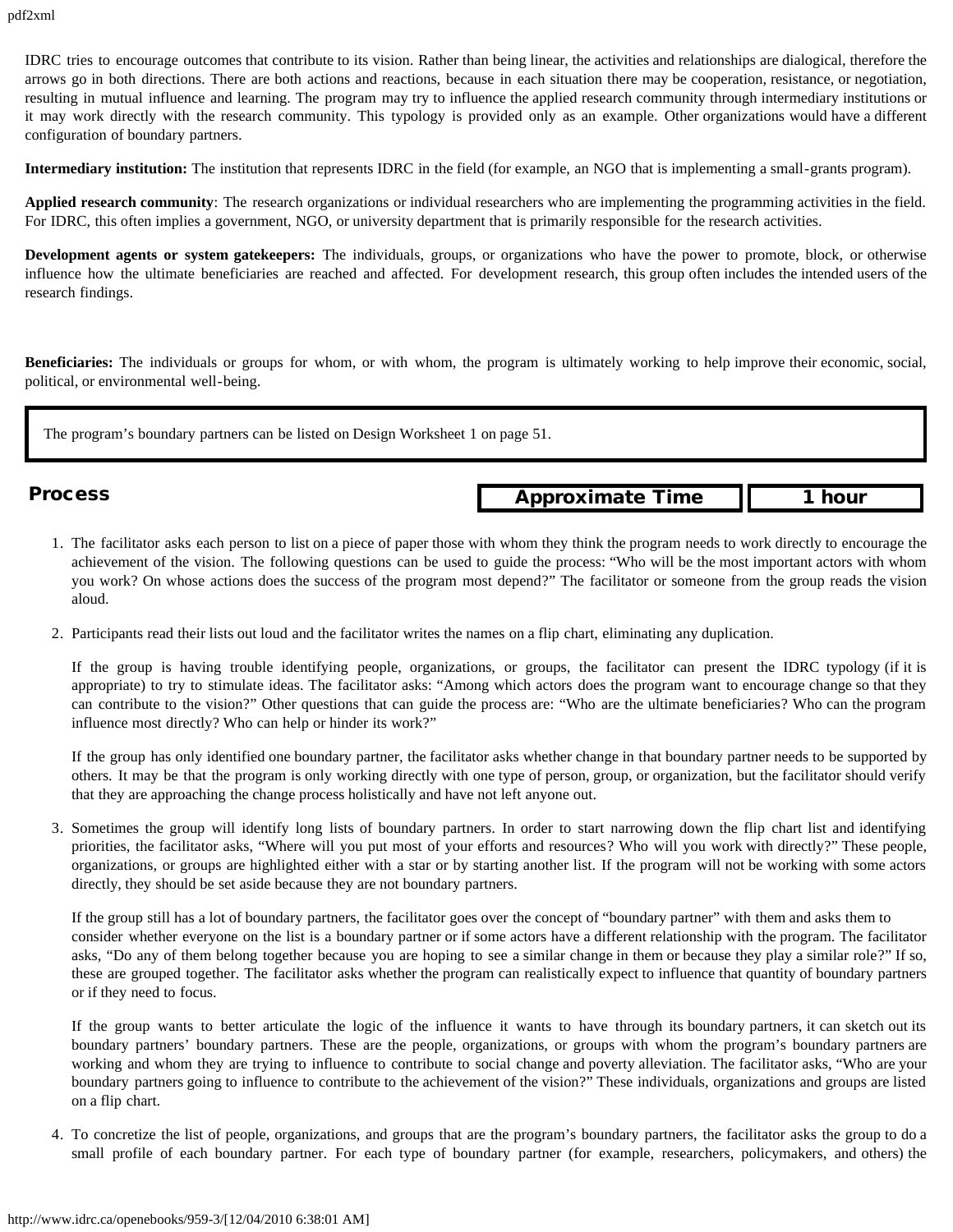facilitator asks: "Who have you been working with that you will continue to work with? Who do you need to start working with?" These peoples' names are listed below the boundary partner. Other information, such as their geographic location and willingness to be involved in the program, can also be discussed and listed at this point if necessary.

## FACILITATION TIPS

- The concept of boundary partners is quite specific in Outcome Mapping and it may take the group some time to catch on to the notion of planning, monitoring, and evaluating in relation to the people, organizations, and groups with whom they work directly. This is crucial to the development of the monitoring system, so the facilitator may need to explain the concept quite a few times.
- It can be helpful to point out that the notion of boundary partners is nested. The program's boundary partners have boundary partners of their own. Even if those are the actors whom the program ultimately hopes to reach, it is trying to do that through the people, organizations, and groups with whom it works directly, therefore this is where they should plan for and assess results.

This page intentionally left blank.

#### <span id="page-30-0"></span>STEP 4 Identify the Outcome Challenge

### EXAMPLE OUTCOME CHALLENGE

**Outcome Challenge 1:** The program intends to see local communities that recognize the importance of, and engage in, the planning of resource management activities in partnership with other resource users in their region. These communities have gained the trust of the other members of the partnership and the recognition of government officials so that they can contribute constructively to debates and decision-making processes. They are able to clearly plan and articulate a vision of forest management activities and goals that is relevant to their context and needs. They call upon external technical support and expertise as appropriate. They act as champions for model forest concepts in their communities and motivate others in the partnership to continue their collaborative work.

Once the boundary partners have been identified, an outcome challenge statement is developed for each of them. Outcomes are the effects of the program "being there," with a focus on how actors behave as a result of being reached. An outcome challenge describes how the behaviour, relationships, activities, or actions of an individual, group, or institution will change if the program is extremely successful. Outcome challenges are phrased in a way that emphasises behavioural change. They should be idealistic but realistic. This is done for two reasons: it stresses that development is done by, and for, people; and it illustrates that, although the program can influence the achievement of outcomes, it cannot control them. The program contributes to the change, but ultimate responsibility and power for change rests with the boundary partners themselves.

Outcome challenges are phrased so that they capture how the actor would be behaving and relating to others if the program had achieved its full potential as a facilitator of change. The group is encouraged to think about how it can intentionally contribute to the most profound transformation possible. The "challenge" is for the program to help bring about these changes. Because changes in people, groups, and organizations cannot be understood in isolation from one another, the outcome challenge incorporates multiple changes within a single statement rather than breaking them up into separate statements. A set of progress markers will be identified in Step 5 that outlines the progressive levels of change leading to the achievement of the outcome challenge.

In order to keep the discussion as relevant as possible to the vision and mission, outcome challenges tend not to be quantified (for example, in terms of the percentage increase in boundary partners who have changed) or tied to a specific completion date. This also helps, at both the monitoring and evaluation stages, to avoid simply focusing on indicators that are easier to achieve and measure at the expense of more profound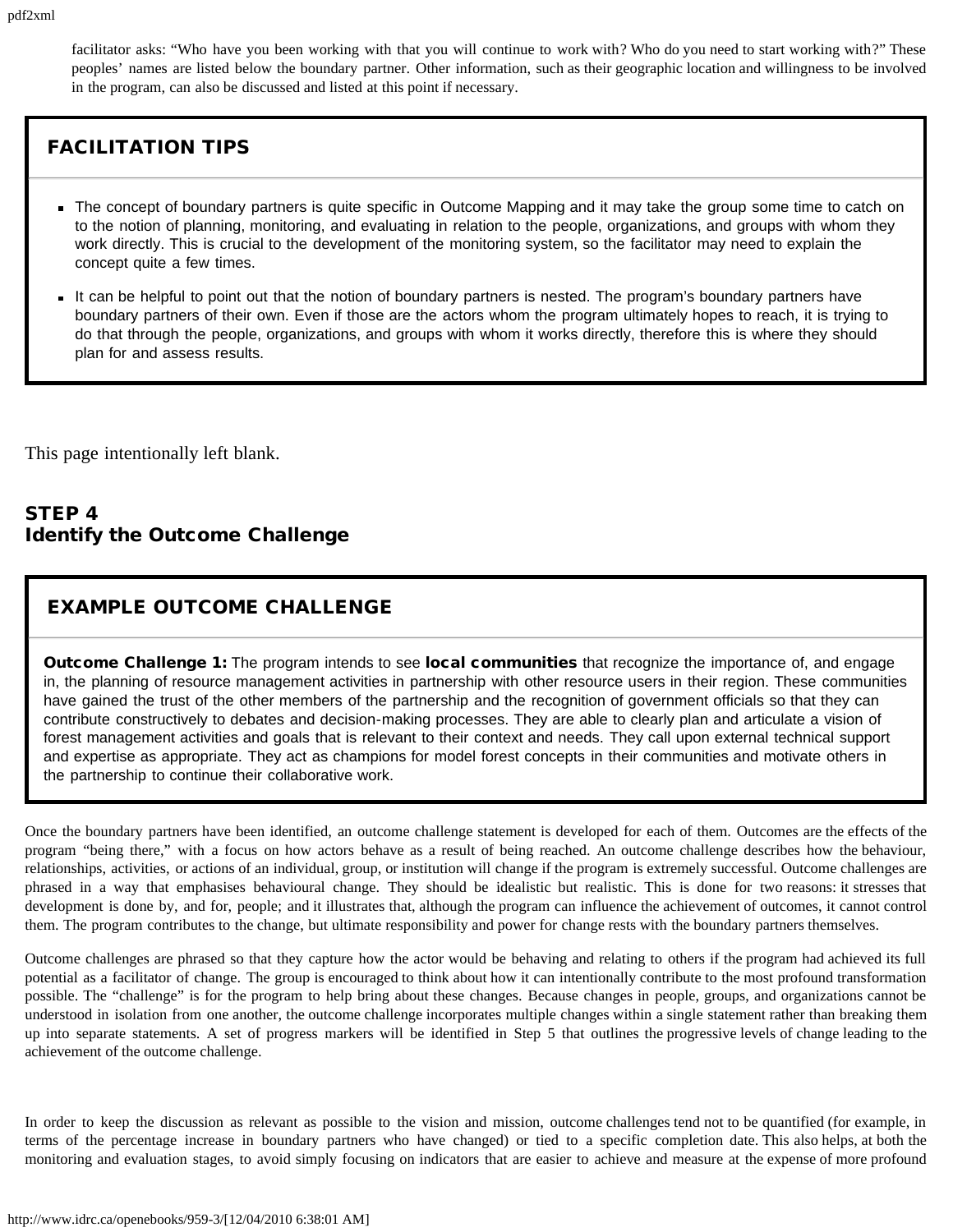qualitative changes. Outcome challenges should not include information about the strategies or activities that the program intends to employ, but rather should describe the qualities of change in the boundary partners' behaviours. Outcome challenges are usually phrased as "The [*program*] intends to see [*boundary partner*] who [*description of behaviours in the active present tense*]."

The outcome challenges can be listed on Design Worksheet 1 on page 58.

Process **Approximate Time** per boundary partner 30 min.

This process works best with relatively small groups (up to 20 people), because it requires that all members of the group go up to the front and write on a flip chart. If there are too many participants, a bottleneck is created at the flip chart and the process can take too much time.

The following process is repeated for each boundary partner.

- 1. The facilitator asks the group to answer the following question individually: "Ideally, in order to contribute to the vision, how will the boundary partner be behaving or acting differently? What new relationships will have been formed? How will existing ones change?" Each participant writes their answers down on a sheet of paper. It is useful to ask people to reflect on a question themselves for a few minutes before having a group discussion, as it gives them an opportunity to concentrate and come up with more thoughtful answers before they have to share them with others.
- 2. Flip charts and markers are placed at the front of the room and the participants go up and write down how they would like to see the boundary partner behaving. They do not need to go up one after the other, but should be encouraged to go up together, read what their colleagues are writing down, and talk about the various points. They should not duplicate what their colleagues have written, but should add any new elements that expand on the idea. This encourages them to build on each other's ideas.
- 3. In plenary, the facilitator then reads over the information on the flip charts and the group discusses whether, cumulatively, the points capture the desired changes in the behaviour, relationships, actions, or activities of the boundary partner. To focus the conversation, the facilitator asks a series of questions: "Is anything missing or factually incorrect? What is your first "gut" reaction to the information? Does anything surprise you about the changes included? Is the set of changes overly ambitious or not sufficiently ambitious? Will the boundary partner be better able to contribute to the development process and the vision if they are behaving and relating with others in these ways?" If the boundary partners are present, the facilitator asks them whether what is being defined makes sense in the "real world."
- 4. While the group is on a break, the facilitator (alone or with volunteers) organizes the various elements into a single outcome challenge statement that describes the state or qualities of the change in the boundary partner. It can be useful to ask one or two of the participants to help draft the statement.
- 5. Once the group has reconvened, the facilitator reads the outcome challenge statement and asks the group, "If all these changes occurred, would this boundary partner be well placed to contribute to the vision?" The group should respond favourably that the level of change described in the outcome would make a significant difference and is worth working towards.
- 6. Once outcome challenges have been developed for all the boundary partners, it is useful to review the logic of the vision, mission, boundary partners, and outcome challenges to make sure that they make sense to the group. In order to do this quickly, the facilitator reads the set of outcome challenges and asks the group: "If all these changes occur, will the program have made the contributions to the vision that it wanted to make? Will it have fulfilled its mission?" There should be spontaneous agreement among the participants that these would be the program's ideal contributions. If someone important was omitted, they should be added to the list of boundary partners and an outcome challenge statement should be developed.

It is also important to make sure that the program being designed fits with the implementing organization. The facilitator asks, "Have the necessary links and connections between the program and your orga-

nization's mandate been established?" If the goals of the program and the organization are not compatible, then the group should decide whether that is acceptable, and whether they need to redefine certain elements or get buy-in from someone in the organization.

## FACILITATION TIPS

Rather than composing each outcome challenge in plenary, the participants can be divided into smaller groups to write the outcome challenge statements, and then come together to review and revise them. If there are enough participants, two groups can write the same outcome challenge statement and they can then be compared in plenary. A lighthearted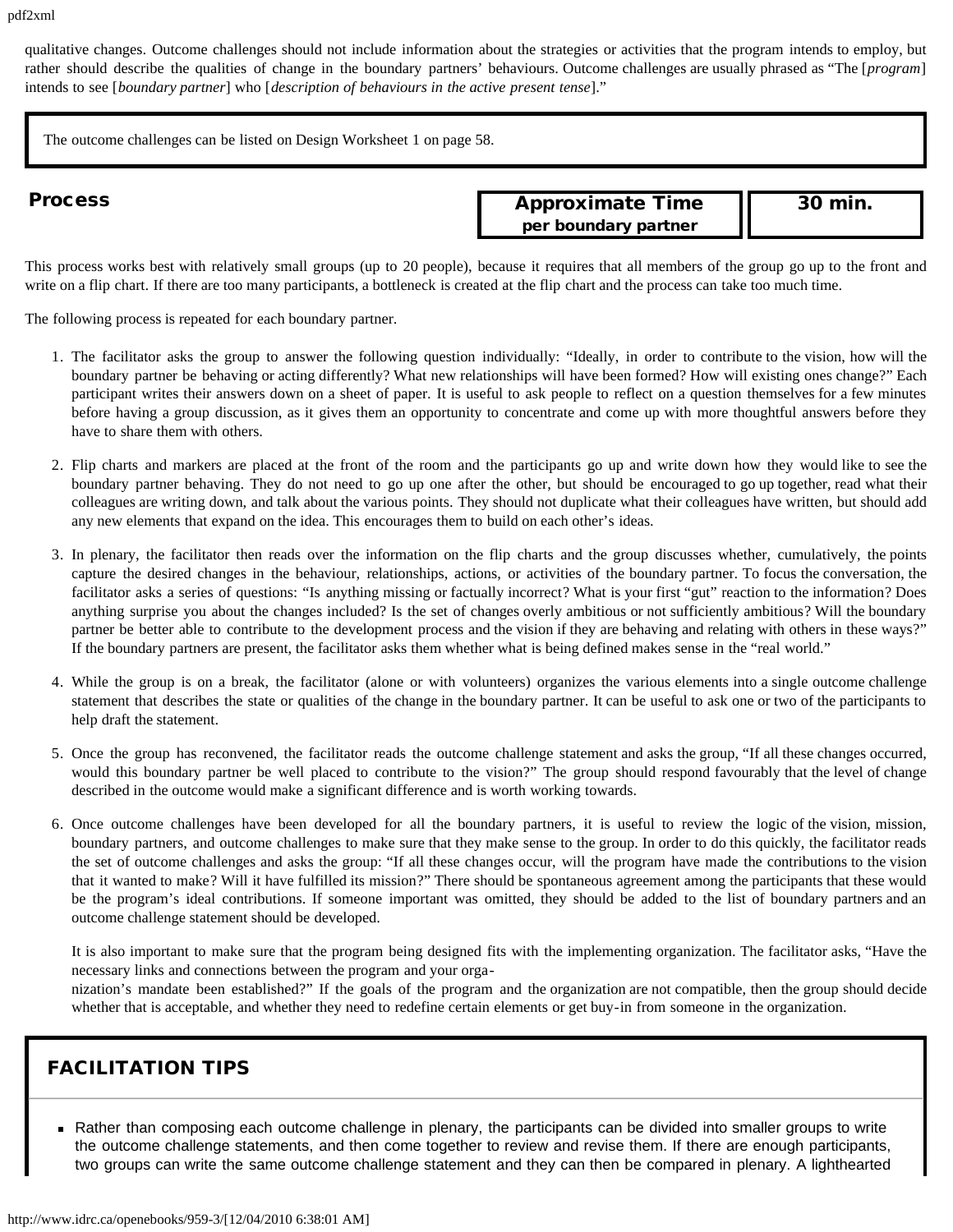way to keep the smaller groups limited to their time frame is to set an alarm clock to ring after the time they were given to write the outcome challenge has elapsed (for example, 15 minutes).

If the program has multiple boundary partners but the primary result to be achieved is to change their relationships with one another (for example, to provide a forum for tobacco control researchers, advocacy NGOs, and health departments to work together on policy development), then it is possible to develop one common outcome challenge and set of progress markers for the whole group. In this case, the outcome challenge would describe the ideal relationship between the partners (for example, considering how the partners are relating to one another and who is doing what in the partnership) and the progress markers would lay out the major milestones in the development of their combined partnerships.

<span id="page-32-0"></span>

| <b>DESIGN WORKSHEET 1: PROGRAM FRAMEWORK</b> |                             |
|----------------------------------------------|-----------------------------|
| Vision:                                      |                             |
| Mission:                                     |                             |
| <b>Boundary Partner 1:</b>                   | <b>Outcome Challenge 1:</b> |
| <b>Boundary Partner 2:</b>                   | <b>Outcome Challenge 2:</b> |
| <b>Boundary Partner 3:</b>                   | <b>Outcome Challenge 3:</b> |
| <b>Boundary Partner 4:</b>                   | <b>Outcome Challenge 4:</b> |

This page intentionally left blank.

#### <span id="page-32-1"></span>STEP 5 Develop Graduated Progress Markers

## EXAMPLE PROGRESS MARKERS

Outcome Challenge: The program intends to see local communities that recognize the importance of, and engage in, the planning of resource management activities in partnership with other resource users in their region. These communities have gained the trust of the other members of the partnership and the recognition of government officials so that they can contribute constructively to debates and decision-making processes. They are able to clearly plan and articulate a vision of their forest management activities and goals that is relative to their context and needs. They call upon external technical support and expertise as appropriate. They act as champions for model forest concepts in their communities and motivate others in the partnership to continue their collaborative work.

#### EXPECT TO SEE LOCAL COMMUNITIES:

1 Participating in regular model forest (MF) partnership meetings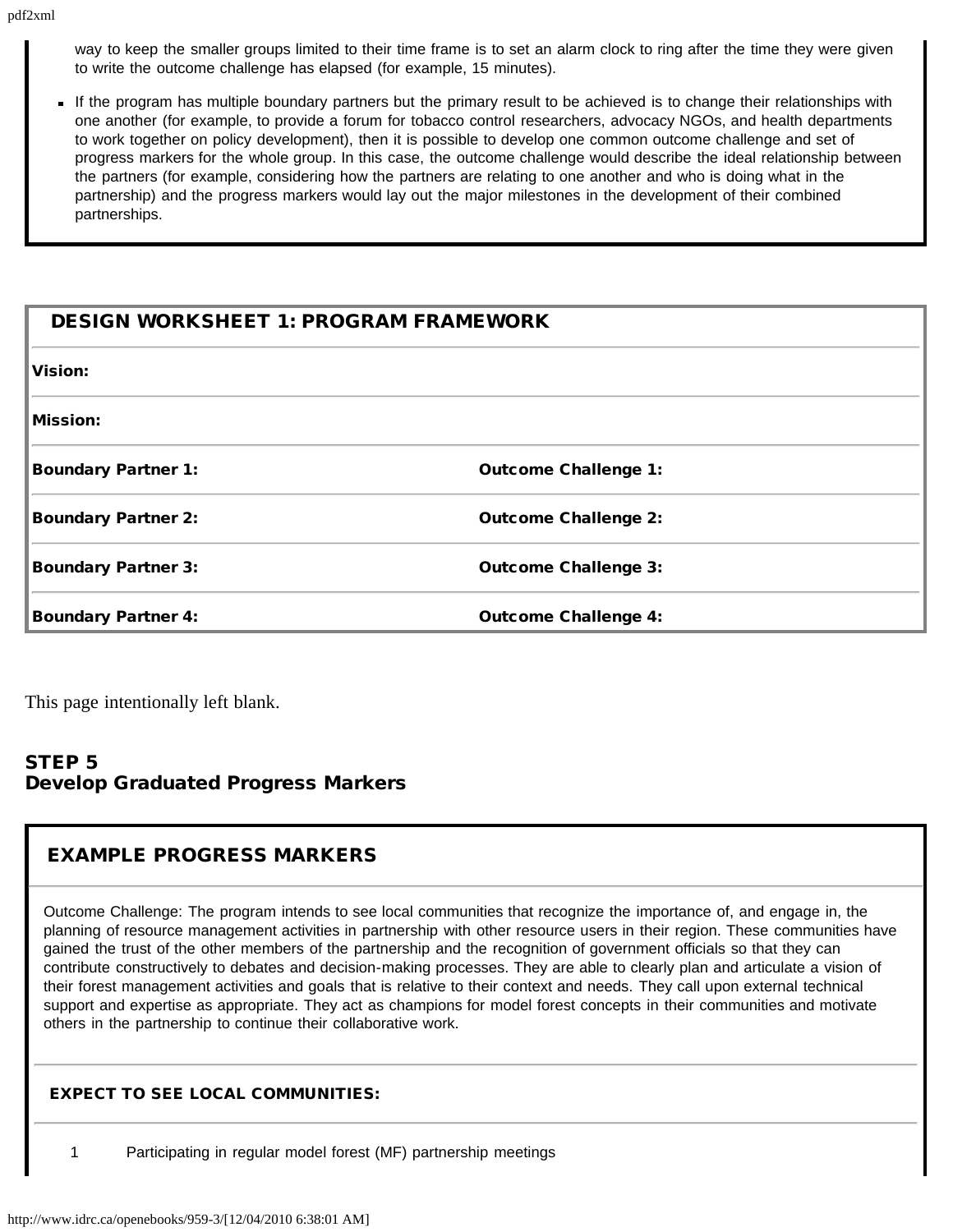| $\overline{2}$ | Establishing a structure for cooperation in the partnership that ensures that all local interests are represented<br>(mechanics of setting up the structure) |
|----------------|--------------------------------------------------------------------------------------------------------------------------------------------------------------|
| 3              | Acquiring new skills for involvement in the MF                                                                                                               |
| 4              | Contributing the minimum human and financial resources necessary to get the MF operational                                                                   |
|                | LIKE TO SEE LOCAL COMMUNITIES:                                                                                                                               |
| 5              | Articulating a vision for the MF that is locally relevant                                                                                                    |
| 6              | Promoting the MF concept and their experiences with MFs                                                                                                      |
| $\overline{7}$ | Expanding the partnership to include all the main forest users                                                                                               |
| 8              | Calling upon external experts when necessary to provide information or meet technical needs                                                                  |
| 9              | Requesting new opportunities for training and extension                                                                                                      |
| 10             | Producing and disseminating concrete examples of benefits arising from MF activities                                                                         |
| 11             | Identifying opportunities for collaboration with other institutions and actors                                                                               |
| 12             | Identifying opportunities for, and successfully obtaining, funding from a range of sources                                                                   |
|                | <b>LOVE TO SEE LOCAL COMMUNITIES:</b>                                                                                                                        |
| 13             | Playing a lead role in resource management with view to long- and medium-term benefits                                                                       |
| 14             | Sharing lessons and experiences with other communities nationally and internationally to encourage other MFs                                                 |
| 15             | Influencing national policy debates and policy formulation on resource use and management                                                                    |

Graduated progress markers are identified for each of the outcome challenges that the program is helping to bring about. They show the complexity of the change process associated with each boundary partner and represent the information that the program can gather in order to monitor achievements toward the desired outcome. For a detailed study of progress, the program can conduct an in-depth evaluation, combining the data from the progress markers with information on their context (gathered using other evaluation tools and methods).

A set of progress markers represents a change model for the boundary partner that illuminates the depth and complexity of change being sought. The progress markers should advance in degree from the minimum one would *expect to see* the boundary partner doing as an early response to the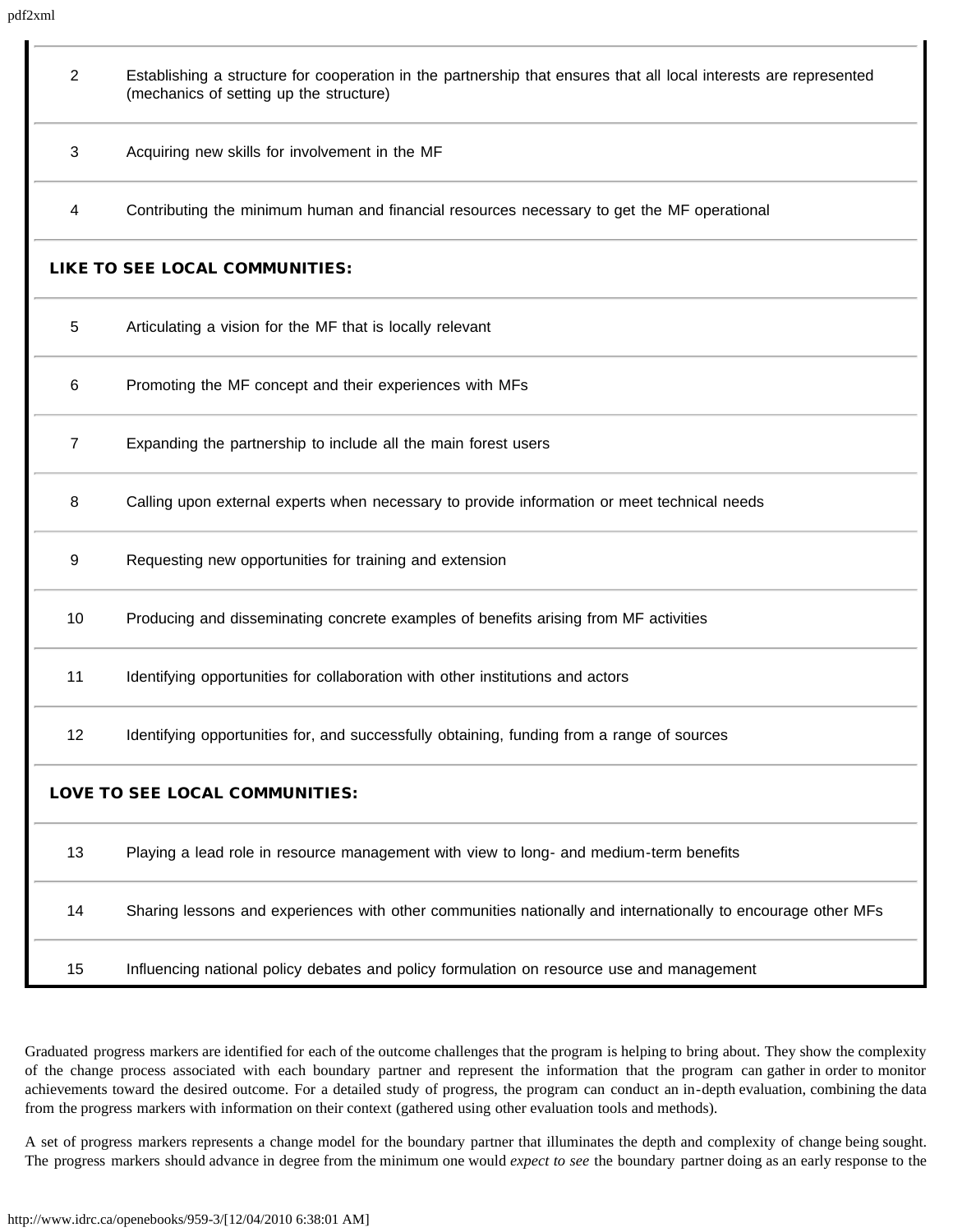program's basic activities, to what it would *like to see* them doing, to what it would *love to see* them doing if the program were having a profound influence. For instance, progress markers that indicate reactive participation by the boundary partner are relatively easy to achieve and are listed first, under "expect to see"; whereas those that indicate more active learning or engagement are listed second, under "like to see"; and those that are truly transformative are listed third, under "love to see." In this way, the program will be able to trace what has been accomplished, while being reminded of what still needs to be achieved. The "love to see" progress markers should be set sufficiently high to represent profound change. These often come directly from the outcome challenge statement. The program will know it is not setting sufficiently challenging progress markers if the "love to see" markers are frequently met by its boundary partners early in the life of the program. Progress markers are generally framed as follows: *"Who? Is doing what? How?"*

Individually, progress markers can be considered as sample indicators of behavioural change, but their real strength rests in their utility as a set. Cumulatively, they illustrate the complexity and logic of the change process. This is something that no single indicator can accomplish.

Progress markers can also be used to describe how the boundary partner is interacting with its own boundary partners, thereby reflecting the indirect influence of the program. A program selects its boundary partners because of the influence it thinks they can have on development, and the progress markers permit this influence to be tracked.

Progress markers are intended as a way for the program to understand and react to the change process in which the boundary partner is engaged. It is only logical that no successful development program strives to change its partners in ways they do not want. The progress markers need to be mutually agreeable, and worthwhile to both the program and the boundary partner. If there are fundamental differences, these need to be resolved. Inherently, the program only facilitates change by helping to remove constraints and providing access to new information and opportunities for the boundary partners. The progress markers can be negotiated with the boundary partners before, during, or after the design workshop to ensure that they are relevant and appropriate.

Some progress markers may be attached to a date (that is, there may be an expectation that they will be reached by a certain point), but this is not obligatory and should not constrain the program's work. Although time lines are a reality in a development program, they are often externally imposed, may not be intrinsically relevant to the vision, and may even distract from the achievements most relevant to the vision. Reaching the "deadline," or the "target," therefore, should not be a primary focus of the program. The purpose of the program is to foster sustained change in boundary partners, and the purpose of the progress markers is to monitor the achievements that contribute to that outcome.

In Stage Two, Outcome and Performance Monitoring, a monitoring system can be devised for these progress markers, using an Outcome Journal to collect data. In order to manage the amount of data that needs to be collected, the program should limit the number of progress markers it sets for each outcome challenge to no more than

- Four "expect to see" progress markers;
- Eight "like to see" progress markers; and
- Three "love to see" progress markers.

Limiting the number of progress markers in this way also makes it possible to quantify results when monitoring the change process, if this is what the program would like to do. This is discussed in Step 9.

The progress markers for each outcome challenge can be listed on Design Worksheet 2 on page 59.

Process **Approximate Time** per boundary partner

45 min.

The following process is followed for each boundary partner to be monitored.

1. To begin setting monitoring and evaluation priorities, the facilitator asks the group whether there are certain boundary partners that are more important, that involve greater risk than others, or whose experience provides more potential for learning. These could be monitored more closely. "More important" can mean that the program plans to focus its resources and effort on that actor in the near future (for example, in the first 18 months of a 36-month program), or that the actor is central to the vision, or that changes in the other boundary partners identified are dependent on that actor changing first. Higher risk actors are those with whom the program has less previous experience or those whose current circumstances may present barriers to the desired behaviour. If the group can identify priority actors on which it would like to focus its monitoring and evaluation activities, then the progress markers and strategy maps can be limited to those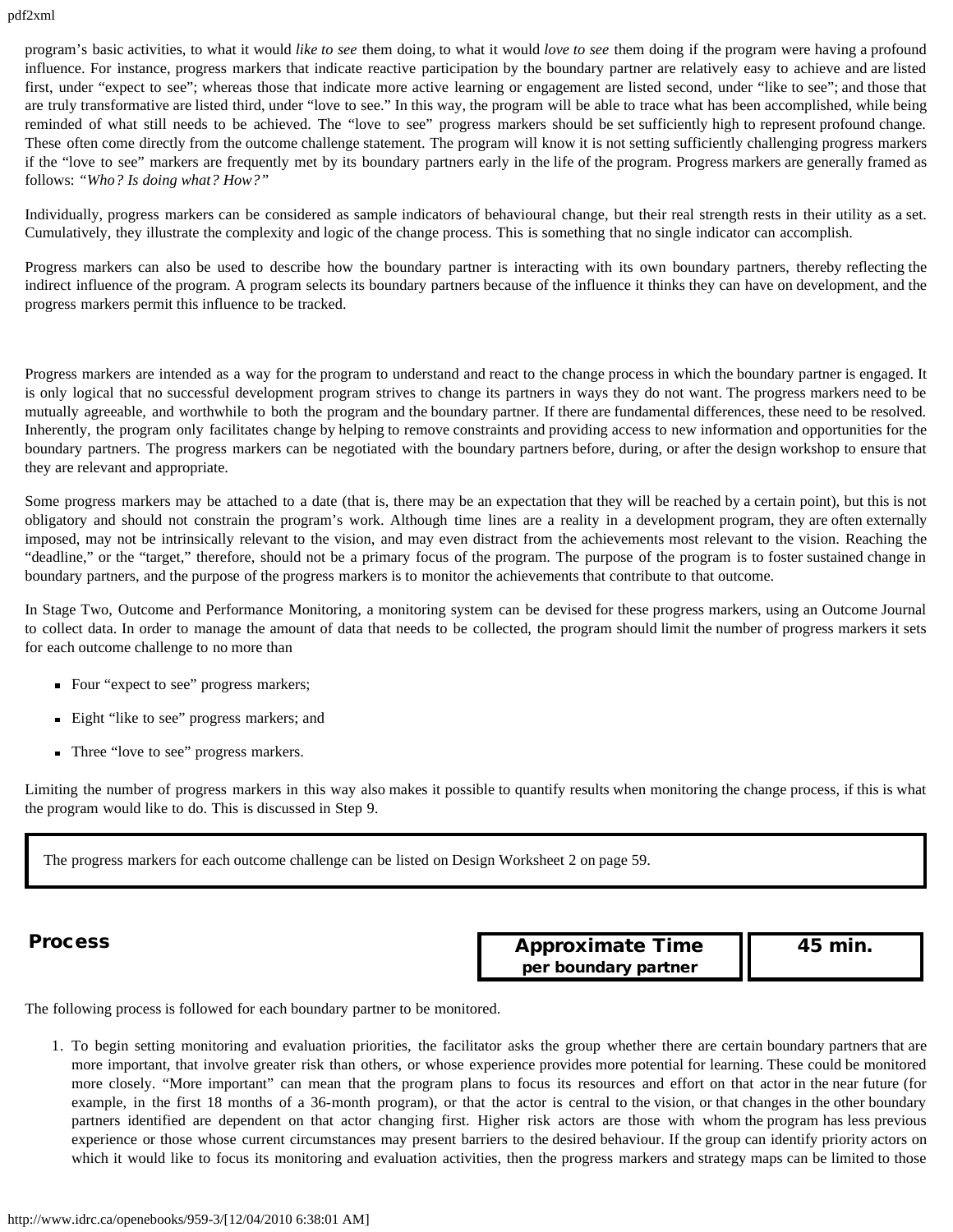actors. Nonetheless, the group should set a time to meet at a later date (for example, when they are planning for the second 18 months of a 36-month program) in order to go through the process for the other boundary partners.

- 2. The facilitator reads the outcome challenge statement and then asks each member of the group to write down answers to the question, "How can the program know that the boundary partner is moving towards the outcome?" The following questions can help to guide the process: "What milestones will be reached as the boundary partners move towards their intended role in contributing to the vision?" The group should try to think of changes in behaviour, activities, or relationships that would happen early on, as well as those that represent deeper change and take more time. Participants write down one idea per index card.
- 3. The facilitator posts the index cards on the wall, asking the group to select the cards that represent the minimum the program can expect to see achieved by the boundary partner. What would it like to see achieved? What would it love to see achieved? Any duplication in cards should be eliminated. Complimentary ideas should be joined together onto a single index card. The progress markers should represent observable change in the behaviour, actions, or relationships of the boundary partner. If the group identifies progress markers that would be difficult to observe, the facilitator asks, "How could you tell if this change happened?" In other words, "What would you see if you visited the boundary partners?"

The group discusses the changes in behaviour that have been outlined and arranges them in the order of the change process from simplest to deepest. Ideally, there should be no more than 15 progress markers in the list; otherwise, there will be too much data to collect. If the group identifies too many progress markers, the facilitator asks the group to identify those that best indicate the boundary partner's engagement and show that change is occurring.

4. Once the group is satisfied with the list, the facilitator reads the outcome challenge statement and the set of progress markers and asks, "Does this represent a logical picture of the complexity of the change process through which the boundary partner would progress when moving towards the outcome? Are any important elements missing?" The group should agree that, although the set of progress markers may not describe every change, it does capture the major milestones.

### FACILITATION TIPS

- If the facilitator does not think that a progress marker has been formulated as a change in behaviour, (s)he asks, "Does this really represent a change in the behaviour, actions, or relationships of the boundary partner?" If not, then it should be rewritten in a more appropriate fashion. Sometimes this has to be repeated a number of times before the group makes the distinction between a behavioral progress marker and a more traditional indicator.
- Some groups become confused about the "expect to see" progress markers because they think of them as the baseline situation — the point at which the program starts working with the boundary partners. Instead, the "expect to see" progress markers represent initial changes in the behaviour, actions, activities, or relationships of the boundary partners — changes that indicate a recognition of, or commitment to, the program's goal. These are the behaviours that require reactive participation by the boundary partners and that should occur if the project itself is operating well.
- In order to be challenging and to encourage the deepest transformation possible, the "love to see" progress markers may  $\blacksquare$ extend beyond what one program can achieve within its time frame. If the group expresses concern that they will be viewed as a failure because their boundary partners will not achieve all the "love to see" progress markers, the facilitator reassures them that their success will be assessed based on their ability to encourage the greatest transformation possible in the context in which they and their boundary partners are operating, and this transformation will be clearly situated in the context of the visionary change to which the program is committed. Of course, this also has to be understood and accepted by the program's managers or donors.
- <span id="page-35-0"></span>Outputs (directly observable products of the program) are not tracked independently in Outcome Mapping. If the group wants to record outputs using progress markers, then it can include the behaviours of the producers and users of the outputs that it wants to track. For example, an "expect to see" progress marker for research institutions could be "publishing articles on urban agriculture in internationally recognized scientific journals." Through its monitoring, the program could then track the publications as an output by a particular boundary partner. If this was not adequate, other monitoring methods to track outputs would have to be included.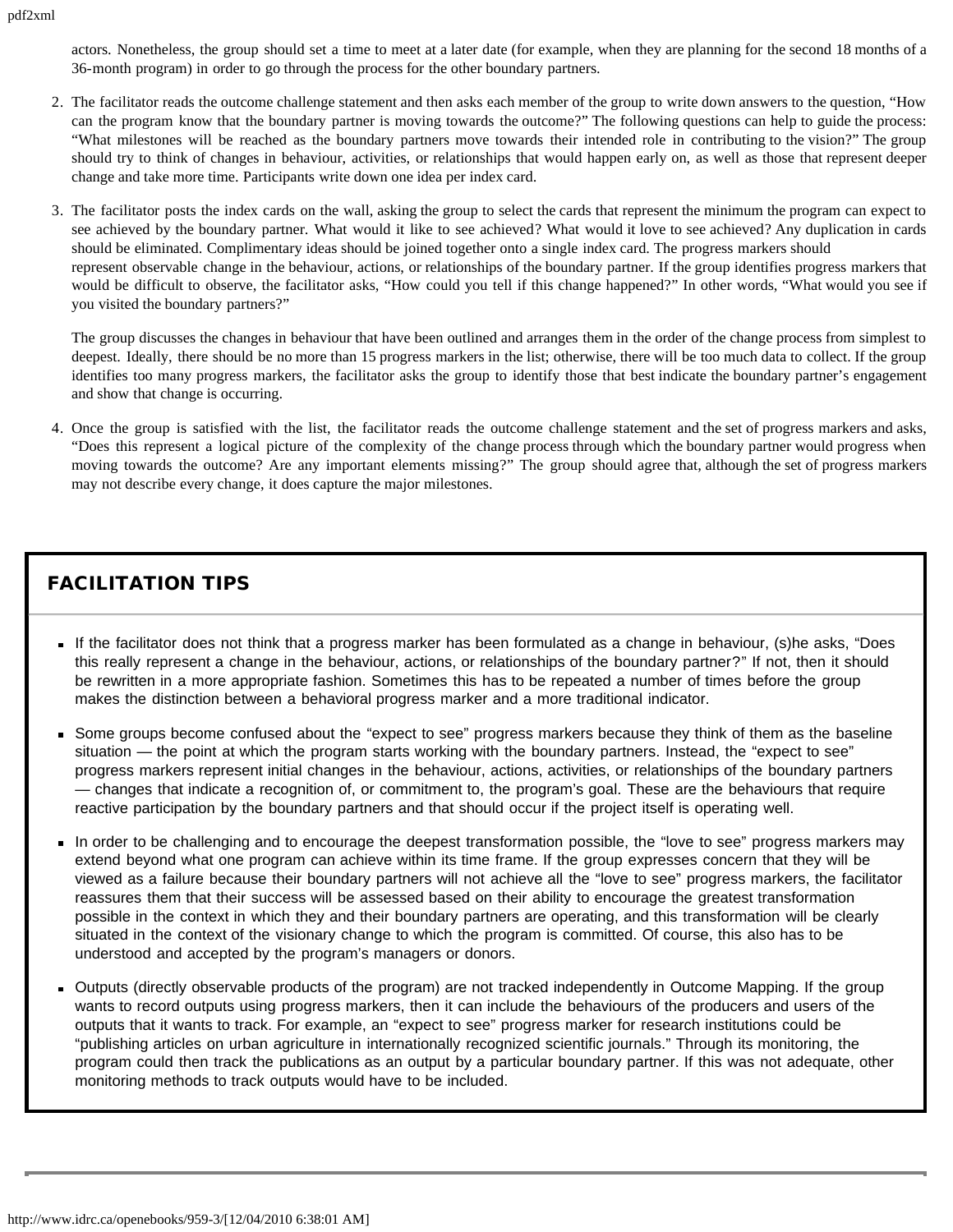| <b>DESIGN WORKSHEET 2: PROGRAM MARKERS</b> |                    |  |
|--------------------------------------------|--------------------|--|
| <b>Outcome Challenge:</b>                  |                    |  |
|                                            |                    |  |
|                                            | [Boundary Partner] |  |
| $\mathbf{1}$                               |                    |  |
| $\overline{2}$                             |                    |  |
| $\mathbf{3}$                               |                    |  |
| $\overline{\mathbf{4}}$                    |                    |  |
|                                            |                    |  |
|                                            | [Boundary Partner] |  |
| $\overline{\mathbf{5}}$                    |                    |  |
| $\boldsymbol{6}$                           |                    |  |
| $\overline{\mathbf{z}}$                    |                    |  |
| 8                                          |                    |  |
| $\mathbf{9}$                               |                    |  |
| 10                                         |                    |  |
| $11$                                       |                    |  |
| $12$                                       |                    |  |
| LOVE TO SEE                                |                    |  |
|                                            | [Boundary Partner] |  |
| $13$                                       |                    |  |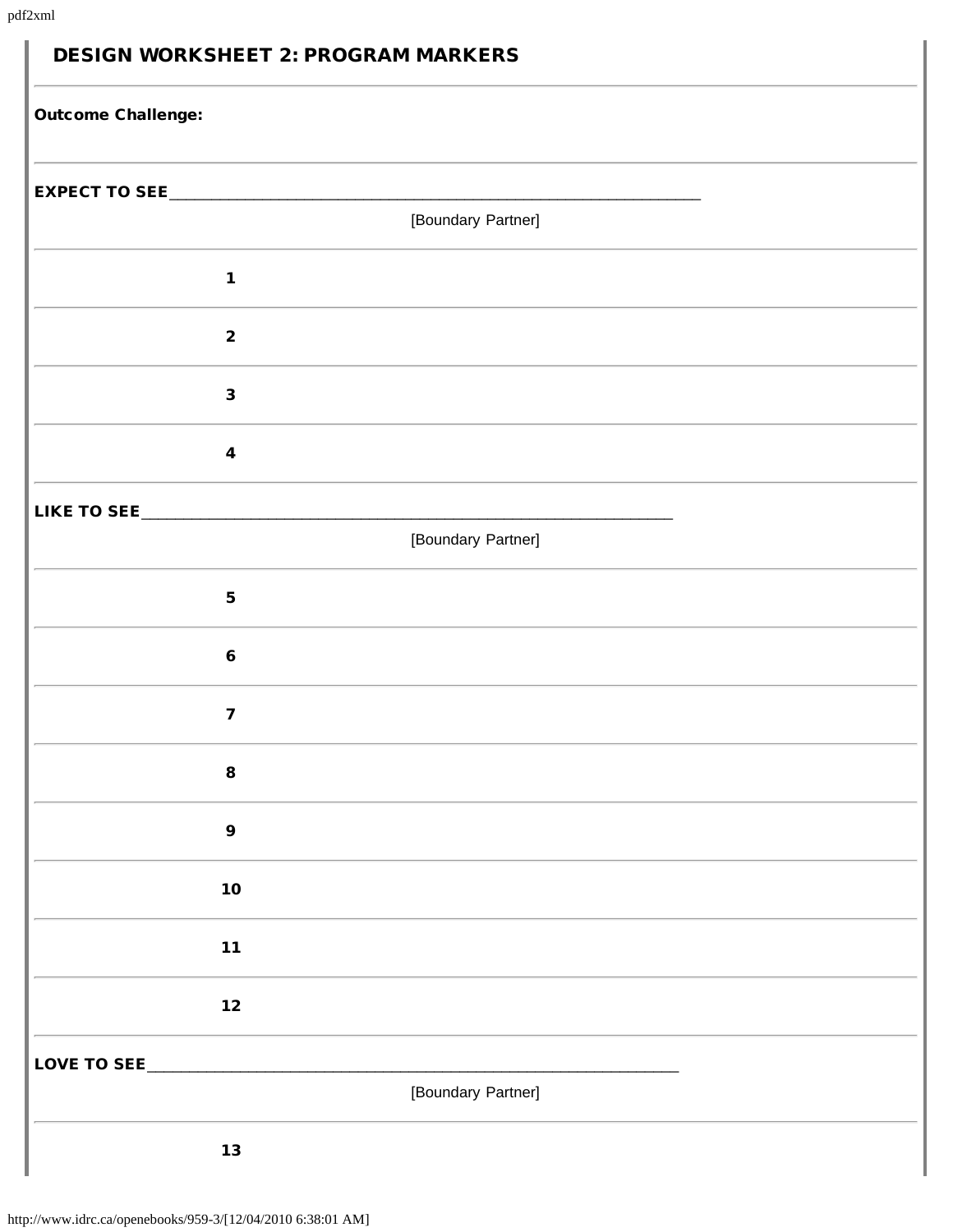| . . |  |
|-----|--|

This page intentionally left blank.

# STEP 6 Complete a Strategy Map for Each Outcome Challenge

| <b>EXAMPLE STRATEGY MAP</b>                                                                                      |                                                                                                                                                                                                                                       |                                                                                                                                                                                                                                         |
|------------------------------------------------------------------------------------------------------------------|---------------------------------------------------------------------------------------------------------------------------------------------------------------------------------------------------------------------------------------|-----------------------------------------------------------------------------------------------------------------------------------------------------------------------------------------------------------------------------------------|
| <b>CASUAL</b>                                                                                                    | <b>PERSUASIVE</b>                                                                                                                                                                                                                     | <b>SUPPORTIVE</b>                                                                                                                                                                                                                       |
| $1-1$                                                                                                            | $1-2$                                                                                                                                                                                                                                 | $1-3$                                                                                                                                                                                                                                   |
| tund research projects                                                                                           | - run workshops on quantitative<br>and qualitative methods<br>offer Internet research courses<br>coordinate training on<br>participatory methods<br>offer gender sensitivity training<br>to those working with HIV-<br>infected women | hire a professional writer on a<br>retainer to work on dissemination<br>strategies with researchers<br>• hire a fundraiser to help identify<br>donors and develop a fund<br>raising strategy<br>provide ongoing technical<br>assistance |
| $E-1$                                                                                                            | $E-2$                                                                                                                                                                                                                                 | $E-3$                                                                                                                                                                                                                                   |
| provide computers and Internet<br>access<br>include work with women and<br>youth as a condition for the<br>grant | organize regional conferences<br>for HIV/AIDS research<br>community<br>- develop Internet site with tools<br>and methods<br>publish "special paper" series                                                                            | establish a formal mentorship<br>program that partners<br>experienced and junior<br>researchers<br>facilitate the development of an<br>electronic HIV/AIDS policy<br>research network                                                   |

The purpose of the strategy map is to identify the strategies used by the program to contribute to the achievement of an outcome. A strategy map is created for each outcome challenge. Matrix 1, on page 63, provides a method for dividing strategies into six types. Each of the six cells represents a different type of relationship between the program and the boundary partner it is attempting to influence. For most outcome challenges, a mixed set of strategies will be used because this has a greater potential for success, with one or two being dominant and the remainder being supportive.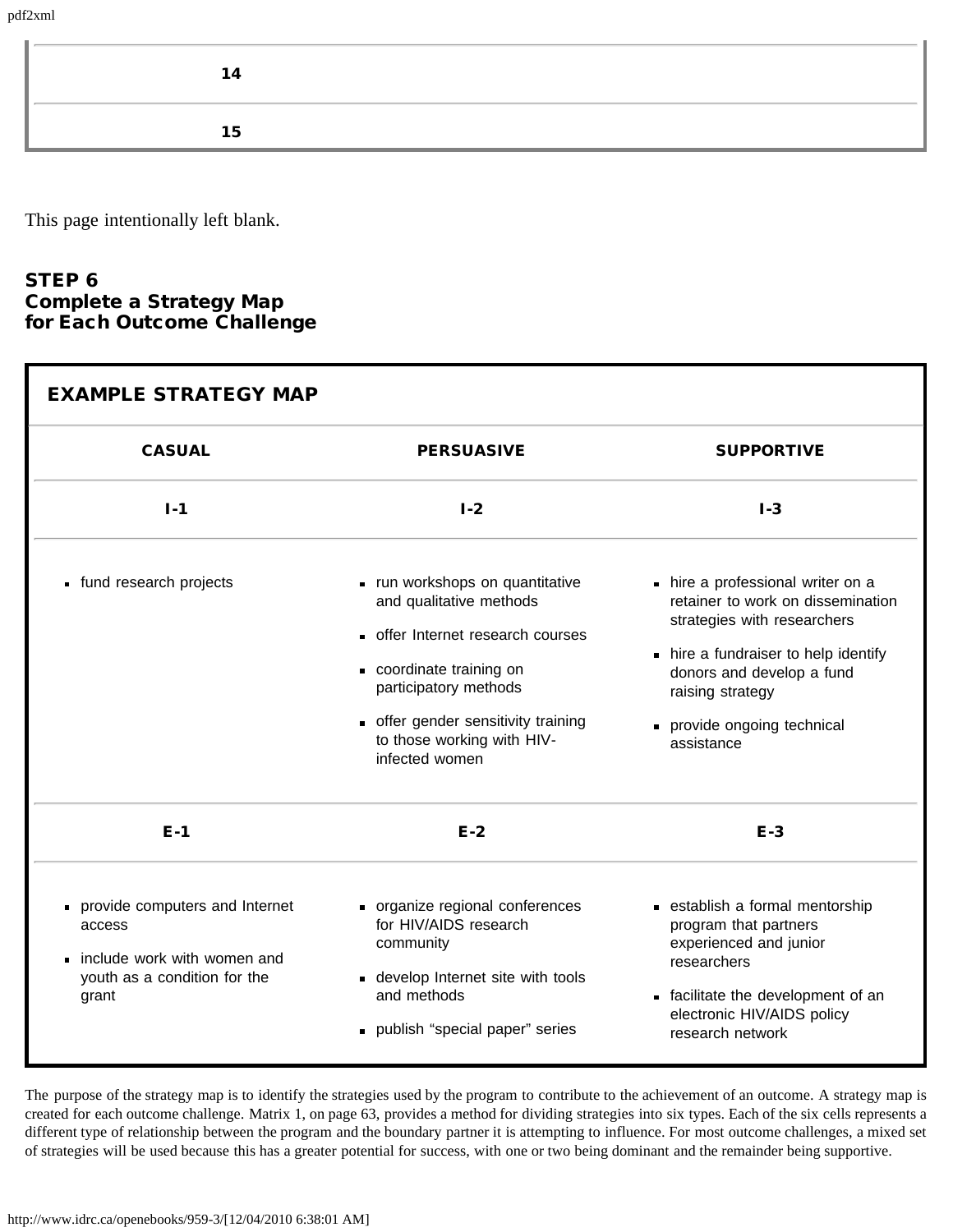Plotting the strategies using this 2 x 3 strategy map will

- Clarify the approach (mix of strategies) used by the program to tackle the particular outcome challenge;
- Indicate the relative influence that the program is likely to have on the individual, group, or organization being targeted;
- Help to pinpoint strategic gaps in the approach or identify whether the program is overextended; and
- Suggest the type of evaluation method appropriate to track and assess the program.

The three strategy types in the first row are labeled "I" because they are aimed directly at specific **individuals**, groups, or organizations. The three strategy types on the bottom row are labeled "E" because they are aimed at the **environment** in which the individuals, groups, or organizations operate. "E" strategies are meant to influence the boundary partners indirectly by altering the setting in which they operate.

Both the "I" and "E" strategy types are further divided into three categories: those that are causal (I-1 and E-1); those relying on persuasion (I-2) and E-2); and those that are based on building supportive networks (I-3 and E-3). Primary control and responsibility for the consequences only rests with the program when I-1 and E-1 strategies are employed. With I- 2, I-3, E-2, and E-3 strategies, the program tries to facilitate change, but the ultimate responsibility rests with the individual, group, or institution (i.e., with the boundary partners). The further the program moves away from causal activities, the less control it has. This has important implications for assessing contributions toward the achievement of outcomes.

The purpose of the strategy map exercise is not simply to ensure that all the boxes have something in them. Indeed, some boxes may appropriately be left empty, depending on the nature of the program's work. The appropriateness of strategies largely depends on the type of changes that the program wants to encourage in its boundary partner.

Once the group has completed a strategy map, they can look it over and analyze the total approach. This can help determine whether they are working too much or not enough in certain areas, what relative influence they can expect (given the strategies being employed), and whether they are spreading themselves too thin to have a substantial effect.

In Stage Two, Outcome and Performance Monitoring, a monitoring system can be devised for these strategies, using a strategy journal to collect data.

| <b>MATRIX 1: STRATEGY MAP</b>                           |                                                                                                             |                                                                                                                                                                             |                                                                                                                                                                                                                                                                                 |  |
|---------------------------------------------------------|-------------------------------------------------------------------------------------------------------------|-----------------------------------------------------------------------------------------------------------------------------------------------------------------------------|---------------------------------------------------------------------------------------------------------------------------------------------------------------------------------------------------------------------------------------------------------------------------------|--|
| <b>STRATEGY</b>                                         | <b>CASUAL</b>                                                                                               | <b>PERSUASIVE</b>                                                                                                                                                           | <b>SUPPORTIVE</b>                                                                                                                                                                                                                                                               |  |
|                                                         | $1-1$                                                                                                       | $1-2$                                                                                                                                                                       | $1-3$                                                                                                                                                                                                                                                                           |  |
| Aimed at a<br><b>Specific</b><br>Individual or<br>Group | • Cause a direct effect<br>• Produce an output<br>e.g., Deliver money, obtain<br>research, prepare a report | Arouse new thinking/skills<br>- Always expert-driven<br>• Single purpose<br>e.g., Capacity-building activities, skill<br>enhancement, methodological<br>workshops, training | Build a support network<br>• Based on a<br>supporter/mentor who<br>guides change over time<br>(this could be one person<br>or a group of people)<br>lnvolvement is more<br>frequent and sustained<br>- Nurturing for self-<br>sufficiency<br>- Multipurpose (broader<br>intent) |  |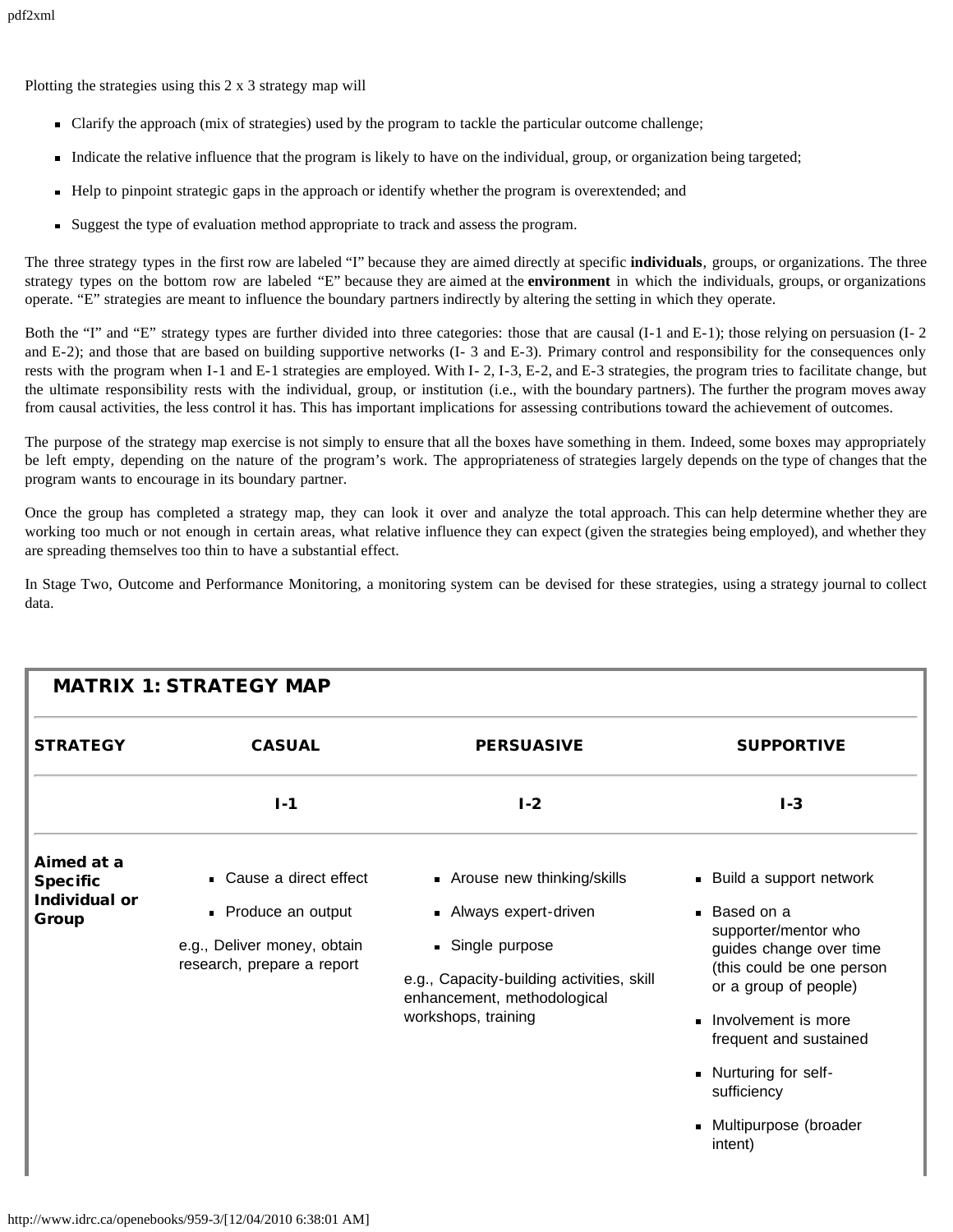e.g., Program member who provides regular guidance and input, expert (management, fundraising. . .)

|                                                              | $E-1$                                                                                                                                                                      | $E-2$                                                                                                                                                                                                                     | $E-3$                                                                                                                                                                                                            |
|--------------------------------------------------------------|----------------------------------------------------------------------------------------------------------------------------------------------------------------------------|---------------------------------------------------------------------------------------------------------------------------------------------------------------------------------------------------------------------------|------------------------------------------------------------------------------------------------------------------------------------------------------------------------------------------------------------------|
| Aimed at<br>Individual's or<br>Group's<br><b>Environment</b> | • Change physical or<br>policy environment<br>lncentives, rules,<br>guidelines<br>e.g., Technical transfer, policy<br>change, Internet access, terms<br>of reference (TOR) | ■ Disseminate<br>information/messages to a<br>broad audience<br>Create a persuasive<br>environment<br>• Change/alter message<br>system<br>e.g., Radio, TV, Internet,<br>publications, conferences, findings,<br>workshops | Create a learning/action<br>network<br><b>Boundary Partners working</b><br>together and collectively<br>supporting each other on a<br>regular basis<br>e.g., Research network, participatory<br>research program |

The strategy map can be filled out using Design Worksheet 3 on page 67.

Process **Approximate Time** per boundary partner

1 hour

This process is followed for each outcome challenge and set of associated progress markers.

- 1. The facilitator asks each member of the group to write down 7–10 strategies based on the focus question, "How will the program contribute to the achievement of the outcome challenge in the next [appropriate number] months?" These can be new strategies or, if applicable, ones that are already being used.
- 2. The facilitator then divides the group into pairs so that they can discuss their answers and come up with the five best strategies in which they think the program should engage.
- 3. Each pair then presents their ideas. The group discusses the strengths and weaknesses of each activity and decides whether it would like to include it in its strategy map. While the group is discussing the various options, the facilitator records the strategies in the correct cell of a strategy map, on a transparency, on a flip chart, or on a computer without showing it to the group. Waiting to show the strategy map until the group has completed the discussion can make it easier to explain the six-cell matrix, because it will be filled with specific examples of the group's work.
- 4. The facilitator encourages the group to be creative but practical when thinking about strategies. Strategies should not be thought of in isolation. Instead, the group should be encouraged to think about how they complement one another. If the group gets stuck when trying to come up with strategies, the facilitator asks questions such as: "How can you contribute the most with the money you have available in the program? What are the obstacles to the achievement of the outcome? Where and how can you help the boundary partner get around the blockages? What actions can be taken to increase the likelihood of this outcome being achieved? Do you know anybody else who is trying to

contribute to this kind of outcome with this type of boundary partner? Should you act in the same way? Why? Why not? Who else will influence the boundary partner to achieve the outcome and how can you complement their work?"

Before showing the group the strategy map, the facilitator verifies that they have thought through all six strategy types by asking them the following questions about each:

- What will be done to produce an immediate output? [I-1]
- What will be done to build capacity? [I-2]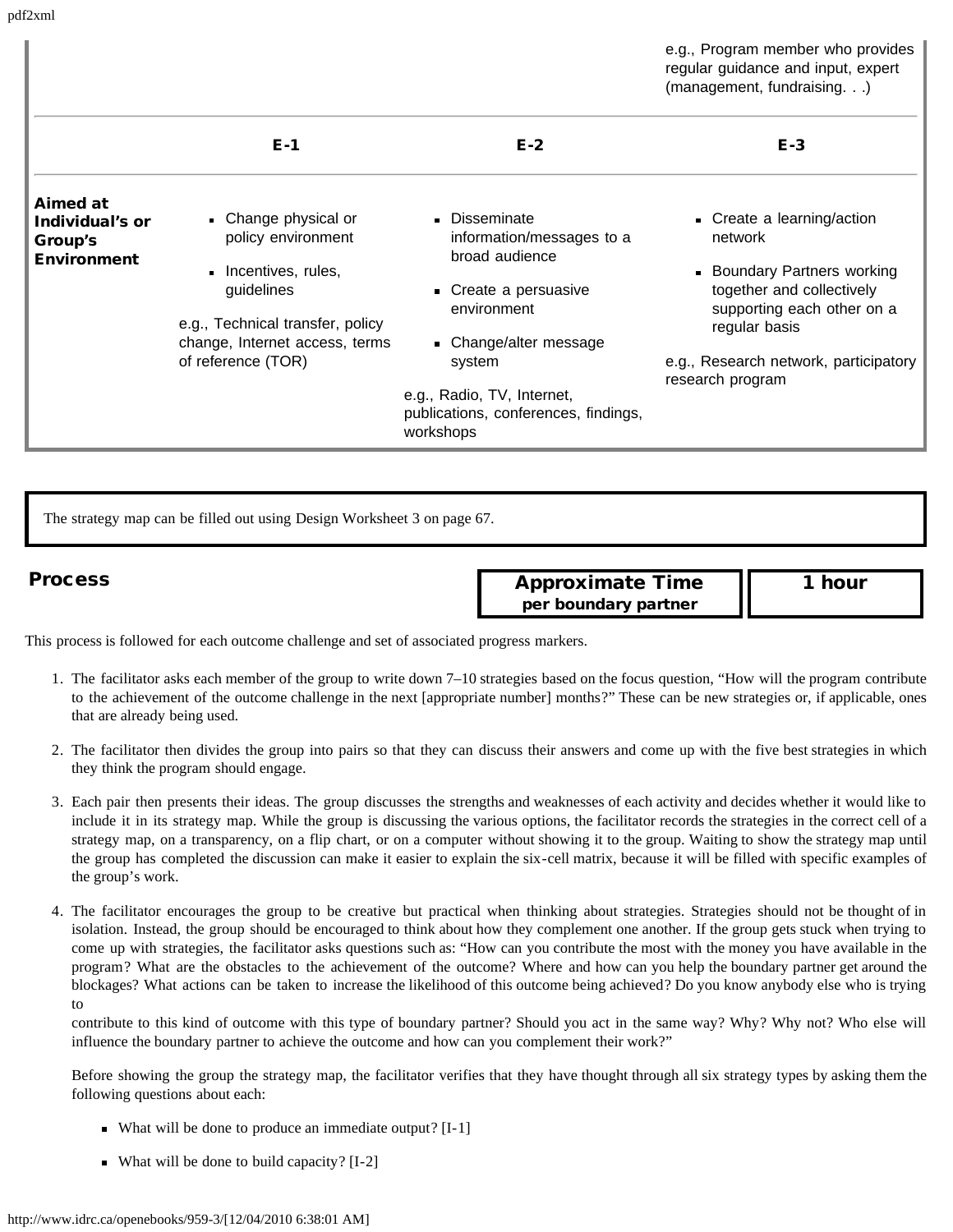- How will sustained support, guidance, or mentoring be provided to the boundary partner? By whom? [I-3]
- What will be done to change the physical or policy environment?  $[E-1]$
- How will you use the media or publications to promote your work?  $[E-2]$
- What networks/relationships will be established or used? [E-3]
- 5. The facilitator presents the completed strategy map to the group and reviews it to make sure that it is complete and realistic, based on the human and financial resources available. The facilitator encourages the group to prioritize by asking, "Are there certain strategies that need to be put in place first? What has to be initiated in the next three or six months? What do you know you have to do, or are already doing and should continue? What is the most promising strategy?" These strategies are highlighted with a star. From amongst those strategies seen as most important, the facilitator asks, "Do you have the necessary resources, capacities, and technical skills to put these strategies into practice?" If not, the group has to decide whether they can compensate for the deficiencies or if they need to devise another strategy.
- 6. If the group wants to assign specific tasks, a workplan designating staff members' responsibility areas, with a time line for completing tasks, can be developed at this point.

# FACILITATION TIPS

- If the program involves a number of different partners employing strategies to promote the same outcome, the facilitator can use different colours to represent the different partners' strategies on a single map. For example, a coordinating committee's strategies could be listed in red, a research team's strategies in blue, and a peasant organization's strategies in green. This is only appropriate, however, if the combined strategies of the various partners represent the "program" that is using Outcome Mapping.
- The strategy maps are nested, in the sense that a number of different strategies may be required to put one strategy in place. This is particularly true of the I-3 and E-3 strategies. For example, a program attempting to encourage tobacco control advocates to get involved in national health policy development might identify an E-3 strategy of developing a network of policymakers, tobacco activists, health researchers, and evaluators. In order to do this, however, the program would have to offer training to the participants (an I-2 strategy), facilitate an electronic listserv (an E- 2 strategy), provide a location for that group to meet (an E-1 strategy), and so on.

| <b>DESIGN WORKSHEET 3: STRATEGY MAP</b>                                     |               |                   |                   |  |  |
|-----------------------------------------------------------------------------|---------------|-------------------|-------------------|--|--|
| <b>Outcome Challenge:</b>                                                   |               |                   |                   |  |  |
| <b>STRATEGY</b>                                                             | <b>CASUAL</b> | <b>PERSUASIVE</b> | <b>SUPPORTIVE</b> |  |  |
|                                                                             | $1-1$         | $1-2$             | $I - 3$           |  |  |
| <b>Strategies and</b><br><b>Activities</b><br>Aimed at a<br><b>Specific</b> |               |                   |                   |  |  |
| <b>Individual or</b><br><b>Group</b>                                        |               |                   |                   |  |  |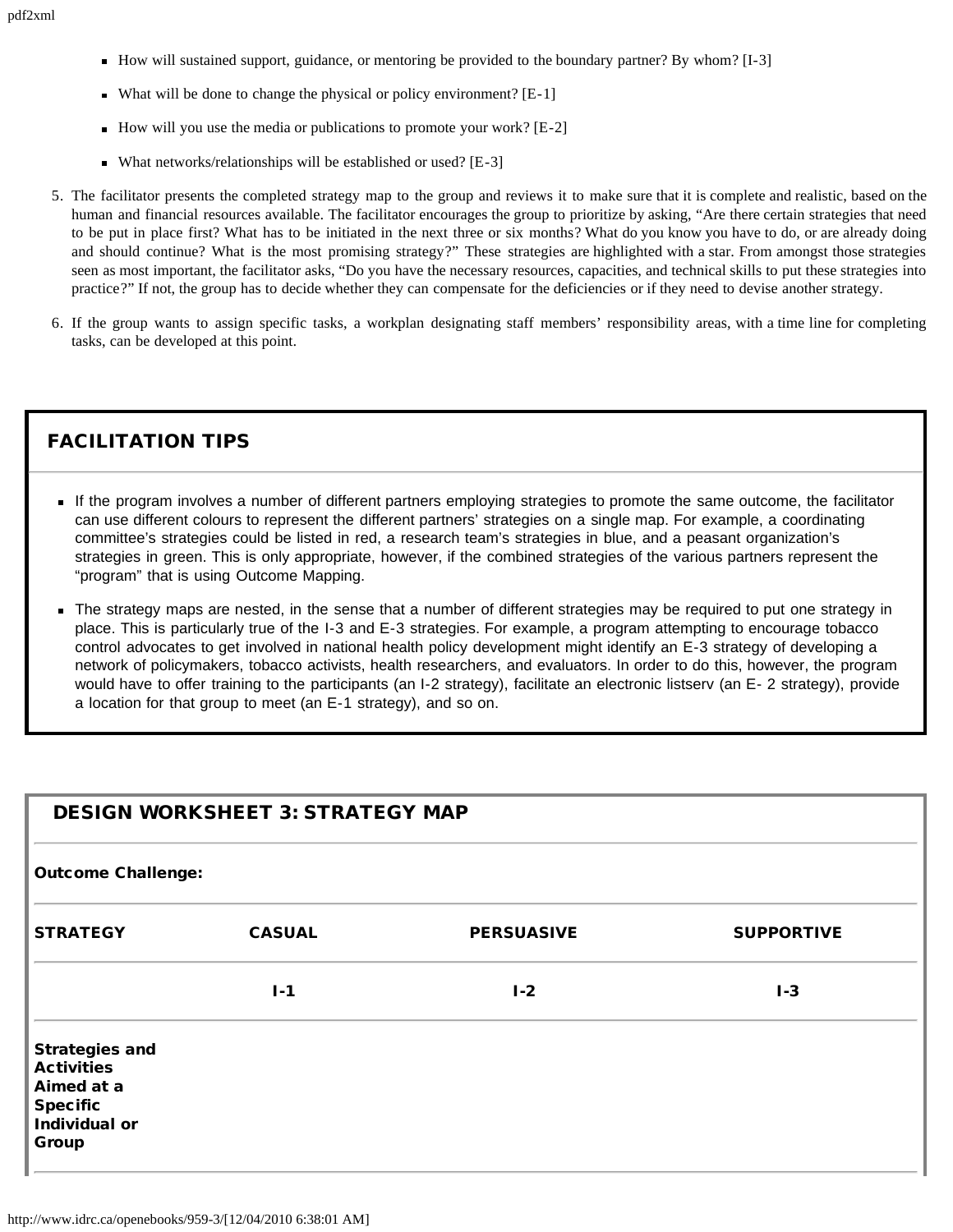Г

|                                     | $E-1$ | $E-2$ | $E-3$ |
|-------------------------------------|-------|-------|-------|
| Strategies and<br><b>Activities</b> |       |       |       |
| <b>Aimed at</b><br>Individual's or  |       |       |       |
| Group's<br>Environment              |       |       |       |

This page intentionally left blank.

# STEP 7 Articulate Organizational Practices

| <b>RURAL ENTREPRENEURSHIP</b>                                                 | <b>EXAMPLES OF ORGANIZATIONAL PRACTICES FOR A PROGRAM FOCUSING ON</b>                                                                                                          |
|-------------------------------------------------------------------------------|--------------------------------------------------------------------------------------------------------------------------------------------------------------------------------|
| 1. Prospecting for new ideas, opportunities, and<br>resources                 | The program makes full use of the latest technology and data sources to<br>scan the region and the world for new opportunities to launch or foster<br>new deals.               |
| 2. Seeking feedback from key informants                                       | Program staff actively seek the views and opinions of experts in rural<br>entrepreneurship who are working outside the scope of its activities.                                |
| 3. Obtaining the support of your next highest<br>power                        | The program engages Board members in the design of its interventions<br>and presents regularly to the Board its progress in identifying, initiating,<br>and closing new deals. |
| 4. Assessing and (re)designing products,<br>services, systems, and procedures | Program staff meet monthly to review experiences of service delivery and<br>systems for identifying and building new deals.                                                    |
| 5. Checking up on those already served to add<br>value                        | Program staff initiate the provision of technical assistance and quality<br>assurance support.                                                                                 |
| 6. Sharing your best wisdom with the world                                    | Program staff identify conferences and workshops on rural<br>entrepreneurship and deliver papers and seminars on the program at least<br>twice each year.                      |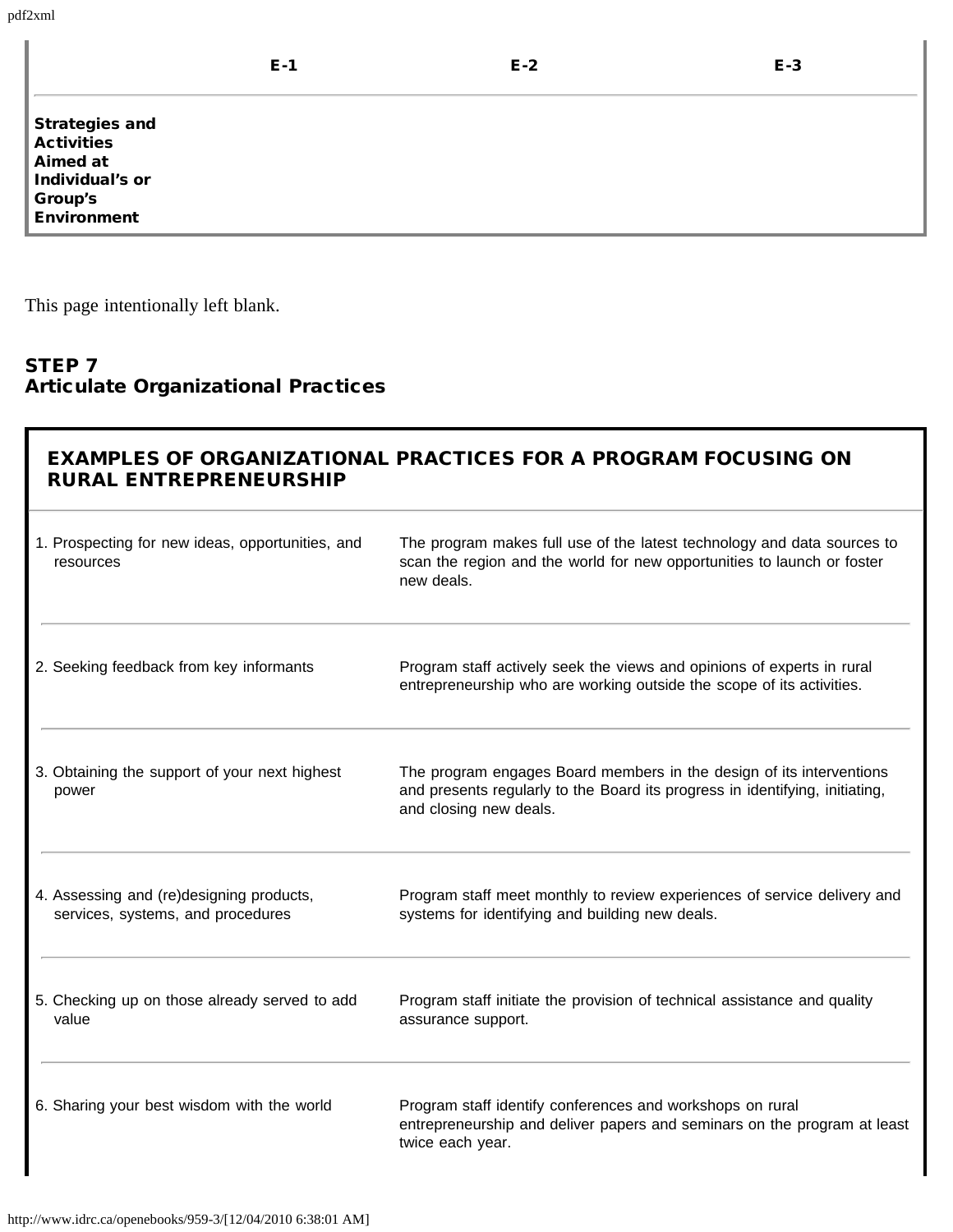| 7. Experimenting to remain innovative    | The program affords time and space to its staff for reflection on its<br>organizational practices and activities and promotes "outside-the-box"<br>thinking.                                                                        |
|------------------------------------------|-------------------------------------------------------------------------------------------------------------------------------------------------------------------------------------------------------------------------------------|
| 8. Engaging in organizational reflection | Program staff meet quarterly to discuss progress in working with their<br>partners to make deals. They conduct annual staff assessments to ensure<br>that adequate human resources are being allotted to programming<br>priorities. |

Now that the nature of the work is more clearly defined, the program needs to spend some time looking at how it is going to operate to fulfill its mission. The purpose of this step is to identify the organizational practices that the program will use to be effective. Taken together, these organizational

<span id="page-42-1"></span>practices describe a well-performing organization that has the potential to sustain change interventions over time.  $\approx$  Some of the practices relate directly to the activities being undertaken, whereas others relate to the "care and feeding" of the program so that it can thrive. Collecting and reviewing data on organizational practices contributes in two ways. First, it provides an opportunity to reflect on what is going on internally in the organization, and how that situation could be improved upon so that the program can operate more effectively. In essence, this is about maintaining the relevance of the program, as well as its capacity to stay on top of developments in its field. Second, unintended results often occur in relation to organizational practices, and the opportunity should be taken to document these. For example, through keeping in touch with clients previously served, one may find out about contributions that the program has made outside its intended scope of influence. Unintended results may also occur when making contact with key informants, obtaining the support of the next highest power, and sharing wisdom with others. Unintended outcomes may be important to the survival of a program and may also contribute to new program directions.

In this step, the program reviews the outcome challenges and identifies the organizational practices that will best help it to contribute to the intended change in its boundary partners. In Stage Two, Outcome and Performance Monitoring, a monitoring process can be devised for these practices, using a performance journal to collect data.

# EIGHT ORGANIZATIONAL PRACTICES

| 1. Prospecting for new ideas, opportunities, and resources                    | 5. Checking up on those already served to add value |
|-------------------------------------------------------------------------------|-----------------------------------------------------|
| 2. Seeking feedback from key informants                                       | 6. Sharing your best wisdom with the world          |
| 3. Obtaining the support of your next highest power                           | 7. Experimenting to remain innovative               |
| 4. Assessing and (re)designing products, services, systems,<br>and procedures | 8. Engaging in organizational reflection            |

<span id="page-42-0"></span> $\frac{2}{3}$  A well-performing organization is defined as one that is efficient, effective, relevant, and sustainable (Lusthaus et al. 1999).

The eight practices are not discrete, nor are they operationalized in a linear fashion. Cumulatively, the practices offer a program a method for considering more broadly the ways in which it works. Each organizational practice represents activities that enable a program to remain relevant, innovative, sustainable, and connected to its environment. The practices are defined below.

#### Practice 1. Prospecting for new ideas, opportunities, and resources

 $\overline{\phantom{a}}$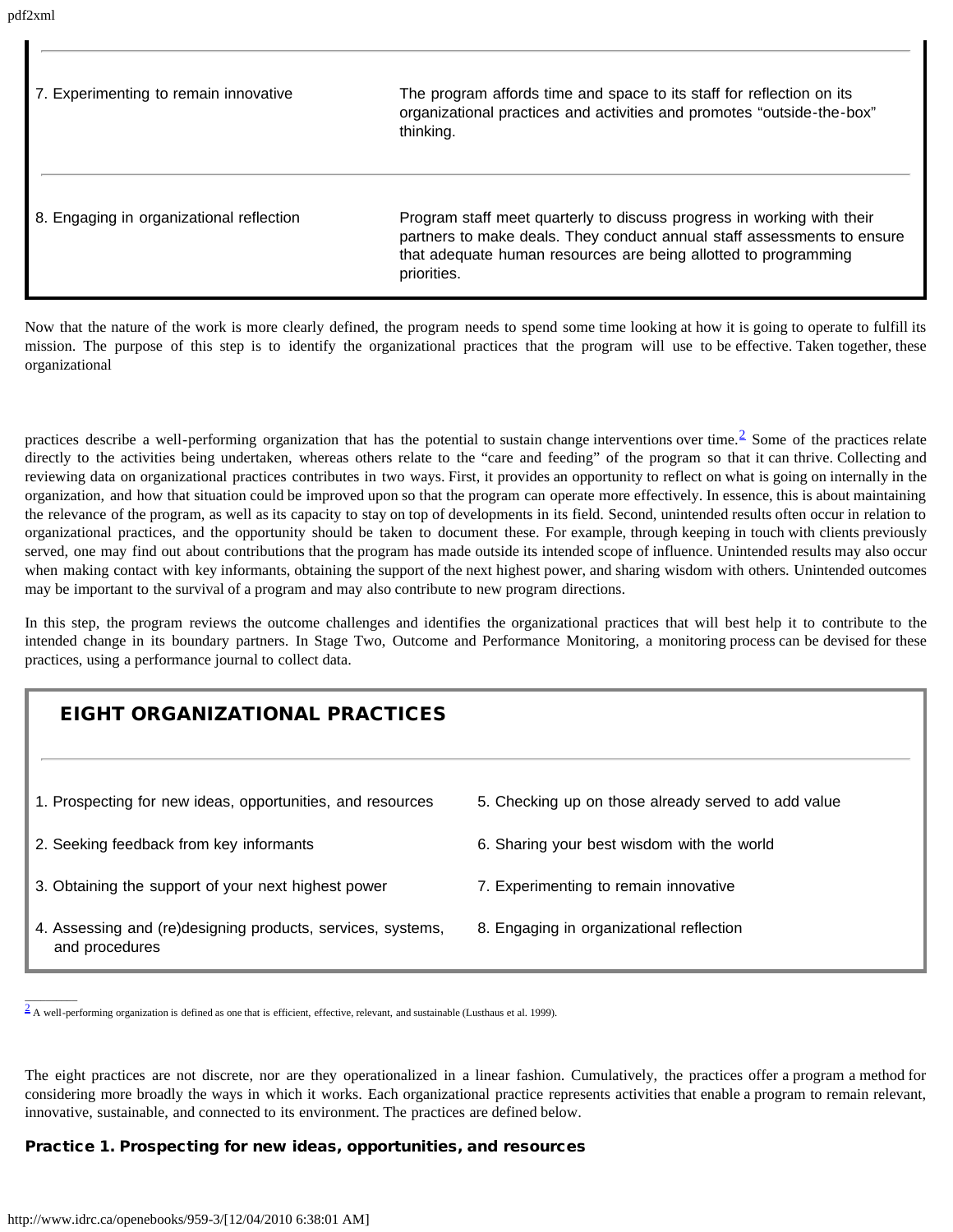Members of the program should scan information sources, both locally and globally, for new opportunities that could help them to fulfill their mission. They should be looking for relationships to ongoing activities, as well as entirely new opportunities. These could include new regions in which to work (or that could be linked to existing efforts in other regions) or new groups that could be engaged in the change activity.

#### Practice 2. Seeking feedback from key informants

In the program's work with its key boundary partners and other organizations that support the delivery of its program (such as other funders), it will likely maintain frequent and regular communication. However, the program should also keep in mind other actors in the field who are not regularly involved, but who have expertise and a robust knowledge of the field of activity. These informants should be people who are willing to be honest and open, and to share both the good and bad impressions made by the program's work with its boundary partners. They can provide feedback that recipients may be unable or unwilling to offer.

#### Practice 3. Obtaining the support of your next highest power

The program should think about how it is going to present its ideas to higher-level decision bodies in its organization (such as senior management or a board of governors). Good ideas must be presented in an appealing manner that can be understood by decision makers in the context of broader organizational objectives. This involves not only creating opportunities to obtain their support, but also engaging them in activities that strengthen their ownership and commitment to the program. This should be an ongoing process in order to maintain support and interest over time.

#### Practice 4. Assessing and (re)designing products, services, systems, and procedures

Ongoing review of systems and services is critical to ensuring continued relevance. Once a product or service has been put in place, the program needs to monitor it and to make modifications so that it continues to meet (emerging) needs and demands.

#### Practice 5. Checking up on those already served to add value

Program staff need to obtain feedback (both positive and negative) from boundary partners. They may find that an earlier project involving the same systems, methods, or products is no longer effective or has created other problems. The program needs to work with its boundary partners to address and fix such problems, and to build the learning from these activities into new work.

#### Practice 6. Sharing your best wisdom with the world

The program needs to put dissemination procedures in place in order to share its learning. The sharing should be both internal and with external colleagues and networks.

#### Practice 7. Experimenting to remain innovative

Space needs to be created for a program to explore new directions, tools, and partnerships. This may involve exploring literature not normally associated with the program's work, discussing ideas with those not normally consulted, or taking on challenges beyond its established boundaries. This could include providing informal and individual time for experimentation, organizing group activities, and paying attention to personal and group physical, spiritual, and mental health.

#### Practice 8. Engaging in organizational reflection

Program members should be viewing each intervention as an opportunity to learn. Efforts should be made to create time for reflection on program performance and direction and on resource allocation.

The facilitator can capture these actions on Design Worksheet 4 on page 79.

Process **Approximate Time** per boundary partner

30 min.

1. The facilitator presents the concept of organizational practices to the group, highlighting the shift from the subject of boundary partners to the question of how the team will operate to sustain itself and fulfill its mission. The intent in dealing with the organizational practices is to focus on the operating style of the program, making explicit how the group will ensure ongoing creativity and monitoring of its activities, and how it will make itself into a reflective organization. The definitions of the organizational practices can be discussed using examples relevant to the program.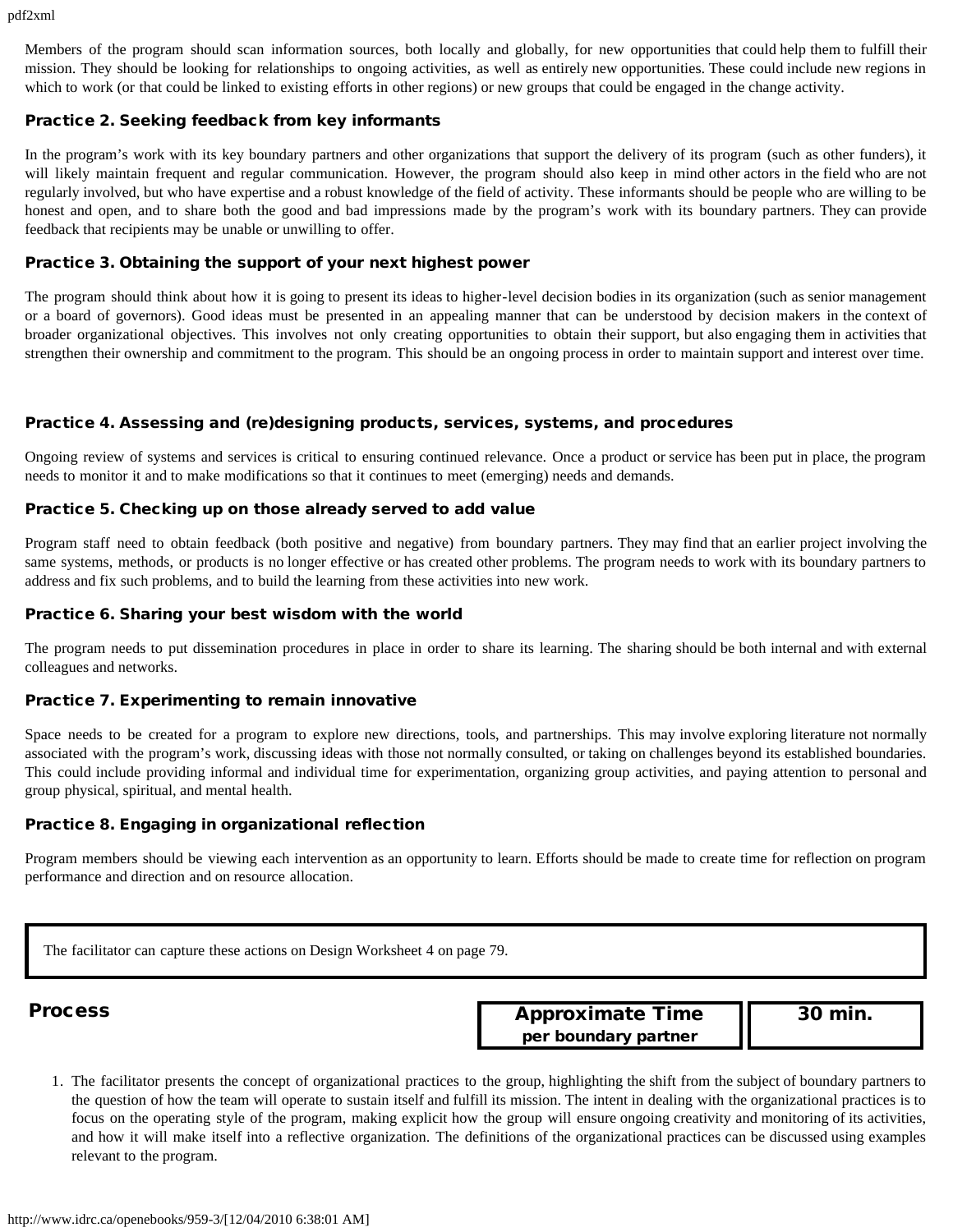- 2. The facilitator reviews the outcome challenges with the group in order to identify commonalities. The discussion should focus on how the program will need to operate in order to contribute effectively to these outcome challenges.
- 3. Taking into consideration the strategies identified in Step 6, the group breaks into pairs to discuss the practices. The facilitator asks them to discuss the following question: "How do you have to be operating in order to support these changes in the boundary partners?" In other words, "What do you have to be doing in terms of the practices in order to remain effective?"
- 4. Each pair reports back to plenary about the actions associated with the practices in which they think the program needs to engage. The group discusses the benefits and challenges associated with the various practices and actions. Is the practice or action something they currently do? How do they do it? Why is it important? If it is something they do not normally do, why not? The facilitator writes the suggested actions in relation to each of the practices on a flip chart.
- 5. From the flip chart list, the group identifies the key actions in which they want to engage during the implementation of the program. These key actions can be monitored using the performance journal to be developed in Step 11.

| <b>DESIGN WORKSHEET 4: ORGANIZATIONAL PRACTICES</b>                                       |
|-------------------------------------------------------------------------------------------|
| <b>Key Actions</b>                                                                        |
| Practice 1.<br>Prospecting for new ideas, opportunities,<br>and resources                 |
| Practice 2.<br>Seeking feedback from key informants                                       |
| Practice 3.<br>Obtaining the support of your next<br>highest power                        |
| Practice 4.<br>Assessing and (re)designing products,<br>services, systems, and procedures |
| Practice 5.<br>Checking up on those already served to<br>add value                        |
| Practice 6.<br>Sharing your best wisdom with the world                                    |
| Practice 7.<br><b>Experimenting to remain innovative</b>                                  |
| Practice 8.<br><b>Engaging in organizational reflection</b>                               |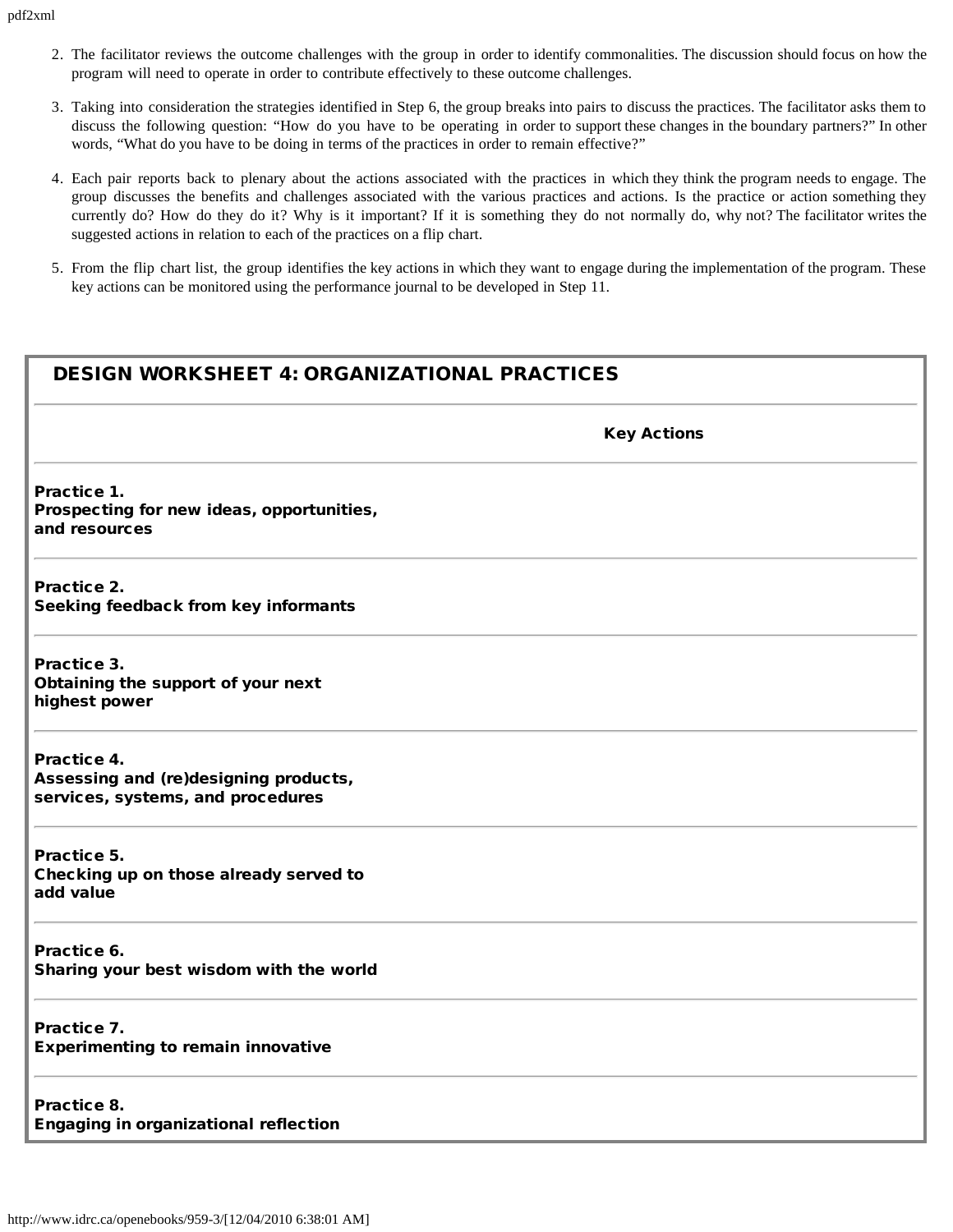# **4** STAGE 2: OUTCOME &<br>**4** PERFORMANCE MONITORING



# Introduction to Stage 2

 $D$ uring the Outcome and Performance Monitoring stage of an Outcome Mapping design workshop, the participants can develop a framework to

monitor: the progress of boundary partners towards the achievement of outcomes; the program's strategies to support outcomes; and the organizational practices used. First, however, they set monitoring priorities. Based on these priorities, data collection sheets are developed to track outcomes, strategies, and/or organizational practices. An outcome journal (described in Step 9) is suggested for collecting data on the boundary partners' achievement of progress markers. A strategy journal (described in Step 10) is suggested for collecting data on the program's actions in support of the boundary partner. A performance journal (described in Step 11) is suggested for collecting data on the organizational practices being employed by the program to remain relevant, innovative, sustainable, and connected to its environment.

Outcome Mapping helps the program design these data collection instruments, but their value and usefulness will depend on their integration into the program's ongoing management and reporting processes and on the commitment of program members to collect data regularly and reflect on their work honestly. Outcome Mapping cannot interpret the data collected for the program. It is up to the program team to determine what the information means in terms of the program's performance and what needs to be changed, given the team composition; organizational priorities; political, economic, or social contexts; and available resources.

With regular use of these self-assessment tools, the team can reflect upon, and enhance, its performance throughout the implementation of the program. Staff will have the means to ask themselves regularly, "How can we get better at what we are doing so as to increase our contributions to outcomes?" Some of the benefits of regular monitoring meetings will come from the products of those meetings (information gathered that can be used to meet reporting requirements, to feed into evaluations, or to develop promotional materials), while other benefits (such as team building and consensus building) will come from the process of meeting to discuss successes and failures.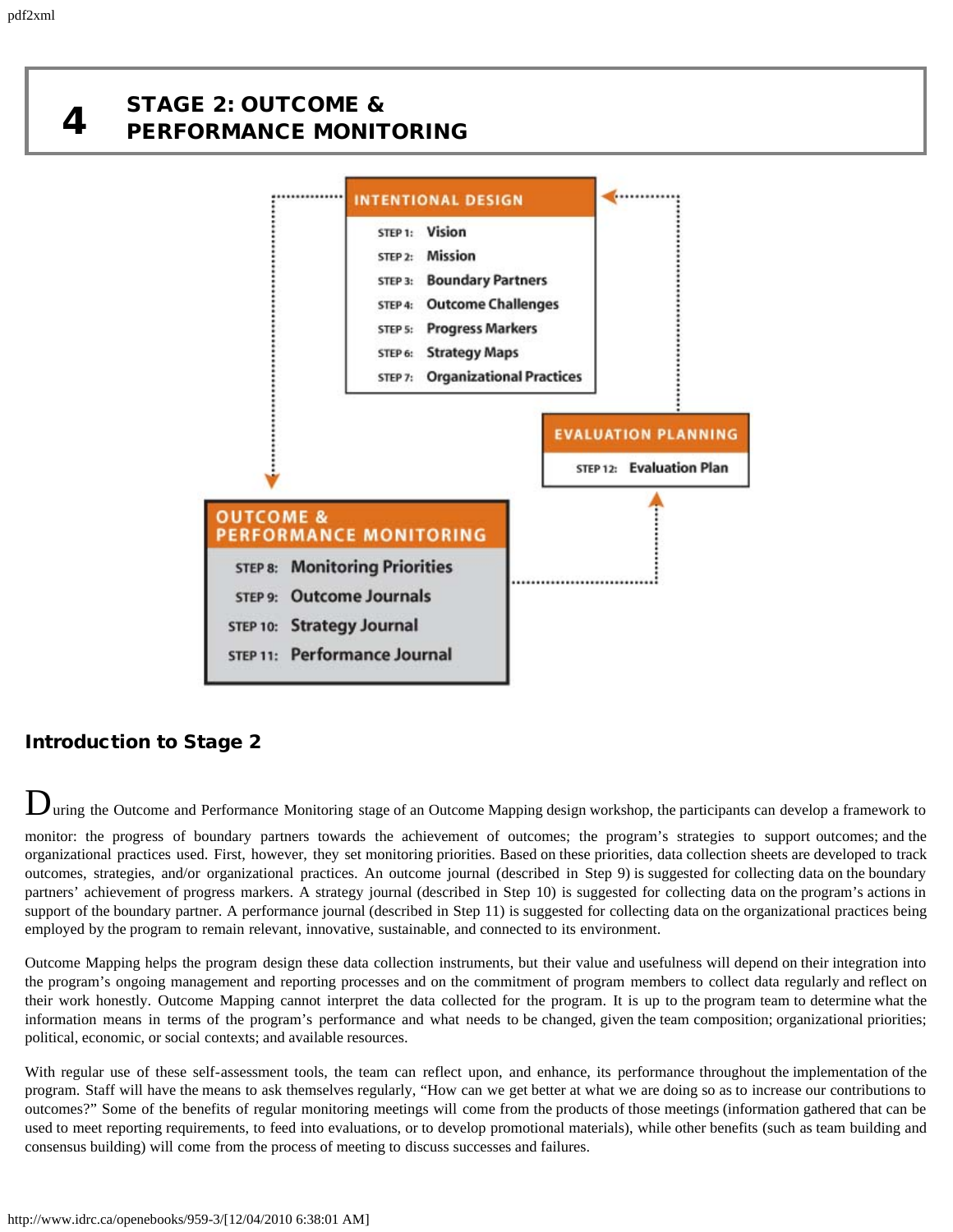Although data is gathered on the program's actions and on changes in its boundary partners, there is no attempt to imply a causal relationship

between the two. It is assumed that the program is only one of the many influences on boundary partners. The program can make a logical argument regarding its contributions to changes in its boundary partners, but cannot claim sole credit. By combining the data on external outcomes with data on internal performance, the program will be able to tell learning stories illustrating how it has improved its work in order to encourage the deepest levels of transformation possible in its boundary partners. It can also document the extent to which the partners have moved in the desired directions.

## Monitoring Three Parallel Processes

Outcome Mapping recognizes that development is a complex process that is made up of parallel processes. It not only builds an understanding of changes in the development setting in which a program is working, but also monitors and assesses the strategies and activities of a program. Further, it monitors and assesses how a program is operating as an organizational unit. Is the program itself learning and adapting to new conditions and changes in its partners? As such, Outcome Mapping assesses a program holistically and is based on the premise that a program needs to know not only about development results, but also about the processes by which they were attained, as well as about its own internal effectiveness. It is through the combination of information and knowledge in these three areas that a program can build a better understanding of what it is achieving and how it can improve its levels of success.

Through monitoring these three elements of a program — (1) the changes in the behaviors, actions, activities, and relationships of the people, groups, and organizations with whom a program works directly; (2) the strategies that a program employs to encourage change in its partners; and (3) the functioning of a program as an organizational unit — Outcome Mapping unites process and outcome evaluation. Therefore, Outcome Mapping is well suited to the complex functioning and long-term aspects of international development programs where outcomes are intermeshed and cannot be easily or usefully segregated from each other. It provides a program with the information it requires to change along with its partners. Outcome Mapping encourages a program to link itself explicitly to processes of transformation. It focuses on how a program

facilitates change rather than on how it causes change, and looks to assess contribution rather than attribution. Looking at how the three elements interrelate and the context in which change occurs is essential to program learning. A program does not operate in isolation of other factors and actors; therefore, it cannot plan and assess as though it does. Systems thinking is not simple, however, as Peter Senge (1990, p. 15) points out:

*Seeing interrelationships, not things, and processes, not snapshots. Most of us have been conditioned throughout our lives to focus on things and to see the world in static images. This leads us to linear explanations of systemic phenomenon.*

International development programs are particularly prone to excluding themselves from the system in which development change occurs. By separating themselves from development processes (i.e., something "we" help "them" accomplish) and explaining change using linear reasoning, programs lose the opportunity to explore their full potential as change agents. Outcome Mapping encourages a program to think of itself as part of the change process and to embrace complex reasoning and multiple logic systems (Earl and Carden 2001) .

## Will Outcome Mapping Provide the Appropriate Monitoring System?

A sustainable monitoring system must be simple to grasp, be light to implement, provide useful information for learning, and help meet reporting requirements. Monitoring should help the program see its work more holistically. There is no denying that sustaining a monitoring system requires effort and tenacity. Before developing a monitoring system, the group should discuss its readiness to implement the Outcome Mapping monitoring system. Some of the challenges associated with implementing the proposed system are generic to all monitoring systems, while others are specific to Outcome Mapping.

First and foremost is the fact that all monitoring takes time, resources, commitment, and effort. There is no getting around this — it is true of any system selected. If a process is well organized, it should not be difficult; however, it does take work to gather and interpret the data. Outcome

Mapping offers a system to gather data and encourage reflection on

The progress of external partners towards the achievement of outcomes (What progress markers have been achieved? What evidence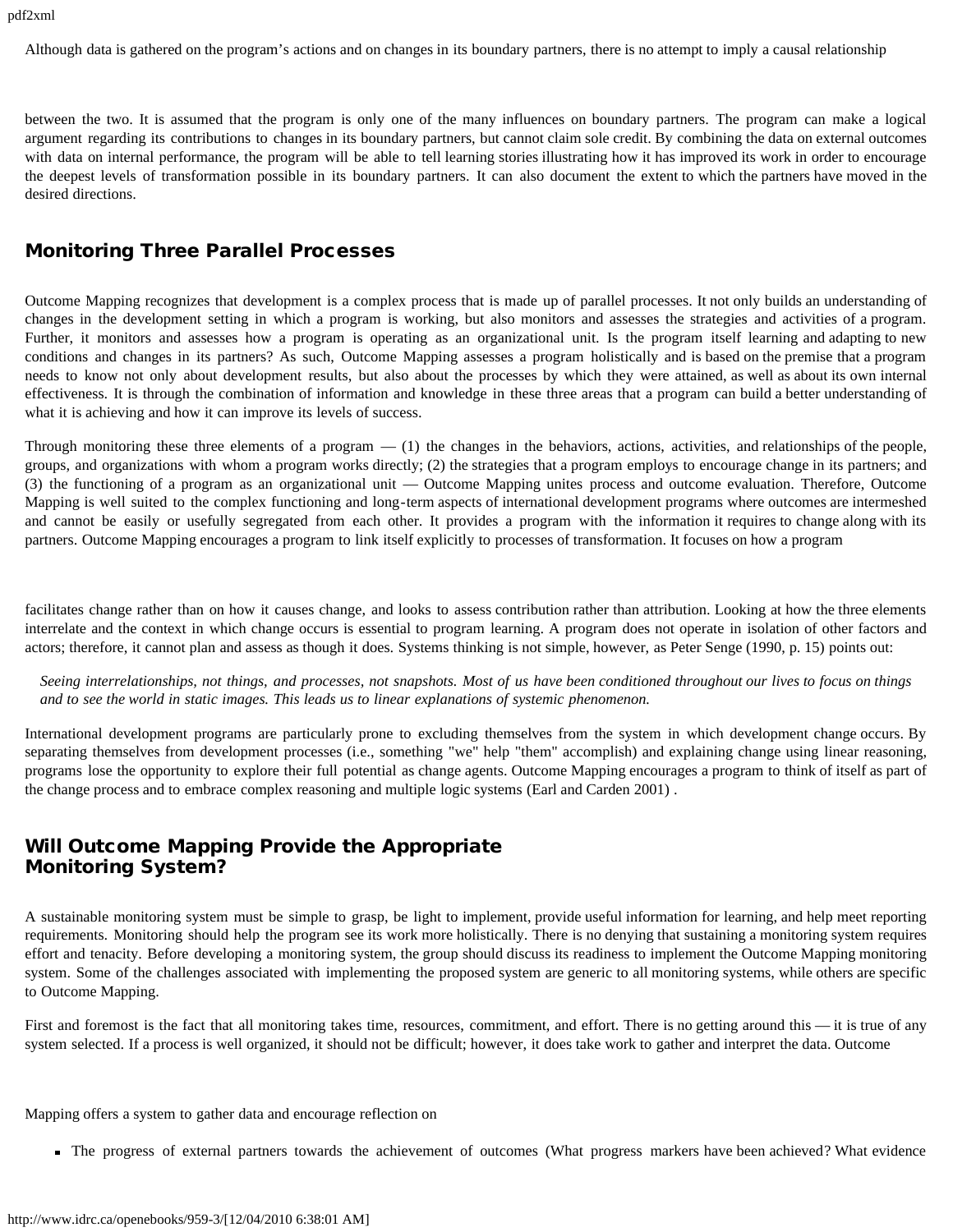demonstrates this change in behaviour, action, or relationship?);

- The internal performance of the program (What mix of strategies are we employing? Are our partners satisfied? How can we improve?);  $\blacksquare$ and
- The program's functioning as an organizational unit (How are we doing in helping our partners? Are we learning from experience?).

The program should consider the time and resources it is prepared to spend on the system before embarking on its design. There should be a clear indication from the group about the amount of time and the level of effort that they will realistically be able to put into monitoring. Any system designed should remain within those confines. Monitoring should not be considered in isolation from the other work that the program is doing. Therefore, other reporting and information tracking and sharing activities already being used should be explored, so as to avoid duplication and to link the various monitoring tools to existing processes and practices.

Outcome Mapping encourages the program team to get together, either face-to-face or in an electronic meeting, to collect data and reflect on the program's work. This makes it possible to plan for the future. The frequency of these meetings depends on the group's work schedule, although every two to three months is suggested. If too much time elapses between monitoring sessions, people will forget details and only remember highlights. On the other hand, if meetings are held too frequently, the group may be discouraged by the perceived slowness of change. Each program must establish a monitoring cycle that fits its goals, schedule, and work patterns.

Outcome Mapping was designed primarily as a learning tool for a program that conducts its own monitoring. Although an external monitor can be used to collect data, it is difficult, if not impossible, to contract out learning and appropriate feedback mechanisms. These are not discussed in this manual. One staff member can be assigned to prepare for the meetings and collate the data. Depending on the size and complexity of the program, this should not be an enormous task — it should take approximately one half day per meeting. Having one person

responsible will help ensure that the process is not abandoned and that the information from the meetings is recorded and archived systematically. Setting a preassigned day for the meeting helps make it more automatic and routine as well. Once the framework has been established and someone has been assigned the task of gathering information at the meeting, the data can be gathered quite quickly. The group can use the meeting not only to provide data on the recent past, but also to brainstorm ideas and assign tasks for the future. In this way, monitoring becomes an integral part of the program's ongoing management process.

If members of the program cannot meet face-to-face, alternative electronic methods can be developed. For example, each person on the team can fill out the forms separately and submit them by a certain date, and one staff member can be responsible for collation. In this case, however, the final product should be circulated for everyone's information. At some regular interval, however, there should be an opportunity to discuss the information being amassed.

Outcome Mapping is structured around a philosophy of learning and open exchange. The primary purpose of monitoring in Outcome Mapping is to carve out a space where a program can reflect on its experiences in order to feed this knowledge into its planning cycle. A program using Outcome Mapping must be willing to adapt to changing circumstances and learn from its past experiences. If there is not already an environment for sharing experiences and honestly reflecting on performance, Outcome Mapping cannot magically create one. However, it can encourage a more learningoriented environment by providing a structure for collecting data and for organizing monitoring and evaluation processes.

Outcome Mapping begins from the premise that the easiest and most reliable place to gather data is from those implementing the program. Most of the data collected in the Outcome and Performance Monitoring stage is self-assessment data generated by the program. There are strengths and weaknesses to this approach, and the program should decide whether it is appropriate, given their context and needs, before beginning to design the system. No data is completely objective, whether it is generated internally or externally. Generally, self-assessment data is reliable if it is collected systematically over time. One common concern about self-assessment is that program staff can white-wash failures. Although this is always a possibility, IDRC's experience is that program

staff are often more critical of themselves than an external evaluator would be. Furthermore, the self-assessment data collected through monitoring can, if required, be fed into an external evaluation mid-way through the program or after it ends. Regular self-assessment can also help a program to participate more fully in a formal evaluation process by helping the program communicate better with external evaluators.

Self-assessment can also help a program manage its activities better. As C.L. Usher (1995, cited by Fetterman 2001) explains:

*By developing the capacity to monitor and assess their own performance, program managers and staff can risk the mistakes that often occur with innovation. This is because they can detect problems and make midcourse corrections before the results of errors due to planning or execution become widely apparent and costly. Having the capacity and responsibility to obtain such information about program operations and impact thus empowers managers and staff to explore new ways to enhance their performance.*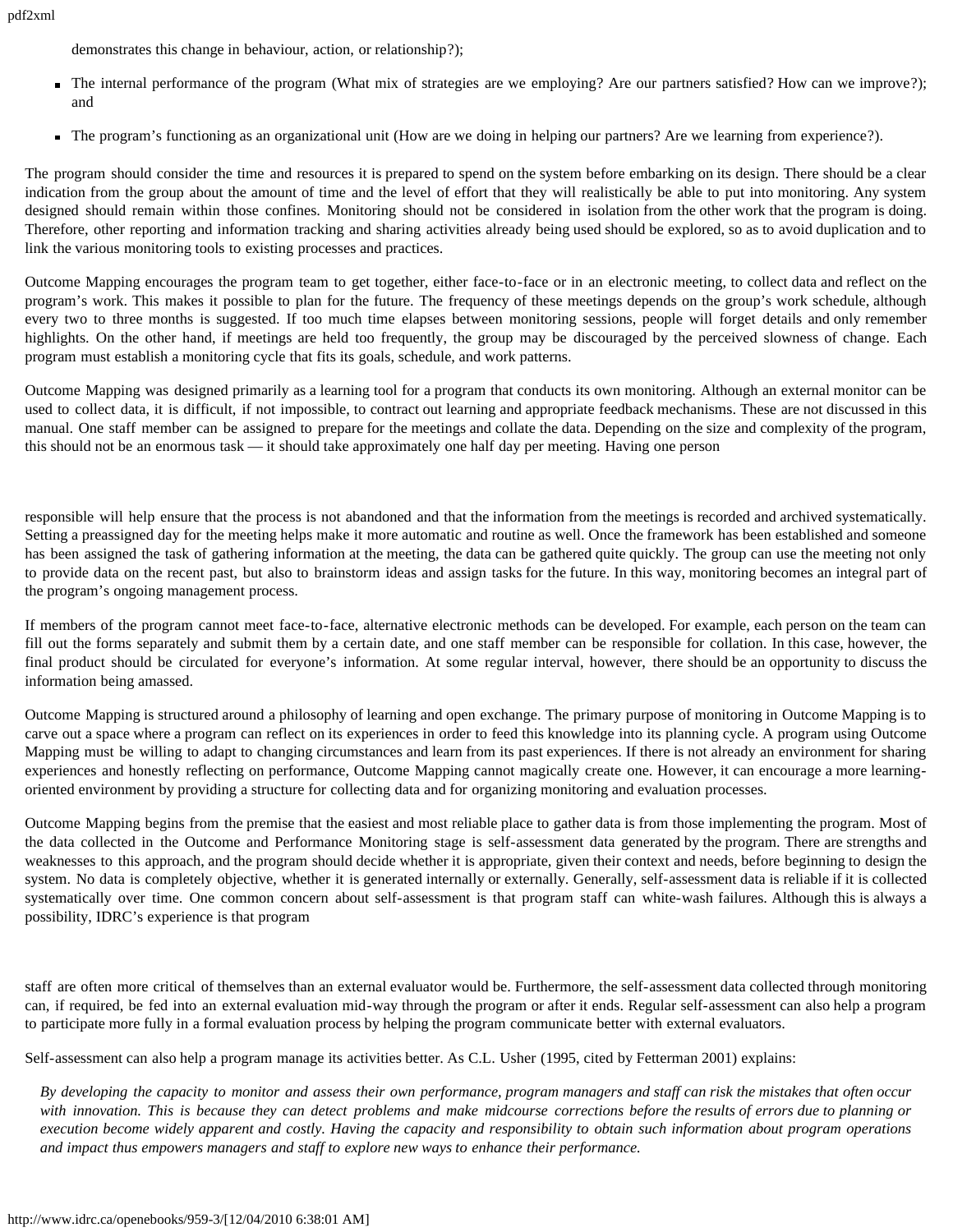Besides those listed above, there are other organizational factors, listed in the table below, that affect the readiness of a program to implement its monitoring system. These should be discussed by the group before it gets into the details of designing a data collection system.

# FACTORS THAT CAN AFFECT READINESS TO MONITOR

#### YOU MUST HAVE:

- Acceptance of the monitoring data and system by managers and funders
- A champion within the program
- Adequate internal resources (time and people) to do the monitoring
- A defined use for the monitoring data

#### THESE ARE MIXED BLESSINGS:

- Other reporting requirements and information tracking and sharing activities
- **Past experience with monitoring (positive or negative)**

### IT IS NICE TO HAVE:

- **Incentives for monitoring and demonstrating learning**
- Additional financial resources to support the monitoring and disseminate the findings
- THESE CAN BE MAJOR BARRIERS:
	- **Past failures and frustrations with monitoring**
	- Superficial or undefined motives
	- **Low levels of skill and capability**
	- **Negative incentives for monitoring**

Source: Adapted from Lusthaus et al. (1999).

This page intentionally left blank.

# STEP 8 Setting Monitoring Priorities

Although it is tempting to gather information on a whole range of issues, this is not practical. Monitoring and evaluation priorities need to be set so as not to waste human and financial resources. The first task for the group is to define what they will monitor on an ongoing basis and what they will evaluate in depth in the future. Outcome Mapping identifies three types of information that can be monitored on an ongoing basis, either to demonstrate results or to help improve performance: the organizational practices being employed by the program to remain relevant, innovative, and viable; progress toward the outcomes being achieved by boundary partners; and the strategies that the program is employing to encourage change in its boundary partners. In each element of the monitoring system, the type of information to be gathered is deliberately limited in order to keep the effort manageable and sustainable. Three data collection tools that can be used for monitoring (the outcome journal, strategy journal, and performance journal) are defined in Steps 9, 10, and 11.

The program may choose to implement a "light" monitoring system in which they meet regularly, either face-to-face or electronically, to discuss their boundary partners' achievements and their own strategies or practices. Alternatively, they may choose to implement a "heavier" monitoring system in which they document the data. There are advantages and disadvantages to each approach, and the program needs to determine what works best for its situation.

The information on the monitoring priorities can be recorded on Monitoring Worksheet 1 on page 86.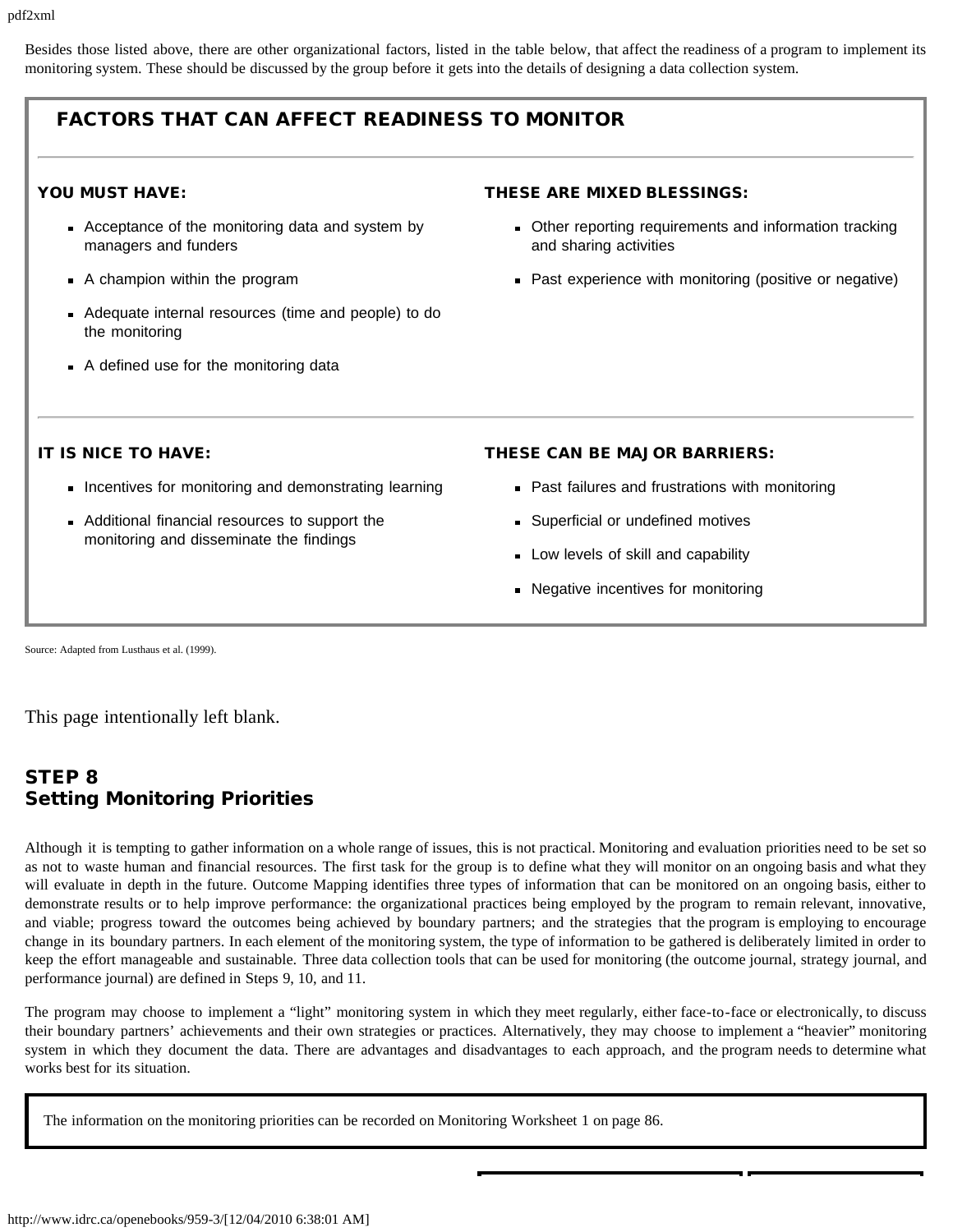Although it is often true that what gets monitored is what gets managed, it is not always possible or useful to monitor everything about a program or its partners. Therefore, the number of boundary partners, or types of strategies, or practices to be looked at should be limited. Outcome Mapping can be modified to consider an entire program broadly, or it can focus on a particular partner or strategy. It is up to the program to determine its priorities.

- 1. The facilitator describes the three types of monitoring information that Outcome Mapping can help to track: its boundary partners' achievement of progress markers (using an outcome journal); a program's strategy (using a strategy journal); or its organizational practices (using a performance journal). Each of these monitoring tools builds on elements from the Intentional Design stage, so the group should feel relatively comfortable with them.
- 2. The best way to select monitoring priorities is to think about the uses for the information. Determining in advance how the information will be used allows one to avoid gathering data that, although interesting, has no particular function. To help identify priorities, the facilitator asks the group to consider how the monitoring data collected will be used. Some potential uses for the monitoring data include
	- Improving performance by feeding learning into the management cycle;
	- Helping the program meet reporting requirements;
	- Supplying information for planned evaluations (external or internal);
	- Informing publicity documents and communication activities, or building up case-study materials;
	- Learning about a particular (risky or new) boundary partner, strategy, or practice over time; or
	- Supporting the learning needs of a boundary partner.

The facilitator asks whether the group wants to monitor strategies, organizational practices, and/or its boundary partners' achievement of progress markers. (S)he asks the group to be as specific as possible about who will use the information; in what documents, presentations, or meetings it will be presented; and when it would be needed in order to be useful.

- 3. If the group states that it wants to monitor its boundary partners' achievement of progress markers, the facilitator asks the group whether they need to collect data on all their boundary partners or focus their monitoring activities on one or two in particular. In an ideal world, programs would be able to monitor the progress of all their boundary partners, but this is not always feasible, and priorities need to be established. The facilitator tells the group to think realistically about the amount of time it can devote to monitoring and asks, "Which boundary partner do you need to follow most closely (either because it is a new or risky partner, because it will be your focus over the next little while, because you need to report on your program's contributions to that partner's change process, or for other reasons)?" An outcome journal, to be developed in Step 9, is created for each boundary partner whose achievement of progress markers will be tracked.
- 4. If the program decides to evaluate a particular strategy in depth, the facilitator identifies where the strategy fits on the strategy map developed in Step 6. Each of the six strategy types implies a different evaluation method. I-1 and E-1 strategies are the most straightforward: quantitative and linear reasoning can be employed because the goal is to check whether the outputs have happened or not. Methods such as cost–benefit analyses or the cataloguing of outputs are appropriate. Monitoring I-2 and E-2 strategies will require more qualitative data, but is still limited to a single event. I- 3 and E-3 strategies are the most complex, and data on these strategies can best be captured using story or narrative techniques. A strategy journal, to be developed in Step 10, is created for the selected strategy.
- 5. When setting monitoring priorities, it is always important to be realistic about what can be managed, given the available human and financial resources. The cost of monitoring depends on how data collection is structured (for example, through group meetings of a team located in the same office, through international workshops, visits, or through teleconferences) and can be as high or low as the program wants. The facilitator confirms with the group that the priorities are realistic by asking, "Who will be responsible for collecting the data? How often will it be collected? What methods are best suited to collecting the data?"
- 6. Depending on the monitoring priorities established by the program, the facilitator helps the group to develop the content of the monitoring sheets using Steps 9, 10, or 11.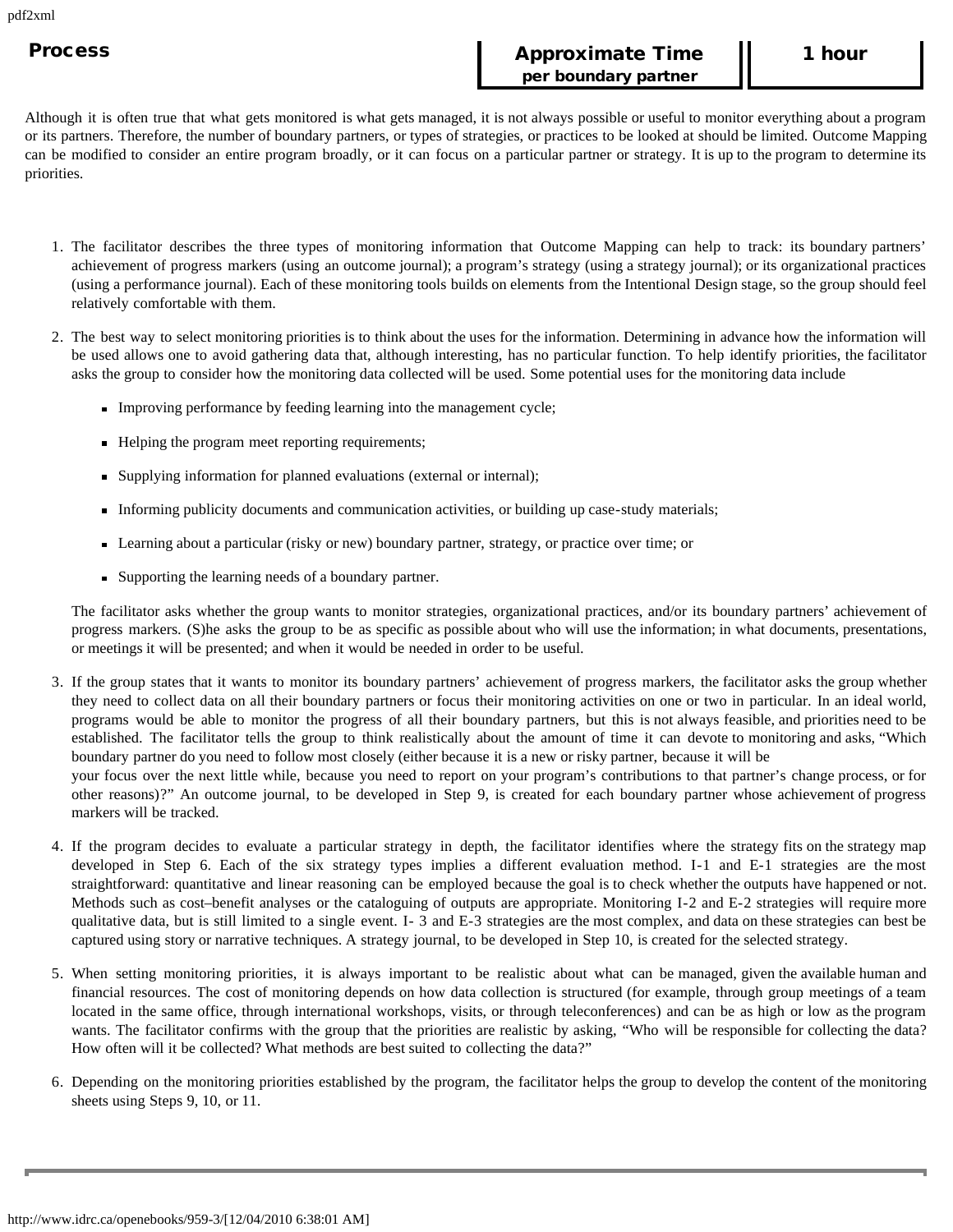| <b>Monitoring</b><br><b>Priority</b>                                     | <b>Who Will</b><br>Use the<br>Info.? | <b>Purpose of</b><br>the Info.? | When is<br>the Info.<br>Needed? | <b>Who Will</b><br><b>Collect the</b><br>Info.? | Will It Be | How Often How Will It<br>Be<br>Collected? Collected? | <b>Proposed</b><br><b>Monitoring</b><br><b>Tool</b> |
|--------------------------------------------------------------------------|--------------------------------------|---------------------------------|---------------------------------|-------------------------------------------------|------------|------------------------------------------------------|-----------------------------------------------------|
| <b>Boundary</b><br>Partner's<br><b>Achievement of</b><br><b>Outcomes</b> |                                      |                                 |                                 |                                                 |            |                                                      | Outcome<br><b>Journal</b>                           |
| Program's<br>Strategy(ies)                                               |                                      |                                 |                                 |                                                 |            |                                                      | <b>Strategy</b><br><b>Journal</b>                   |
| Program'<br>Organizational<br><b>Practices</b>                           |                                      |                                 |                                 |                                                 |            |                                                      | <b>Peformance</b><br><b>Journal</b>                 |

# STEP 9 Develop an Outcome Journal

| <b>EXAMPLE OUTCOME JOURNAL</b>                                                                                                                                                                                                                                                                                                                                                                                                                                                                                                                                                                                                                                                                                                                                                                                                                               |                                                                           |       |  |  |  |
|--------------------------------------------------------------------------------------------------------------------------------------------------------------------------------------------------------------------------------------------------------------------------------------------------------------------------------------------------------------------------------------------------------------------------------------------------------------------------------------------------------------------------------------------------------------------------------------------------------------------------------------------------------------------------------------------------------------------------------------------------------------------------------------------------------------------------------------------------------------|---------------------------------------------------------------------------|-------|--|--|--|
|                                                                                                                                                                                                                                                                                                                                                                                                                                                                                                                                                                                                                                                                                                                                                                                                                                                              | Work Dating from/to: Jan.Mar. 2000                                        |       |  |  |  |
|                                                                                                                                                                                                                                                                                                                                                                                                                                                                                                                                                                                                                                                                                                                                                                                                                                                              | <b>Contributors to Monitoring Update: A. Scott, S. Caicedo, S. Harper</b> |       |  |  |  |
| <b>Outcome Challenge:</b> The program intends to see <b>local communities</b> that recognize the importance of, and are<br>engaged in, the planning of resource management activities in partnership with other resource users in their region. These<br>communities have gained the trust of the other members of the partnership and the recognition of government officials so that<br>they can contribute constructively to debates and decision-making processes. They are able to clearly plan and articulate a<br>vision of their forest management activities and goals that is relative to their context and needs. They call upon external<br>technical support and expertise as appropriate. They act as champions for model forest concepts in their communities and<br>motivate others in the partnership to continue their collaborative work. |                                                                           |       |  |  |  |
|                                                                                                                                                                                                                                                                                                                                                                                                                                                                                                                                                                                                                                                                                                                                                                                                                                                              | LMH (Low = $0 - 40\%$ , Medium = 41-80%, High = 81-100%)                  |       |  |  |  |
|                                                                                                                                                                                                                                                                                                                                                                                                                                                                                                                                                                                                                                                                                                                                                                                                                                                              | <b>EXPECT TO SEE LOCAL COMMUNITIES</b><br>WHO?                            |       |  |  |  |
| 000                                                                                                                                                                                                                                                                                                                                                                                                                                                                                                                                                                                                                                                                                                                                                                                                                                                          | 1. Participating in regular model forest (MF) partnership meetings        |       |  |  |  |
| $\cdot$ OO                                                                                                                                                                                                                                                                                                                                                                                                                                                                                                                                                                                                                                                                                                                                                                                                                                                   | 2. Establishing a structure for cooperation in the Chile partnership      | Chile |  |  |  |
| OOO                                                                                                                                                                                                                                                                                                                                                                                                                                                                                                                                                                                                                                                                                                                                                                                                                                                          | 3. Acquiring new skills for involvement in the MF                         |       |  |  |  |
|                                                                                                                                                                                                                                                                                                                                                                                                                                                                                                                                                                                                                                                                                                                                                                                                                                                              |                                                                           |       |  |  |  |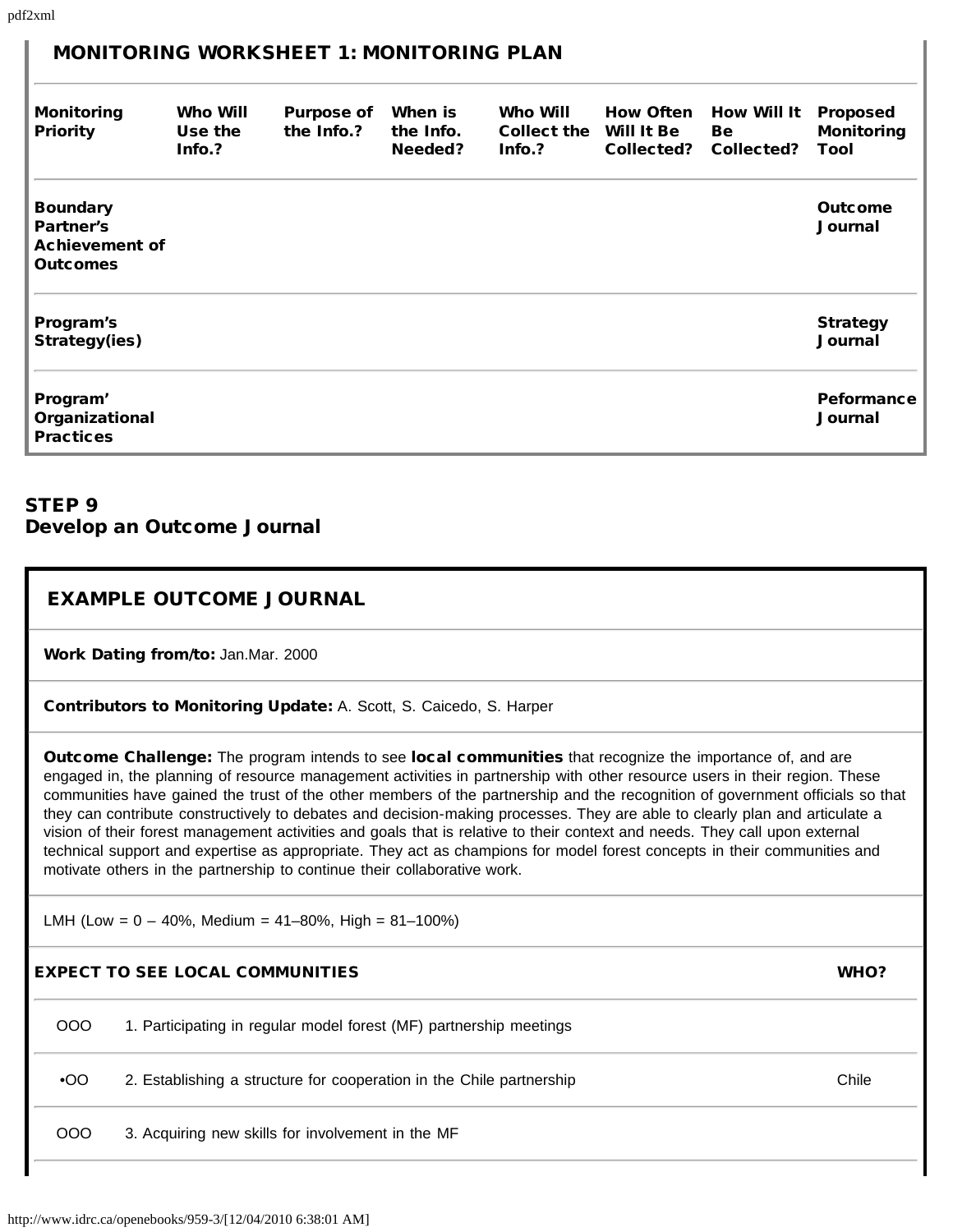| 000             | 4. Contributing the minimum human and financial resources necessary to get the MF operational                                                                                                                                                                                                                                                               |  |  |  |  |
|-----------------|-------------------------------------------------------------------------------------------------------------------------------------------------------------------------------------------------------------------------------------------------------------------------------------------------------------------------------------------------------------|--|--|--|--|
|                 | LIKE TO SEE LOCAL COMMUNITIES:                                                                                                                                                                                                                                                                                                                              |  |  |  |  |
| 000             | 5. Articulating a vision for the MF that is locally relevant                                                                                                                                                                                                                                                                                                |  |  |  |  |
| 000             | 6. Promoting the MF concept and experiences with MFs                                                                                                                                                                                                                                                                                                        |  |  |  |  |
| 000             | 7. Expanding the partnership to include all the main actors                                                                                                                                                                                                                                                                                                 |  |  |  |  |
| 000             | 8. Calling upon external experts when necessary to provide information or meet technical needs                                                                                                                                                                                                                                                              |  |  |  |  |
| 000             | 9. Requesting new opportunities for training & extension                                                                                                                                                                                                                                                                                                    |  |  |  |  |
|                 |                                                                                                                                                                                                                                                                                                                                                             |  |  |  |  |
| 000             | 10. Producing and dissemination concrete examples of benefits arising from MF activities                                                                                                                                                                                                                                                                    |  |  |  |  |
| $\overline{O}O$ | Chile<br>11. Identifying opportunities for collaboration with other institutions and actors                                                                                                                                                                                                                                                                 |  |  |  |  |
| 000             | 12. Identifying opportunities for, and successfully obtaining, external funding                                                                                                                                                                                                                                                                             |  |  |  |  |
|                 | <b>LOVE TO SEE LOCAL COMMUNITIES:</b>                                                                                                                                                                                                                                                                                                                       |  |  |  |  |
| 000             | 13. Playing a lead role in resource management with view to long-term benefits                                                                                                                                                                                                                                                                              |  |  |  |  |
| OOO             | 14. Sharing lessons and experiences with other communities to encourage other MFs                                                                                                                                                                                                                                                                           |  |  |  |  |
| 000             | 15. Influencing national policy debates and policy formulation on resource use and management                                                                                                                                                                                                                                                               |  |  |  |  |
|                 | <b>DESCRIPTION OF CHANGE:</b>                                                                                                                                                                                                                                                                                                                               |  |  |  |  |
|                 | Progress Marker (PM) 2: On June 30, 2000, all MF partners in Chile signed an initiation agreement formalizing a structure<br>and process.                                                                                                                                                                                                                   |  |  |  |  |
|                 | <b>CONTRIBUTING FACTORS AND ACTORS:</b>                                                                                                                                                                                                                                                                                                                     |  |  |  |  |
|                 | The World Wildlife Fund (WWF) held conferences at which the Chile MF was showcased as an example of local partnership.<br>MF members wanted to go to one of these conferences with the formal agreement in place, and did so. The Program Officer<br>provided technical advice on the formulation of agreements based on examples from other MFs worldwide. |  |  |  |  |

# SOURCES OF EVIDENCE:

Minutes of Chile MF meetings discussing content of agreement (January 14, June 29, September 14, and December 20, 1999)

Copy of agreement (Jan. 7, 2000) in program file and on MF Web site at <http://www.mf.ch>.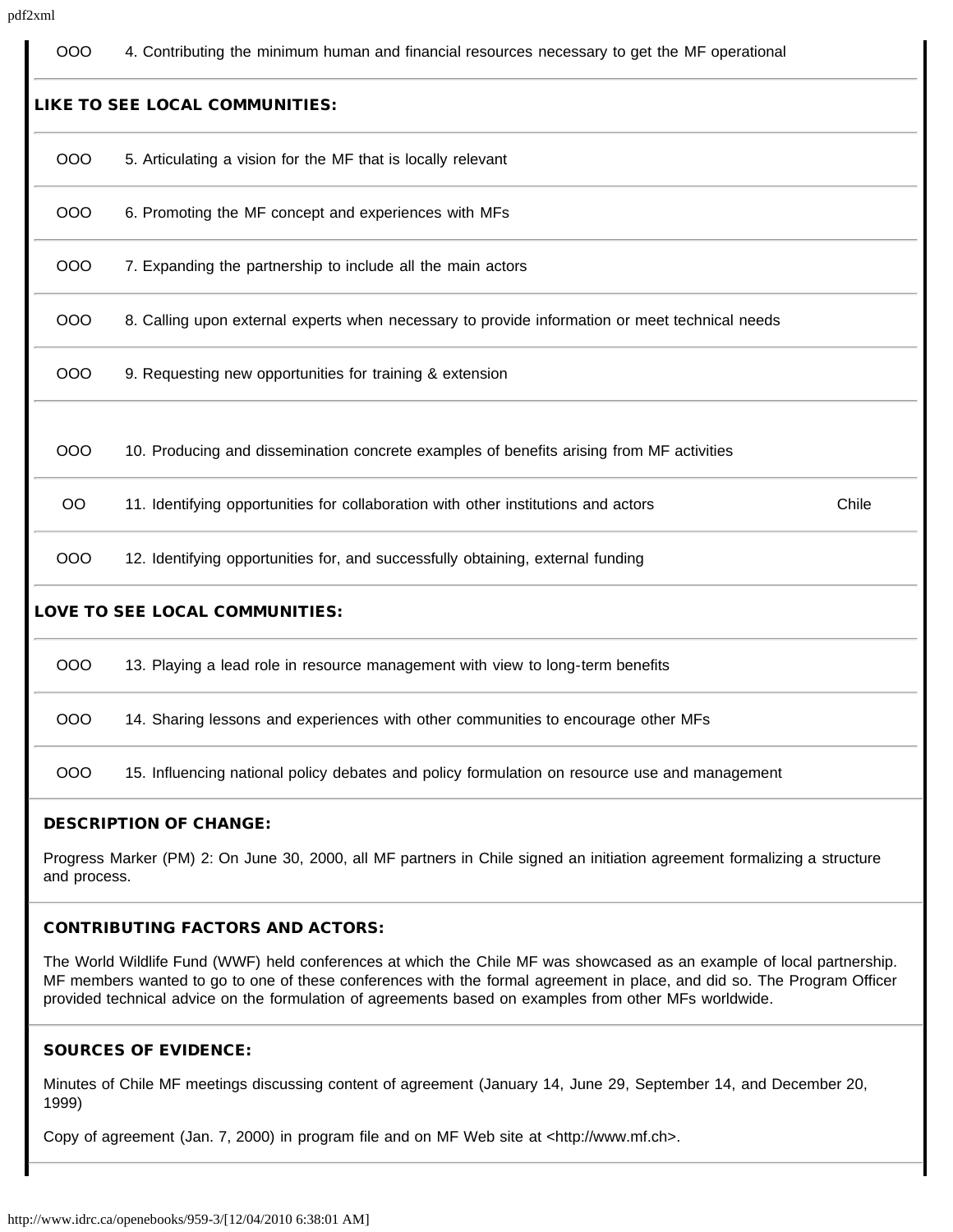#### UNANTICIPATED CHANGE:

#### LESSONS / REQUIRED PROGRAM CHANGES / REACTIONS:

Formal agreements take time to negotiate (one year in this case). To establish ownership and ensure an agreement that reflects the type of partnership wanted by the entire group, a "nurturing" phase is required.

To track progress over time, an outcome journal is established for each boundary partner that the program has identified as a priority. It includes the graduated progress markers set out in Step 5, a description of the level of change as low, medium, or high, and a place to record who among the boundary partners exhibited the change. Information explaining the reasons for the change, the people and circumstances that contributed to the change, evidence of the change, a record of unanticipated change, and lessons for the program is also recorded in order to keep a running track of the context for future analysis or evaluation.

The progress markers are graduated, and some of them, particularly those listed under "like to see" and "love to see," describe a complex behaviour that is difficult to categorize as "having occurred" or "not having occurred." Although many of the progress markers could be the subject of an in-depth evaluation themselves, this is not their intended purpose. The progress markers are not developed as a lockstep description of how the change process must occur; rather, they describe the major milestones that would indicate progress towards the achievement of the outcome challenge. If the program or the boundary partner feel that they are exhibiting the change in behaviour, activities, actions, or relationships described by the progress markers, then that should be noted. At another stage, they may exhibit the achievement of the same progress marker in a different way, and that is perfectly acceptable and should also be recorded. The data collected on the progress markers as a set should reflect the complexity of the change in the people, groups, or organizations, and will invariably need to be contextualized and explained in order to be useful. The purpose of the progress markers in monitoring is to systematize the collection of data on the boundary partners' accomplishments. These details should be viewed as the richness of the results, not as check-marks to be obtained.

The progress markers articulate the results that the program has helped to achieve. They do so by tracking and discussing trends in the behaviours of the boundary partners. Although there is not a cause-and-effect relationship between the program's actions and changes in the boundary partner, by compiling information using the outcome journal, the program will better understand how its actions do, or do not, influence its boundary partners. With this information, the program will be able to improve its own performance and encourage its boundary partners to achieve deeper levels of transformation. The program will also be creating records of observed changes. These records can periodically be synthesized to tell the story of influence and change relative to areas of interest or achievement.

Progress markers should not be viewed as unchangeable during monitoring. If the program does not see changes in its boundary partners over a period of time, then it must ask itself whether the problem is with the progress markers or the strategies being employed to encourage change. Are the progress markers still appropriate (in other words, has the context in which the boundary partner operates changed to the point where the progress markers no longer reflect a desirable or required change)? Does the program need to be doing something else to encourage that change? Has the boundary partner changed direction? If the progress markers are no longer appropriate indicators of change, then they should be revised to reflect the new conditions. In this way, the program will be gathering information on the changing context, and will have information about unexpected results in the boundary partner.

The outcome journals can be built using Monitoring Worksheet 2 on page 94.

Process **Approximate Time** per boundary partner

30 min.

This process is followed for each boundary partner whose achievements will be monitored over time.

- 1. The facilitator inserts the outcome challenge and set of progress markers in the outcome journal and then reads them out loud.
- 2. The facilitator helps the group determine the values for high, medium, and low (HML) ratings so that outcomes can be measured consistently over the course of the program. There can be two different dimensions to the HML ratings:
	- The number of boundary partners exhibiting the change; or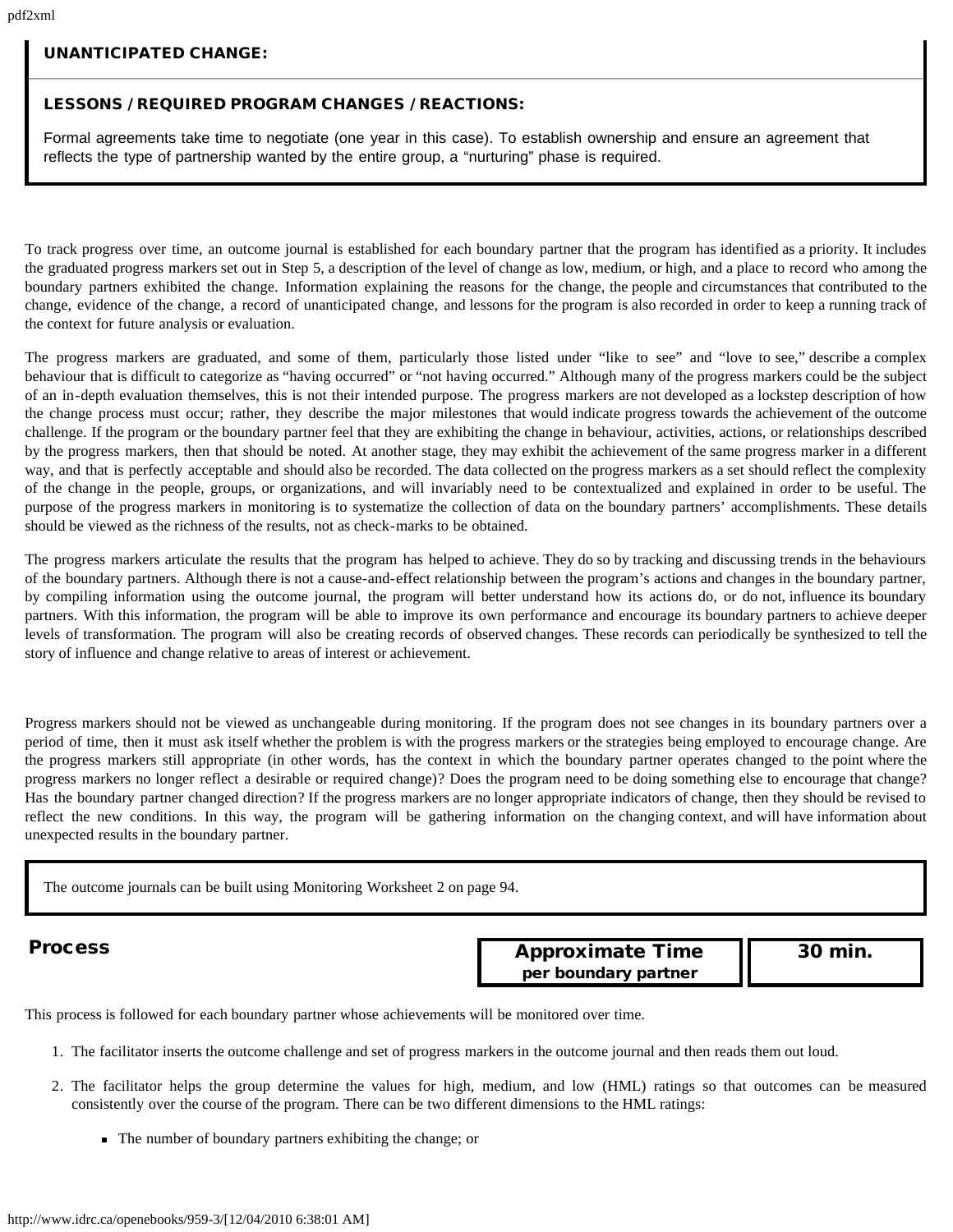The quality or depth of the change exhibited by any one boundary partner.

If there is a finite number of individuals, groups, or organizations with which the program can work (for example, if 25 organizations comprise one type of boundary partner) then a rating scheme based on percentages is appropriate (for example, where "high" is 80–100%, "medium" is 50–79%, and "low" is 0–49%). If the number of individuals, groups, or organizations is not finite, then the program can set an optimum number that it hopes to work with (for example, five African research institutions over three

years). If the program is concerned with the depth of the boundary partner's response, then the values should reflect the quality or consistency of the change (for example, where "high" means that specific actions have been taken in favour of the outcome, "medium" means that the partner is passive or that there is nothing negative to report, and "low" means that actions have been against the behaviour or the goal has been ignored). In each case, the program needs to be able to identify a measurement with which it feels comfortable and which is defensible to anyone looking at the monitoring data.

- 3. Each boundary partner set can include multiple individuals, groups, or organizations. For example, the program may be working with five women's empowerment NGOs in three countries, but if the changes being sought are the same, they are categorized together, with one outcome challenge statement and one set of progress markers. If this is the case, the facilitator asks the group to identify each boundary partner's starting point in terms of the progress markers. This is necessary if the boundary partners are starting from different stages of development so that their individual change process can be captured over time. For example, if a program works with five research institutions as one boundary partner, where one has already achieved the first two progress markers and the others have not, then that should be noted in the initial outcome journal. This assessment serves as the baseline against which progress is reported over time. The facilitator asks, "Are each of your boundary partners at the same stage (beginning with the first progress marker) or are some of them more advanced than others? Which of your boundary partners are already exhibiting these behaviours?" Sometimes it will not be possible to gather this information on the spot in the meeting, and data will have to be collected and someone assigned to complete the task. If the boundary partners are not present and the group does not feel comfortable making these assessments itself, then the facilitator should help them come up with a process whereby they will include the boundary partners in the process before monitoring begins. This could be done as a self-assessment by the boundary partners.
- 4. The facilitator reviews each element of the outcome journal and asks the group how their monitoring meetings will proceed. The facilitator asks, "What method is most appropriate to gather the data?" Some possible options include
	- Regular face-to-face meetings where program staff record observed changes in boundary partners based on monitoring visits, documentation, and other evidence;
	- Electronic data sheets to be filled out by the program staff on an ongoing basis when changes are noted (these are then aggregated for the entire program);
	- Data collected by an external monitor; and
	- Interviews or focus groups with boundary partners, the results of which are recorded.

If regular face-to-face or electronic meetings are selected, the facilitator asks: "Who will be responsible for collecting and collating the data? How often will monitoring meetings be held? How can the boundary partners participate in the monitoring process? In what format does the data need to be kept in order to be easily attainable and useful? How can information be constructively fed back to the team and the boundary partners?" The facilitator captures the decisions on a flip chart.

If interviews or focus groups with boundary partners are selected, then the group will need to develop the questionnaires to be used. The group must also answer the following questions: Who will be responsible for organizing, conducting, and collating the data from the focus groups or interviews? How often will the focus groups or interviews be conducted? In what format does the data need to be kept in order to be easily attainable and useful? How can information be fed back to the team and the boundary partners constructively? The facilitator captures the decisions on a flip chart.

5. If desired, the outcome journals can be quantified as a way to facilitate comparison over time (though not as an absolute number for "scoring"). The formula is quite straightforward: the optimum value for any outcome journal is 100. As is the case with any quantitative data, however, it can be interpreted in various ways. Therefore, when it is presented, it should be placed within its context. It is intended to be a tool for monitoring over time. Thus, an absolute value of 21 or 43 is meaningless without knowing previous values. The issue is not the number, but the sequence of numbers and whether progress is being made. In circumstances where numerous boundary partners are being tracked and progress is uneven, this could be a helpful tool to measure overall progress.

Numbers should not be considered absolute; nor should comparisons be made between boundary partners with very different progress markers and starting points. The formula works as follows:

- The high, medium, and low values of the four "expect to see" markers are valued at one point each. (12)
- The high, medium, and low values of the eight "like to see" markers are valued at two points each. (48)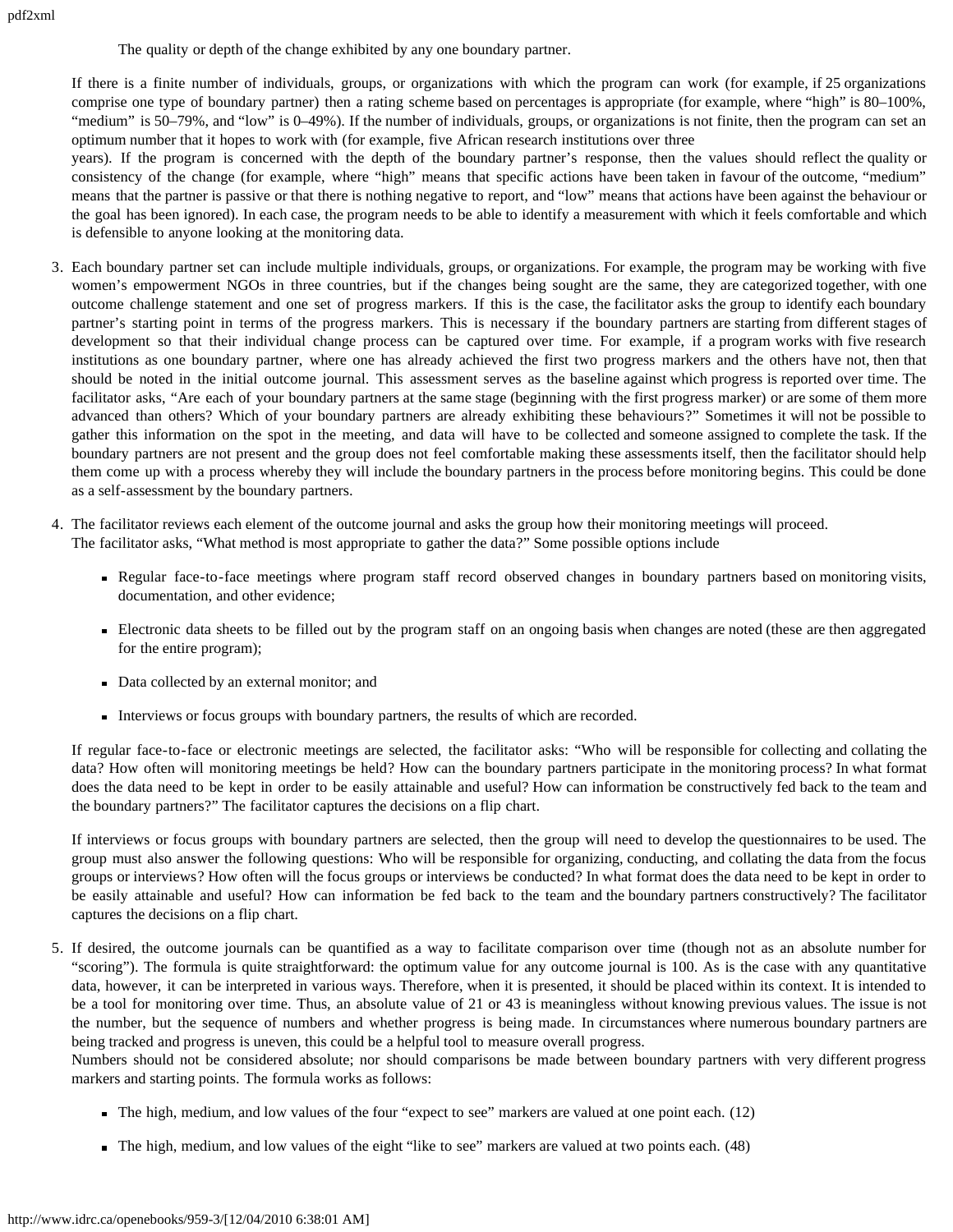- The high, medium, and low values of the three "love to see" markers are valued at three points each. (27)
- The transition from the "expect to see" to the "like to see" level is valued at five points. (5) (This occurs only when all "expect to see" markers are fulfilled.)
- The transition from the "like to see" to the "love to see" level is valued at eight points. (8) (This occurs when all "like to see" markers are fulfilled.)
- The total possible value, if every marker is fulfilled, is 100.
- 6. The facilitator discusses work planning with the group and helps them come up with a process that will feed the learning from their monitoring using the outcome journal into their future activities. The planning and management questions they might want to consider during monitoring meetings after completing the outcome journal include the following:
	- What are we doing well and what should we continue doing?
	- What are we doing "okay" or badly and what can we improve? What strategies or practices do we need to add?
	- What strategies or practices do we need to give up (those that have produced no results, or require too much effort or too many resources to produce results)?
	- Who is responsible? What are the time lines?
	- Has any issue come up that we need to evaluate in greater depth? What? When? Why? How?

These questions are listed on Monitoring Worksheet 5 on page 110.

7. At the end of a group activity, it is useful to review what the group has created up to that point. For example, the facilitator asks: "If the program was doing really well and had gathered all this information [read the outcome journal], would that information be illustrative of its work? Is there anything missing? Is this a realistic amount of work, given the resources available?"

| MONITORING WORKSHEET 2: OUTCOME JOURNAL   |                             |  |  |      |  |  |  |
|-------------------------------------------|-----------------------------|--|--|------|--|--|--|
|                                           | <b>Work Dating from/to:</b> |  |  |      |  |  |  |
| <b>Contributors to Monitoring Update:</b> |                             |  |  |      |  |  |  |
| <b>Outcome Challenge</b>                  |                             |  |  |      |  |  |  |
| $Low =$<br>Medium=<br>High=               |                             |  |  |      |  |  |  |
| <b>EXPECT TO SEE</b>                      |                             |  |  | WHO? |  |  |  |
| <b>LMH</b>                                |                             |  |  |      |  |  |  |
| 000                                       | 1                           |  |  |      |  |  |  |
| 000                                       | $\mathbf{2}$                |  |  |      |  |  |  |
|                                           |                             |  |  |      |  |  |  |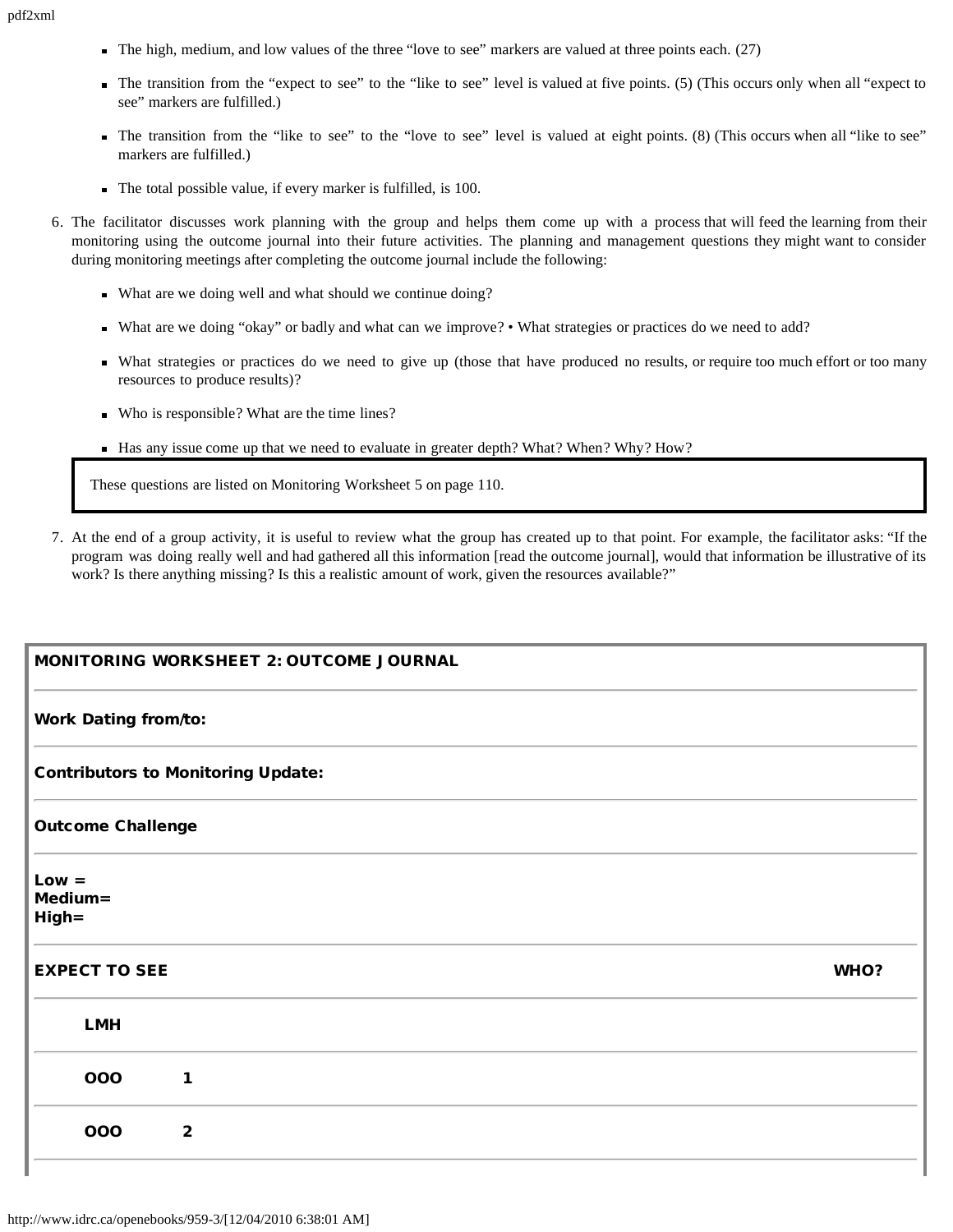| 000                    | $\mathbf{3}$            |
|------------------------|-------------------------|
| 000                    | $\boldsymbol{4}$        |
| <b>LIKE TO SEE</b>     |                         |
| 000                    | $\overline{\mathbf{5}}$ |
| 000                    | $\boldsymbol{6}$        |
| 000                    | $\overline{\mathbf{z}}$ |
| 000                    | 8                       |
| 000                    | 9                       |
| 000                    | $10$                    |
| $\mathbf{O}\mathbf{O}$ | $11$                    |
| 000                    | $12$                    |
| <b>LOVE TO SEE</b>     |                         |
| 000                    | 13                      |
| 000                    | $14$                    |
| 000                    | 15                      |

| <b>MONITORING WORKSHEET 2: OUTCOME JOURNAL</b>                                                   |  |
|--------------------------------------------------------------------------------------------------|--|
| <b>Description of Change:</b>                                                                    |  |
| <b>Contributing Factors &amp; Actors:</b>                                                        |  |
| <b>Sources of Evidence:</b>                                                                      |  |
| <b>Unanticipated Change:</b><br>(include description, contributing factors, sources of evidence) |  |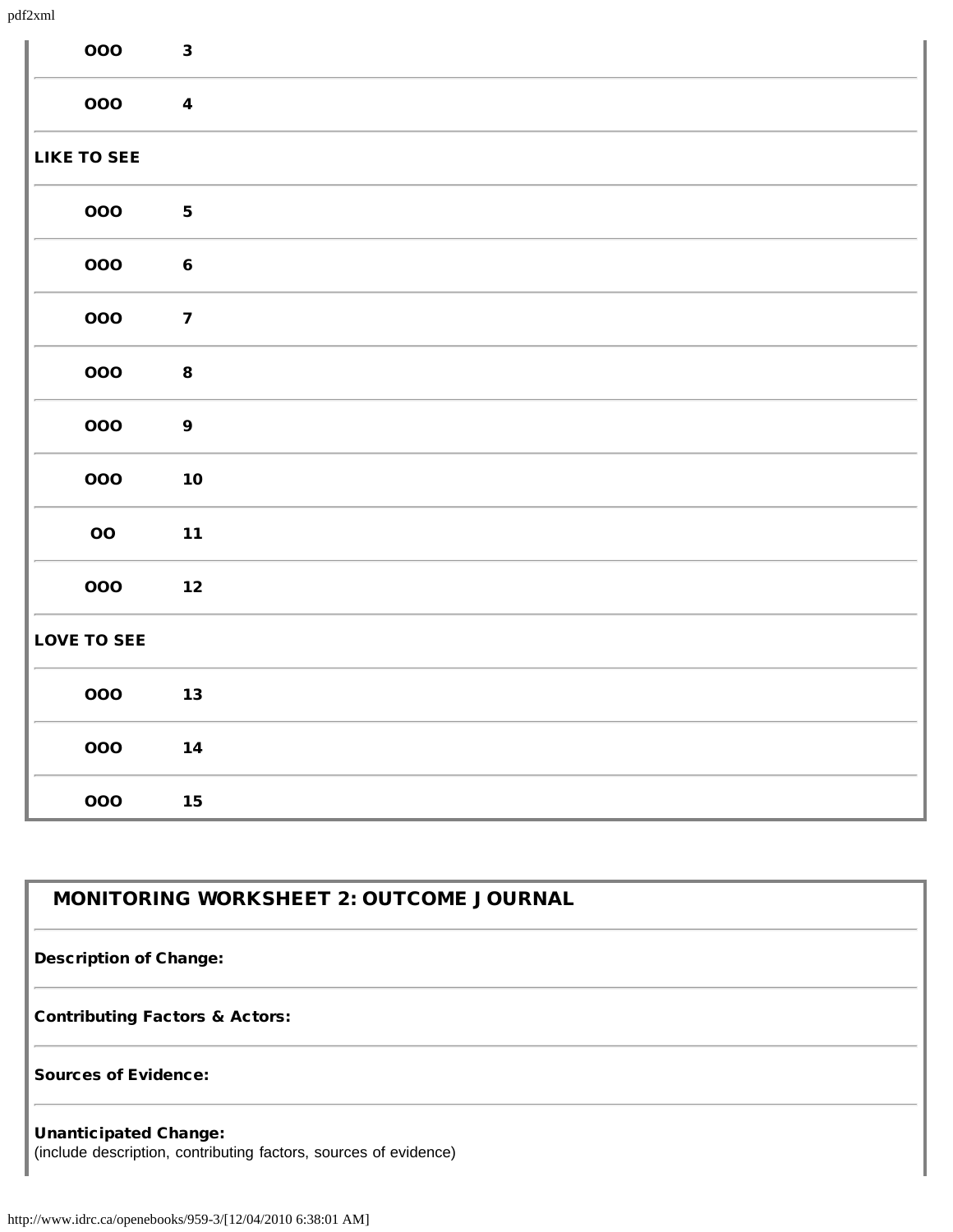## Lessons / Required Program Changes / Reactions:

This page intentionally left blank.

# STEP 10 Customize a Strategy Journal

Outcome Mapping is based on the premise that the program has to be prepared to change along with its boundary partners. It will need to get better and better at its job in order to respond to its boundary partners' changing needs. In order to provide the program with a systematic way to monitor its actions in support of its boundary partners (so that it can think strategically about its contributions and modify its actions as required), Outcome Mapping provides a monitoring tool called the strategy journal.

The strategy journal records data on the strategies being employed to encourage change in the boundary partners. It is filled out during the program's regular monitoring meetings. Although it can be customized to include specific elements that the program wants to monitor, the generic format includes the resources allocated (inputs), the activities undertaken, a judgement on their effectiveness, the outputs, and any required followup.

If gathered regularly and systematically, this information will enable the program to gauge whether it is making optimum contributions to the achievement of outcomes and modify its actions accordingly. To make optimum use of the strategy journal as a learning and management tool, the program, when completing the journal, should not just ask, "How well have we done?" It should also ask, "How can we improve over the next few months?" This dual function is intended to help a program build its own capacity to be effective and relevant.

Together with the information collected in the outcome journal in Step 9 and the performance journal in Step 11, the program will have a systematized set of data about its operations and the results being achieved by its boundary partners. Ideally, the program should be able to make a logical connection between its strategies and its boundary partners' achievement of outcomes — but, again, the relationship is not causal. Analyzing and interpreting the internal and external monitoring data will require the program to reflect on the environment in which it and its partners are operating and contextualize its achievements and failures.

The strategy journal can be built using Monitoring Worksheet 3 on page 101.

Process **Approximate Time 1 hour** 

Even though there is no information to put into the strategy journal during the design workshop, the facilitator helps the group customize it as required and devise a monitoring process. This will familiarize them with the strategy journal so that they will feel comfortable using it during their monitoring meetings. Some programs may prefer simply to use the strategy journal as a guide for a conversation, while others may want to gather detailed information and evidence. There are no guidelines on which method is better, because it is completely dependent on the needs of the program (in terms of its objectives for the uses of the data). The facilitator asks the group, "How much and what kind of information do you need to collect about your strategies in order to meet your learning needs and reporting requirements?"

The following process is followed for each strategy that the program wants to monitor.

- 1. The facilitator reviews the various elements of the strategy journal with the group. These include: a description of the activities implemented; a judgement of their effectiveness; a list of the outputs; and a description of the required follow-up and the lessons learned. Over time, the strategy journal is intended to provide the program with information that tells the story of its influence on its boundary partner's development.
- 2. The facilitator asks the group whether the generic strategy journal contains the necessary information or if there are elements that should be added or deleted. The facilitator asks: "What do you need to be able to document on a regular basis? What would you like to be able to document on a regular basis? What would you like to be able to discuss as a group on a regular basis but do not necessarily need to document?" The strategy journal is customized to the program's needs.
- 3. If the group has not already gone through the process while designing its outcome journal in Step 9, the facilitator discusses their work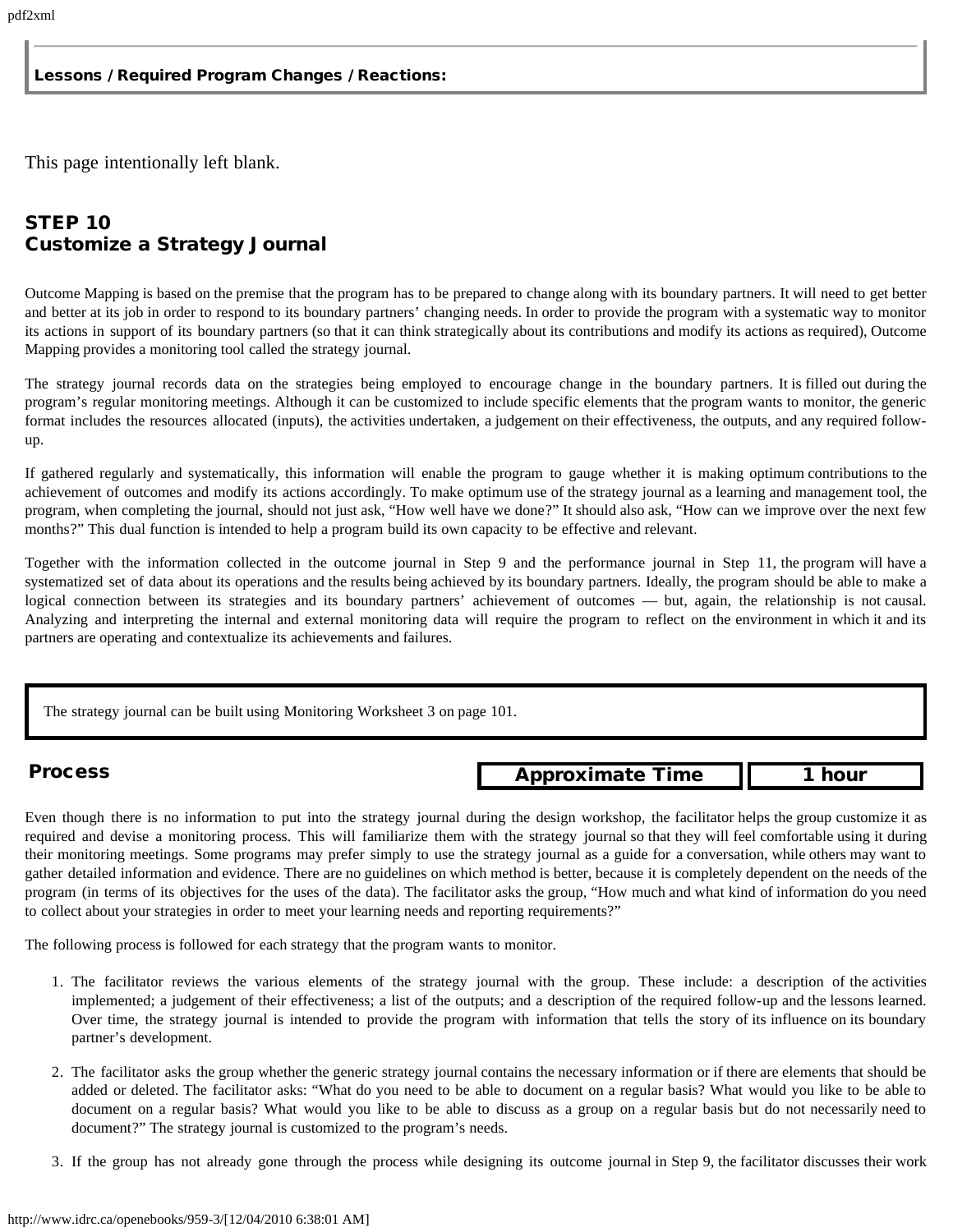planning with them and helps them come up with a process that will feed the learning from their monitoring into their future activities. The planning and management questions that the group might want to consider during monitoring meetings after completing their strategy journal include the following:

- What are we doing well and what should we continue doing?
- What are we doing "okay" or badly and what can we improve?
- What strategies or practices do we need to add?
- What strategies or practices do we need to give up (those that have produced no results, or require too much effort or too many resources relative to the results obtained)?
- How are/should we be responding to the changes in boundary partners' behaviour?
- Who is responsible? What are the time lines?
- Has any issue come up that we need to evaluate in greater depth? What? When? Why? How?

These questions are listed on Monitoring Worksheet 5 on page 110.

- 4. If the group has not already gone through the process while designing its outcome journals in Step 9, the facilitator asks how their monitoring meetings will proceed. The facilitator asks what method is most appropriate for gathering the data. Some possible options include:
	- Regular face-to-face meetings where program staff record observed changes in boundary partners based on monitoring visits, documentation, and other evidence;
	- Electronic data sheets to be filled out by program staff on an ongoing basis when changes are noted (these are then aggregated for the entire program);
	- Data collected by an external monitor; and
	- Interviews or focus groups with boundary partners, the results of which are recorded.

If regular face-to-face or electronic meetings are selected, the facilitator asks: "Who will be responsible for collecting and collating the data? How often will monitoring meetings be held? How can the boundary partners participate in the monitoring process? In what format does the data need to be kept in order to be easily attainable and useful? How can information be fed back to the team and the boundary partners constructively?" The facilitator captures the answers on a flip chart.

5. At the end of the group activity, it is useful to review what the group has created up to that point. For example, the facilitator asks: "If the program was doing really well and had gathered all this information [read the strategy journal], would that information be illustrative of its work? Is there anything missing? Is this a realistic amount of work, given the resources available?"

# MONITORING WORKSHEET 3: STRATEGY JOURNAL

### Work Dating from/to:

### Contributors to Monitoring Update:

### Strategy to be Monitored: Strategy Type: Strategy Type: Strategy Type: Strategy Type:

#### Description of Activities (What did you do? With whom? When?)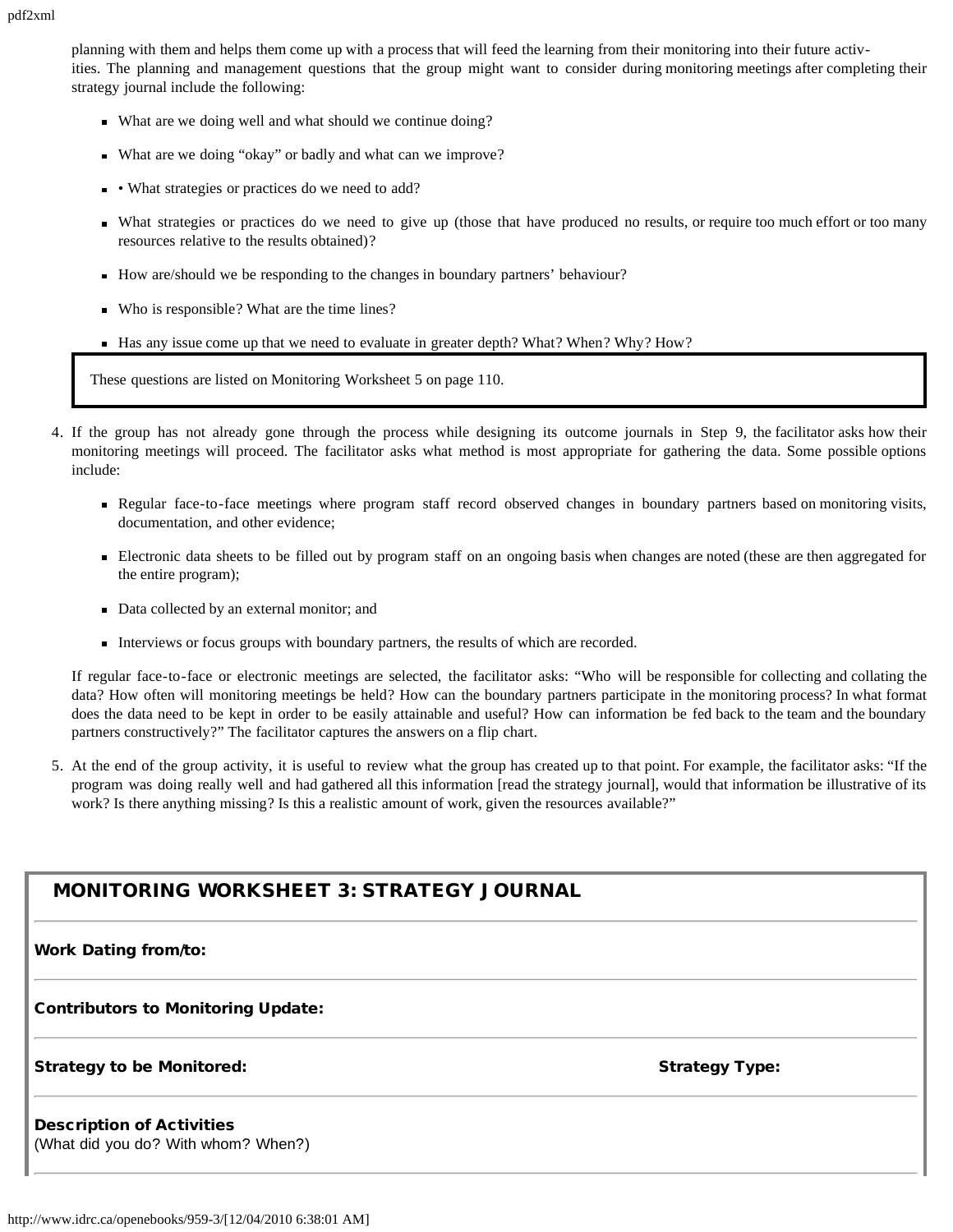# **Effectiveness** (How did it influence change in the boundary partner(s)) **Outputs** Required Program Follow-up or Changes Lessons Date of Next Monitoring Meeting:

This page intentionally left blank.

# STEP 11 Customize a Performance Journal

Outcome Mapping is based on the premise that the program has to be prepared to change along with its boundary partners. It will need to get better and better at its job in order to respond to its boundary partners' changing needs. In order to provide the program with a systematic way to monitor its actions (so that it can think strategically about its contributions and modify its actions as required), Outcome Mapping provides a monitoring tool called the performance journal.

The performance journal records data on how the program is operating as an organization to fulfill its mission. A single performance journal is created for the program and filled out during the regular monitoring meetings. It includes information on the organizational practices being employed by the program to remain relevant, sustainable, and connected to its environment. Data on these organizational practices can be gathered through quantitative indicators, qualitative examples, or a combination of the two. This learning can then be fed into future work plans.

If gathered regularly and systematically, this information will enable the program to gauge whether it is making optimum contributions to the achievement of outcomes and to modify its actions accordingly. To make maximum use of the performance journal as a learning and management tool, the program, when completing this journal, should not just ask, "How well have we done?" It should also ask, "How can we improve?" This dual function is intended to help a program build its own capacity to be effective.

Together with the information collected in the outcome journal in Step 9 and the strategy journal in Step 10, the program will have a systematized set of data — a map — about its operations and the results being achieved by its boundary partners. Ideally, the program should be able to make a logical connection between its strategies and practices and its boundary partners' achievement of outcomes — but the relationship is not causal. Analyzing and interpreting the internal and external monitoring data will require the program to reflect on the environment in which it and its partners are operating and contextualize its achievements and failures.

The performance journal can be built using Monitoring Worksheet 4 on page 108.

Process **Approximate Time 1 hour** 

Even though there is no information to put into the performance journal during the design workshop, the facilitator helps the group customize it and devise a monitoring process. This will familiarize them with the performance journal so that they will feel comfortable using it themselves during their monitoring meetings. It is also an opportunity to talk abut the actions that can be taken by the team to improve the collective capacity to contribute to change. Some programs may prefer to use the performance journal simply as a guide for a conversation, while others may want to gather detailed information and evidence. There are no guidelines on which method is better, because it is completely dependent on the needs of the program (in terms of its objectives for the monitoring and for the uses of the data). The facilitator asks the group, "How much and what kind of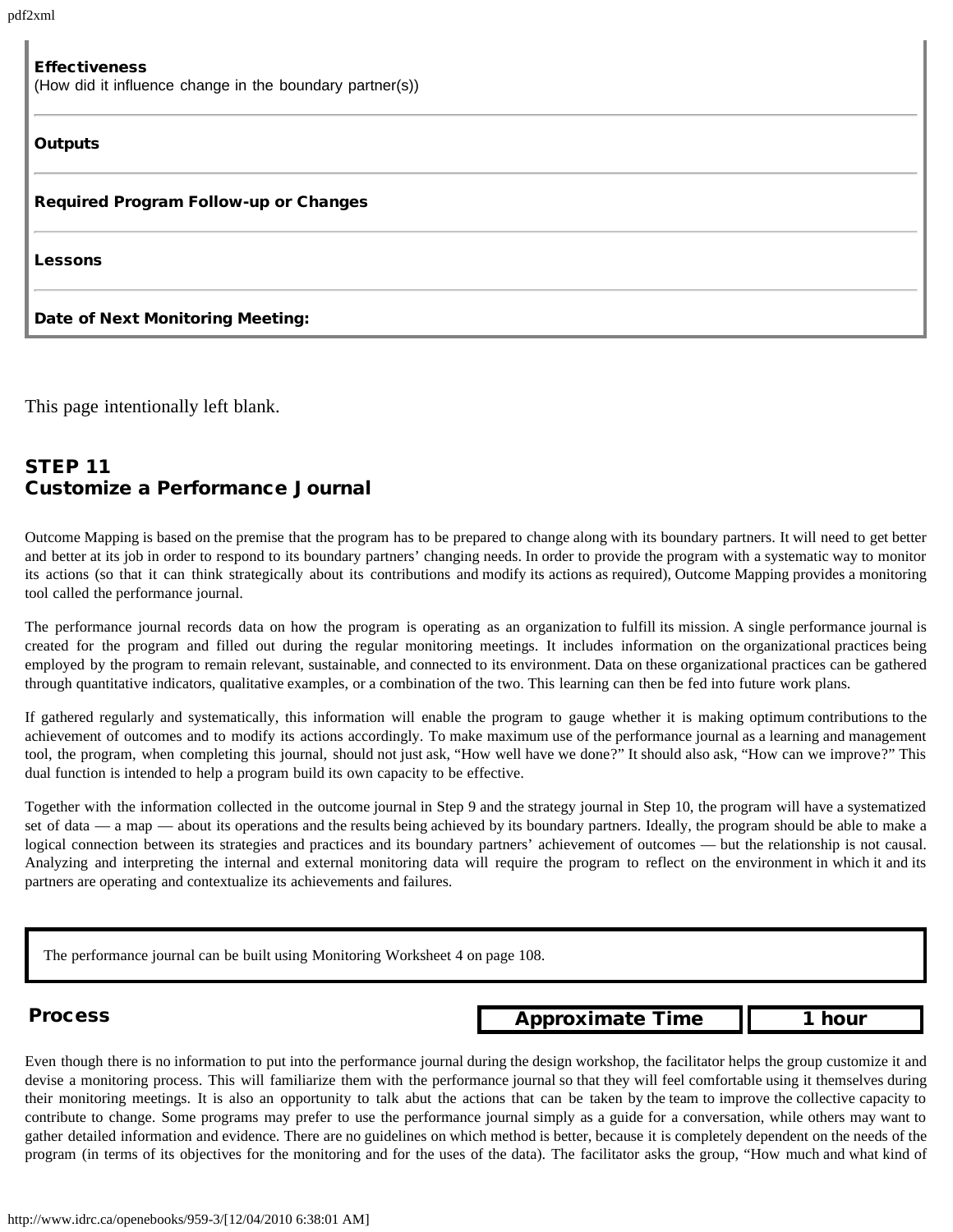information do you need to collect about your strategies and organizational practices to meet your learning needs and reporting requirements?"

- 1. The facilitator inserts the key actions for each practice determined in Step 7, and then reviews the various elements of the performance journal with the group. The purpose of the performance journal is to offer a way for the program to reflect and gather data on the actions it is employing to operationalize the practices.
- 2. The first decision to make is how best to assess and collect information on the practices. The program can qualitatively describe its most significant examples (either positive or negative) over the monitoring period. It can also use quantitative indicators to count the number of times it undertook the key actions for each practice. As an example, a generic set of indicators is provided, below. The facilitator asks the group, "What do you need to be able to document on a regular basis? What would you like to be able to document on a regular basis? What would you like to be able to discuss as a group on a regular basis, but do not necessarily need to document?"

# EXAMPLES OF ORGANIZATIONAL PRACTICE INDICATORS

### 1. Prospecting for new ideas, opportunities, and resources

Number of new ideas shared in the team

Number of new ideas integrated into the work of the program

#### 2. Seeking feedback from key informants

Number of key informants from whom the program seeks feedback

Number of changes made to the program because of feedback

### 3. Obtaining the support of your next highest power

Number of strategic contacts with the next highest power

Number of hoped for responses from the next highest power

### 4. Assessing and (re)designing products, services, systems, and procedures

Number of small changes (tweaks) made to existing products, services, systems, and procedures

Number of significant enhancements to existing products, services, systems, and procedures

#### 5. Checking up on those already served to add value

Number of boundary partners for whom additional services were provided

Timing/regularity of checking up on those already served

#### 6. Sharing your best wisdom with the world

Number of requests to the program for it to share its "wisdom"

Number of events/activities where program "wisdom" is shared

#### 7. Experimenting to remain innovative

Number of new ventures into an area without previous experience

Number of experimental areas that proved successful and were repeated or institutionalized

#### 8. Engaging in organizational reflection

Number and frequency of opportunities for the program team to reflect

Number of adjustments to the program coming out of a process of organizational reflection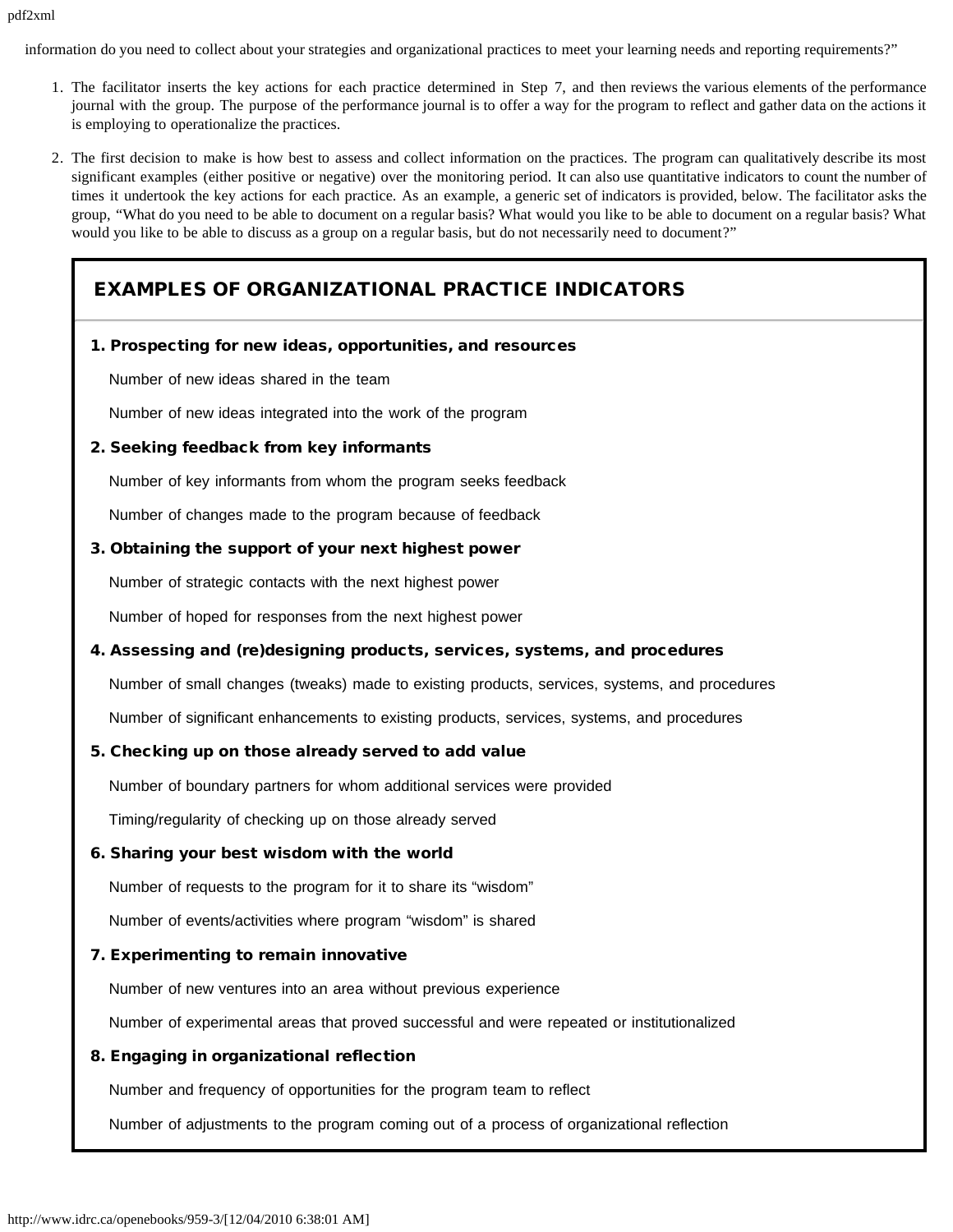The example used to represent each practice is subjective, but should reflect the action that group members feel has had the greatest effect. A program does not have to do something in each of the eight practice areas in every period, but regularly reviewing all areas may remind the program of an area it is neglecting. The number of key actions should be limited to two or three, otherwise there will be too much data to collect regularly. The facilitator encourages the group to look at both positive and negative examples during their monitoring meetings.

- 3. If the group did not already do so while developing the outcome journal or strategy journal, the facilitator discusses work planning with them and helps them to come up with a process that will feed the learning from their monitoring into their future activities. The planning and management questions they might want to consider during monitoring meetings after they have completed their performance journal include the following:
	- What are we doing well and what should we continue doing?
	- What are we doing "okay" or badly and what can we improve?
	- What do we need to add to better address the organizational practices?
	- What activities do we need to modify (those that have produced no results or require too much effort or too many resources to produce results)?
	- Who is responsible? What are the time lines?
	- Has any issue come up that we need to evaluate in greater depth? What? When? Why? How?

These questions are listed on Monitoring Worksheet 5 on page 110.

- 4. If the group did not already go through the process while designing its outcome journal or strategy journal in Steps 9 or 10, the facilitator asks how their monitoring meetings will proceed. The facilitator asks what method is most appropriate to gather the data. Some possible options include
	- Regular face-to-face meetings, where program staff record observed changes in boundary partners based on monitoring visits, documentation, and other evidence;
	- Electronic data sheets to be filled out by the program staff on an ongoing basis when changes are noted (these are then aggregated for the entire program);
	- Data collected by an external monitor; and
	- Interviews or focus groups with boundary partners, the results of which are recorded.

If regular face-to-face or electronic meetings are selected, the facilitator asks: "Who will be responsible for collecting and collating the data? How often will monitoring meetings be held? How can the boundary partners participate in the monitoring process? In what format does the data need to be kept in order to be easily attainable and useful? How can information be fed back to the team and the boundary partners constructively?" The facilitator captures the answers on a flip chart.

5. At the end of a group activity, it is useful to review what the group has created up to that point. For example, to sum up the Outcome and Performance Monitoring Stage, the facilitator asks: "If the program was doing really well and had gathered all this information [read the performance journal], would that be illustrative of its work? Would the information be useful? Is there anything missing that would make it really useful? Is this a realistic amount of work, given the resources that are available?"

## MONITORING WORKSHEET 4: PERFORMANCE JOURNAL

Work Dating from/to:

Contributors to Monitoring Update: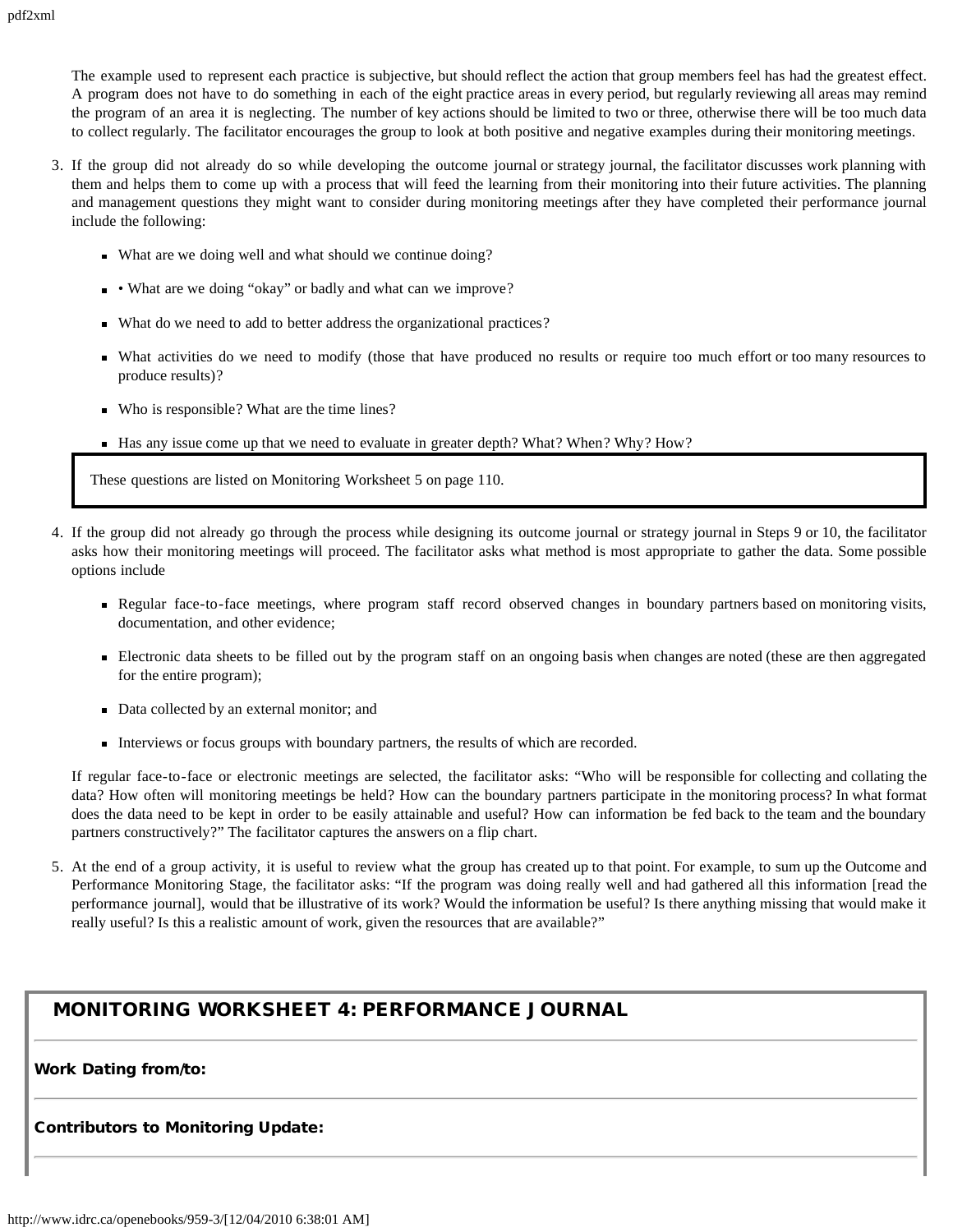| ulzxiiii                                                                            |
|-------------------------------------------------------------------------------------|
| Practice 1. Prospecting for New Ideas, Opportunities, and Resources                 |
| Example or Indicators:                                                              |
| Sources of Evidence:                                                                |
| Lessons:                                                                            |
| Practice 2. Seeking Feedback from Key Informants                                    |
| Example or Indicators:                                                              |
| Sources of Evidence:                                                                |
| Lessons:                                                                            |
| Practice 3. Obtaining the Support of Your Next Highest Power                        |
| Example or Indicators:                                                              |
| Sources of Evidence:                                                                |
| Lessons:                                                                            |
| Practice 4. Assessing and (Re)designing Products, Services, Systems, and Procedures |
| Example or Indicators:                                                              |
| Sources of Evidence:                                                                |
| Lessons:                                                                            |

# MONITORING WORKSHEET 4: PERFORMANCE JOURNAL

Practice 5. Checking Up on those Already Served to Add Value

Example or Indicators:

Sources of Evidence:

Lessons:

Practice 6. Sharing Your Best Wisdom With the World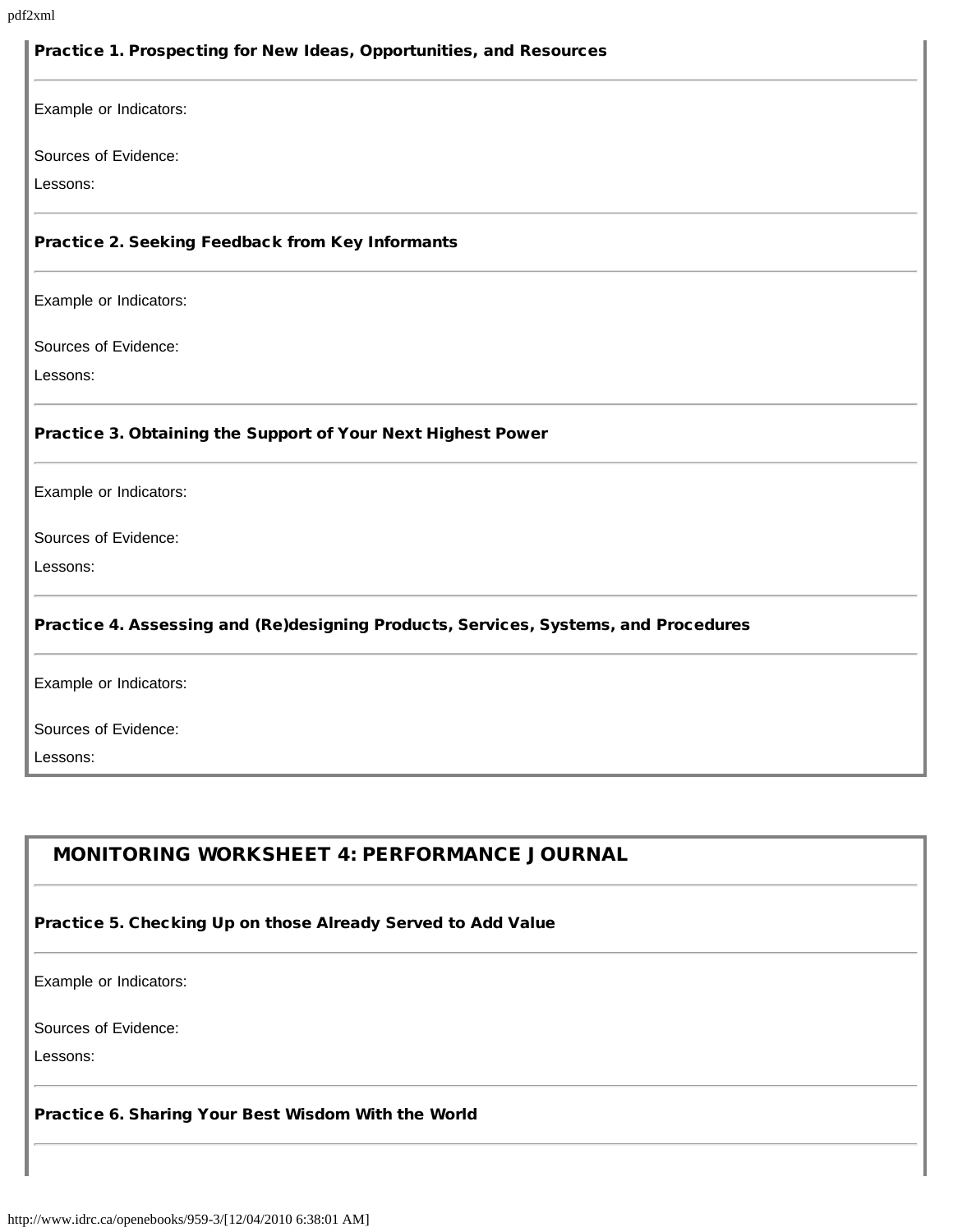Example or Indicators:

Sources of Evidence:

Lessons:

## Practice 7. Experimenting to Remain Innovative

Example or Indicators:

Sources of Evidence:

Lessons:

## Practice 8. Engaging in Organizational Reflection

Example or Indicators:

Sources of Evidence:

Lessons:

Date of Next Monitoring Meeting:

| <b>MONITORING WORKSHEET 5: PROGRAM RESPONSE</b>                                                                                                                 |                           |        |
|-----------------------------------------------------------------------------------------------------------------------------------------------------------------|---------------------------|--------|
|                                                                                                                                                                 | <b>Responsible Person</b> | Timing |
| What should we keep doing?                                                                                                                                      |                           |        |
| What do we need to change in order to improve?                                                                                                                  |                           |        |
| What strategies/practices do we need to add?                                                                                                                    |                           |        |
| What strategies/practices do we need to drop (those that have<br>produced no results, or require too much efforts or too many<br>resources to produce results)? |                           |        |
| Has any issue come up that we need to evaluate in greater depth? What? When? Why? How?                                                                          |                           |        |

# MONITORING WORKSHEET 6: REVIEWING THE LOGIC OF THE PROGRAM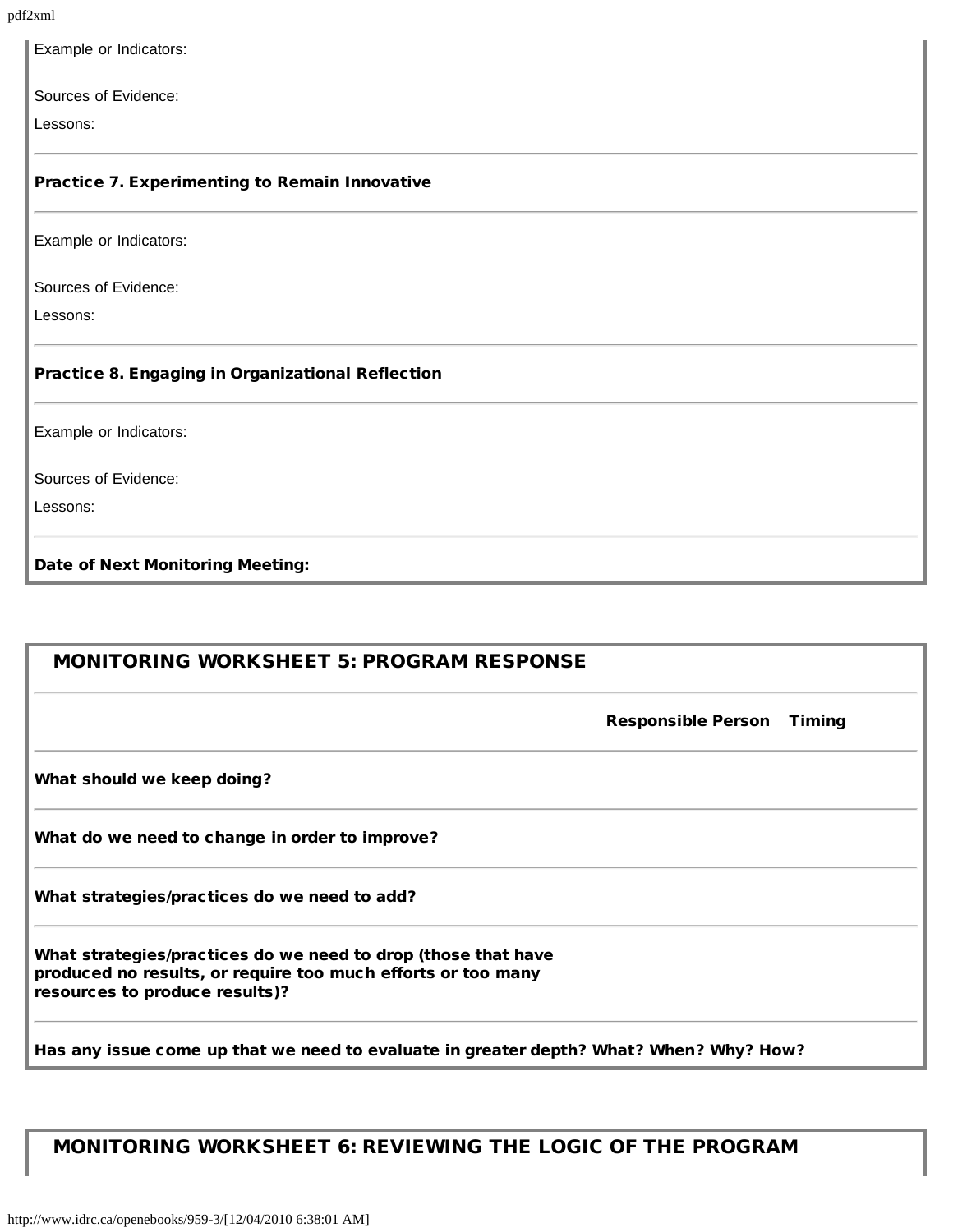It is important to review the logic of the program periodically to ensure that it remains relevant. Based on practical experience, the program looks at whether new boundary partners have been added; whether others have been dropped; and whether the vision, mission, outcome challenges, and progress markers still make sense. The changes in program logic can then be made to the documentation (for example, Design Worksheet 1 may be revised).

This can be done as often as the program feels is necessary, and can be as heavy or light as the group wishes. It is advisable, however, to incorporate external opinions into the process (such as the views of the boundary partners, experts in the region or in the programming area, managers, donors, and others). The program should also reflect on its monitoring data.

This group activity is not intended to be used in the Outcome Mapping design workshop. This worksheet is intended for the program to use after having collected a substantial amount of data in the journals. The process is as follows:

| 1. Read the Vision Statement       | Does this still reflect the program's dream?                                                                                                       |
|------------------------------------|----------------------------------------------------------------------------------------------------------------------------------------------------|
| 2. Read the Mission Statement      | Is this the greatest contribution our program can make? Have<br>we been doing this? Why? Why not? Should we add anything<br>or take anything away? |
| 3. Review Boundary Partners        | Is this who we are working with directly? Do we need to work<br>with anyone else?                                                                  |
| 4. Review Outcomes                 | Do these accurately describe the ideal way that our boundary<br>partners could act to contribute to the achievement of the<br>vision?              |
| 5. Review Progress Markers         | Was the change process we set out accurate and useful? What<br>now needs to be added or taken out?                                                 |
| 6. Review Strategies               | What did we plan to do? Have we implemented these<br>activities? Why? Why not?                                                                     |
| 7. Review Organizational Practices | Are we doing everything we can to maintain our capacity to<br>support our partners?                                                                |

This page intentionally left blank.

# **5** STAGE 3:<br>**5** EVALUATION PLANNING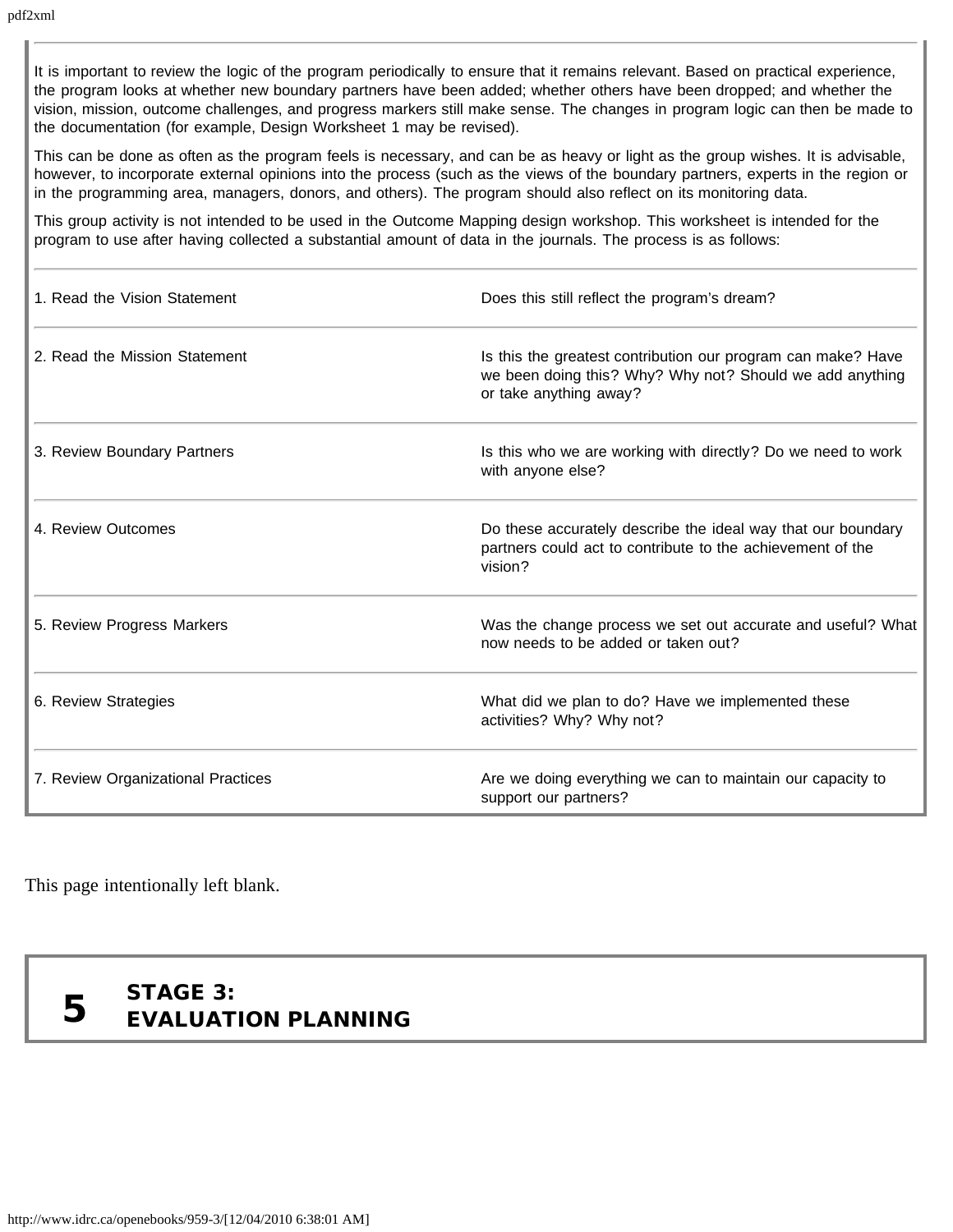

# Introduction to Stage 3

 ${\rm A}$ t the Evaluation Planning stage, Outcome Mapping provides a method for the program to identify its evaluation priorities and develop an

evaluation plan. The purpose of both monitoring and evaluation is to encourage a program to base its management and programming decisions on systematically collected data rather than on perceptions and assumptions. Using the outcome, strategy, and performance journals for monitoring, the program can gather information that is broad in coverage rather than deep in detail. By conducting an evaluation, the program can choose a strategy, issue, or relationship to study and assess in depth. There will never be sufficient time and resources for a program to evaluate everything, therefore priorities should be set and choices made. Regardless of the evaluation issue selected, however, the program first needs to devise an evaluation plan carefully so that resources are allocated wisely and the evaluation findings are useful. The program needs to be clear about the identification of clients for the in-depth evaluation and ensure their participation in the process. The Evaluation Planning stage offers a process by which a program can do this. The program will not necessary complete the evaluation plan during the Outcome Mapping workshop; it can be developed at any point, whenever the program is preparing to begin an evaluation process.

# STEP 12 Develop an Evaluation Plan

The evaluation plan provides a short description of the main elements of the evaluation to be conducted by the program. It outlines the evaluation issue, the way findings will be used, the questions, the information sources, the evaluation methods, the evaluation team, the dates for the evaluation, and the approximate cost. The information in the evaluation plan will guide the evaluation design and, if the program has decided to use an external evaluator, it can be used to set the terms of reference for the contract. Discussing the various elements of the evaluation plan will help the program to plan an evaluation that will provide useful findings. Whether the evaluation is a formal requirement or not, the program should ensure that it is relevant to its needs, in order not to waste human and financial resources.

Even if an evaluation is being done primarily to meet an accountability requirement for an external donor or manager, it can also be used to generate new knowledge, support learning, question assumptions, plan and motivate future activities, or build the analytical capacity of those involved. However, the program needs to plan for utilization, because utilization does not necessarily follow naturally from the results. Michael Quinn Patton argues that, in some ways, assessment is the most straightforward element of an evaluation, and that the politics of getting findings used is the greatest challenge (Patton 1997).

The information needs of the primary user of the evaluation findings are paramount. The primary user must attend the session when the group is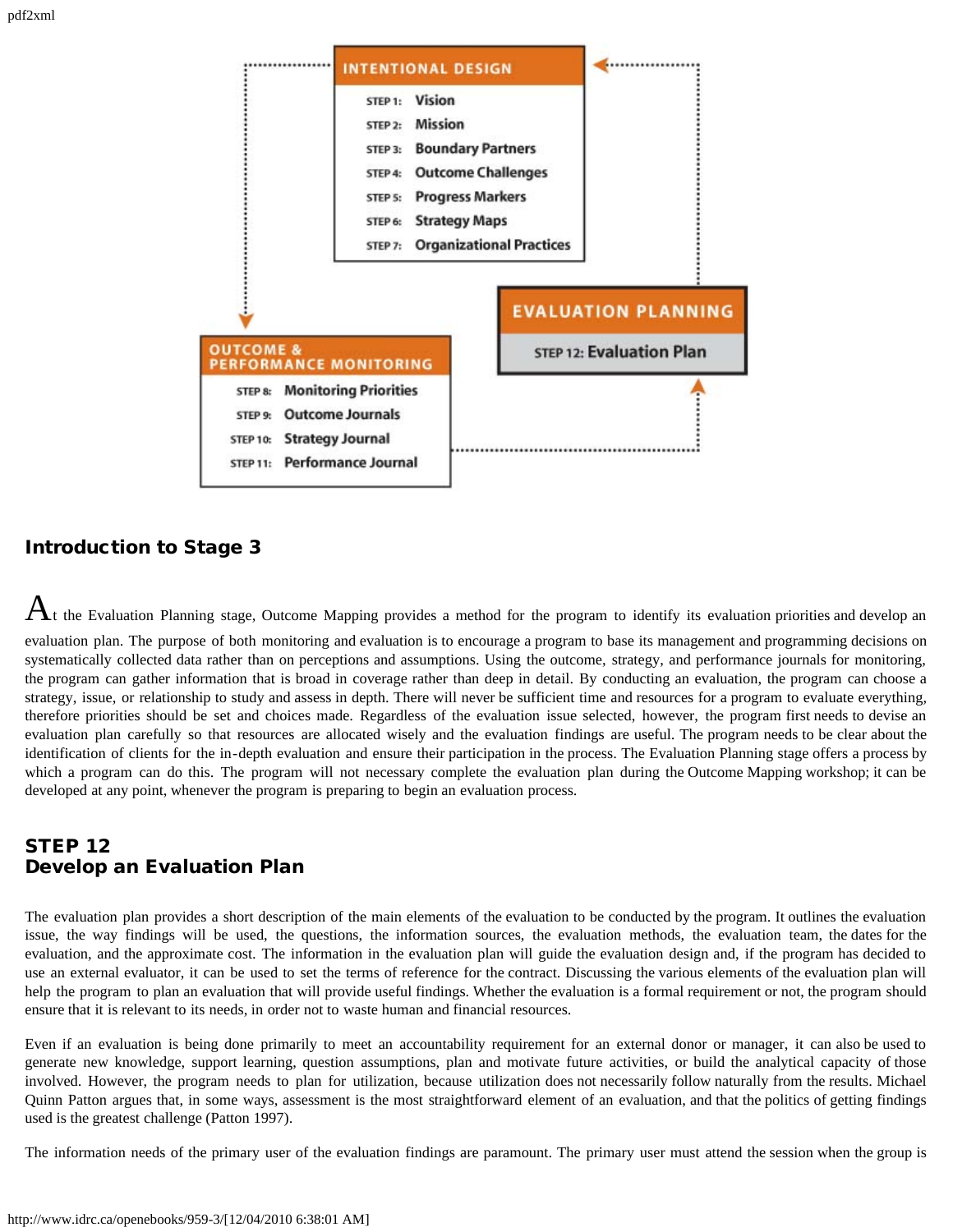developing the evaluation plan. Getting the client involved in the evaluation process from the planning phase will focus data collection activities on the critical issues and prevent the waste of human and financial resources. Regular involvement of the client throughout the phases of data collection and analysis will test the validity of the findings and increase the likelihood of their utilization. Utilization is the ultimate purpose of evaluation, therefore this "front-end" work should be given due attention, whether the program is conducting a self-assessment or responding to external pressure.

|                                                                                                                                                                                                                                                                                                                                                                                                                   | <b>EXAMPLE EVALUATION PLAN</b>                                                                                                                                                                                                                                                                                   |                                                                                     |                                                                                                                                     |                                                                                                                           |                                                                   |      |  |  |
|-------------------------------------------------------------------------------------------------------------------------------------------------------------------------------------------------------------------------------------------------------------------------------------------------------------------------------------------------------------------------------------------------------------------|------------------------------------------------------------------------------------------------------------------------------------------------------------------------------------------------------------------------------------------------------------------------------------------------------------------|-------------------------------------------------------------------------------------|-------------------------------------------------------------------------------------------------------------------------------------|---------------------------------------------------------------------------------------------------------------------------|-------------------------------------------------------------------|------|--|--|
|                                                                                                                                                                                                                                                                                                                                                                                                                   | <b>Evaluation Issue: Results Achieved by Recipient Research Institutions</b>                                                                                                                                                                                                                                     |                                                                                     |                                                                                                                                     |                                                                                                                           |                                                                   |      |  |  |
| Who Will Use the<br><b>Evaluation? How?</b><br>When?                                                                                                                                                                                                                                                                                                                                                              | <b>Questions</b>                                                                                                                                                                                                                                                                                                 | <b>Info.Sources</b>                                                                 | <b>Evaluation</b><br><b>Methods</b>                                                                                                 | <b>Who Will</b><br><b>Conduct and</b><br><b>Manage the</b><br><b>Evaluation?</b>                                          | <b>Date</b><br>(Start &<br>Finish)                                | Cost |  |  |
| Program management<br>to:<br>1. Fulfill<br>reporting<br>requirement<br>for donor (due<br>second<br>quarter 2000)<br>2. Help make<br>sectoral and<br>geographic<br>programming<br>decisions for<br>next phase<br>(planning to<br>begin 05/00)<br>3. Present<br>findings at<br>donors' forum<br>(in June<br>2000)<br>4. Partner<br>institution to<br>use findings to<br>inform<br>program<br>proposal (due<br>05/00 | What is the profile<br>of the research<br>institutions<br>engaged?<br>How has their<br>capacity to conduct<br>programs changed?<br>What interactions<br>were most/least<br>useful in increasing<br>capacity? Why?<br>What influence has<br>the institution had<br>on research users<br>and other<br>researchers? | <b>Progress Markers</b><br>& Outcome<br>Journal<br>Trip reports<br>Strategy Journal | Focus groups with<br>research<br>institutions<br>Document review<br>Site visit<br>Key informant<br>interviews with<br>program staff | <b>Senior Consultant</b><br>with regional and<br>sectoral expertise<br>Managed internally<br>by:<br>A. Gomez<br>A. Beluda | <b>Six</b><br>months (to<br>be<br>completed<br>by May 1,<br>2000) | 35K  |  |  |

The program will not necessarily complete the evaluation plan during the Outcome Mapping workshop. It can be developed at the point where the program is preparing to begin an evaluation process.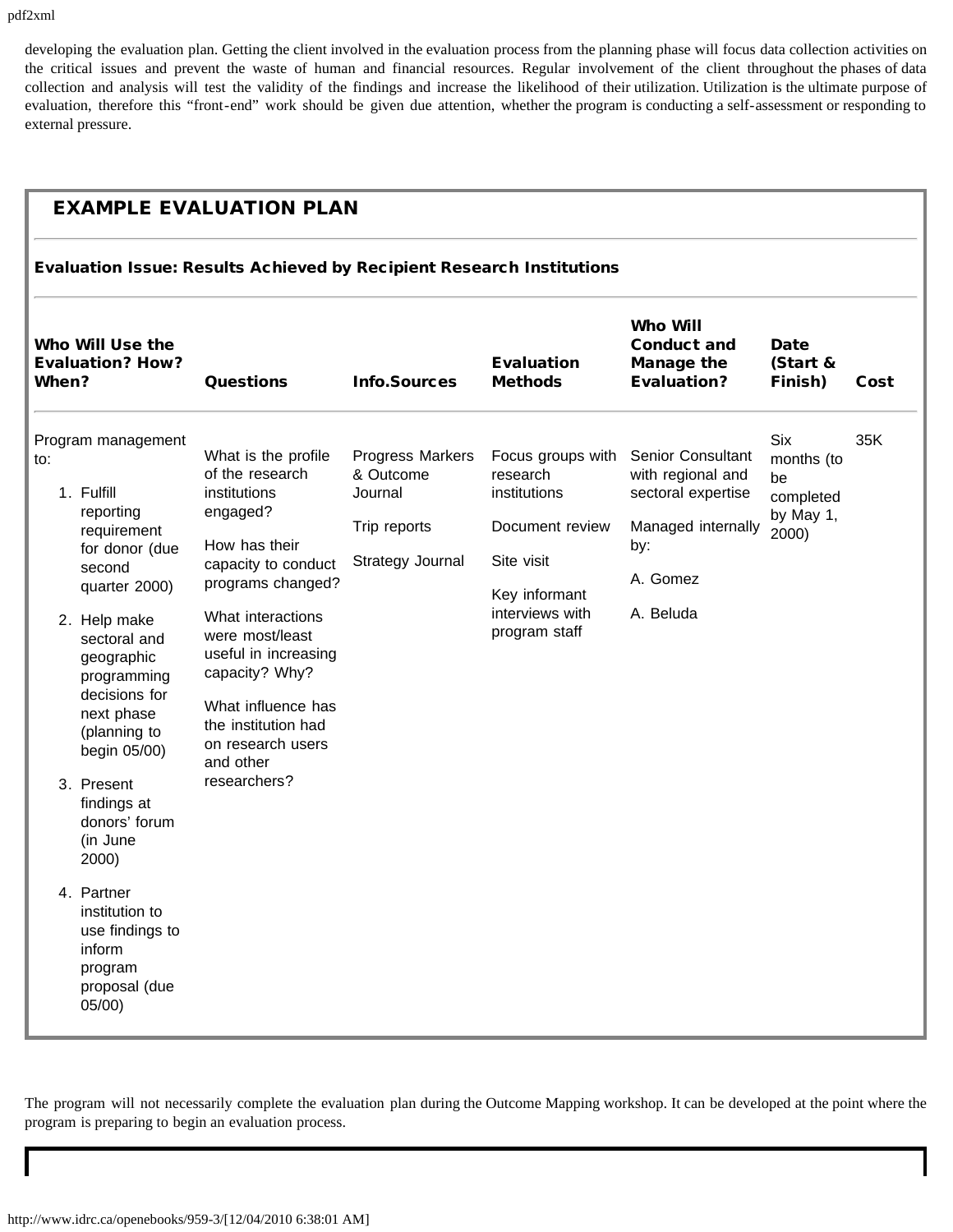All the information for the evaluation plan can be captured on Evaluation Worksheet 1 on page 124.

## Process **Approximate Time** per boundary partner

2 hours

- 1. If an evaluation issue was identified earlier, the group reviews whether it is still relevant to their information needs. This can be done by quickly reviewing whether the primary client and purpose of the evaluation have changed and whether formal evaluation findings on the selected evaluation issues and questions are still needed.
- 2. If the program has not yet identified the evaluation issue it wishes to study in-depth, the facilitator asks a series of questions to encourage the group to discuss the various options and set evaluation priorities. A program cannot evaluate everything, therefore it needs to make strategic choices about what warrants in-depth study. The usual criteria by which a program selects what to evaluate include its learning needs; its accountability or reporting requirements; or its partners' information needs.

The facilitator asks the group, "What do managers and funders want or need to know about the program? What do we need to report on? What do you currently not know that if you did know would help you be more effective? What information could make a difference to what you do? What areas or issues does the program need to know more about in order to improve? What are your knowledge gaps? What are your partners' knowledge gaps? Is there an issue that you have been monitoring that should be studied in greater depth? What can be done to help the program's partners fulfill their learning and accountability requirements?"

The group should also consider what it wants to get out of both the evaluation process and the evaluation product. For example, even if the primary purpose of the evaluation findings is to fulfill reporting requirements, the program can plan the evaluation process so that its staff or partners are regularly involved in order to build their evaluation capacity. It is often the learning that takes place in the course of the evaluation process which is most used, rather than the report prepared at the end. This makes the participation of key actors even more important.

3. The facilitator asks the group to identify the individuals, institutions, or agencies that will use the evaluation findings. Although an evaluation report can be disseminated broadly, realistically, it can only be expected to influence its primary audience. The facilitator probes the group for details about how the evaluation findings will be used. The facilitator should try to get the group to be as specific and concrete as possible about who will use the findings and when they will use them. The facilitator asks: "Is there any particular time that the evaluation findings would be most useful? What would encourage or help the user to use the findings?" The group can also discuss how the findings will be used, disseminated or presented to different audiences so as to have maximum impact.

Certain factors are recognized to enhance the likelihood that evaluation findings will be utilized. These include both organizational factors and factors related to the evaluation, as listed below.

| <b>ORGANIZATIONAL FACTORS</b>                        | <b>FACTORS RELATED TO THE</b><br><b>EVALUATION</b>                                |
|------------------------------------------------------|-----------------------------------------------------------------------------------|
| • Managerial support                                 | • Participatory approach                                                          |
| • Promotion of evaluation through a learning culture | - Timely findings (completion matches organization's<br>planning or review cycle) |
|                                                      | - High quality and relevant data                                                  |
|                                                      | • Findings that are consistent with the organizational<br>context                 |
|                                                      | ■ Skilled evaluator                                                               |

Source: El-Husseiny and Earl (1996).

Further elaboration on utilization strategies is provided in Michael Quinn Patton's "Utilization Focussed Flowchart" (Patton 1997, pp. 378– 379). The group can also consider dissemination strategies for the intended users of the evaluation findings. The facilitator asks, "How can you most effectively communicate the evaluation findings to the intended users? What format, style, or product would they find most credible as a basis for decisions?"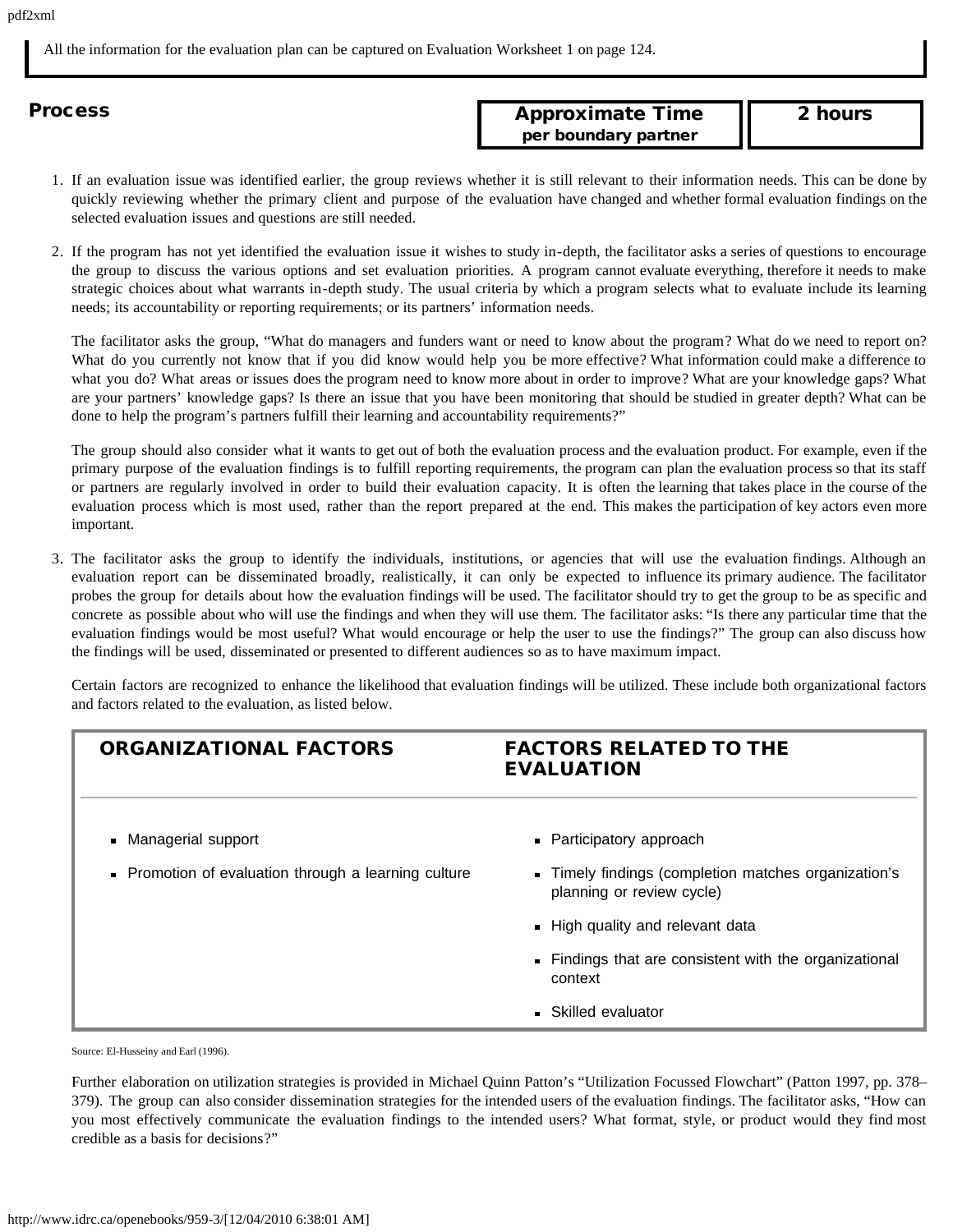4. The facilitator asks the group what it is about the issue that they want to know. Each person should have an opportunity to suggest questions. The facilitator writes them on a flip chart and then the group discusses which questions would be the most important and useful to have answered. There are many interesting and important questions that could be asked, but the group needs to prioritize based on their learning needs, their accountability requirements, or their partners' information needs. The questions should be as specific as possible, because vague questions usually yield vague answers.

If multiple suggestions are offered and there is disagreement about which evaluation questions to select, the facilitator provides the group with mock data or answers to each question. The facilitator asks the group, "If you asked question X and received this information back, would it inform your program and help you to improve? What would it change in your program? What would you have to do in response? " (Patton 1997). If, after going through this process, there is still disagreement about which questions to focus on, the facilitator asks if the questions can be sequenced (with some questions answered in this evaluation, and some in another). If at all possible, however, the facilitator should try to avoid compromising the questions to the point where they have all been watered down and nobody's question is answered.

- 5. The facilitator asks the group what information sources exist that would help to answer the evaluation questions. The use of various information sources permits different perspectives to be incorporated into the evaluation, which increases its credibility. The facilitator asks the group, "Who has the information? What documents would contain that information? What/whose perspectives do these sources cover? Are any missing? Is the information biased?" The Outcome, Strategy, and performance journals can be a valuable source of information for either an internal or an external evaluation.
- 6. The group brainstorms evaluation methods that would best gather the information needed to answer the evaluation questions. There is no single, perfect evaluation method, but the group should discuss whether each proposed method will provide reliable, credible, and useful findings. Sometimes a less technical evaluation method, as long as it is rigorously applied, is most appropriate, given the time and finances available. Usually a program will use a mix of methods to gather both quantitative and qualitative data. An overview of the most common data-collection methods is offered in Appendix B.

The design and monitoring stages of Outcome Mapping include elements and tools that can be used in an ex-post evaluation to study a strategy, an outcome, the results achieved by a particular boundary partner, or an internal performance issue in greater depth. Much of the data will already have been collected if the program has been using outcome journals, strategy journals, or performance journals for monitoring. If not, the various tools can be adapted for use in a number of ways:

- Even if the program has not used Outcome Mapping from the outset, the elements of the intentional design stage can be used as a first step in an ex-post evaluation to confirm the logic of the program and redefine its vision and mission in outcome terms as the basis for an assessment.
- If the program chooses to do a study of the long-term development impacts that have occurred, the vision, mission, and outcome challenges can be useful. This is because, in developing these ideas, the program was encouraged to describe broad changes that lay beyond the confines of its actions.
- A number of different studies could be crafted around the relationships that did or did not develop with, and among, boundary partners.
- An outcome evaluation could be designed using the progress markers. This could involve collating the monthly monitoring data to track movement and providing a context by explaining the factors that helped and hindered change in the boundary partners; it could also include listing the outputs. If the outcome journals are only being formulated for a summative evaluation, the data may be more difficult to gather, as people tend to forget details and only remember highlights. In this case, the facilitator can ask the group to identify the weaknesses and gaps in the information collected about the boundary partners. $3$
- <span id="page-67-2"></span>The eight organizational practices can be used as the criteria for assessing a program's effectiveness. Use of the performance journal to inform an evaluation may also unearth information about the unintended consequences of the program, because the performance journal should provide information about how the program dealt with unexpected issues. These could be studied in greater depth. $\frac{4}{3}$  $\frac{4}{3}$  $\frac{4}{3}$

The strategy map can be used to review the range of strategies employed by the program in working with its boundary partners. If the program decides to evaluate a particular strategy in depth, it is important to keep in mind that each of the six strategy types implies a different evaluation method. I-1 and E-1 strategies are the most straightforward: quantitative and linear reasoning can be

<span id="page-67-3"></span> $\overline{\phantom{a}}$ 

<span id="page-67-0"></span>[<sup>3</sup>](#page-67-2) For an example of an ex-post evaluation using Outcome Mapping, see Armstrong et al. (2000).

<span id="page-67-1"></span> $\frac{4}{1}$  For an example of a self-assessment using Outcome Mapping, see NEPED Project (1999).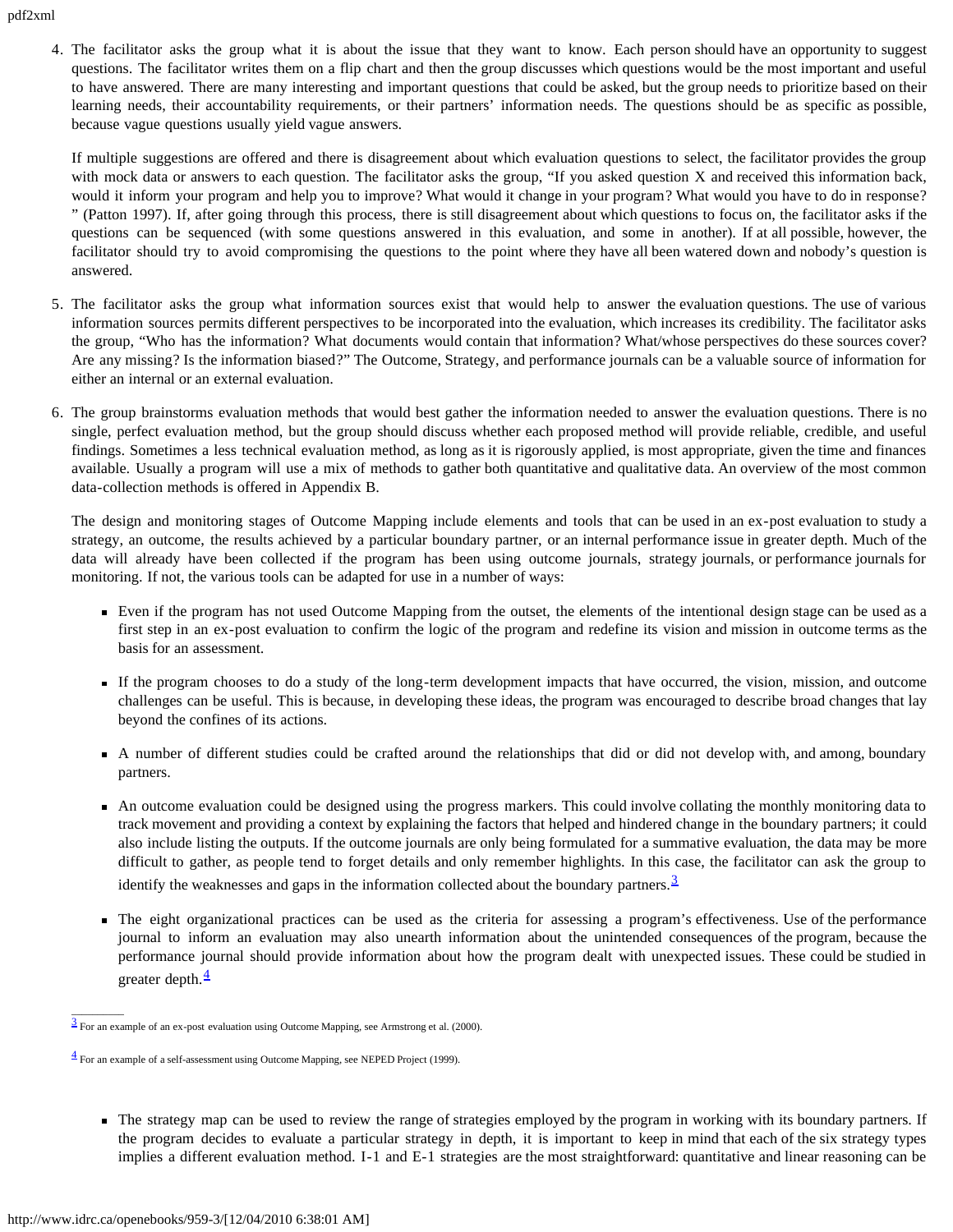employed because the goal is to check whether the outcomes have happened or not. Methods such as cost–benefit analyses or the cataloguing of outputs are appropriate. An evaluation of I-2 and E-2 strategies will require more qualitative data, but is still limited to a single event. I-3 and E-3 strategies are the most complex, and data on these strategies can best be captured using story or narrative techniques. For a discussion of the story methodology developed by Barry Kibel, see his book, *Success Stories as Hard Data: An Introduction to Results Mapping* (Kibel 1999). For each strategy type, an evaluation could also look at the negative consequences or side-effects, the positive opportunities, and the unexpected results of the program.

When using the strategy maps for an ex-post evaluation, rather than getting the group to identify the entire strategy map, the facilitator can instead query participants only about the dominant strategy employed by the program to promote the achievement of each outcome. The disadvantage of limiting the discussion to the dominant strategy, however, is that the group will not be able to study the full range of their activities in order to identify gaps and better articulate what it is they do.

- 7. If the evaluation is to be conducted internally, then the name of the staff member conducting the evaluation should be entered into the matrix. If the evaluation is to be conducted by an external consultant, that name should be entered into the matrix; however, the program should still identify an internal person or group of people to be responsible for the evaluation. A collaborative evaluation team will help to ensure that the evaluation remains relevant to the information needs of the program — a key element of the eventual utilization of the findings. The choice of evaluator depends on the type of evaluation to be conducted. As a guideline, however, it is important that an external evaluator understand the purpose of the organization. If the evaluation requires an expert opinion, then a person with a great deal of sectoral expertise and credibility should be sought. If the evaluator will primarily be assessing performance based on data, then somebody who is familiar with quantitative and qualitative methodologies should be hired.
- 8. The start and end dates of the evaluation will depend in large part on the type of study to be conducted, however, the group should also consider whether timing is a factor in the utilization of the findings. The facilitator asks, "Could the information to be produced by the evaluation feed into any decision making process? If so, when is that information required?"
- 9. It is difficult to determine the exact cost of an evaluation before it is designed, but the program should try to estimate the approximate cost and the source of the money. When budgeting for an evaluation, the program should consider the cost of several elements (see Kellogg Foundation 1998):
	- Evaluator fees (per day or lump sum)
	- Travel (transportation and per diems)
	- Workshops (design, findings verification, planning for utilization)
	- Communications (data collection costs, translation)
	- Printing and dissemination
	- Supplies and equipment
	- Use by intended users
- 10. The facilitator reviews the evaluation plan and asks the group whether the evaluation issue and preliminary design are realistic, based on the levels of human and financial resources, the time-frame, and the types of information available. To test whether the program has developed a strategic evaluation plan, the facilitator reads the plan and asks whether the evaluation data the group is proposing to collect and analyze is worth capturing and, practically, how it will change the work they do. Sometimes it can be a useful exercise to have the group rehearse how they would use the evaluation by providing them with mock findings (positive, negative, and neutral). This can help them to determine whether they are posing the right questions. An exercise in considering the implications of potential findings can also get the group to think through options for improving the program (Patton 1997).

# FACILITATION TIP

Even if the group has already gone through the exercise to develop a common understanding of evaluation, it can be very beneficial to repeat this exercise prior to planning an evaluation. This will allow the group to reinforce a common language and make sure that everyone understands the evaluation approach being proposed. This is especially important if any participants have had negative experiences with evaluation in the past or if they will be participating in a new type of evaluation approach (such as participatory evaluation or self-assessment). This exercise is described on page 26.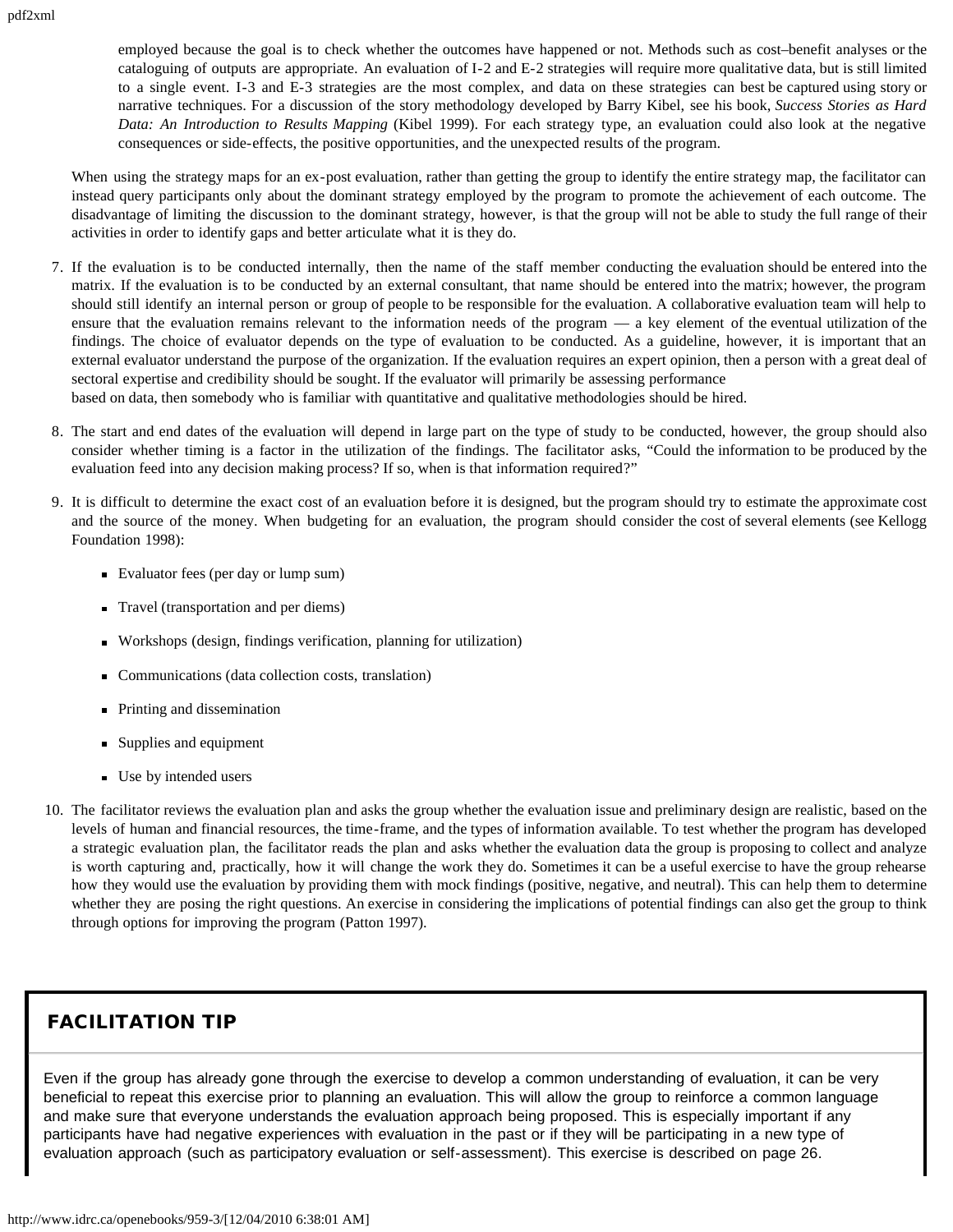# EVALUATION WORKSHEET 1: EVALUATION PLAN

#### Evaluation Issue:

A

| Who Will Use the<br><b>Evaluation? How?</b><br>When? | Questions | <b>Info.Sources</b> | <b>Evaluation</b><br>Methods | Who Will<br><b>Conduct and</b><br><b>Manage the</b><br><b>Evaluation?</b> | <b>Date</b><br>(Start)<br>&<br>Finish) Cost |
|------------------------------------------------------|-----------|---------------------|------------------------------|---------------------------------------------------------------------------|---------------------------------------------|
|------------------------------------------------------|-----------|---------------------|------------------------------|---------------------------------------------------------------------------|---------------------------------------------|

# APPENDIX: Sample Intentional Design Framework

Vision: An expanded global model forest network is gathering support for, creating awareness of, and fostering actions that are consistent with sustainable forest management. In developing, transitioning, and developed countries, local communities, private sector companies, and government officials are partnering together, experimenting with putting the model forest concept into practice, and learning to trust one another. They are redefining their relationships towards each other and towards the natural environment and are influencing national policy debates and policy formulation so that sustainable forests are ensured for future generations. They are expanding their understanding of, and sharing knowledge about, the resource base, and they recognize the interdependence of forest resource values and forest management practices. They are partnering together to negotiate their different perspectives and come up with local solutions that balance conservation needs and desired socioeconomic benefits. Formal and informal decision-making processes involve and benefit all forest users.

Mission: In support of this vision and on behalf of its donors, the program promotes the model forest concept in order to encourage greater participation in setting up and sustaining new model forests and managing existing ones. Its activities at the local and national levels fall into three distinct but interrelated categories: advocacy, coordination, and support. The Secretariat provides opportunities for participants to cooperate and gain greater trust in one another by coordinating and fostering the exchange of information and experience within the network; serving as the channel for the introduction of new ideas and technologies; encouraging experimentation and the use of results of scientific research in improving the performance and output of model forests; and planning and organizing workshops, seminars, and discussions. It helps develop structures for model forest partnerships by providing technical advice and guidance, financial support, and linkages to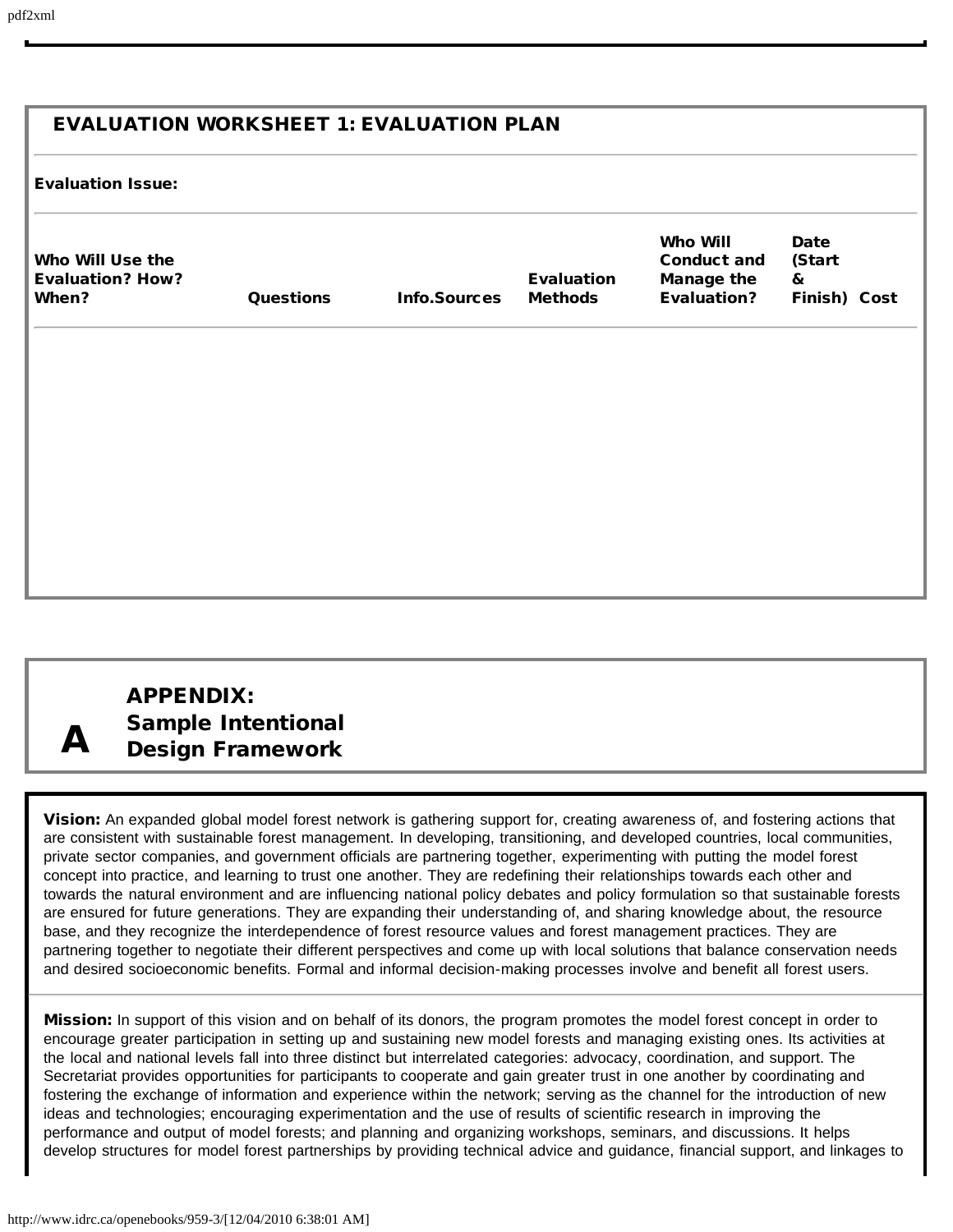|                                                                                                                                                | the Canadian network and other model forest sites. The Secretariat supports the development of the network and champions<br>the concept to international bodies on behalf of its partners.                                                                                                                                                                                                                                                                                                                                                                                                                                                                                                                                                                                                                                                          |  |  |  |  |
|------------------------------------------------------------------------------------------------------------------------------------------------|-----------------------------------------------------------------------------------------------------------------------------------------------------------------------------------------------------------------------------------------------------------------------------------------------------------------------------------------------------------------------------------------------------------------------------------------------------------------------------------------------------------------------------------------------------------------------------------------------------------------------------------------------------------------------------------------------------------------------------------------------------------------------------------------------------------------------------------------------------|--|--|--|--|
| <b>Boundary Partner 1: Local</b><br>communities (NGOs, indigenous groups,<br>churches, community leaders, model<br>forest administration unit) | <b>Outcome Challenge 1:</b> The program intends to see local communities that<br>recognize the importance of, and are engaged in, the planning of resource<br>management activities in partnership with other resource users in their region. They<br>have gained the trust of the other members of the partnership and the recognition of<br>government officials so that they can contribute constructively to debates and<br>decision-making processes. They are able to clearly plan and articulate a vision of<br>their forest management activities and goals that is relative to their context and<br>needs. They call upon external technical support and expertise as appropriate. They<br>act as champions for model forest concepts in their communities and motivate others<br>in the partnership to continue their collaborative work. |  |  |  |  |
| <b>Boundary Partner 2: Government</b><br>officials and policymakers (national<br>forestry agency/department, regional<br>administration)       | <b>Outcome Challenge 2:</b> The program intends to see government officials<br>and policymakers who are committed to the model forest concept and the<br>principles of its partnership. They support the development of local capacity and<br>consult non-traditional groups when planning and making decisions about forest<br>resource management. They are actively involved in the model forest partnership and<br>draw lessons from the experience that are relevant and can be used to inform<br>national policy debates and policy formulation. They champion the model forest<br>concept and seek funding from national and international sources to ensure the<br>continuation and success of the model forest in their country/region.                                                                                                    |  |  |  |  |
| <b>Boundary Partner 3: Private sector</b><br>(tourism, fisheries, non-timber forest<br>products, logging and wood processing<br>companies)     | <b>Outcome Challenge 3:</b> The program intends to see private sector actors<br>who are active participants in the model forest partnership and no longer view their<br>goals and forest practices in isolation from other resource users. They recognize that<br>the forest has legitimate multiple resource users and negotiate costs and trade-offs<br>with other, sometimes non-traditional, partners. They encourage economic<br>development while employing sustainable forest practices.                                                                                                                                                                                                                                                                                                                                                     |  |  |  |  |
| Boundary Partner 4: Academic and<br>research institutions                                                                                      | <b>Outcome Challenge 4:</b> The program intends to see academic and research<br>institutions that are active members of model forest partnerships and openly share<br>data and tools to assist in decision-making, assessing trade-offs, and understanding<br>environmental impacts at the local level. They see the relevance of the concept on a<br>practical level and are committed to the participatory process for finding local<br>solutions to sustainable forest management.                                                                                                                                                                                                                                                                                                                                                               |  |  |  |  |
| <b>Boundary Partner 5: International</b><br>institutions                                                                                       | <b>Outcome Challenge 5: The program intends to see international institutions</b><br>that are aware of, and acknowledge, the utility of the model forest concept as a<br>development tool. They integrate it in their planning and programming and advocate<br>the concept to other international donors and international forest bodies. They<br>participate in network activities and other international fora and support efforts to<br>bring in partners at the local and international levels.                                                                                                                                                                                                                                                                                                                                                 |  |  |  |  |

This page intentionally left blank.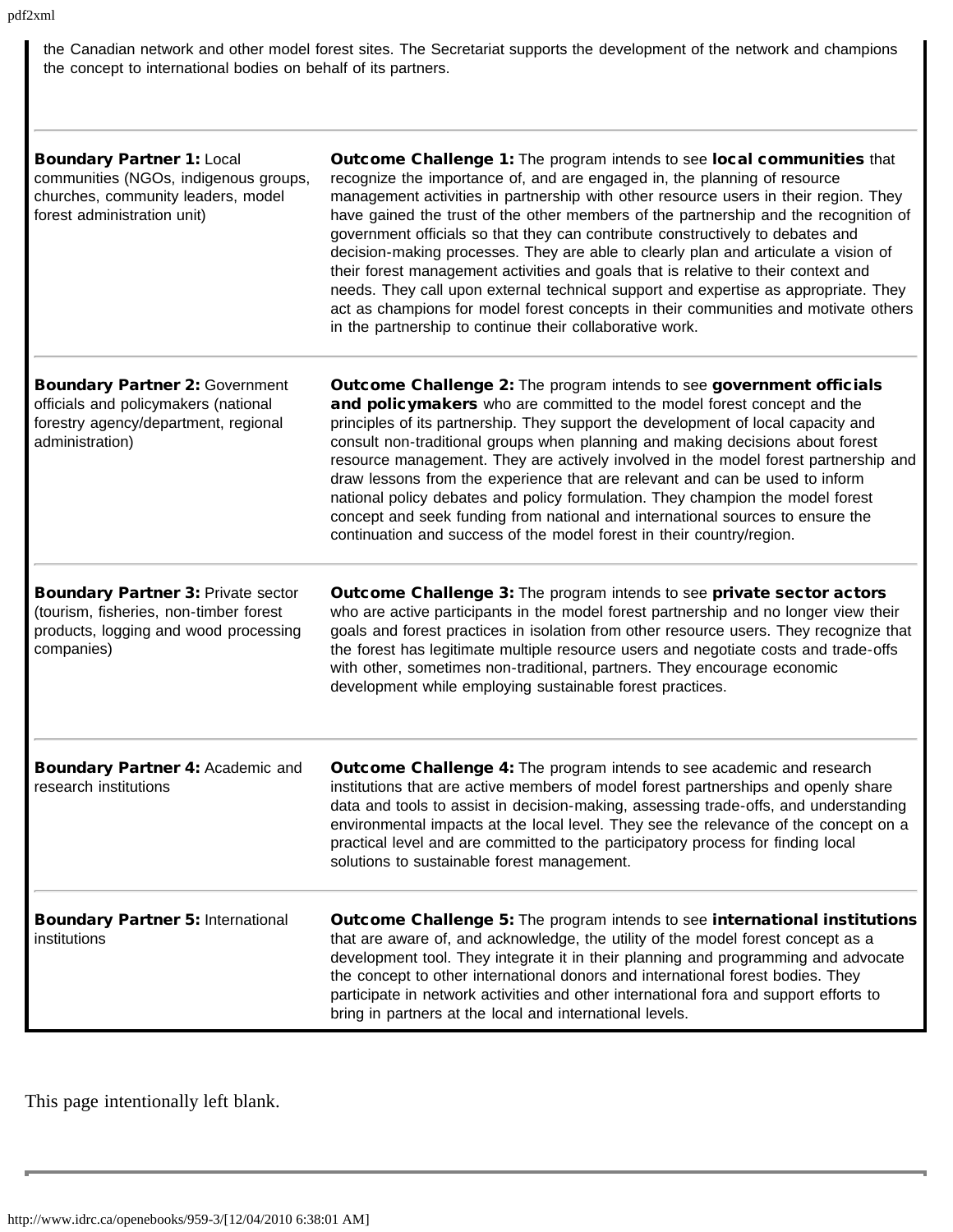#### B APPENDIX: Overview of Evaluation **Methods**

| <b>METHOD</b>                                                                                                      | USE WHEN                                                                                                        |
|--------------------------------------------------------------------------------------------------------------------|-----------------------------------------------------------------------------------------------------------------|
| <b>QUESTIONNAIRE SURVEY</b>                                                                                        | <b>SURFACE-MAIL OR FAXED SURVEY:</b>                                                                            |
| Involves a printed or electronic list of<br>questions<br>Is distributed to a predetermined group of<br>individuals | The target population is large (more than 200)                                                                  |
|                                                                                                                    | You require a large amount of categorical data                                                                  |
|                                                                                                                    | You require quantitative data and statistical analyses                                                          |
| Individuals complete and return<br>questionnaire                                                                   | You want to examine the responses of designated subgroups (male/female, for<br>example)                         |
|                                                                                                                    | The target population is geographically disperse                                                                |
|                                                                                                                    | You want to clarify your team's objectives by involving team members in a<br>questionnaire-development exercise |
|                                                                                                                    | You have access to people who can process and analyze this type of data accurately                              |
|                                                                                                                    | <b>E-MAIL OR WEB PAGE SURVEY:</b>                                                                               |
|                                                                                                                    | You have the appropriate software and knowledge of this method                                                  |
|                                                                                                                    | Your respondents have the technological capabilities to receive, read, and return the<br>questionnaire          |
|                                                                                                                    | Time is of the essence                                                                                          |
| <b>FACE-TO-FACE INTERVIEW</b>                                                                                      |                                                                                                                 |
| Involves a printed or electronic list of<br>questions<br>Is distributed to a predetermined group of<br>individuals | You need to incorporate the views of key people (key-informant interview)                                       |
|                                                                                                                    | The target population is small (less than 50)                                                                   |
|                                                                                                                    | Your information needs call for depth rather than breadth                                                       |
| Individuals complete and return                                                                                    | You have reason to believe that people will not return a questionnaire                                          |

questionnaire

METHOD USE WHEN . . . TELEPHONE INTERVIEWS ONE-TO-ONE TELEPHONE INTERVIEWS: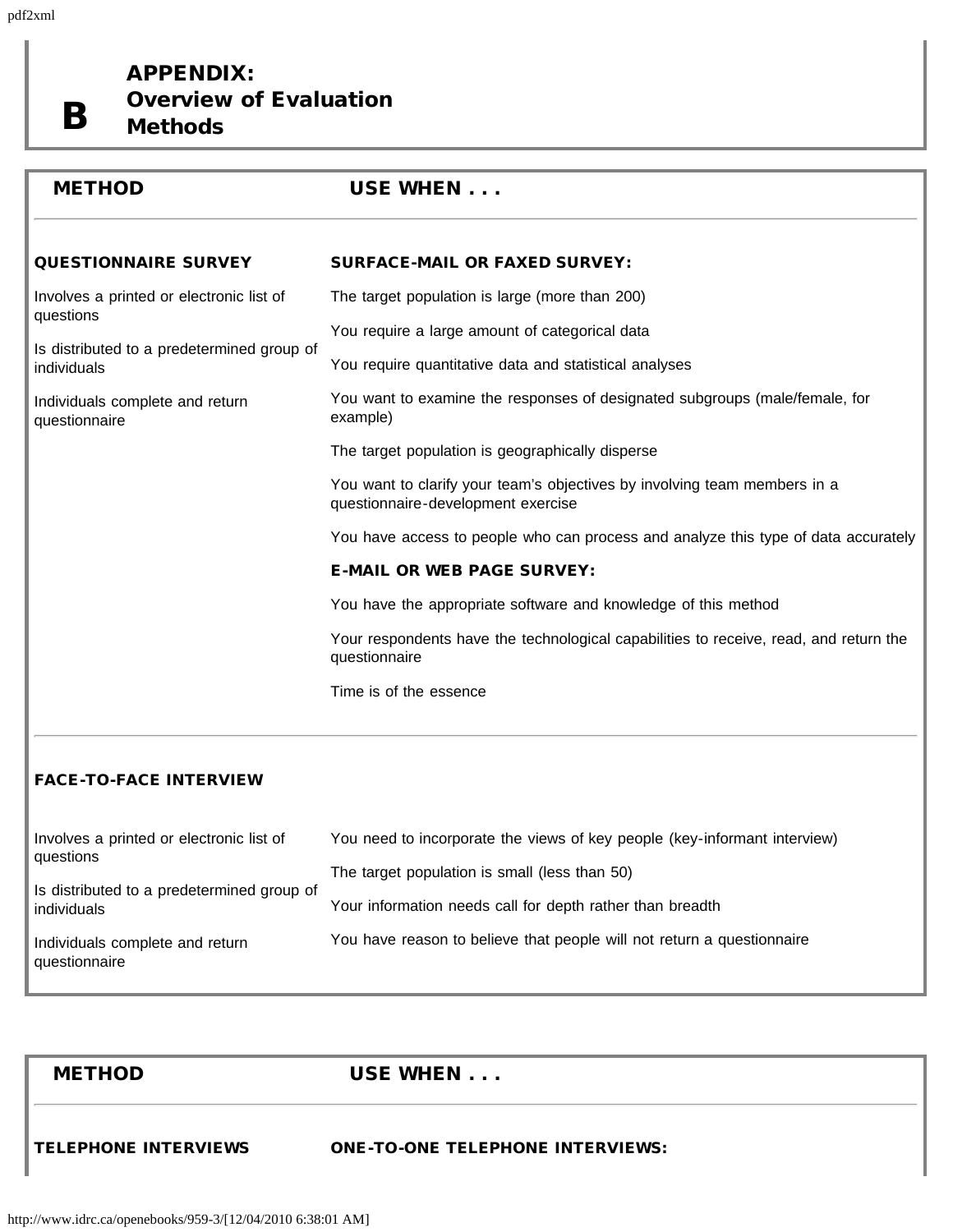pdf2xml

| df2xml                                                                                                                                                                                                                                                                                                                     |                                                                                                                                                                                                                                                                                                                      |
|----------------------------------------------------------------------------------------------------------------------------------------------------------------------------------------------------------------------------------------------------------------------------------------------------------------------------|----------------------------------------------------------------------------------------------------------------------------------------------------------------------------------------------------------------------------------------------------------------------------------------------------------------------|
| Like a face-to-face interview, but it is<br>conducted over the telephone<br>Interviewer records responses                                                                                                                                                                                                                  | The target population is geographically dispersed<br>Telephone interviews are feasible (cost, trust of respondent)                                                                                                                                                                                                   |
|                                                                                                                                                                                                                                                                                                                            | <b>TELECONFERENCE INTERVIEWS:</b><br>The target population is geographically dispersed<br>Equipment is in place                                                                                                                                                                                                      |
| <b>GROUP TECHNIQUE (INTERVIEW,</b><br><b>FACILITATED WORKSHOP, FOCUS</b><br><b>GROUP)</b>                                                                                                                                                                                                                                  |                                                                                                                                                                                                                                                                                                                      |
| Involves group discussion of<br>predetermined issues or topic<br>Group members share certain common<br>characteristics<br>Facilitator or moderator leads the group<br>Assistant moderator usually records<br>responses<br>Can be conducted in person or through<br>teleconferencing if available<br><b>DOCUMENT REVIEW</b> | You need rich description to understand client needs<br>Group synergy is necessary to uncover underlying feelings<br>You have access to a skilled facilitator and data has been recorded<br>You want to learn what the stakeholders want through the power of group<br>observation (using a one-way mirror or video) |
| Involves identification of written or<br>electronic documents containing<br>information or issues to be explored<br>Researchers review documents and<br>identify relevant information<br>Researchers keep track of the<br>information retrieved from documents                                                             | The relevant documents exist and are accessible<br>You need a historical perspective on the issue<br>You are not familiar with the organization's history<br>You need hard data on selected aspects of the organization                                                                                              |



Boundary Partners Those individuals, groups, or organizations with whom the program interacts directly and with whom the program can anticipate some opportunities for influence.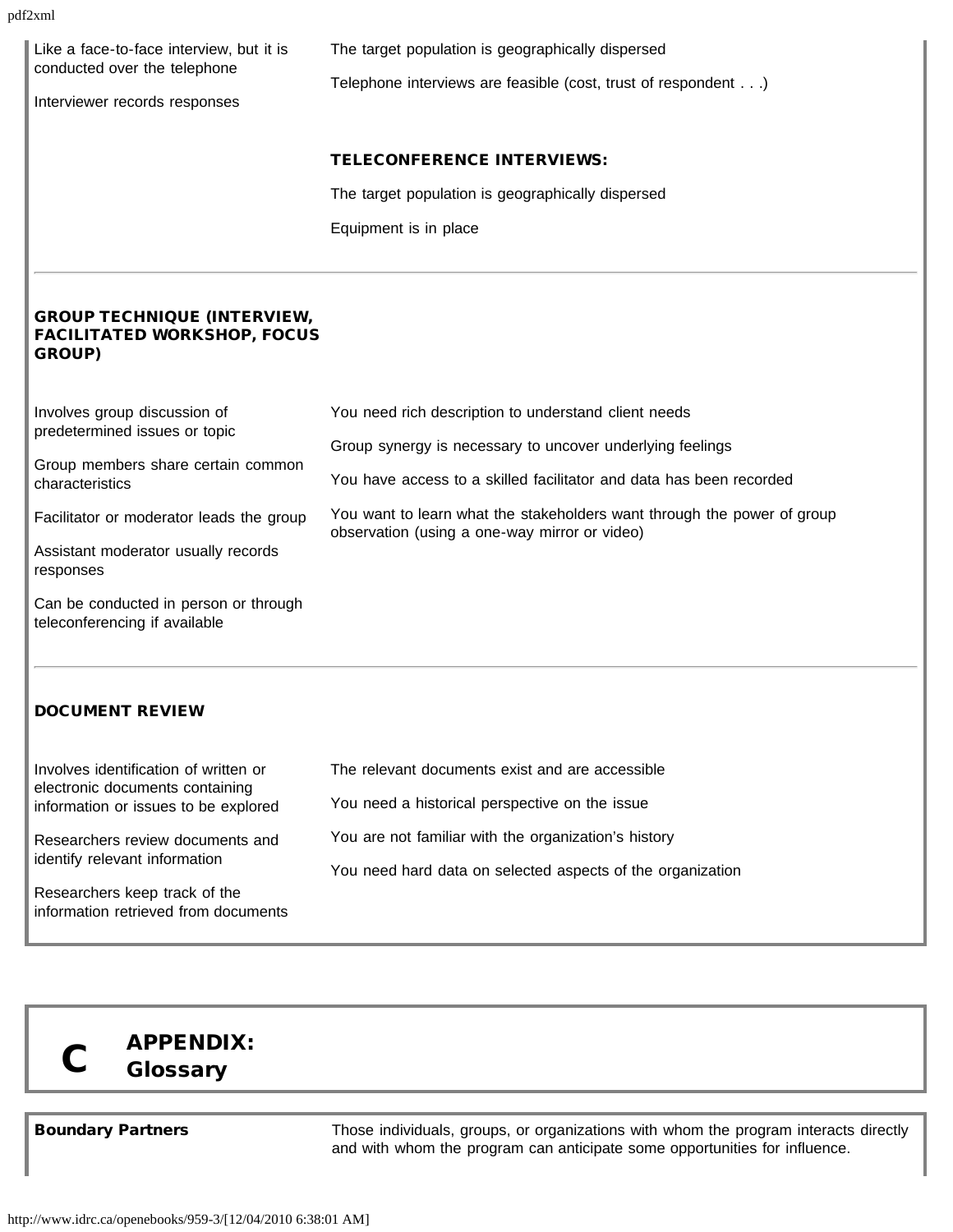| <b>Development Impact</b>        | Significant and lasting changes in the well-being of large numbers of intended<br>beneficiaries.                                                                                                 |  |
|----------------------------------|--------------------------------------------------------------------------------------------------------------------------------------------------------------------------------------------------|--|
| <b>Evaluation</b>                | A process by which a strategy, issue, or relationship is studied and assessed in-<br>depth.                                                                                                      |  |
| <b>Evaluation Plan</b>           | A short description of the main elements of an evaluation study to be conducted.                                                                                                                 |  |
| <b>Evaluation Planning Stage</b> | The third stage of Outcome Mapping. It helps the program identify evaluation<br>priorities and develop an evaluation plan.                                                                       |  |
| <b>Facilitator</b>               | The person who leads a group through the Outcome Mapping design workshop.                                                                                                                        |  |
| <b>Inputs</b>                    | Resources that are invested into a program in order to encourage results through the<br>relevant activities.                                                                                     |  |
| <b>Intentional Design</b>        | The planning stage of Outcome Mapping, where a program reaches consensus on<br>the macro level changes it would like to help bring about and plans strategies to<br>provide appropriate support. |  |

| <b>Mission</b>                                              | An ideal description of how the program intends to support the achievement of the<br>vision. It states with whom the program will work and the areas in which it will work,<br>but does not list all the activities in which the program will engage.                              |
|-------------------------------------------------------------|------------------------------------------------------------------------------------------------------------------------------------------------------------------------------------------------------------------------------------------------------------------------------------|
| <b>Monitoring</b>                                           | A process by which data is systematically and regularly collected about a program<br>over time.                                                                                                                                                                                    |
| <b>Organizational Practices</b>                             | Eight separate practices by which a program remains relevant, innovative,<br>sustainable, and connected to its environment.                                                                                                                                                        |
| <b>Outcome</b>                                              | Changes in the behaviour, relationships, activities, and/or actions of a boundary<br>partner that can be logically linked to a program (although they are not necessarily<br>directly caused by it).                                                                               |
| <b>Outcome Challenge</b>                                    | Description of the ideal changes in the behaviour, relationships, activities, and/or<br>actions of a boundary partner. It is the program's challenge to help bring about the<br>changes.                                                                                           |
| <b>Outcome &amp; Performance</b><br><b>Monitoring Stage</b> | The second stage of Outcome Mapping. It provides a framework for the ongoing<br>monitoring of the program's actions in support of the outcomes and the boundary<br>partners' progress towards the achievement of outcomes. It is based largely on<br>systematized self-assessment. |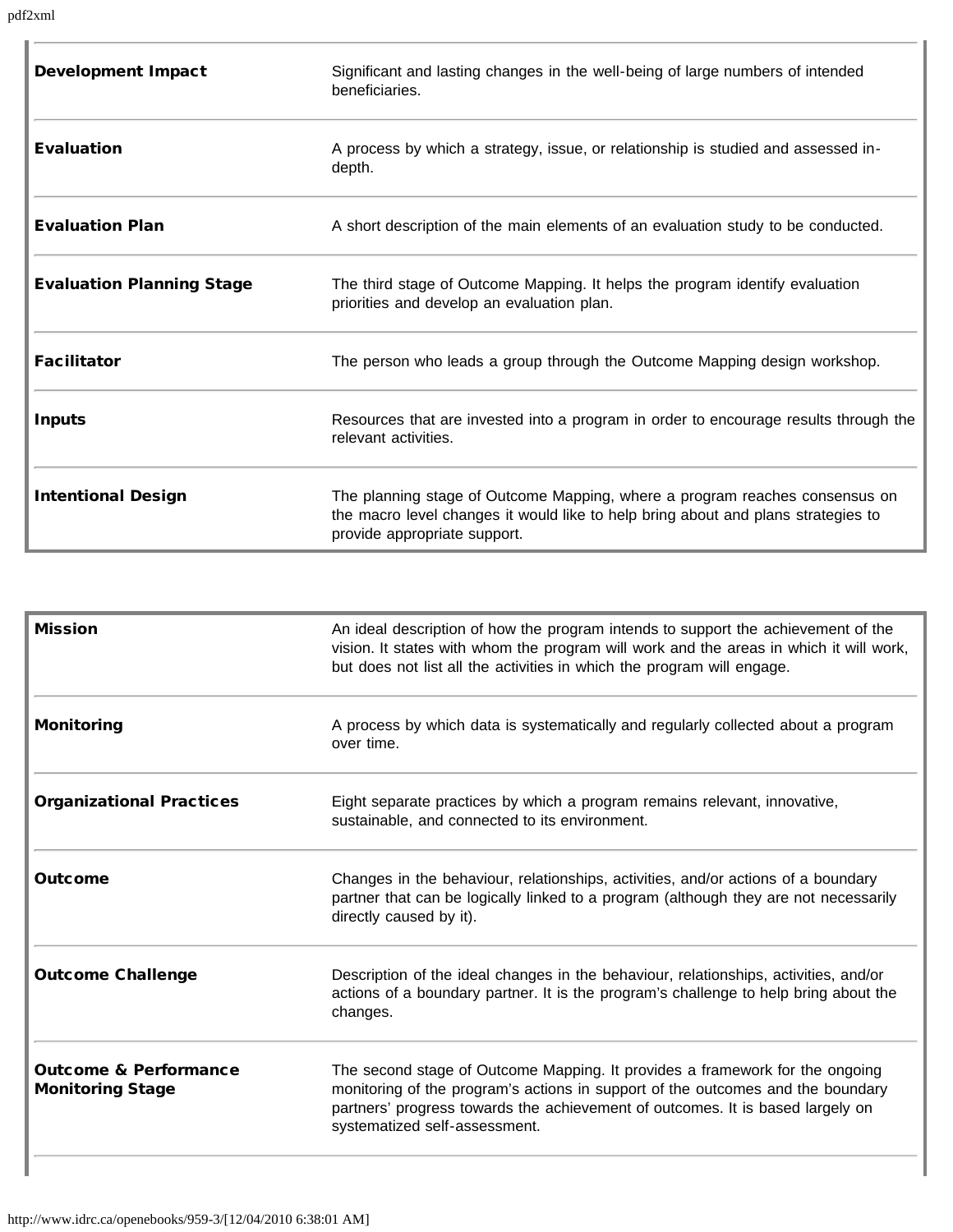| <b>Outputs</b>             | Directly achievable and observable, though not necessarily short-term, products of a<br>program.                                                                                                                                                                      |
|----------------------------|-----------------------------------------------------------------------------------------------------------------------------------------------------------------------------------------------------------------------------------------------------------------------|
| <b>Performance Journal</b> | A data collection tool for monitoring how well the program is carrying out its<br>organizational practices.                                                                                                                                                           |
| Program                    | A group of related projects and activities with a specified set of resources (human,<br>capital, and financial) directed to the achivement of a set of common goals within a<br>specified period of time.                                                             |
| <b>Progress Markers</b>    | A set of graduated indicators of changed behaviours for a boundary partner that<br>focus on the depth or quality of change.                                                                                                                                           |
| Reach                      | Describes how actors were touched by their interaction with the activities and/or<br>results of the research program.                                                                                                                                                 |
| <b>Results</b>             | The external effects (outputs, outcomes, reach, and impact) of a program.                                                                                                                                                                                             |
| <b>Strategy Journal</b>    | A data collection tool for monitoring the strategies a program uses to encourage<br>change in the boundary partner.                                                                                                                                                   |
| <b>Strategy Map</b>        | A matrix that categorizes six strategy types (causal, persuasive, and supportive),<br>which a program employs to influence its boundary partner. Strategies are aimed at<br>either the boundary partner or the environment in which the boundary partner<br>operates. |
| <b>Vision</b>              | A description of the large-scale development changes (economic, political, social, or<br>environmental) to which the program hopes to contribute.                                                                                                                     |

This page intentionally left blank.



FRENCH ENGLISH ENGLISH SPANISH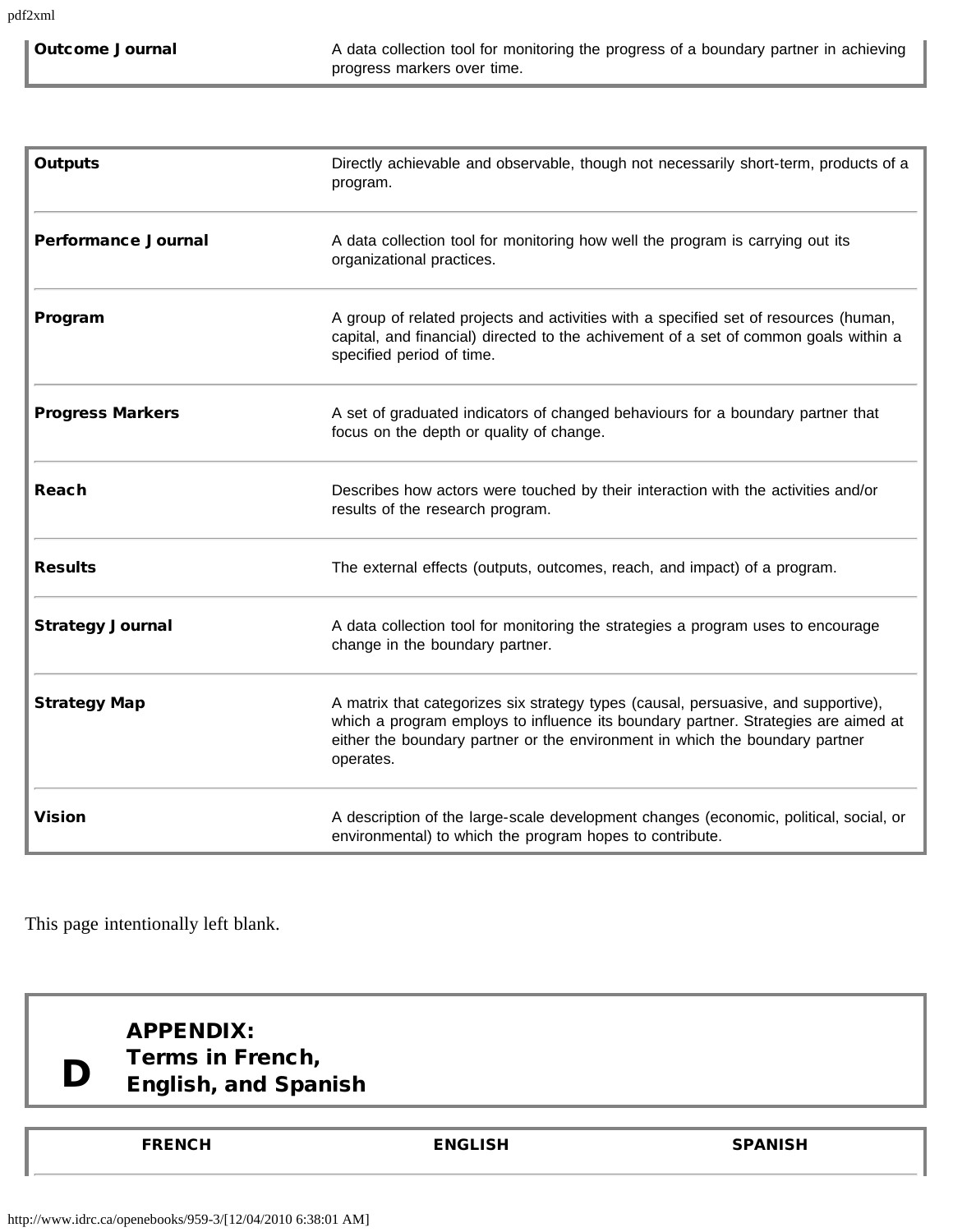| Cartographie des incidences                      | <b>Outcome Mapping</b>                                | Mapeo de Alcances                               |
|--------------------------------------------------|-------------------------------------------------------|-------------------------------------------------|
| Stade 1. Définition des intentions               | <b>Stage 1. Intentional Design</b>                    | Etapa 1. Diseño intencional                     |
| Étape 1. Vision                                  | Step 1. Vision                                        | Paso 1. Visión                                  |
| Étape 2. Mission                                 | Step 2. Mission                                       | Paso 2. Misión                                  |
| Étape 3. Partenaires limitrophes                 | Step 3. Boundary Partners                             | Paso 3. Socios directos                         |
| Étape 4. Incidences visées                       | Step 4. Outcome Challenge                             | Paso 4. Alcances deseados                       |
| Étape 5. Marqueurs de progrès                    | Step 5. Progress Markers                              | Paso 5. Señales de progreso                     |
| Étape 6. Grilles stratégiques                    | Step 6. Strategy Map                                  | Paso 6. Mapa de estrategias                     |
| Étape 7. Pratiques organisationnelles            | Step 7. Organizational Practices                      | Paso 7. Prácticas de la organización            |
| Stade 2. Suivi des incidences et<br>du rendement | Stage 2. Outcome and<br><b>Performance Monitoring</b> | Etapa 2. Seguimiento de alcances<br>y desempeño |
| Étape 8. Priorités du suivi                      | Step 8. Monitoring Priorities                         | Paso 8. Prioridades para el seguimiento         |
| Étape 9. Journal des incidences                  | Step 9. Outcome Journals                              | Paso 9. Diario de alcances                      |
| Étape 10. Journal des stratégies                 | Step 10. Strategy Journal                             | Paso 10. Diario de estrategias                  |
| Étape 11. Journal du rendement                   | Step 11. Performance Journal                          | Paso 11. Diario de desempeño                    |
| Stade 3. Planification de<br>l'évaluation        | <b>Stage 3. Evaluation Planning</b>                   | Etapa 3. Planificación de la<br>evaluación      |
| Étape 12. Plan d'évaluation                      | Step 12. Evaluation Plan                              | Paso 12. Plan de evaluación                     |

This page intentionally left blank.

## REFERENCES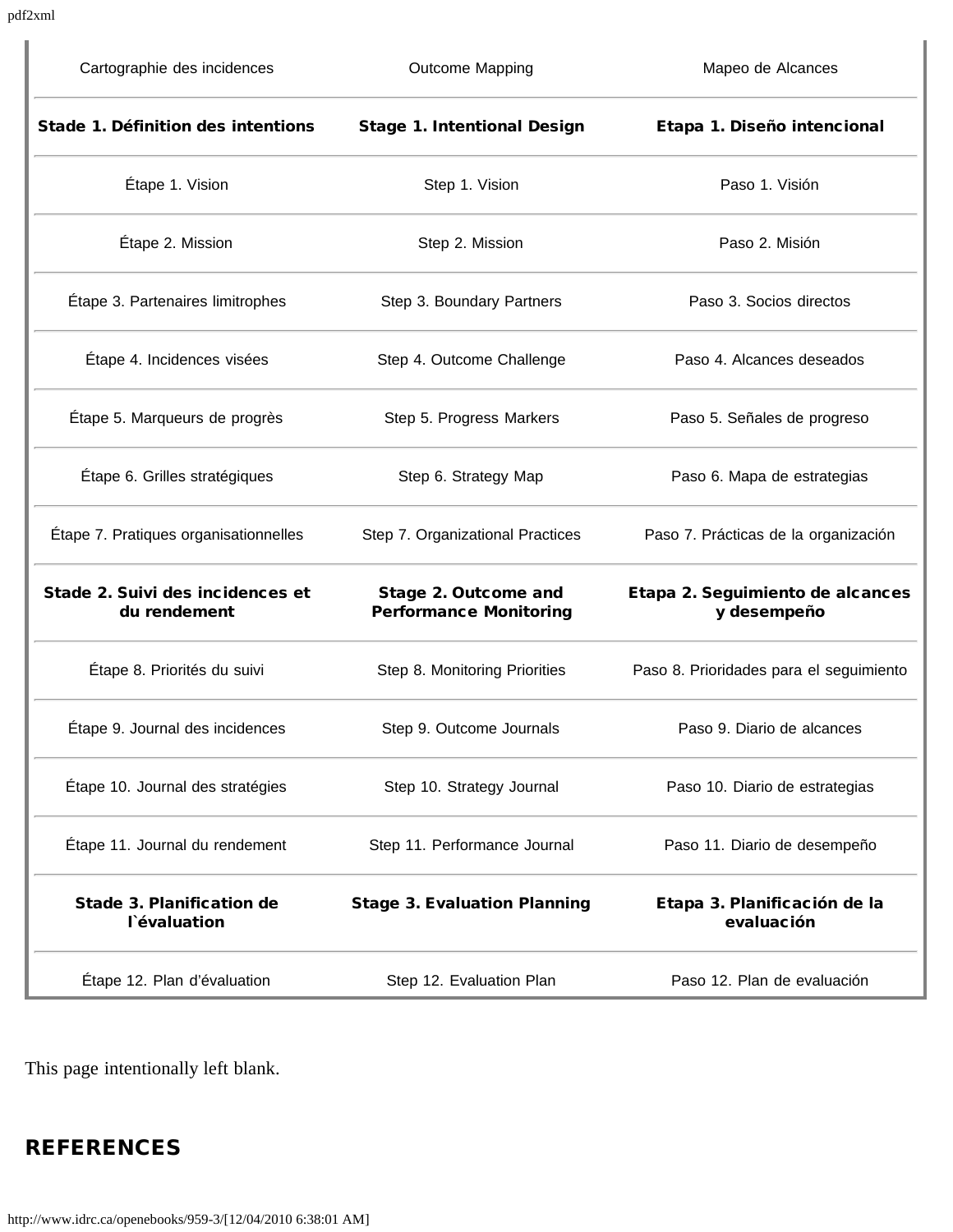- Armstrong, J.; Carden, F.; Coe, A.; Earl, S. 2000. IMFNS (International Model Forest Network Secretariat) outcomes assessment. Evaluation Unit, International Development Research Centre. Ottawa, ON, Canada. http://www.idrc.ca/evaluation/finalreport.htm
- Earl, S.; Carden, F. 2001. Learning from complexity: IDRC's experience with outcome mapping. Development in Practice (in press).
- El-Husseiny, N.; Earl, S. 1996. Enhancing the use of evaluation findings: results of a survey. Evaluation Unit, International Development Research Centre, Ottawa, ON, Canada.
- Fetterman, D.M. 2001. Foundations of empowerment evaluation. Sage Publications, Thousands Oaks, CA, USA. pp. 62–63.
- ICA (Institute of Cultural Affairs) Canada. n.d. The ToP historical scan. ICA Canada, Toronto, ON, Canada.
- Kibel, B.M. 1999. Success stories as hard data: an introduction to results mapping. Kluwer, New York, NY, USA.
- Lusthaus, C.; Adrien, M.-H.; Anderson, G.; Carden, F. 1999. Enhancing organizational performance: a toolbox for self-assessment. International Development Research Centre, Ottawa. ON, Canada.
- NEPED (Nagaland Environmental Projection and Economic Development) Project. 1999. Nagaland Environmental Projection and Economic Development Project: a self-assessment using outcome mapping. Evaluation Unit, International Development Research Centre, Ottawa, ON, Canada. http://www.idrc.ca/evaluation/nagaland.htm
- Patton, M.Q. 1997. Utilization-focused evaluation: the new century text. Sage Publications, Thousand Oaks, CA, USA.
- Roche, C. 1999. Impact assessment for development agencies. Oxfam Publishing, Oxford, UK.
- Sander, C. 1998. Development research impact: reach. Paper presented at the ICRAF International Workshop on Assessing Impacts in Natural Resource Management Research, 27–29 April 1998, Nairobi, Kenya. Evaluation Unit, International Development Research Centre, Ottawa, ON, Canada. http://www.idrc.ca/evaluation/reach\_e.pdf
- Senge, P. 1990. The leader's new work: building learning organizations. Sloan Management Review, 32(1), 7–23.
- Smutylo, T. 2001. Crouching impact, hidden attribution: overcoming threats to learning in development programs. Draft Learning Methodology Paper prepared for the Block Island Workshop on Across Portfolio Learning, 22–24 May 2001. Evaluation Unit, International Development Research Centre, Ottawa, ON, Canada. http://www.idrc.ca/evaluation/crouching\_impact.pdf
- Tallmadge, J. 1997. Meeting the tree of life: a teacher's path. University of Utah Press, Utah, USA.
- Suchman, E.A. 1967. Evaluative research: principles and practice in public service and social actions programs. Russell Sage Foundation, New York, NY, USA.
- Usher, C.L. 1995. Improving evaluability through self-evaluation. Evaluation Practice, 16(1), 59–68.
- W.K. Kellogg Foundation. 1998. W.K. Kellogg Foundation evaluation handbook. Kellogg Publications, Battle Creak, MI. USA. http://www. wkkf.org/documents/wkkf/evaluationhandbook/evalhandbook.pdf

## THE AUTHORS

**Sarah Earl** holds a masters degree in Russian politics and development from Carleton University and an MA in Russian history from the University of Toronto. She has carried out research and worked in Eastern Europe and the former Soviet Union, and since 1998 has worked for IDRC's Evaluation Unit.

**Fred Carden** holds a PhD from the Université de Montréal and a master's degree in environmental studies from York University. He has taught and carried out research at York University, the Cooperative College of Tanzania, the Bandung Institute of Technology (Indonesia), and the University of Indonesia. Dr Carden is coauthor of *Enhancing Organizational Performance* (IDRC 1999) and senior program specialist in IDRC's Evaluation Unit.

**Terry Smutylo** has been the Director of IDRC's Evaluation Unit since its creation in 1992. He holds a master's degree in African studies from the University of Ghana and an undergraduate degree in sociology from the University of Toronto. Mr Smutylo has worked extensively throughout the developing world and has been involved in conducting evaluations, providing evaluation training, and facilitating workshops in Canada, the United States, Europe, Asia, Africa, and Latin America.

## THE PUBLISHER

The International Development Research Centre (IDRC) is a public corporation created by the Parliament of Canada in 1970 to help developing countries use science and knowledge to find practical, long-term solutions to the social, economic, and environmental problems they face. Support is directed toward developing an indigenous research capacity to sustain policies and technologies developing countries need to build healthier, more equitable, and more prosperous societies.

IDRC Books publishes research results and scholarly studies on global and regional issues related to sustainable and equitable development. As a specialist in development literature, IDRC Books contributes to the body of knowledge on these issues to further the cause of global understanding